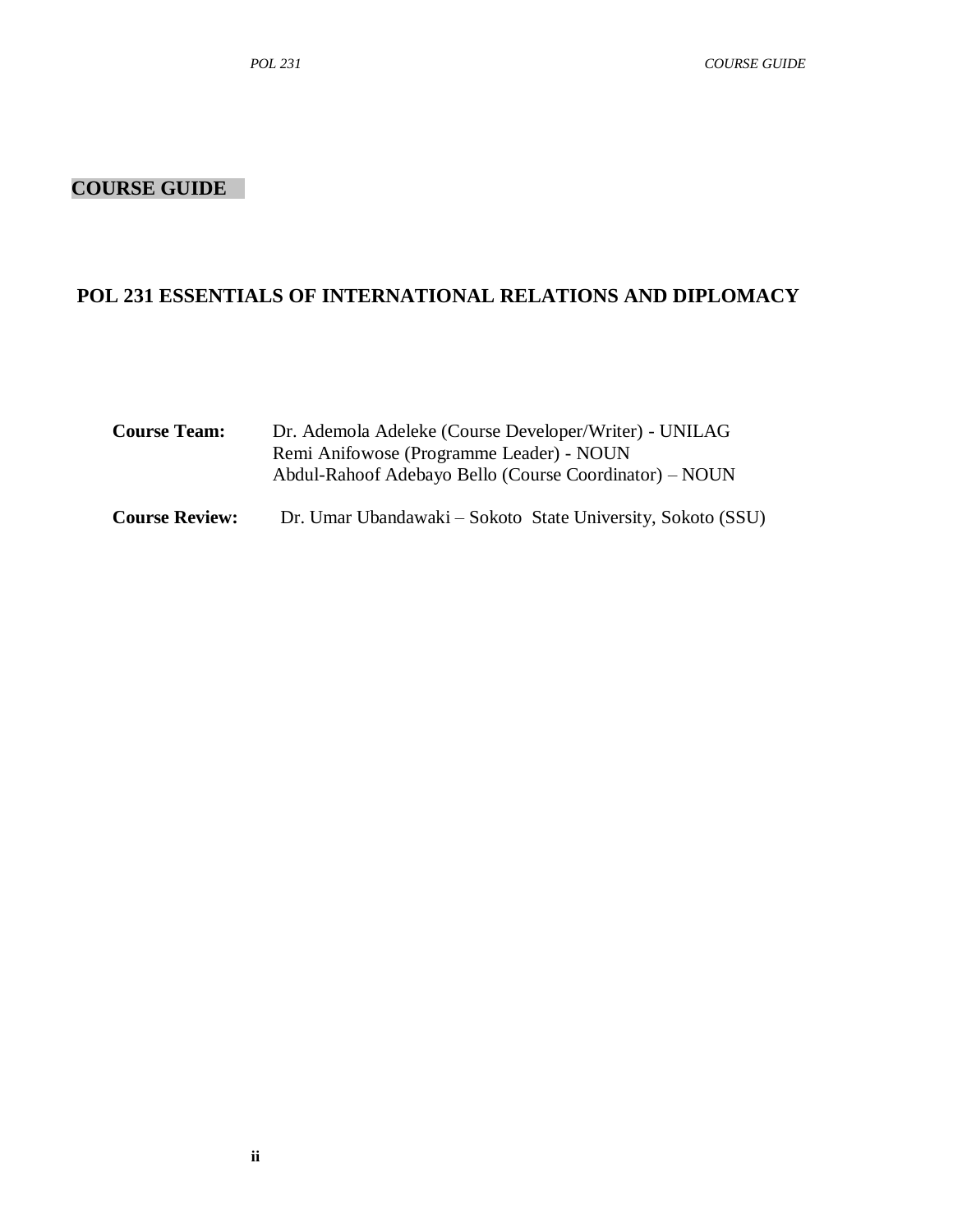

## **NATIONAL OPEN UNIVERSITY OF NIGERIA**

National Open University of Nigeria Headquarters 14/16 Ahmadu Bello Way Victoria Island, Lagos

Abuja Office 5 Dar es salaam Street Off Aminu Kano Crescent Wuse 11, Abuja

e-mail: [centralinfo@nou.edu.ngU](mailto:centralinfo@nou.edu.ng)RL: [www.nou.edu.ng](http://www.nou.edu.ng/)

Published by

National Open University of Nigeria

First Printed 2013 ISBN:

978-058-435-8 All Rights Reserved

Printed by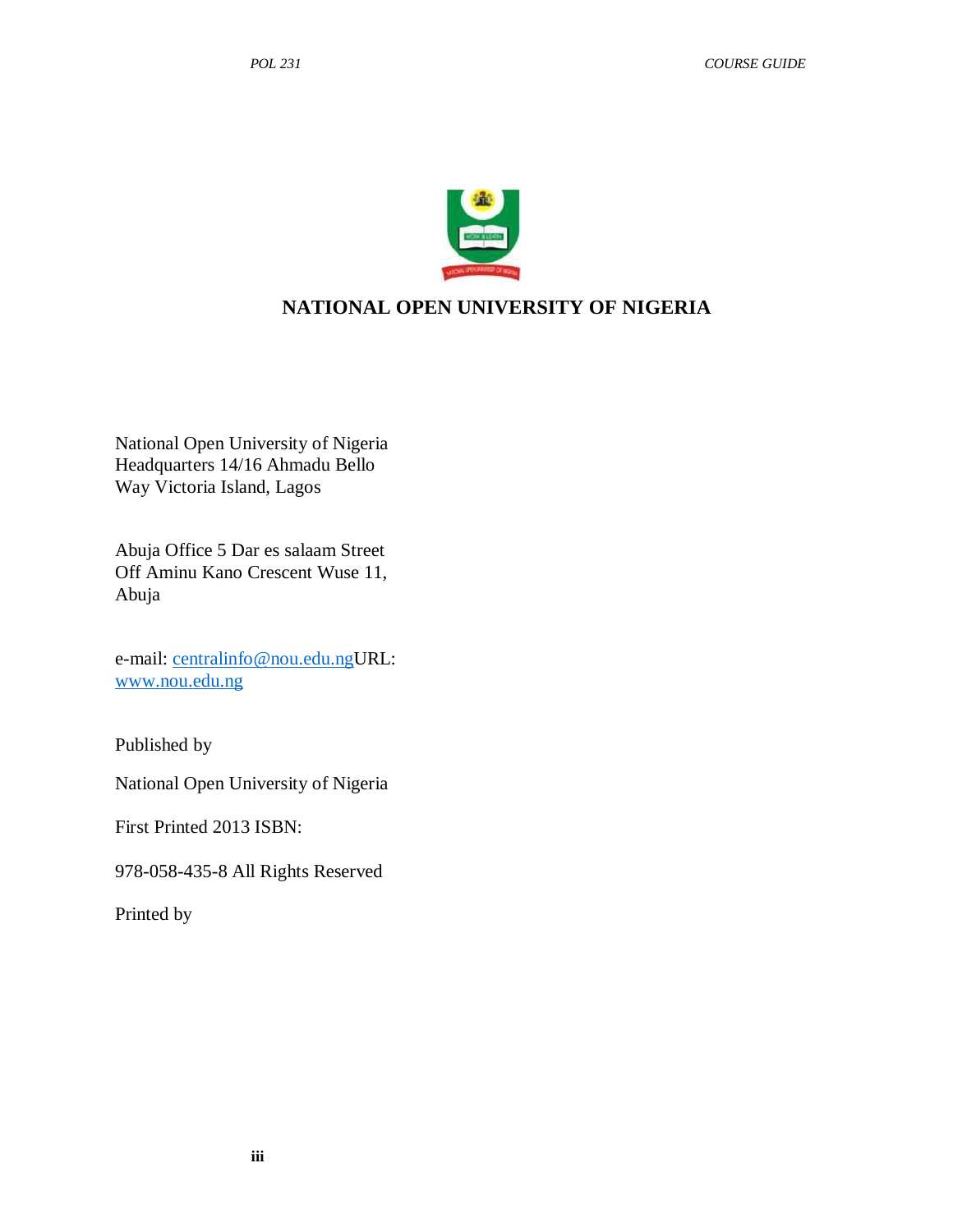## **COURSE DESCRIPTION**

#### **POL 231: Essentials of International Relations and Diplomacy (3 Credit Units)**

This course examinesnature, scope and purposes of international relations and diplomacy. It explores some of the fundamental concepts, theories and paradigms ofinternational relations such as Power, Balance of Power, Non-Alignment, National Interest and Foreign Policy as well as Realism and Idealism in the study of International Relations. Meaning, nature and principles of Diplomacy; patterns and levels of participation in international Diplomacy; and the challenges of Globalization to international Diplomacy are to be examined. Thus, the course will enhance understanding and appreciation of events, processes and actions in the international system as they unfold among state and non-state actors in historical times, in the contemporary world and in the future.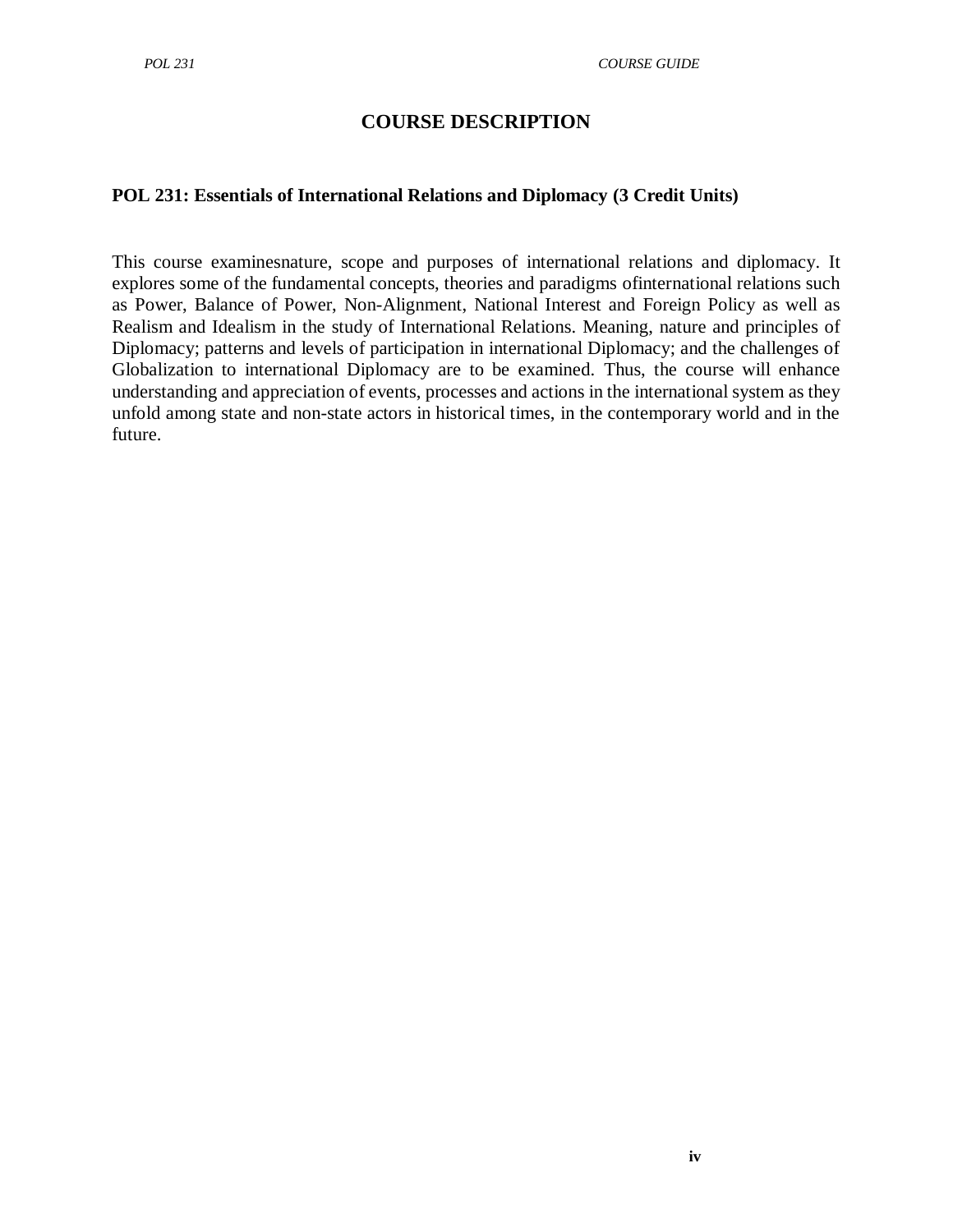#### **CONTENTS**

### PAGE

 $\bar{\mathbf{v}}$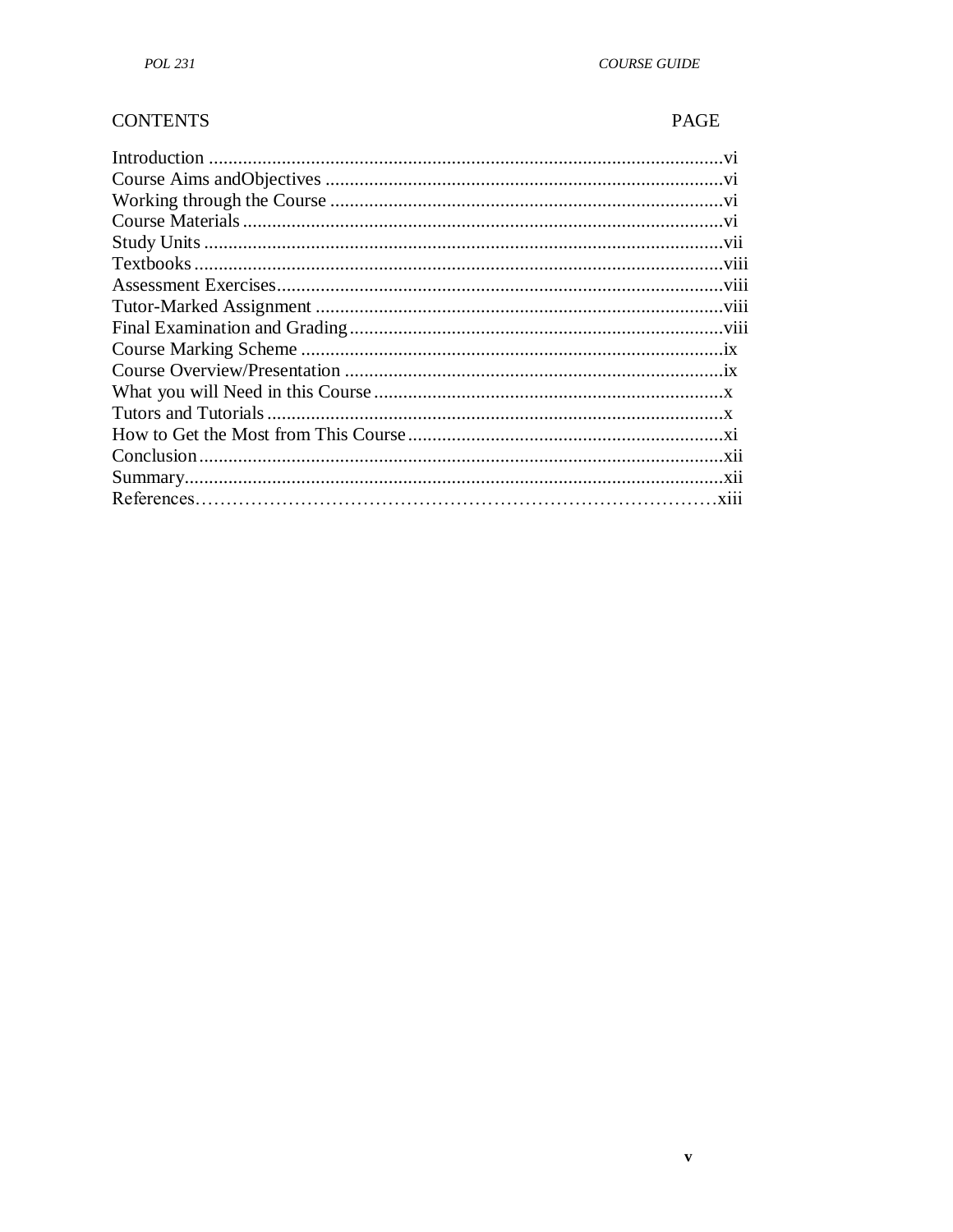## **INTRODUCTION**

POL 231 Essentials of International Relations and Diplomacy is a threecredit unit course designed to facilitate your understanding on the essential concepts and theoretical assumptions in the study of international relations and diplomatic practice. It introduces you to the meaning, nature, scopeand subject areas of international relations. It covers the nature and level of participationsin international diplomacy.The course is structured into 5 modules. Each module is structured into 5 units. In all, the course constitutes 25 units. A unit guide comprises of instructional material. It gives you a brief of the course content, course guidelines and suggestions and steps to take while studying. You can also find self-assessment exercises for your study.

## **COURSE AIMS AND OBJECTIVES**

The main aim of this course is to provide you with essential elements and comprehensive knowledge of the field of International Relations and Diplomacy; thus, enhancing your understanding and appreciation of international events, decisions and actions as they affect your country, region and the global environment.On successful completion of the course, youare expected to achieve the following specific objectives:

- i. explain the meaning, nature and scope of international relations as well as describe the structure of the international system;
- ii. identify and distinguish between different subject areas of international relations, such as international politics, diplomacy, international law and organizations and etc.;
- iii. explain the origins and development of international diplomacy and describe the levels of participations in international diplomacy; and
- iv. explain some of the basic concepts and theoretical assumptions in the study of international relationswith particular reference toRealism, Idealism, National Interest, Alliance and Collective Security, Globalization and Foreign Policy Analysis.

In addition, each unit also has specific objectives. The unit objectives are always given at the beginning of a unit; you should read them before you start working through the unit. You may also want to refer to them during your study of the unit to check on your progress. You should always look at the unit objectives after completing a unit. In this way, you can be sure that you have done what was required of you by the unit.

# **WORKING THROUGH THIS COURSE**

To complete this course you are required to read the study units, as well as other related materials. Each unit contains self-assessment exercises, and at certain points in the course, you are required to submit the assignments for assessment purposes. At the end of the course, you are going to sit for a final examination. The course guide tells you briefly what the course is all about, what you are expected to know in each unit, what course materials you need to use and how you can work your way through these materials.

## **COURSE MATERIALS**

The major components of the course include the following: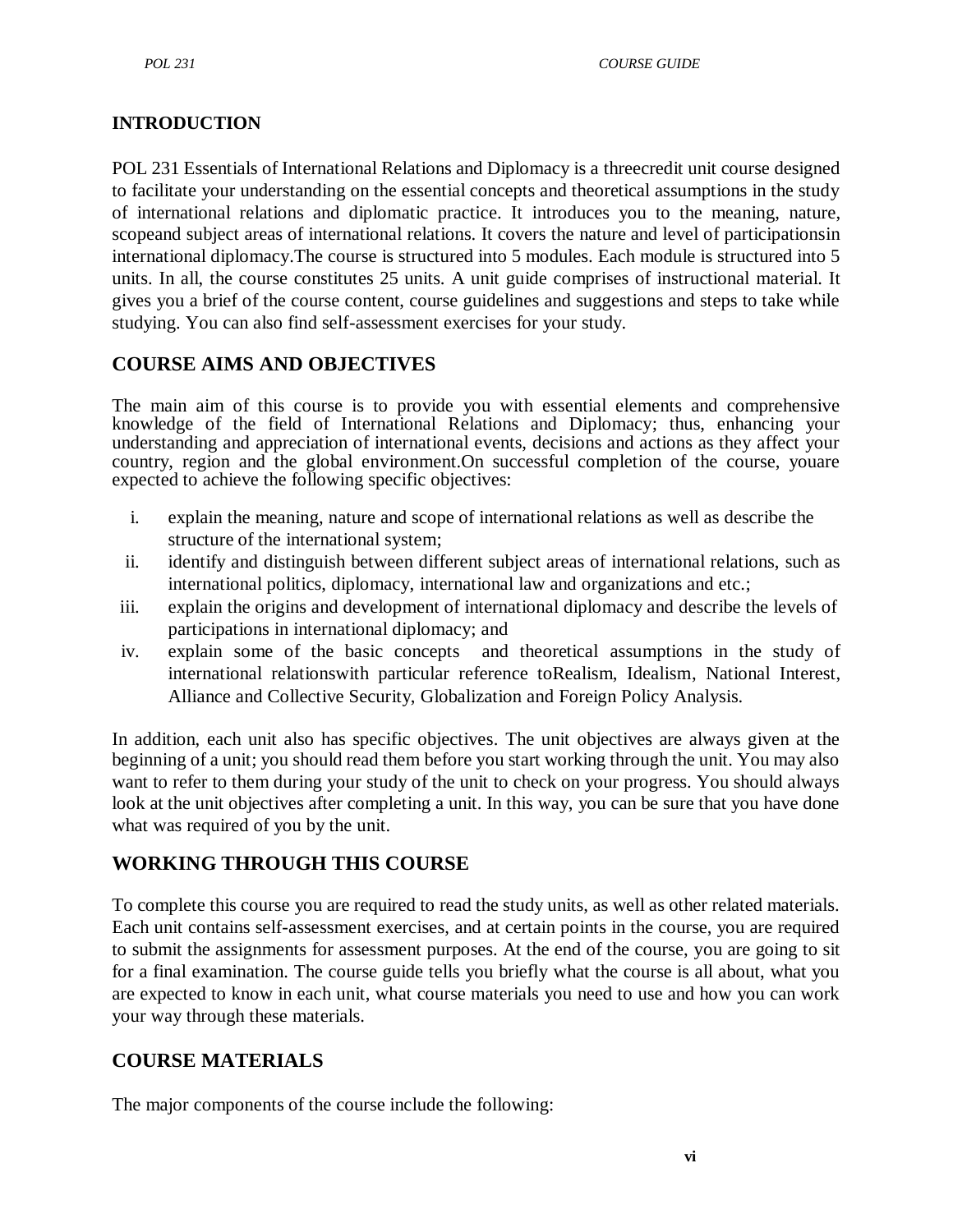- 1. The Course Guide
- 2. Study Units
- 3. Textbooks and references
- 4. Assignments
- .

## **STUDY UNITS**

There are 25 study units in this course spread through five modules. These are as follows:

## **Module 1 Meaning, Nature and Scope of International Relations**

- Unit 1 Meaning of International Relations
- Unit 2 Nature of International Relations
- Unit 3 Scope of International Relations
- Unit 4 Origin and Development of International Relations
- Unit 5 Structure of the International System

## **Module 2 Dimensions and Approaches to the Study of International Relations**

- Unit 1 International Relationsand International Politics
- Unit 2 International Relations and International Law
- Unit 3 Sources and Legality of International Relations Law
- Unit 4 Levels of Analysis in International Relations
- Unit 5 Approaches to the Study of International Relations

## **Module 3 Meaning, Nature and Principles of Diplomacy**

- Unit 1 Concept and Evolution of Diplomacy
- Unit 2 Elements of Diplomacy
- Unit 3 Principles of Diplomacy
- Unit 4 Types of Diplomacy
- Unit 5 Nature and Level of Participations in International Diplomacy

## **Module 4 Paradigms and Theories in International Relations**

- Unit 1 Nature and Importance of Theories in International Relations
- Unit 2 Idealism
- Unit 3 Realism
- Unit 4 PowerTheory
- Unit 5 Some Modern Theories of International Relations

## **Module 5** Basic Concepts in International Relations and Diplomacy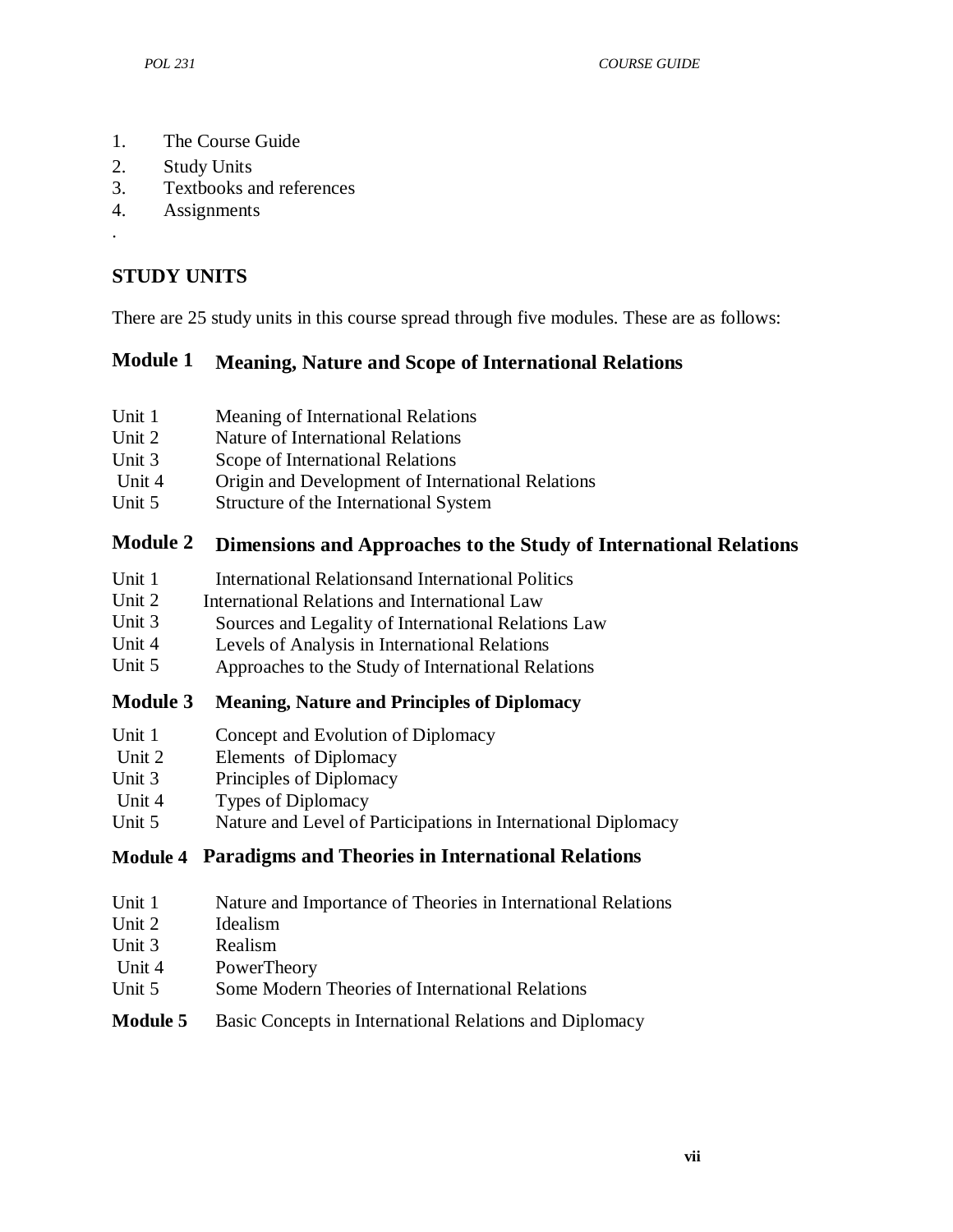Unit 1 Unit 2 Unit 3 Unit 4 Unit 5 Foreign Policy National Interest Power Balance of Power Non-Alignment

As noted earlier, each unit contains a number of self-assessment exercises (SAE). These self-assessment exercises are designed to test you on the materials you have just covered. They will help you to evaluate your progress as well as reinforce your understanding of the material. Together with tutor-marked assignments, these exercises will assist you in achieving the stated learning objectives of the individual units and of the course.

## **TEXTBOOKS**

At the end of each unit, you will find a list of relevant textbooks which you may yourself wish to consult as the need arises, even though I have made efforts to provide you with the most important information you need to pass this course. However, I would encourage you, as a student ofInternational Relations and Diplomacy to cultivate the habit of consulting as many relevant materials as you are able to within the time available to you. In particular, be sure to consult whatever material you are advised to consult before attempting any exercise.

## **ASSESSMENTS**

There are two types of assessments in this course: the Self-Assessment Exercises (SAEs), and the Tutor-Marked Assessment (TMA) questions. Your answers to the SAEs are not meant to be submitted, but they are also important since they give you an opportunity to assess your own understanding of the course content. Tutor-Marked Assignments (TMAs) on the other hand are to be carefully answered and kept in your assignment file for submission and marking. This will count for 30% of your total score in the course.

## **TUTOR-MARKED ASSIGNMENT**

At the end of each unit, you will find tutor-marked assignments. There is an average of two tutor-marked assignments per unit. This will allow you to engage the course as robustly as possible. You need to submit at least four assignments of which the three with the highest marks will be recorded as part of your total course grade. This will account for 10 percent each, making a total of 30 percent. When you complete your assignments, send them including your form to your tutor for formal assessment on or before the deadline.

Self-assessment exercises are also provided in each unit. The exercises should help you to evaluate your understanding of the material so far.

These are not to be submitted. You will find all answers to these within the units they are intended for.

# **FINAL EXAMINATION AND GRADING**

There will be final examination at the end of POL 231: Essentials of International Relations and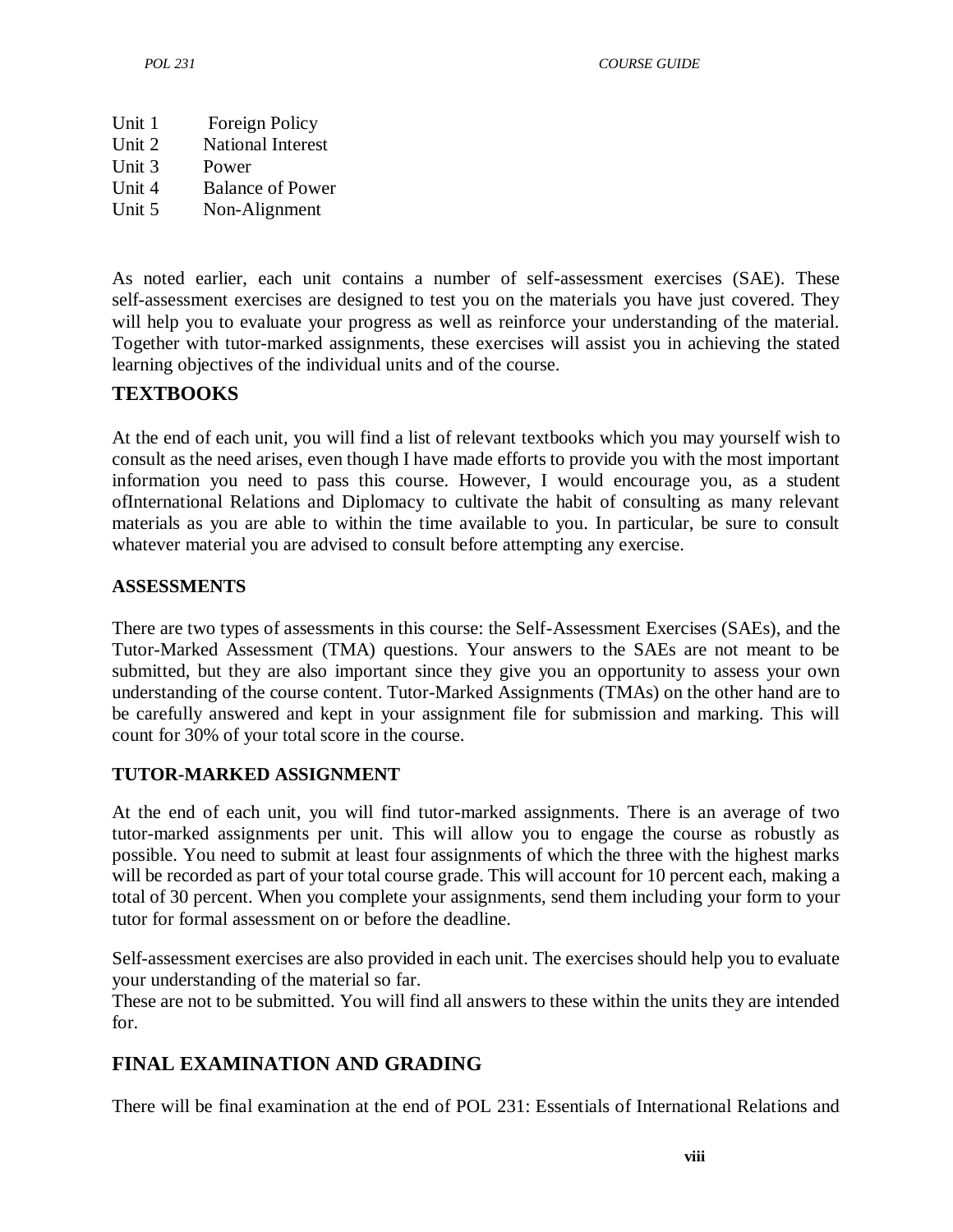Diplomacy. The examination will be three hours' duration and have a value of 70 per cent of the total course grade. The examination will consist of questions, which reflect the types of self-assessment exercises and tutor-marked assignments, you have previously encountered. All areas of the course will be assessed. Take time to revise the entire course before the examination. The final examination covers information from all aspects of the course.

## **COURSE MARKING SCHEME**

The following table lays out how the actual marking scheme is broken down:

| able 1 Course mai king beneme |                                                       |  |  |  |
|-------------------------------|-------------------------------------------------------|--|--|--|
| <b>ASSESSMENT</b>             | <b>MARKS</b>                                          |  |  |  |
| Assignments                   | Best three marks of the assignments, 10% each (on the |  |  |  |
|                               | $ average  = 30\%$ of course marks                    |  |  |  |
| Final examination             | 70% of overall course marks                           |  |  |  |
| Total                         | 100% of course marks                                  |  |  |  |

#### **Table 1 Course Marking Scheme**

#### **COURSE OVERVIEW PRESENTATION SCHEME**

| Units           | <b>Title of Work</b>                                              | Week     | Assignment    |  |
|-----------------|-------------------------------------------------------------------|----------|---------------|--|
|                 |                                                                   | Activity | (End-of-Unit) |  |
| Course          | ESSENTIALS OF INTERNATIONAL RELATIONS AND DIPLOMACY               |          |               |  |
| Guide           |                                                                   |          |               |  |
| <b>Module 1</b> | <b>Meaning, Nature and Scope of International Relations</b>       |          |               |  |
| Unit 1          | Meaning of International Relations                                | Week 1   | Assignment 1  |  |
| Unit 2          | <b>Nature of International Relations</b>                          | Week 2   | Assignment 1  |  |
| Unit $3$        | Scope of International Relations                                  | Week 3   | Assignment 1  |  |
| Unit 4          | Origin and Development of International Relations                 | Week 4   | Assignment 1  |  |
| Unit 5          | Structure of the International System                             | Week 5   | Assignment 1  |  |
| <b>Module 2</b> | Dimensions and Approaches to the Study of International Relations |          |               |  |
| Unit $1$        | <b>International Relations and International Politics</b>         | Week 6   | Assignment 1  |  |
| Unit 2          | International Relations and International Law                     | Week 7   | Assignment 1  |  |
| Unit 3          | Sources and Legality of International Law                         | Week 8   | Assignment 1  |  |
| Unit $4$        | Levels of Analysis in International Relations                     | Week 9   | Assignment 1  |  |
| Unit 5          | Approaches to the Study of International Relations                | Week 10  |               |  |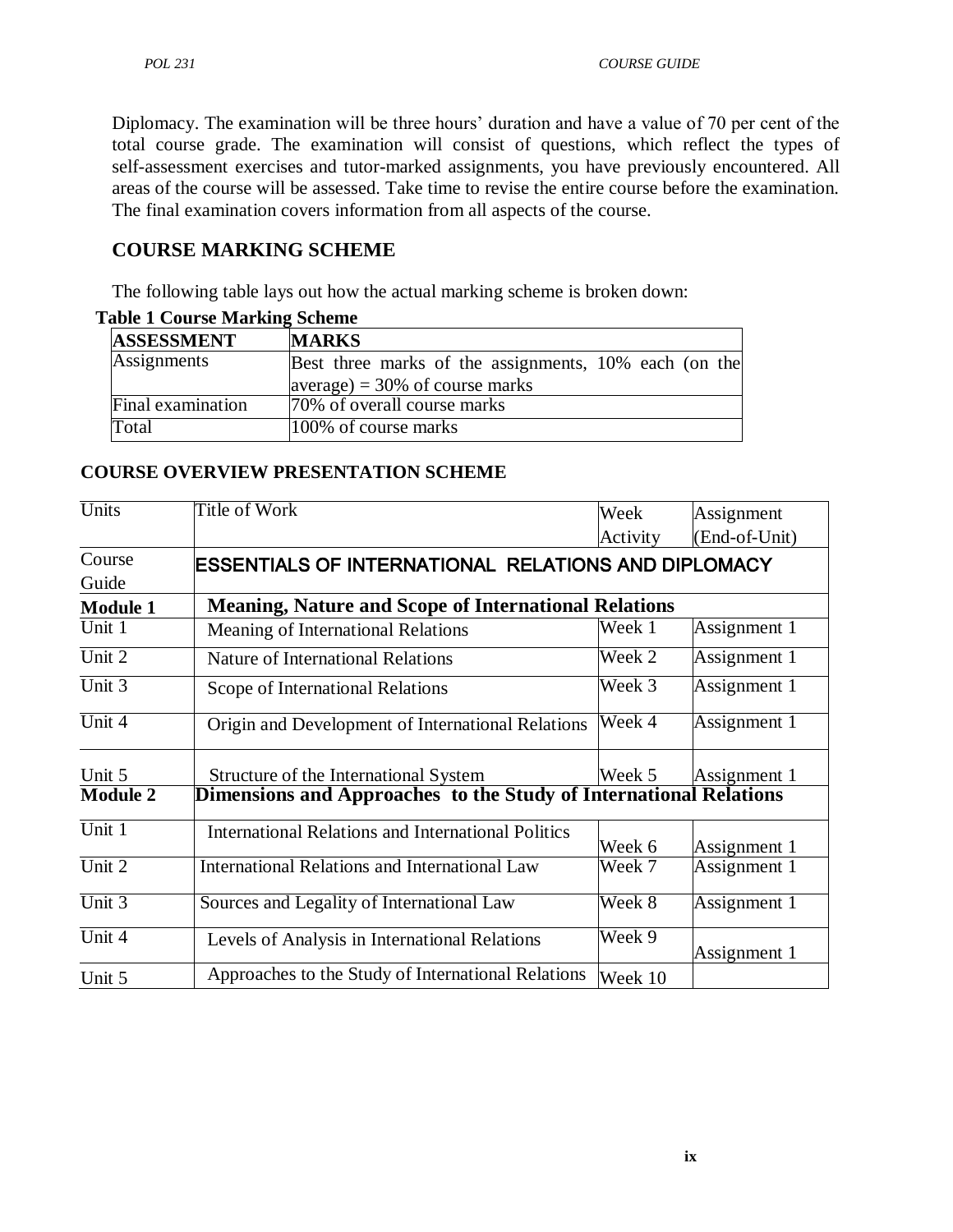| <b>Module 3</b> | <b>Meaning, Nature and Principles of Diplomacy</b>                      |                             |              |  |
|-----------------|-------------------------------------------------------------------------|-----------------------------|--------------|--|
| Unit 1          | Concept and Evolution of Diplomacy                                      | Week 11                     | Assignment 1 |  |
| Unit 2          | <b>Elements of Diplomacy</b>                                            | Week 12                     | Assignment 1 |  |
| Unit 3          | Principles of Diplomacy                                                 | Week 13                     | Assignment 1 |  |
| Unit 4          | Types of Diplomacy                                                      | Week 14                     | Assignment 1 |  |
| Unit 5          | Nature and Level of Participations in International<br>Diplomacy        | Week 15                     | Assignment 1 |  |
| <b>Module 4</b> | <b>Paradigms and Theoriesin International Relations</b>                 |                             |              |  |
| Unit 1          | Nature and Importance of Theories of International Week 16<br>Relations |                             | Assignment 1 |  |
| Unit 2          | Idealism                                                                | Week 17                     | Assignment 1 |  |
| Unit 3          | Realism                                                                 | Week 18                     | Assignment 1 |  |
| Unit 4          | <b>PowerTheory</b>                                                      | $\overline{\text{Week}}$ 19 | Assignment 1 |  |
| Unit 5          | <b>Some Modern Theories of IR</b>                                       | Week 20                     | Assignment 1 |  |
| <b>Module 5</b> | <b>Basic Concepts in International Relations and Diplomacy</b>          |                             |              |  |
| Unit 1          | <b>Foreign Policy</b>                                                   | Week 21                     | Assignment 1 |  |
| Unit 2          | <b>National Interest</b>                                                | Week 22                     | Assignment 1 |  |
| Unit 3          | Power                                                                   | Week 23                     | Assignment 1 |  |
| Unit 4          | <b>Balance of Power</b>                                                 | Week 24                     | Assignment 1 |  |
| Unit 5          | Non-Alignment                                                           | Week 25                     | Assignment 1 |  |

## **WHAT YOU WILL NEED FOR THE COURSE**

This course builds on what you have learnt in the 100 Levels. It will be helpful if you try to review what you studied earlier. Second, you may need to purchase one or two texts recommended as important for your mastery of the course content. You need quality time in a study friendly environment every week. If you are computer-literate (which ideally you should be), you should be prepared to visit recommended websites. You should also cultivate the habit of visiting reputable physical libraries accessible to you.

#### **TUTORS AND TUTORIALS**

There are 15 hours of tutorials provided in support of the course. You will be notified of the dates and location of these tutorials, together with the name and phone number of your tutor as soon as you are allocated a tutorial group. Your tutor will mark and comment on your assignments, and keep a close watch on your progress. Be sure to send in your tutor marked assignments promptly, and feel free to contact your tutor in case of any difficulty with your self-assessment exercise, tutor-marked assignment or the grading of an assignment. In any case, you are advised to attend the tutorials regularly and punctually. Always take a list of such prepared questions to the tutorials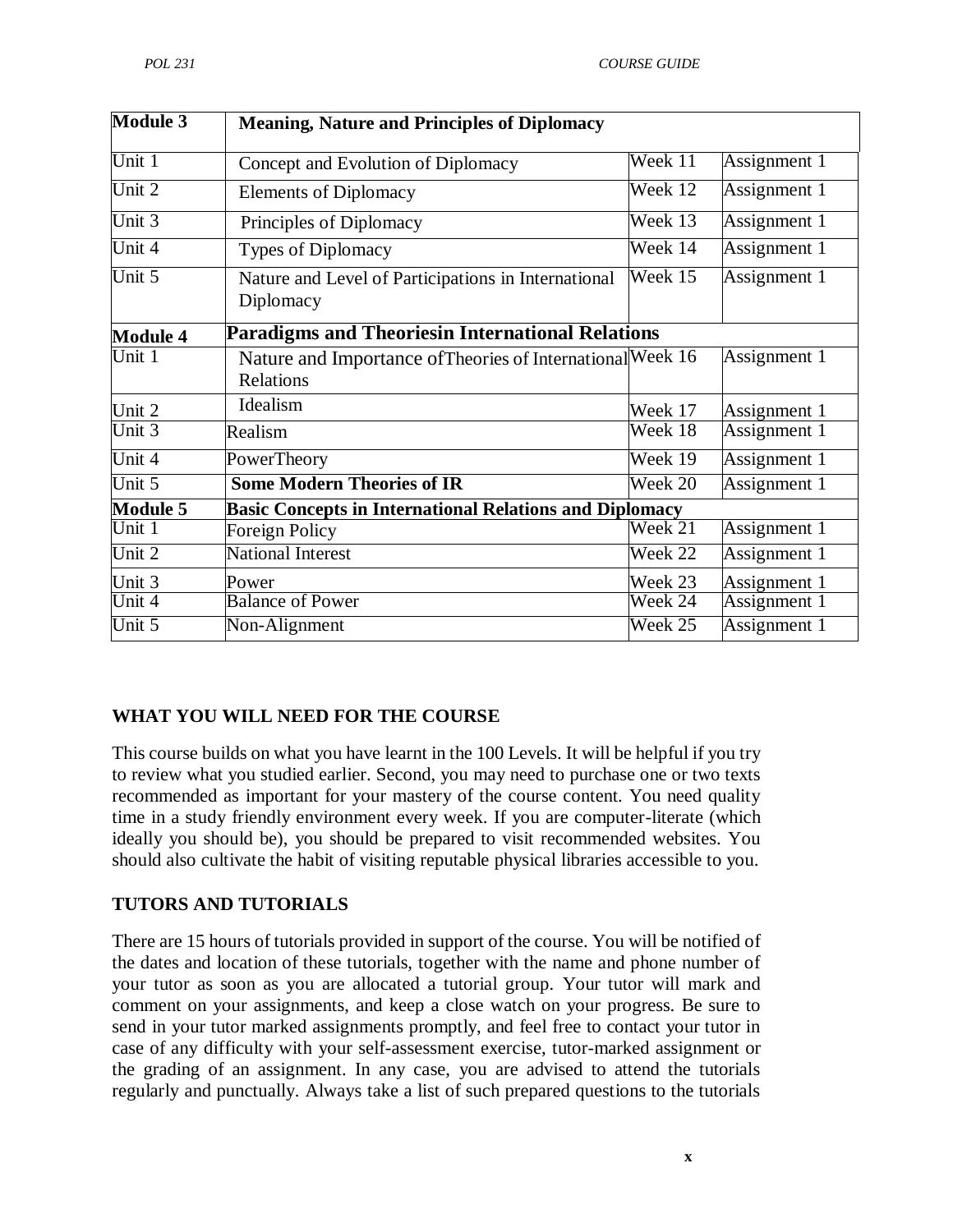and participate actively in the discussions.

#### **HOW TO GET THE MOST FROM THIS COURSE**

- 1. There are 25 units in this course. You are to spend one week in each unit. In distance learning, the study units replace the university lecture. This is one of the great advantages of distance learning; you can read and work through specially designed study materials at your own pace, and at a time and place that suites you best. Think of it as reading the lecture instead of listening to the lecturer. In the same way a lecturer might give you some reading to do. The study units tell you when to read and which are your text materials or recommended books. You are provided exercises to do at appropriate points, just as a lecturer might give you in a class exercise.
- 2. Each of the study units follows a common format. The first item is an introduction to the subject matter of the unit, and how a particular unit is integrated with other units and the course as a whole. Next to this is a set of learning objectives. These objectives let you know what you should be able to do, by the time you have completed the unit. These learning objectives are meant to guide your study. The moment a unit is finished, you must go back and check whether you have achieved the objectives. If this is made a habit, then you will significantly improve your chance of passing the course.
- 3. The main body of the unit guides you through the required reading from other sources. This will usually be either from your reference or from a reading section.
- 4. The following is a practical strategy for working through the course. If you run into any trouble, telephone your tutor or visit the study centre nearest to you.
- 5. Remember that your tutor's job is to help you. When you need assistance, do not hesitate to call and ask your tutor to provide it.
- 6. Read this course guide thoroughly. It is your first assignment.
- 7. Organize a study schedule Design a ‗Course Overview' to guide you through the course. Note the time you are expected to spend on each unit and how the assignments relate to the units.
- 8. Important information; e.g. details of your tutorials and the date of the first day of the semester is available at the study centre.You need to gather all the information into one place, such as your diary or a wall calendar. Whatever method you choose to use, you should decide on and write in your own dates and schedule of work for each unit.
- 9. Once you have created your own study schedule, do everything to stay faithful to it.
- 10. The major reason that students fail is that they get behind in their coursework. If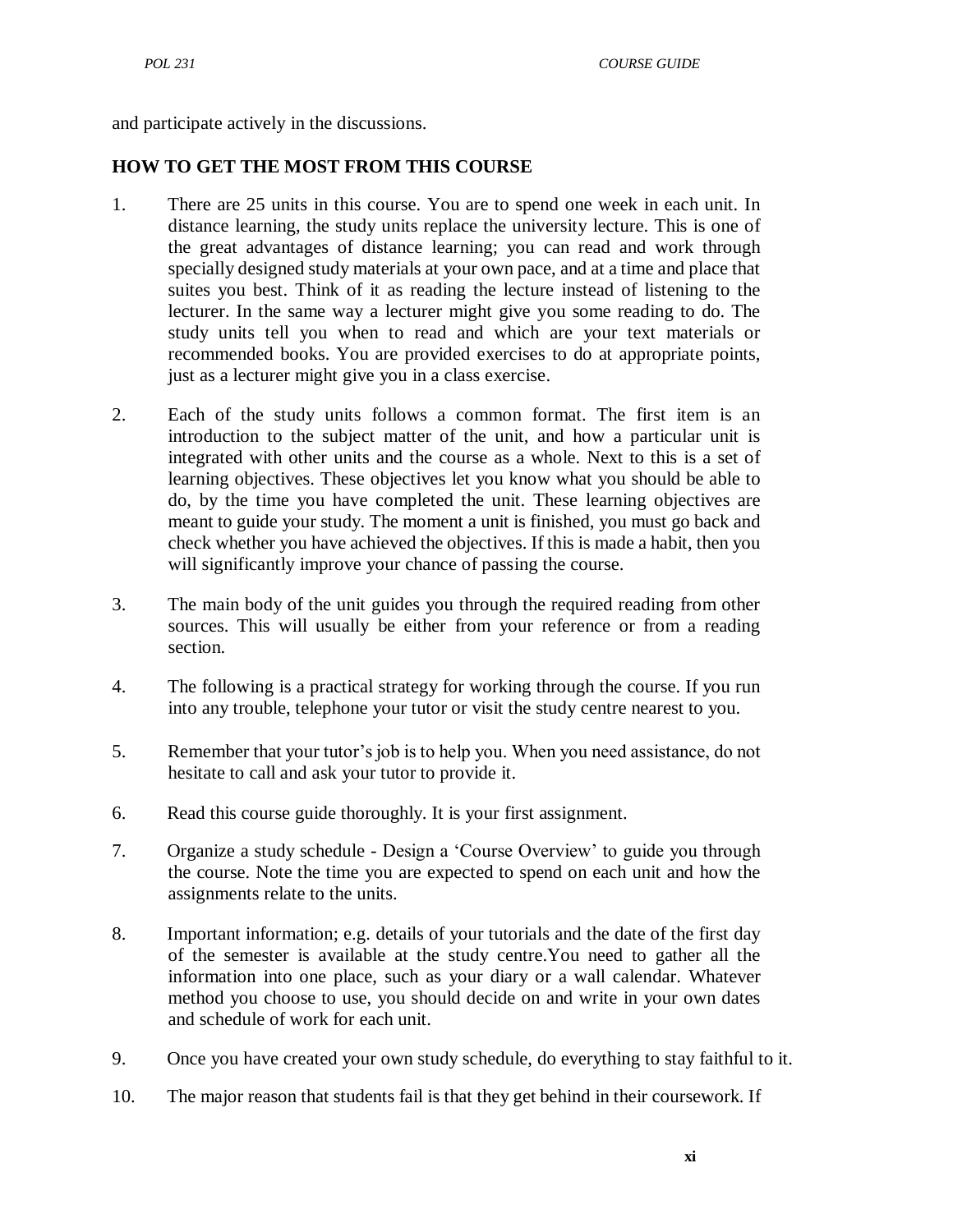you get into difficulties with your schedule, please let your tutor or course coordinator know before it is too late for help.

- 11. Turn to Unit 1, and read the introduction and the objectives for the unit.
- 12. Assemble the study materials. You will need your references for the unit you are studying at any point in time.
- 13. As you work through the unit, you will know what sources to consult for further information.
- 14. Visit your study centre whenever you need up-to-date information.
- 15. Well before the relevant online TMA due dates, visit your study centre for relevant information and updates. Keep in mind that you will learn a lot by doing the assignment carefully. They have been designed to help you meet the objectives of the course and, therefore, will help you pass the examination.
- 16. Review the objectives for each study unit to confirm that you have achieved them. If you feel unsure about any of the objectives, review the study materials or consult your tutor. When you are confident that you have achieved a unit's objectives, you can start on the next unit. Proceed unit by unit through the course and try to space your study so that you can keep yourself on schedule.
- 17. After completing the last unit, review the course and prepare yourself for the final examination. Check that you have achieved the unit objectives (listed at the beginning of each unit) and the course objectives (listed in the course guide).

## **CONCLUSION**

POL 231:Essentials of International Relations and Diplomacy focuses on the fundamental concepts and theoretical assumptions ofinternational relations as well principles, patterns and levels of participation in international Diplomacy. Therefore, if you cultivate habit of getting best out of the course, you will enhance your understanding and appreciation of events, processes and actions in the international system as they unfold among state and non-state actors in the past, present and the future.

## **SUMMARY**

POL 231 aims at equipping you with the skills required in understanding the essentials of international relations and diplomacy. Upon completion of this course, you should be acquainted with the various theories, principles and concepts of international relations and diplomacy. You will also be able to appraise these theories, principles and concepts as the basis for enhancing your understanding of past and current events in the international system.

We wish you success with the course.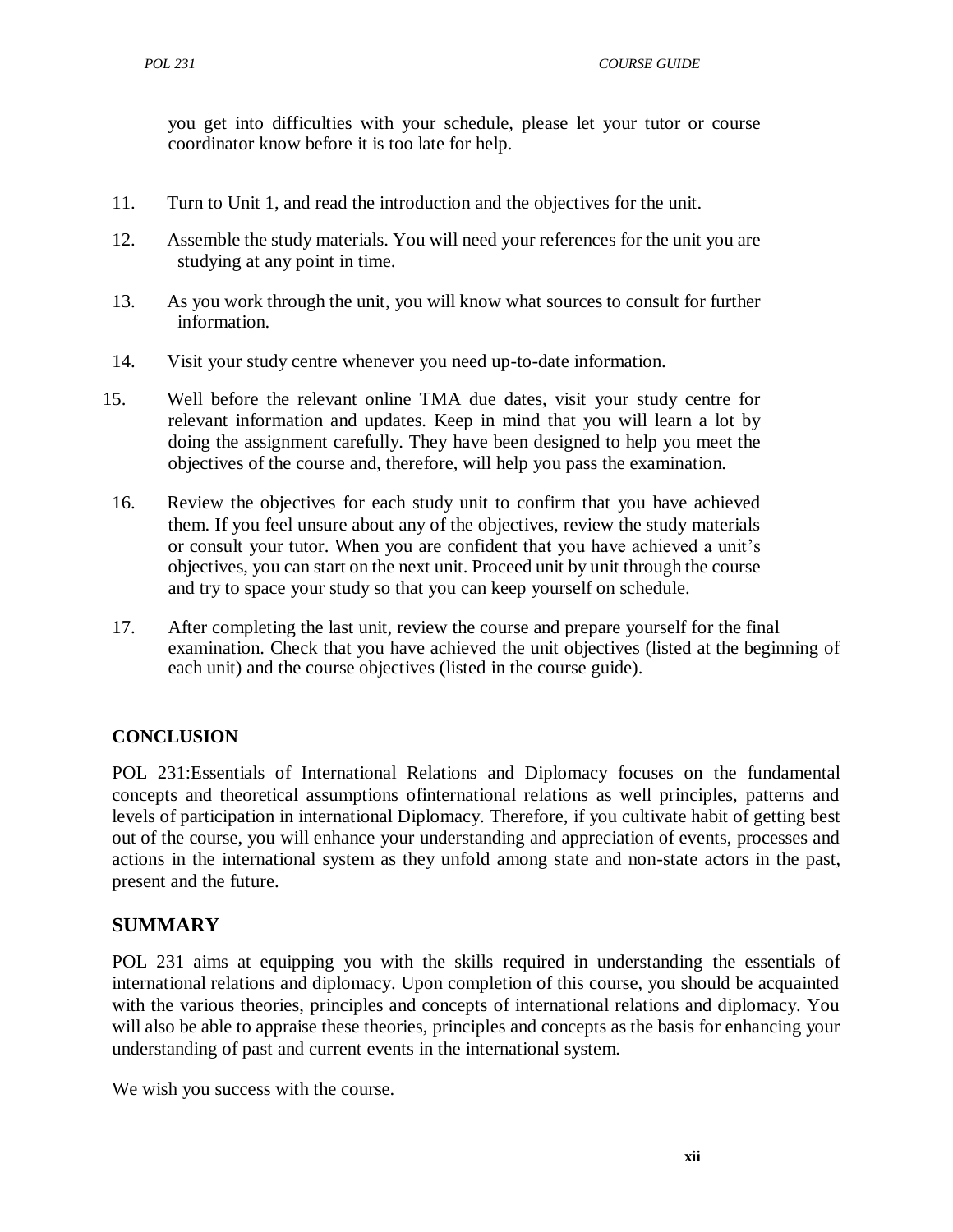#### **REFERENCES**

The following books are recommended for further reading:

- Akinboye, S. & Ottoh. F. (2007). *A Systematic Approach to International Relations*. Lagos: Concept Publications.
- Alozie, C. C. & Nwadike, J. (2014). *Fundamentals of International Relations in a New World Order*. Enugu: Rhyce Kerex Publishers.
- Charles, F. Hermann, Charles, W. Kegley Jr., & James, N. Rosenau (1987). (Eds). *New Directions in the Study of Foreign Policy.* Boston: Unwin Hyman.
- Charles, W. Kegley Jr. & Gregory, A. Raymond (2012). *The Global Future: A Brief Introduction*  to World Politics (4<sup>th</sup> ed.). Canada: Wadsworth Cengage Learning.
- Christopher, Thorne (1973). *The Limits of Foreign Policy.* New York: G. P. Putman's Sons.
- EKemam, H. I. (2016). *Theories of International Relations from Classical Realism to Globalism*. Owerri – Imo State: AMBIX Publishers.
- Frank-Collins, N. O. & Peter, A. C. (2012). (Eds.) *Thoughts on International Relations.* Lagos: Absolute Media Production.
- Hans, J. Morgenthau (1966). *Politics among Nations.* (4th ed.). New York: Alfred A. Knopf.
- Holsti, K. J. (1983). International Politics: A Framework for Analysis. (4th ed.). Prentice-Hall.
- James, Rosenau (1966). "Pre-theories and Theories of Foreign Policy." In R. B. Farrell (Ed). *Approaches in Comparative and International Politics.*
- Johari, J. C. (2014). *International Relations and Politics: Theoretical Perspectives in the*  Post-Cold War Era (4<sup>th</sup> Ed.). New Delhi: Sterling.
- Orngu, C. S. (2013). *The Evolution of Diplomatic Practice: A Historical Perspective* (2<sup>nd</sup> Ed.). Makurdi: Aboki Publishers.
- Richard, Snyder, Henry, Bruck, & Burton, Sapin (1954). Decision Making as an Approach to the Study of International Politics.
- Rourke, J. T. (2005). *International Politics on the World Stage* (10<sup>th</sup> Ed.). New York: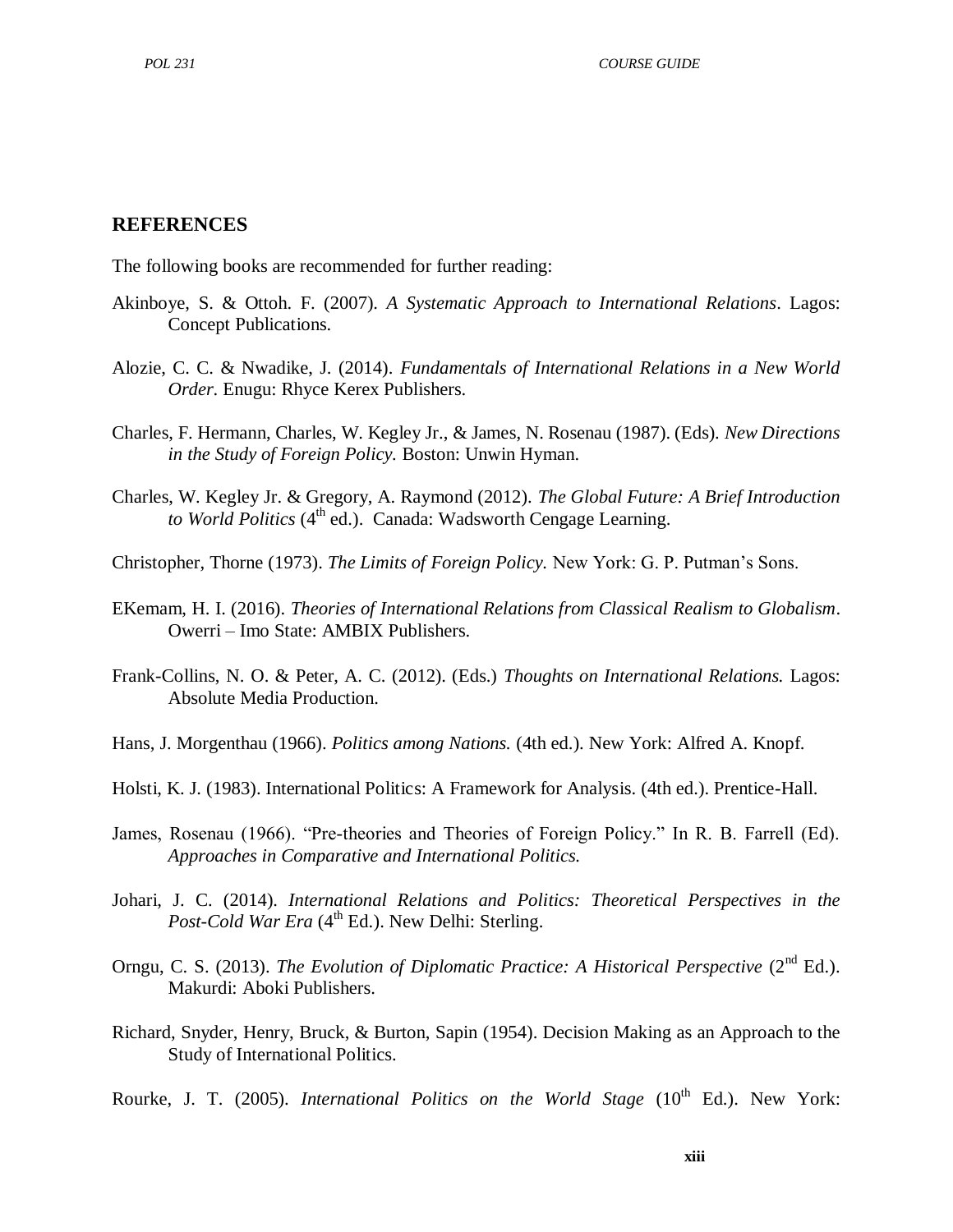## McGraw-Hill

Walter, S. Jones & Steven J. Rosen (1982). *The Logic of International Relations.* (4th ed.). Boston: Little, Brown and Company.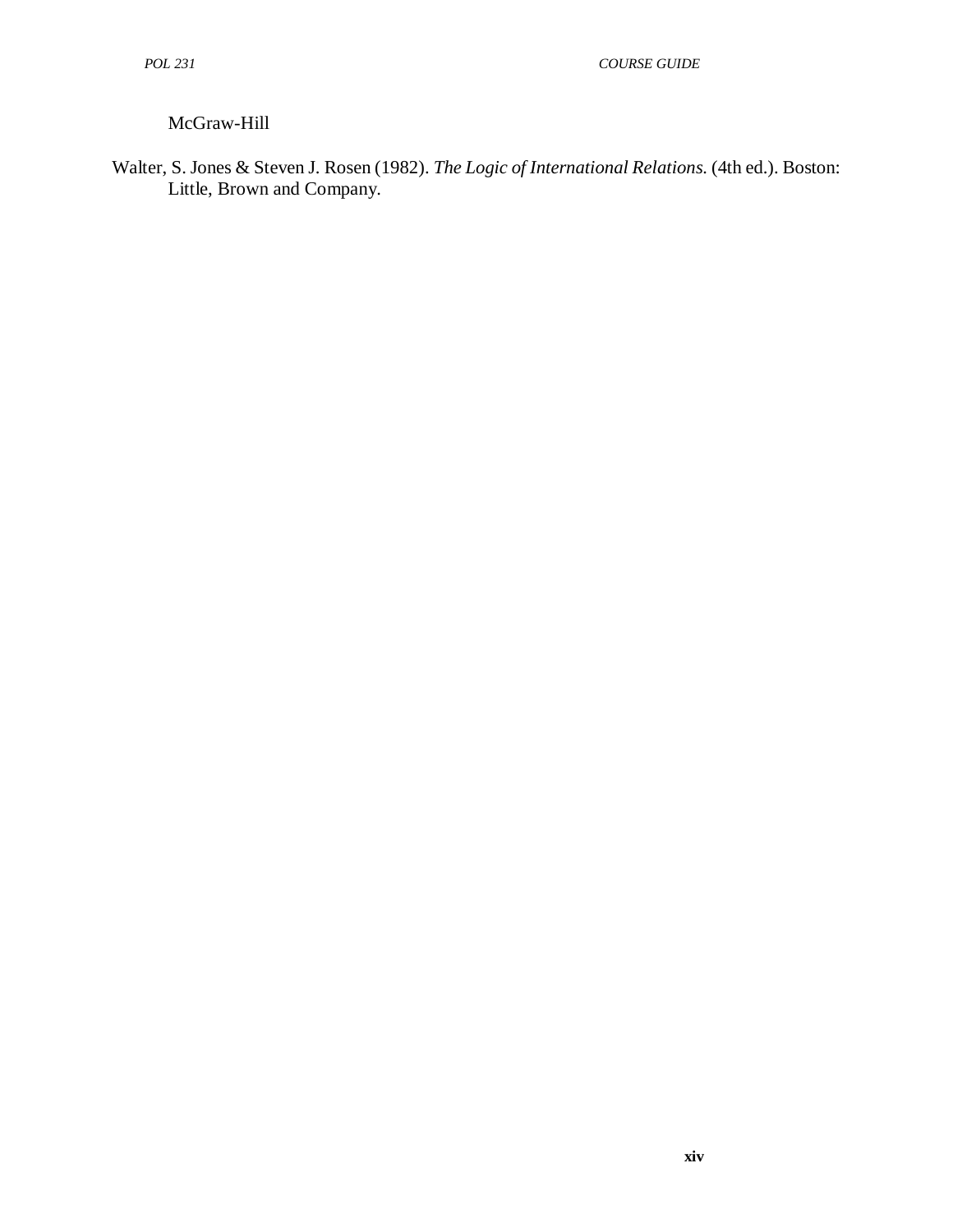#### **MAIN COURSE TABLE OF CONTENTS**

| <b>CONTENTS</b> |                                                                              | <b>PAGE</b> |  |
|-----------------|------------------------------------------------------------------------------|-------------|--|
|                 | <b>Module 1 Meaning, Nature and Scope of International Relations</b>         | 1           |  |
| Unit 1          |                                                                              |             |  |
| Unit 2          |                                                                              | 6           |  |
| Unit 3          |                                                                              |             |  |
| Unit 4          |                                                                              |             |  |
|                 |                                                                              |             |  |
|                 | Module 2 Dimensions and Approachesto the Study of International Relations:23 |             |  |
| Unit 1          | International Relations and International Politics23                         |             |  |
| Unit 2          |                                                                              |             |  |
| Unit 3          |                                                                              |             |  |
| Unit 4          |                                                                              |             |  |
| Unit 5          | Approaches to the Study of International Relations38                         |             |  |
|                 |                                                                              |             |  |
| Unit 1          |                                                                              |             |  |
| Unit 2          |                                                                              |             |  |
| Unit 3          |                                                                              |             |  |
| Unit 4          |                                                                              |             |  |
| Unit 5          | Nature and Level of Participations in International Diplomacy 58             |             |  |
|                 |                                                                              |             |  |
| Unit 1          |                                                                              |             |  |
| Unit 2          |                                                                              |             |  |
| Unit 3          |                                                                              |             |  |
|                 |                                                                              |             |  |
| Unit 5          |                                                                              |             |  |
|                 |                                                                              |             |  |
| Unit 1          |                                                                              |             |  |
| Unit 2          |                                                                              |             |  |
| Unit 3          |                                                                              |             |  |
| Unit 4          |                                                                              |             |  |
| Unit 5          |                                                                              |             |  |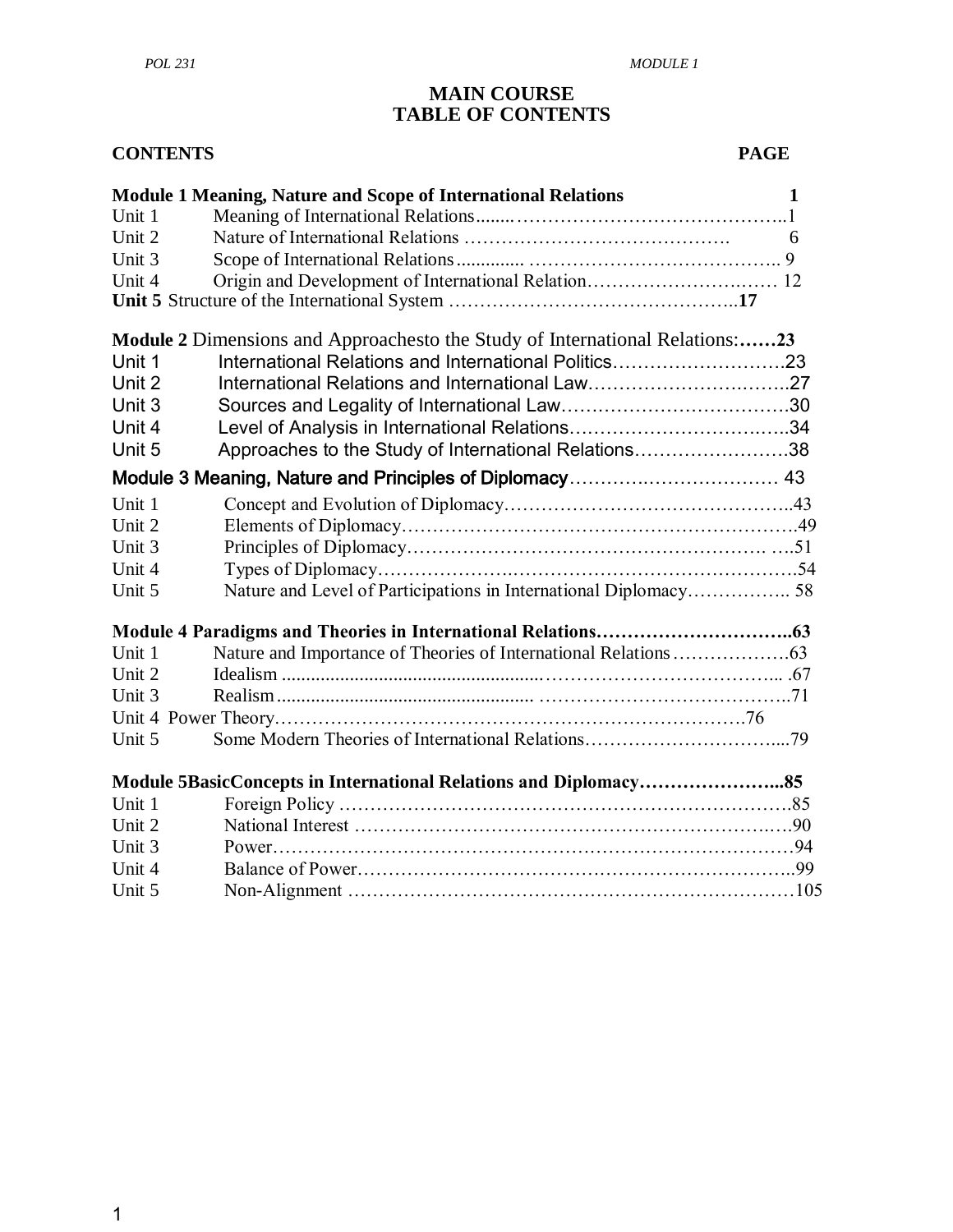# **MODULE 1: MEANING, NATURE AND SCOPE OF INTERNATIONAL RELATIONS**

This module will examine the meaning and nature of the field of International Relations (IR). However, the various definitions from scholars of IR will be presented. The module will also examine the scope or subject boundaries of international relations. The module will discuss the origin of international relations fromlegalistic and moralistic study of IR in the 1920s that gave way to a new approach in post WW II tothe emergence of the realist school of IR. This module is made up of five units, the framework upon which we would base our discussions of the meaning, nature and the scope of international relations. The units are as follows:

- Unit 1 Meaning of International Relations
- Unit 2 Nature of International Relations
- Unit 3 Scope of International Relations
- Unit 4 Origin and Development of International Relations
- Unit 5 Structure of the International System

# <span id="page-14-0"></span>**UNIT 1 MEANING OF INTERNATIONAL RELATIONS**

## **CONTENTS**

- 1.0 Introduction
- 2.0 Objectives
- 3.0 Main Content
	- 3.1 Concept of International Relations
	- 3.2 Definitions of International Relations
- 4.0 Conclusion
- 5.0 Summary
- 6.0 Tutor-Marked Assignment
- 7.0 References/Further Reading

## **1.0 INTRODUCTION**

International relations (IR) is a continuously popular subject. It concerns peoples and cultures all over the world. The scope and complexity of the interactions between the various groups makes IR a challenging subject to master. IR is new and dynamic and has a special appeal to everybody. However, some people perceive IR as a distant and abstract ritual conducted by a small group of people like presidents, generals and diplomats. This assumption is not accurate because despite the fact that leaders play a major role in international affairs, many other people participate as well. For instance, students and other citizens participate in international relations every time they vote in an election or watch the news. In fact, the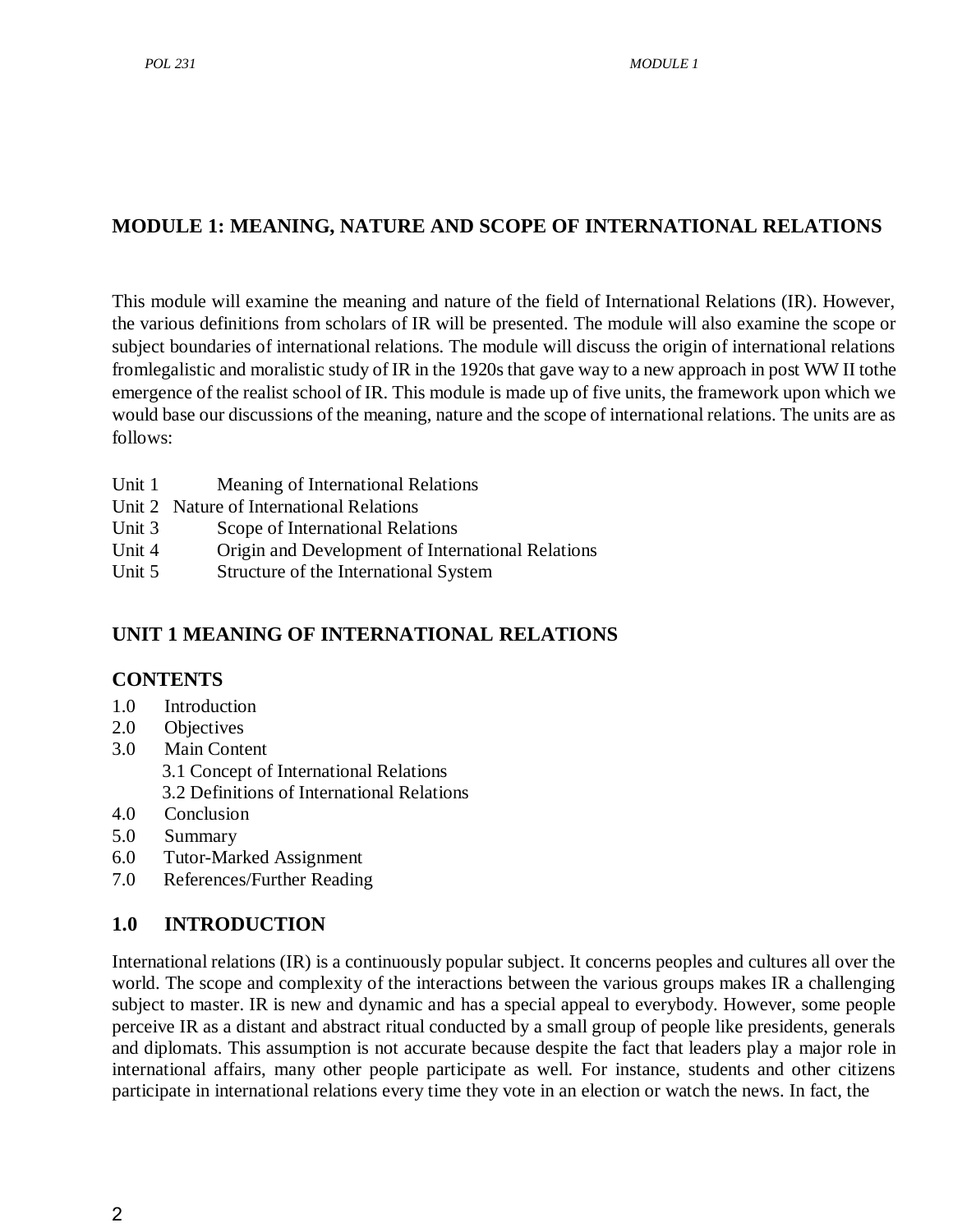#### *POL 231 MODULE 1*

choices we make in our daily lives ultimately affect the world we live in.This unit is therefore to introduce you to the meaning of international relations; first, by providing some of the definitions, and second, by explaining the boundaries or limits of thesubject-matter of international relations.

## **2.0 OBJECTIVES**

At the end of this unit, you should be able to:

- Explain the concept of international relations
- present relevant definitions of international relations;
- enumerate activities involve in the international relations.

## **3.0 MAIN CONTENT**

#### **3.1 Concept of International Relations**

Indeed, no nation can live in isolation independent of other nations. Whether big or small, rich or poor, powerful or weak, every nation depends on other nations. This explains why all states in the international system live in an atmosphere of interdependence and relationships. International Relations (IR) is the study of these relationships and cooperation by international actors. These relationships linked with other actors such as international organisations (IOs), non-governmental organisations (NGOs), transnational corporations (TNCs) and notable individuals make them interdependent. What is relevant in our attempt to understand the meaning of IR is the fact that people from different countries or societies get in contact and interact or relate with one another in search of one objective or the other. These relations among people of different nations representing governments, organizations, corporations, religious bodies, groups and individuals are referred to as international relations.

Literally, the concept of international relations comprises two words; these are: 'international' and ‗relations'. The prefix ‗inter' denotes between; from one to the other. While ‗national' is connected with a nation; or refers to share by a whole nation. Therefore, the word international here indicates the involvement of people from two or more countries or societies. In the other hand, the word 'relation' shows that the people do not just meet but as well interact or relate among themselves. The 's' at the end of the word relation connotes plurality of these interactions. Basically, the concept ofIR has two broad meanings. – IR as an activity and as an academic discipline. IR as an activity can be viewed as interactions among people of different nationalities in one side representing states organizations, corporations and international personalities. In the other side, IR as an academic field of study is about the study of these relations' structures, processes and issues as they relate to the activities. However, you will learn about the details of IR as an academic discipline in Module 2.

Example of the practical meaning of IR can be seen by considering the fact that Nigerian business men and women travel to various countries in Europe, Asia, America and Africa to buy different products and goods or work in offices or factories as people of other nation. Others go to foreign universities to acquire knowledge. Equally, representatives of governments, international organizations, transnational corporations, leaders of terrorist, liberation, human right groups and private individuals meetin conferences, seminars, summits, ceremonies, wars, peace missions etc. with the view to achieving one policy objective or the other. Recently, outbreak of pandemic of Corona virus (Covid-19) in 2020 has made it possible for Nigeria to receive in support materials and personnel for curtailment of the spread of the pandemic. Indeed, the bulk of such contact, affairs and interactions constitutes the practice of IR and has attracted volumes of literature within the global scholarship.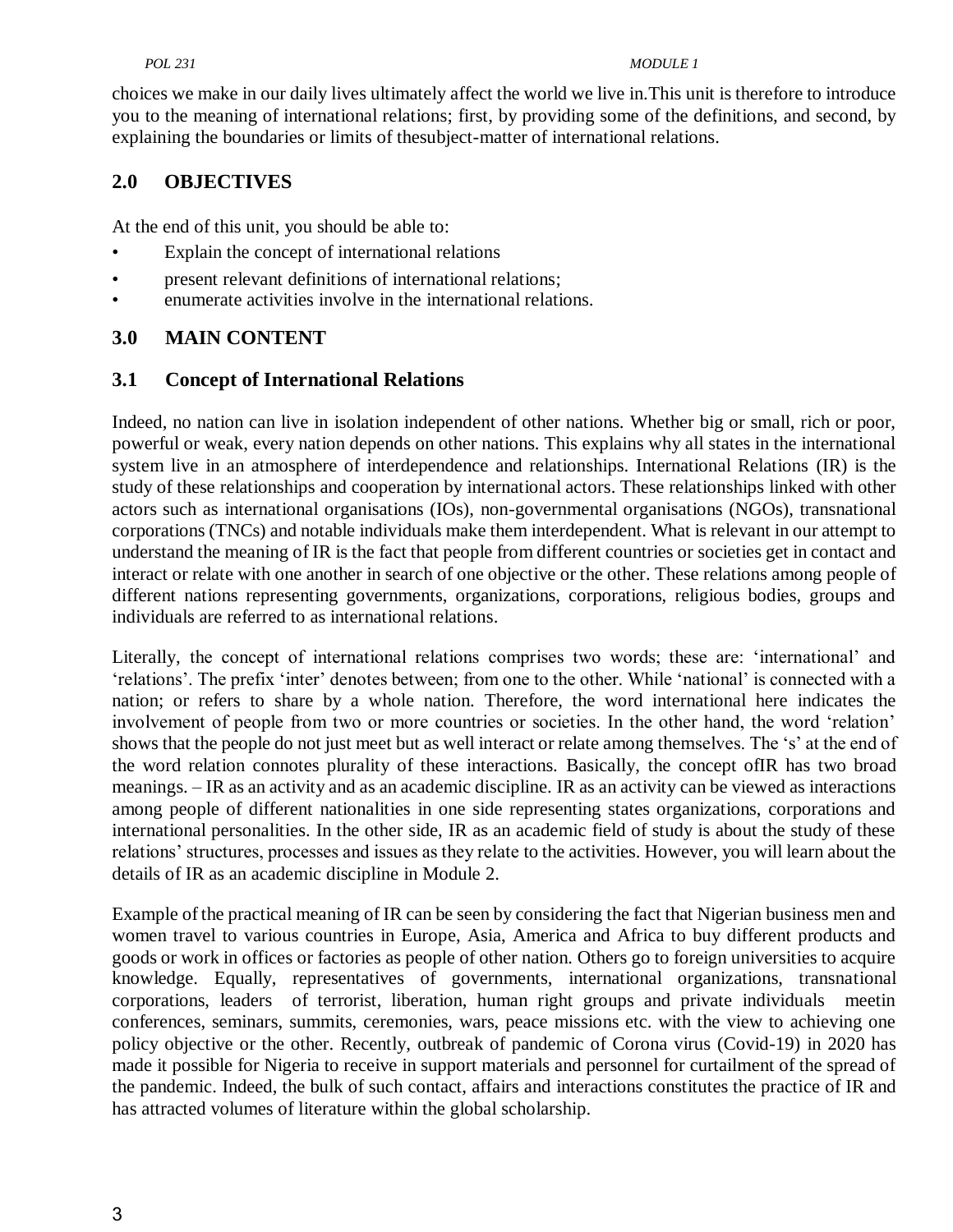#### 3.2 Definitions of International Relations

Owing to the fact that IR is in transition following emerging realities in the international system, it has become difficult arriving at a universally acceptable definition of the subject. Aja (1992) opines that the conceptual problem of IR arises primarily because of the multiplicity of actors in the international system. Prior to 1945 contact and interactions were about nation state, but beginning from 1945 and beyond, interactions have tremendously changed with the emergence of non-state actors and individuals whose actions and activities influence greatly the course of events and outcomes in international affairs. However, scholars have attempted defining international relations. In the words of Karl Deutsch, ―international relations is that area of human action where inescapable interdependence meets with inadequate control. "Trevor Taylor defines IR "as a discipline that tries to explain political activities across states boundaries." Another scholar, Seymon Brown postulates that international relations is the investigating and study of patterns of actions and reactions among sovereign states as represented by their governing elites."

Quite often, some IR scholars view international relations as a mix of **power structure** and **cooperation**  in relationships among nations. Power is germane to international politics. Indeed, power is the currency of the international system. This explains why some scholars define international relations in terms of power relations between states. For example, Stanley Hoffman posits that "the discipline of international relations is concerned with the factors and the activities which affect the external policies and power of the basic units into which the world is divided." Wright (1955) defines IR as "the study of relations between and among powerful groups."

#### According to Houston (1972), IR suggests

― a vast and variegated phenomenon composed of international conferences, the comings and goings of diplomats, the signing of treaties, the deployment of military forces and the flow of international trade. It also includesmore subtle but none the less profoundly significant determination of ideas and ideologies among multitudes of men, shaping their perceptions of reality and influencing their allegiances and loyalties.

Similarly, Alozie & Nwadike (2014) define IR as "the sum total of interactions between and among both state and non-state actors in the international system. These definitionshave indicated the elastic nature of the field of IR. To some extent, the field is interdisciplinary relating international politics to economics, sociology, history and other disciplines. This justifies decisions of some Universities to offer separate degrees or Departments of IR, whereas others teach international relations as part of political science.

Traditionally, the study of IR focused on questions of war and peace. The movement of armies and of diplomats, the creating of treaties and alliances, the development and deployment of military capabilitiesthese issues dominated the study of IR in the past, particularly in the Cold War era. Although they still hold central position in the field, the end of the Cold War in 1990 brought in new challenges. Indeed, IR as relations among nations cover a range of activities- diplomacy, war, trade relations, cultural exchanges, participation in international organisations, alliances and counter- alliances. The study of IR involves the mastery of some basic concepts. It is advisable that you internalise these concepts in the course of your study rather than memorizing them piecemeal. Some of these concepts are international politics, international system, foreign policy, domestic politics, defense policy, national interest, sovereignty,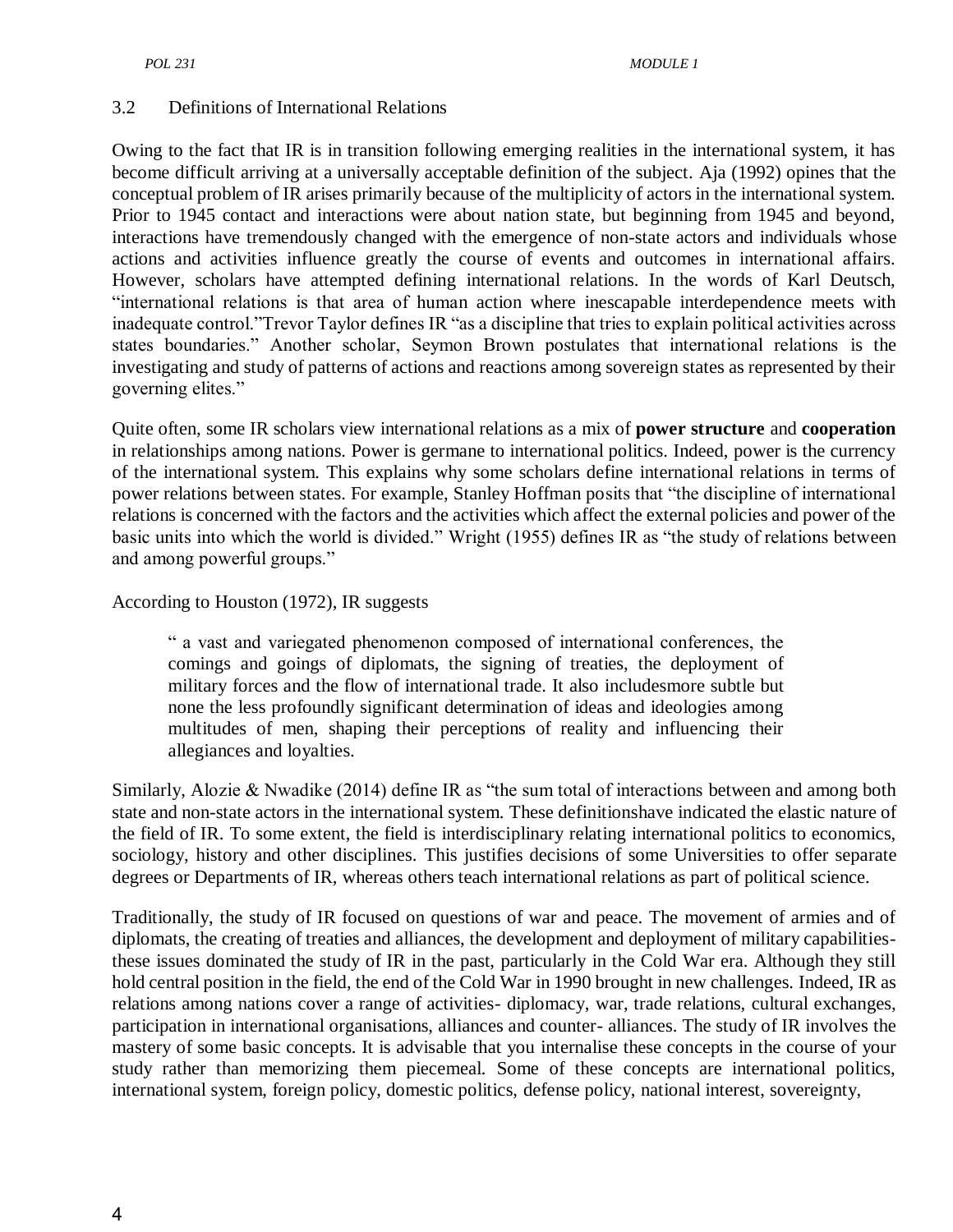diplomacy, international law, security, conflict and conflict resolution and so forth. The field of IR reflects the world's complexity, and IR scholars use many theories and concepts in trying to describe and explain it. Underneath this complexity, however, lie a few basic principles that shape the field. Within domestic societies, governments solve collective goods problems by forcing the members of society to contribute to common goals, such as by paying taxes.Conversely, the international system lacks such governments. Three core principles—dominance, reciprocity, and identity—offer different solutions to the collective goods problem.

## **SELF-ASSESSMENT EXERCISE**

- i. What is international relations?
- ii. Mention activities covered in the conduct of international relations.

## **4.0 CONCLUSION**

The complexity of the interactions among countries, organizations, corporations,groups and individuals make international relations a challenging subject to master. Indeed, there is always more to learn. Largely, the field is interdisciplinary relating international politics to economics, sociology history and other disciplines. IR revolves around some key concepts, activities and problems of interaction: for instance, how can a group— such as two or more nations— serve its collective interests when doing so requires its members to forgo their individual interests.

## **5.0 SUMMARY**

In this unit, we have examined the meaning of international relations and the various definitions given by different scholars. We established that, IR is a new subject that affects our daily life profoundly and that we all participate in it. Broadly, IR concerns the relationships among individuals and governments in the global environment. We also established the international system is a set of relationships among the world's states, structured according to certain rules and patterns of interaction. Why some of these rules are explicit, others remain implicit. The field of IR reflects the world's complexity, and IR scholars use many theories and concepts in trying to describe and explain it.

## **6.0 TUTOR-MARKED ASSIGNMENT**

1. Discuss the meaning of international relations.

# **7.0 REFERENCES/FURTHER READING**

Aja, A. A. (1992). "Theories of International Relations." Unpublished Monograph, Abia State University, Uturuu

Alozie, C. C. & Nwadike, J. (2014). *Fundamentals of International Relations in a New World Order*. Enugu: Rhyce Kerex Publishers.

Deutsch, K. (1968). *The Analysis of International Relations.* Englewood Cliffs, N.J.: Prentice-Hall.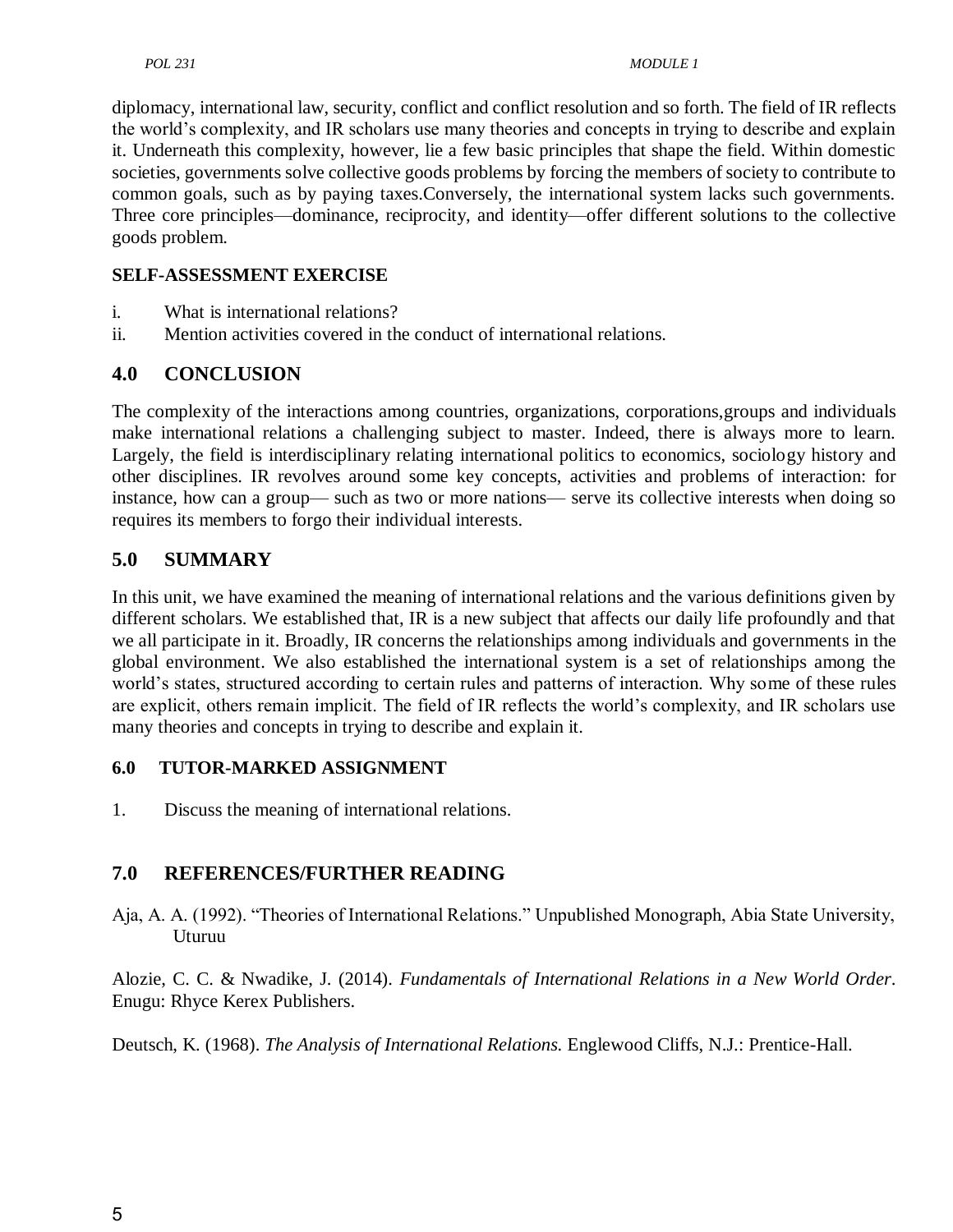- Houston, J, (1992). "International Relations." In Wasby, S. L, (ed.). Political Science: the Discipline and its Dimension: An Introduction. CalCutta: Scientific Books Agency.
- Johari, J. C. (2014). *International Relations and Politics: Theoretical Perspectives in the Post-Cold War Era* ( $4<sup>th</sup>$  Ed.). New Delhi: Sterling.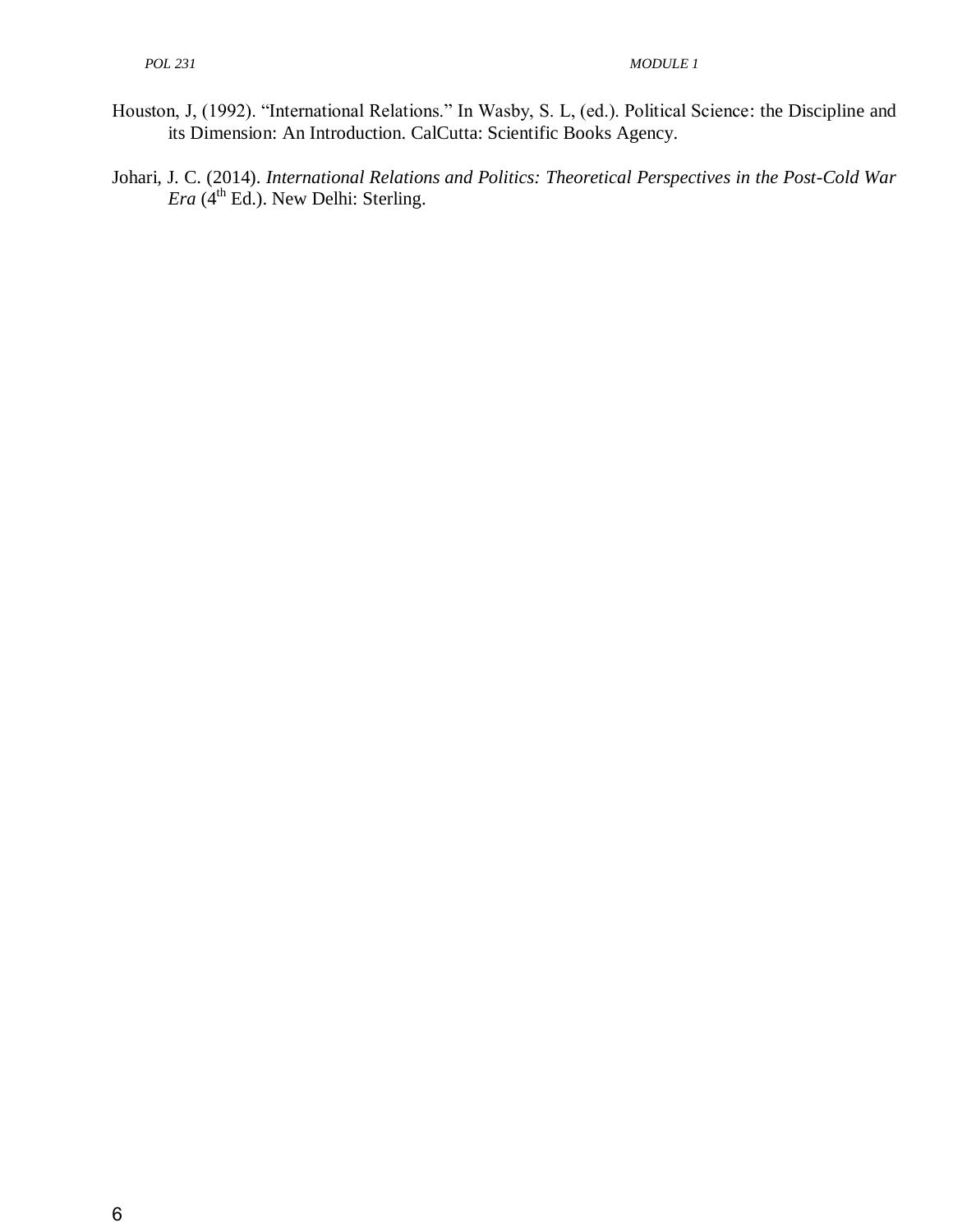## <span id="page-19-0"></span>**UNIT 2 NATURE OF INTERNATIONAL RELATIONS**

## **CONTENTS**

- 1.0 Introduction
- 2.0 Objectives
- 3.0 Main Content
	- 3.1 Nature of International Relations
- 4.0 Conclusion
- 5.0 Summary
- 6.0 Tutor-Marked Assignment
- 7.0 References/Further Reading

## **1.0 INTRODUCTION**

Like the world community, which is rapidly changing, international relations is in transition. Indeed, contemporary international relations is a study of the world community in transition. The world that we live in is increasingly complex and consistently changing.

## **2.0 OBJECTIVES**

At the end of this unit, you should be able to:

• explain the nature of international relations

## **3.0 MAIN CONTENT**

## <span id="page-19-1"></span>**3.1 Nature of International Relations**

IR deals with the relationship between nation states, international organisations and other groups. These are the *actors* in international relations. The most important actors in IR are states. This accounts for the *state-centric-view* of the international system. The nature of the international system from the realists' perspective is anarchical. This state of anarchy does not imply a complete chaos or absence of structures and rules; rather it portrays a lack of central government that can enforce rules. In domestic society within states, governments can enforce contracts, deter citizens from breaking rules and use their monopoly on legally sanctioned violence to enforce a system of law. In the case of international relations, the great power system and the hegemony of a superpower can provide relative peace and stability for decades on end but then can break down into costly wars among the great powers.

The development of sovereign states dictates the very structure of international politics and determines the pattern of relations in IR. Since the actors in world politics are sovereign, international relations must be anarchical. This essential anarchy of a system of sovereign states leads to the conclusion that the study of IR must be distinct from the study of domestic politics. Where domestic politics denotes the study of the institutions of government, IR remains the study of the institutions of international governance and of power politics. Indeed, a history of the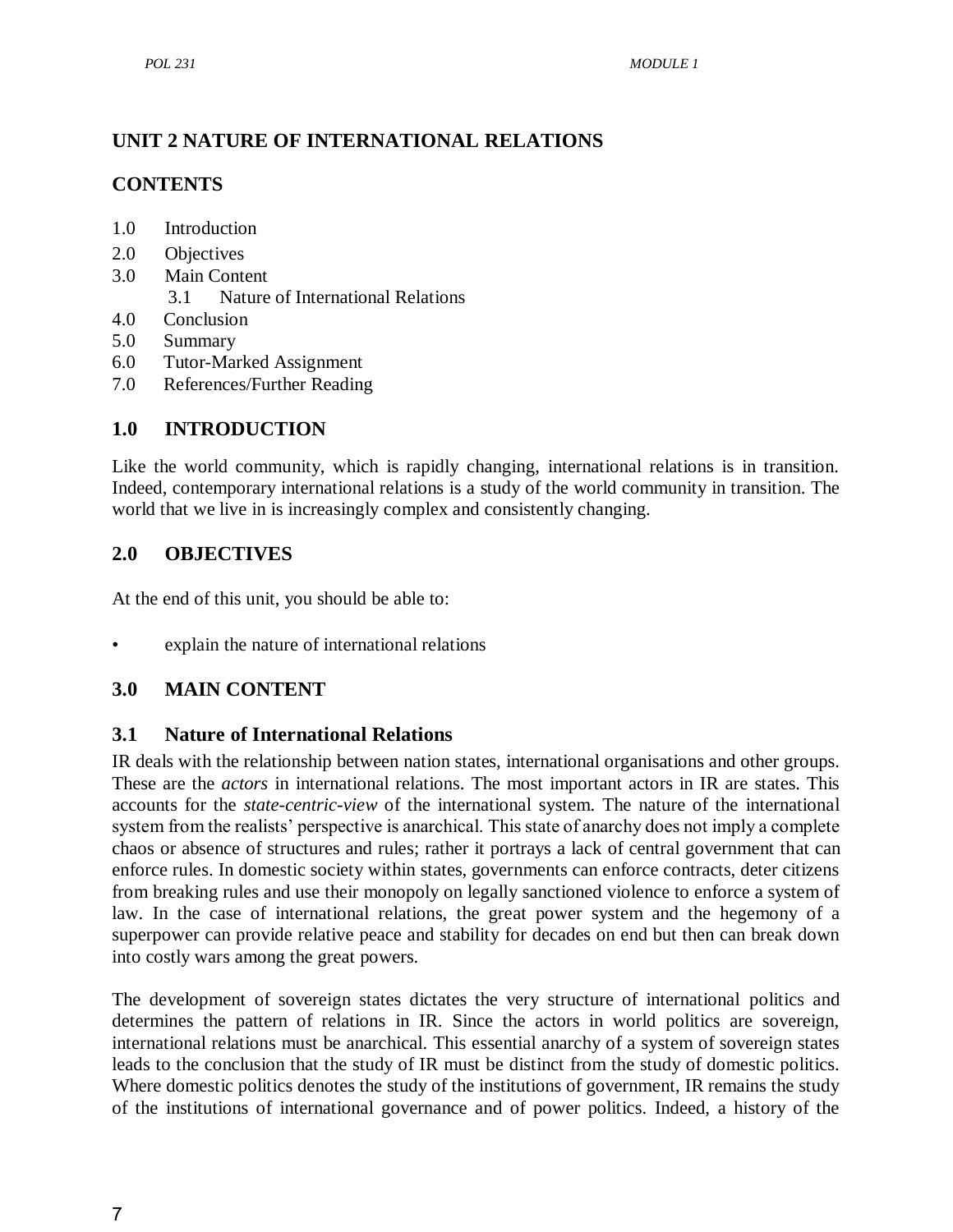practice of war, diplomacy and international law offers intriguing insights into the nature of modern international society and the politics of what Hedley Bull famously called the anarchical society. The key is to recognise that a grasp of the nature of the balance of power is essential to an understanding of IR.

When we look at the world of global politics, we inevitably see international or trans-national governmental organisations (IGOs) such as the United Nations (UN) or the International Monetary Fund (IMF). We see regional organisations, such as the European Union (EU) or the African Union (AU), and important non-governmental organisations (NGOs) such as the Red Cross, Amnesty International, and powerful multinational corporations (MNCs) with bigger annual turnovers than the gross national product (GNP) of many countries. We also find that many issues that we associate with IR transcend this basic description. Undoubtedly, Hitler's violent assault on the post-World-War I had important consequences on the ways in which scholars in IR approached their subject. Many observers became impatient with the descriptive, moralistic and legalistic orientation of the 1920s and realised that as important as treaties and international organisations were to IR, objectives such as security and expansion, processes such as trade and diplomacy, and means such as propaganda and subversion had to be studied as well. Thus, while one group of scholars continue to emphasise the traditional concerns of law, institutions, and current affairs, another branched off to begin more systematic and comparative studies of objectives, processes, and means, as well as those basic forces assumed to affect a state's foreign policy behaviour. These studies assessed the phenomenon of nationalism, the influence of geography on a country's foreign policy, and particularly the effect of power or lack of it on a nation's fate. The content as well as the approaches to the subject is continuously expanding as scholars apply the insights and techniques of many disciplines and the tools of modern technology to the problems of international affairs. To this end, the traditional approaches of a **historical**, **descriptive** and **analytical** nature, which are gradually supplemented or replaced by other approaches; attempt to give greater order and form to the volume of data available.

This explains the multi-disciplinary approach to the study of international relations that allows the gathering of information from a wide variety of sources like the international aspects of politics, geography, economics, history, law, strategic studies, peace and conflict studies, and cultural studies. These approaches have already made a significant impact on the study of international relations. They are designed to bridge the gap between theory and practice and to provide better tools for analysis of the increasingly complex data of international relations research. Indeed, the best way to begin to get a grip on this wide-ranging and challenging subject is not to become an expert in every aspect of world politics.

This might be an ideal solution but it is simply not a realistic goal. Rather, you need to find a way to cope with complexity and multidisciplinary approach. This is what IR, as an academic discipline, and you, as a student of IR, must try to achieve. IR, at its most basic level, is a matter of orientation. It attempts to manage the deeply complex nature of world politics by breaking it down into understandable chunks and helpful general theories. The key is to find ways of describing and analysing world politics that can both acknowledge the vast array of causal and determining factors yet give us the critical leverage we need.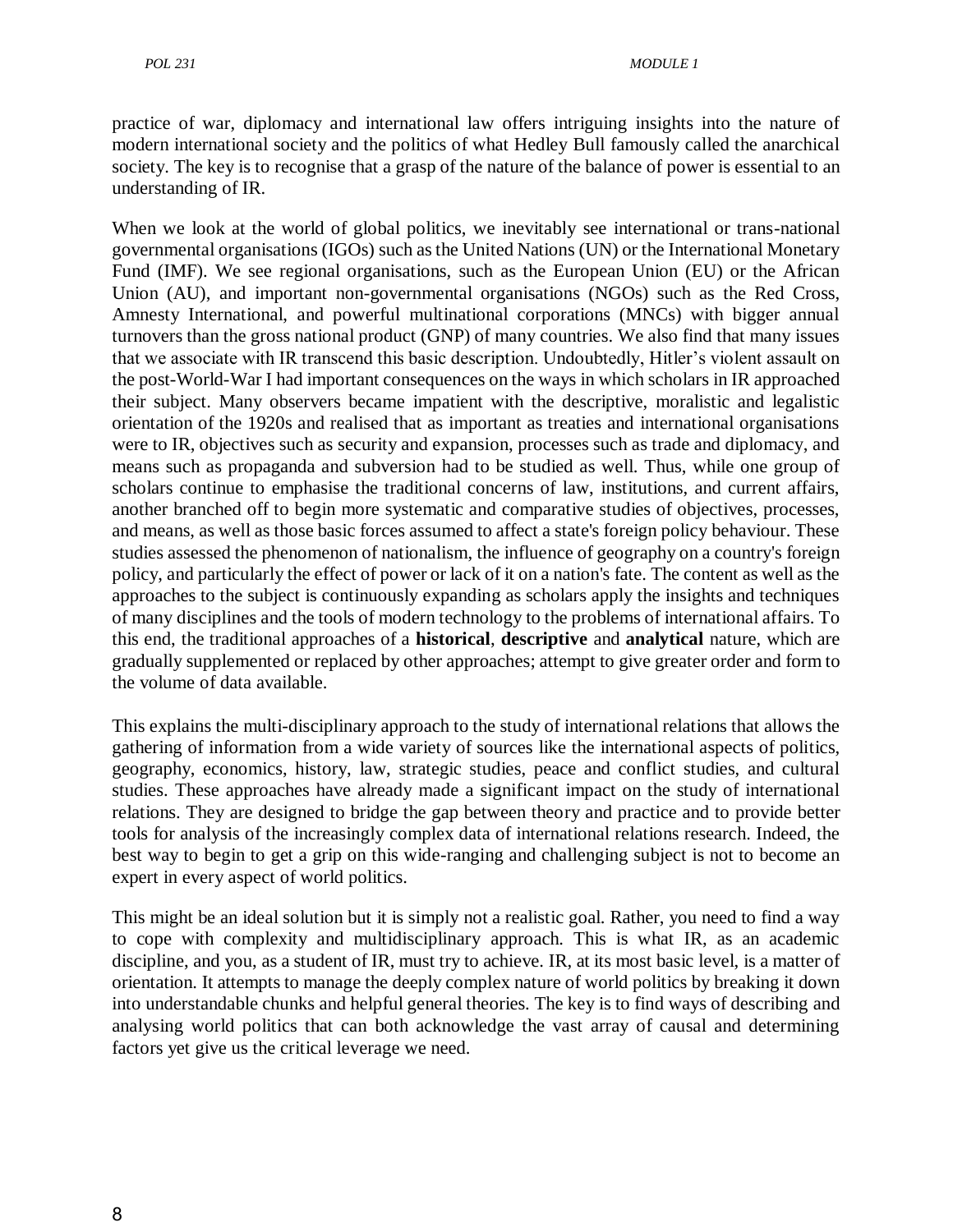#### **SELF-ASSESSMENT EXERCISE**

i. Who are the main actors in IR?

## **4.0 CONCLUSION**

IR deals with the relationship between nation states, international organisations and other groups. Its nature from the realists' perspective is anarchic. The anarchical nature of IR does not mean a state of chaos; it only suggests the lack of a central government that is supreme to others since all sovereign states are equal in the international system. The legalistic approach to the study of IR in the pre-World War I became obsolete in the post-World War II era. Today, the multidisciplinary approach remains the best approach to the study of international relations. Therefore, you will need to master a whole range of historical and conceptual skills to understand IR. Learning to understand the historical development of the state, the international system, globalisation, and so forth offers huge insights in to the nature of IR.

#### **5.0 SUMMARY**

States are the most important actors in IR. The international system rests on the sovereignty of the independent states. The nature of the international system from the realists' perspective is **anarchical**. This state of anarchy does not imply a complete chaos or absence of structures and rules; rather it portrays a lack of central government that can enforce rules. The content as well as the approaches to the subject is continuously expanding as scholars apply the insights and techniques of many disciplines and the tools of modern technology to the problems of international affairs. We have also discussed different approaches to the study of international relations. The multidisciplinary, multifaceted and inter-disciplinary approach bridges the gap between theory and practice. It provides better tools for analysis of the increasingly complex data of international relations research.

#### **6.0 TUTOR-MARKED ASSIGNMENT**

1. Outline thesalient features of international relations.

## **7.0 REFERENCES/FURTHER READING**

- Bull, H. (1995). *The Anarchical Society: A Study of Order in World Politics.* (3rd ed.). New York: Palgrave Books.
- Olson, W. C. & Fred, A. S. (1966). *The Theory and Practice of International Relations.* (2nd ed.). Englewood Cliffs, N.J.: Prentice-Hall.
- Palmer, N. D. & Perkins, H. C. (2004). *International Relations: The World Community in Transition.* (3rd ed.). Krishan Nagar, Delhi: A.I.T.B.S.

Wright, Q. (1965). *The Study of International Relations.* New York: Appleton- Century-crofts.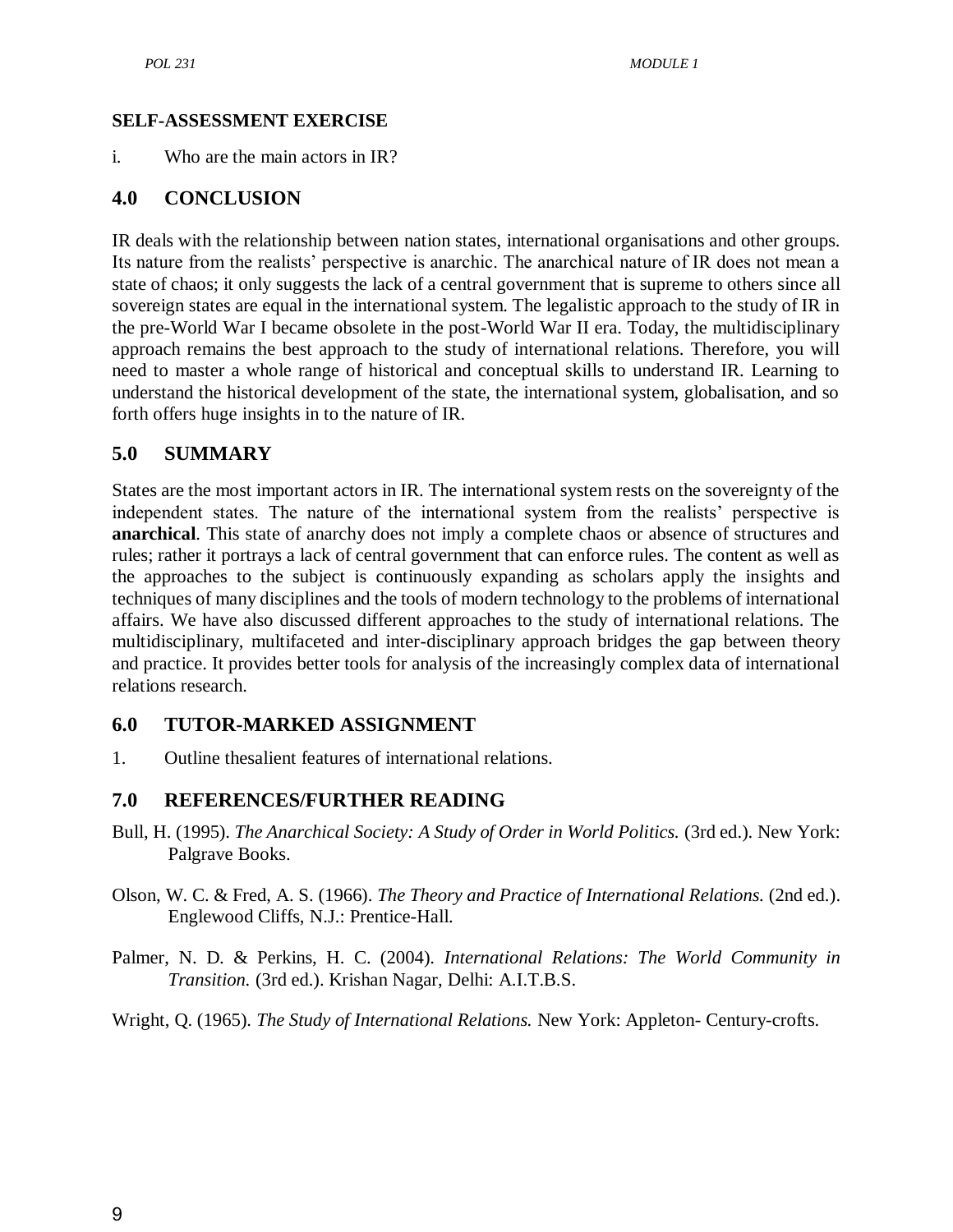## **UNIT 3 SCOPE OF INTERNATIONAL RELATIONS**

## **CONTENTS**

- 1.0 Introduction
- 2.0 Objectives
- 3.0 Main Content
	- 3.1 Scope of International Relations
- 4.0 Conclusion
- 5.0 Summary
- 6.0 Tutor-Marked Assignment
- 7.0 References/Further Reading

# **1.0 INTRODUCTION**

As a field of study, IR has elastic boundaries. It scope. has often been thematically and analytically confined to events and issues determine by the available data and facts. The core concepts of international relations are foreign policy, international law, international organisation, international politics, international economic relations, diplomacy, military thought and strategic studies. IR also covers issues such as strade, tourism, transportation, communication, technology and its transfer, cultural exchange, refugee and asylum, terrorism, energy and environment etc.

## **OBJECTIVES**

At the end of this unit, you should be able to:

- outline and explain the scope of international relations
- identify the focus and subject-areas of international relations

# **3.0 MAIN CONTENT**

## **3.1 Scope of International Relations**

The scope of international relations has greatly expanded over the years and of late scholars have tried to build up certain theories of international politics. Fundamentally, all students of IR must begin with an introduction to the basic vocabulary of the discipline known as IR theory. IR theory is basic to the study of world politics in that it represents a series of attempts to explain or understand the world in ways that frame the debates in foreign policy, law, ethics, security studies etc. Traditionally, the scope of IR was pre-occupied with an analysis of special kind of power, force and influence relationships that exist among nationa-states over the issues of war and peace. In other words, the study of IR arises over the problems of war and how peace can be maintained among nations. However, in recent years, scholars under the impact of behavioural sciences have tried to build up theories of international politics and the scope of the subject has undergone great changes. The scholars, instead of giving a historical narrative of the world have preferred to discuss the various events.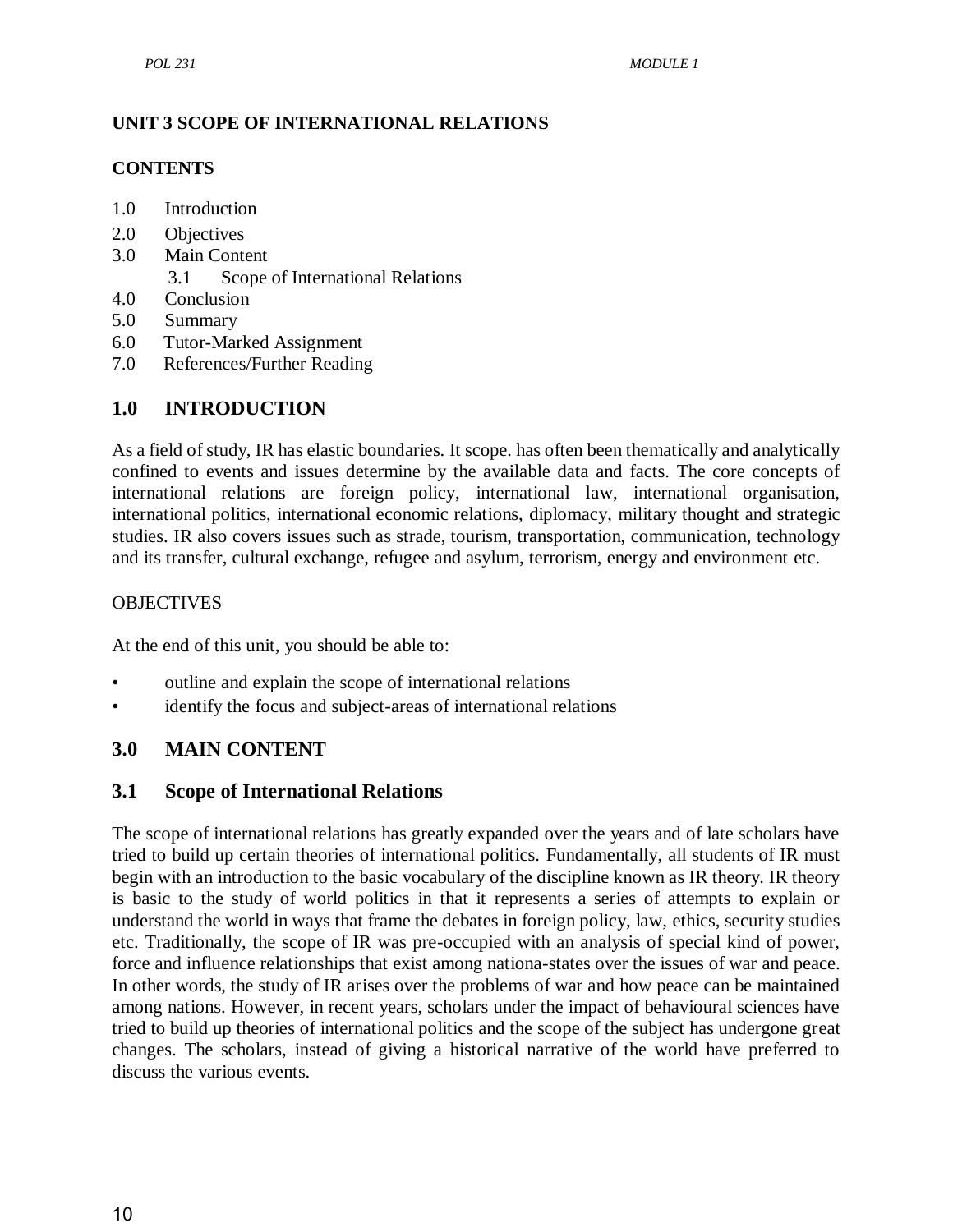Given the cross-cutting nature of contemporary socio-economic, political and security issues between the domestic and international affairs, the actors involved and the interests they represent, the discipline of IR now by-far addresses issues beyond the politics of and nuances of power relations and inter-state relations. The scope of the discipline of IR in addressing the contemporary experiences has no longer be restricted to issues of power alone; it has come to encompass events and issues that borders on trade, tourism, transportation, communication, technology and its transfer, cultural exchange, refugee andasylum, terrorism, energy and environment. Equally, the actors now ranges from the powerful multinational corporations to transnational social movements, environmental rights groups, human rights organizations, inter-governmental organizations, transnational terrorist and criminal networks and of course the state that still remains the modal point in contemporary international politics and discourse as was the case in the earlier centuries.

Stanley Hoffmann has suggested, "the discipline of international relations is concerned with the factors and activities which, affect the external policies and the power of the basic units into which the world is divided and these include a wide variety of transnational relationships, political and non-political, official and unofficial, formal and informal. All of these and many related considerations are of deep concern to the social philosopher. Thus, a philosophy of international relations may be an appropriate term for this area of ideology, visions, values, principles, plans and solutions in the area of foreign politics. Essentially, Akinboye & Ottoh (2007) summarizes the scope of IR to cover six subject areas: International politics, foreign policy analysis,diplomacy, global defence and strategic studies, international law and organizations and international economic relations.Other scholars count theories of international relations as a field of study of IR. This latter field focuses attention on theories, assumptions or perception underlying events and results of international relations. It is important note that theories of international relations cut across all fields of IR for the possibilities of a more meaningful organization of existing knowledge. Brief explanation of these subject areas of sub-fields of IR will follow in Module 2 and other subsequent modules of this study guide.

Obviously, one way to keep abreast of current trends in international relations research is to consult professional journals in the field, such as Journal of International Affairs (Published by the Nigerian Institute of International Affairs, (NIIA) Lagos. Similarly, any student of international relations should also have some knowledge of the most important writings and the distinctive contributions of eminent scholars in the field. Among these are E. H. Carr, Hans Morgenthau, Quincy Wright, Morton Kaplan, Karl Deutsch, David Singer, Walter Lippmann, and so forth.

#### **SELF-ASSESSMENT EXERCISE**

i. List some of the focused issues and subject areas of IR.

## **4.0 CONCLUSION**

Over the years, international relation's scope has greatly expanded as scholars try to build up certain theories of international politics. The discipline of IR deals with important aspects of human nature and conduct, with the behaviour and standards of groups, with the principles and forces underlying and motivating national and international actions and decisions in the past, present and the future.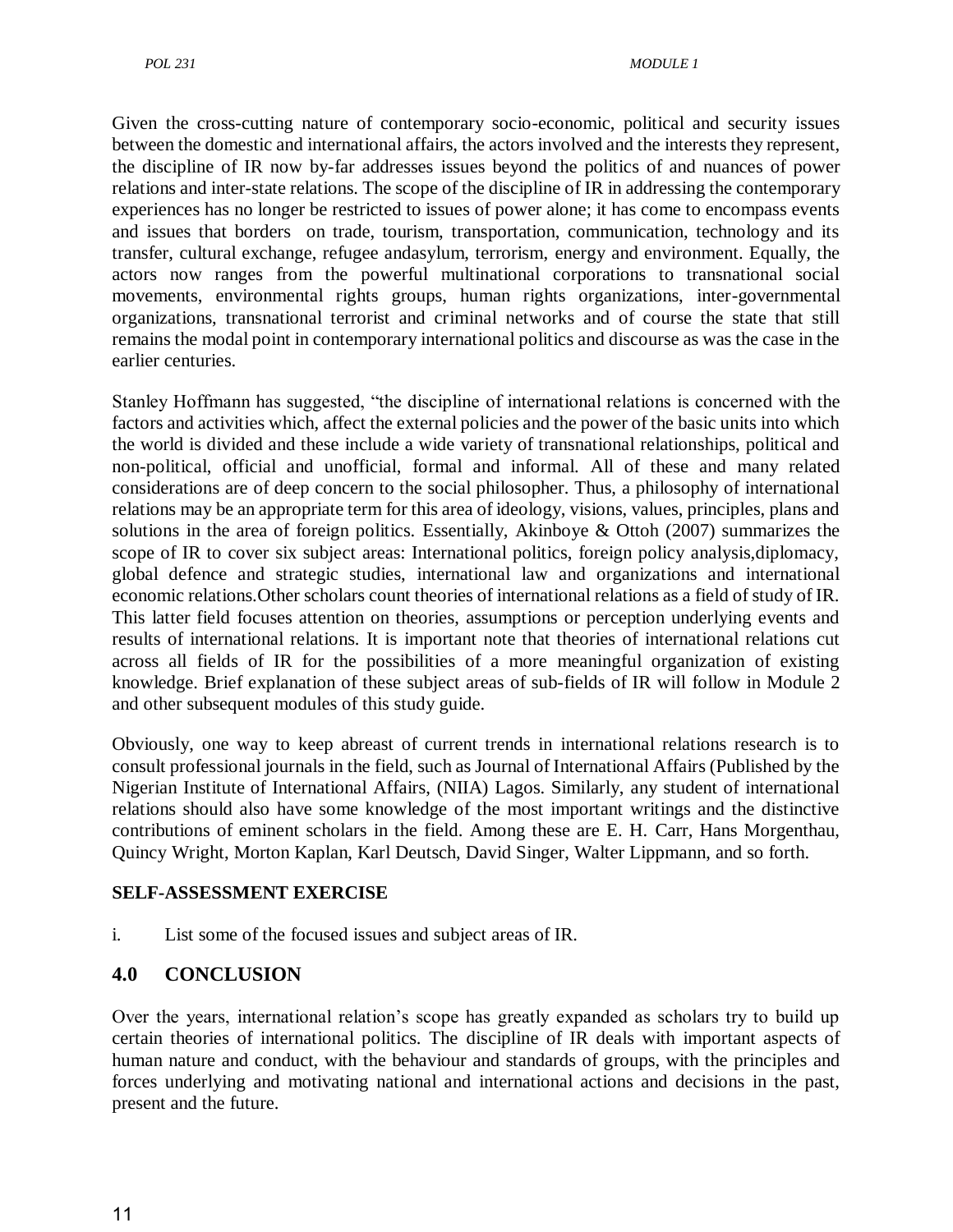## **5.0 SUMMARY**

In this unit, we have studied the scope of international relations. We established that as a field of study, IR has uncertain scope delimitation. It has often been thematically and analytically confined to focus areas determine by the available data and facts. The discipline of IR is concerned with the factors and activities which, affect the external policies and the power of the basic units into which the world is divided and these include a wide variety of transnational relationships, political and non-political, official and unofficial, formal and informal. As a field of study, IR subject areas can be summarized into six; namely, International politics, foreign policy analysis, diplomacy, strategic studies, international law and organizations and international economic relations.

## **6.0 TUTOR-MARKED ASSIGNMENT**

1. Outline clearly the scope of international relations.

## **7.0 REFERENCES/FURTHER READING**

- Akinboye, S. & Ottoh. F. (2007). *A Systematic Approach to International Relations*. Lagos: Concept Publications.
- Goldstein, J.S. & Pevehouse, J. C. (2011). *International Relations,* (9th ed.). San Francisco: Longman, Pearson Education.
- Hoffmann, S. (1960). (Ed). *Contemporary Theory in International Relations.* Englewood Cliffs, N.J.: Prentice Hall.
- Kaplan, M. (1957). *System and Process in International Politics.* New York: John Wiley.
- Saka, L. (2012). "International Relations: An Introduction." In Ogundiya, I. S. & Hamzat, J. (ed.). *The Basic of Social Sciences.*‖ Lagos: Matlhouse Press Limited.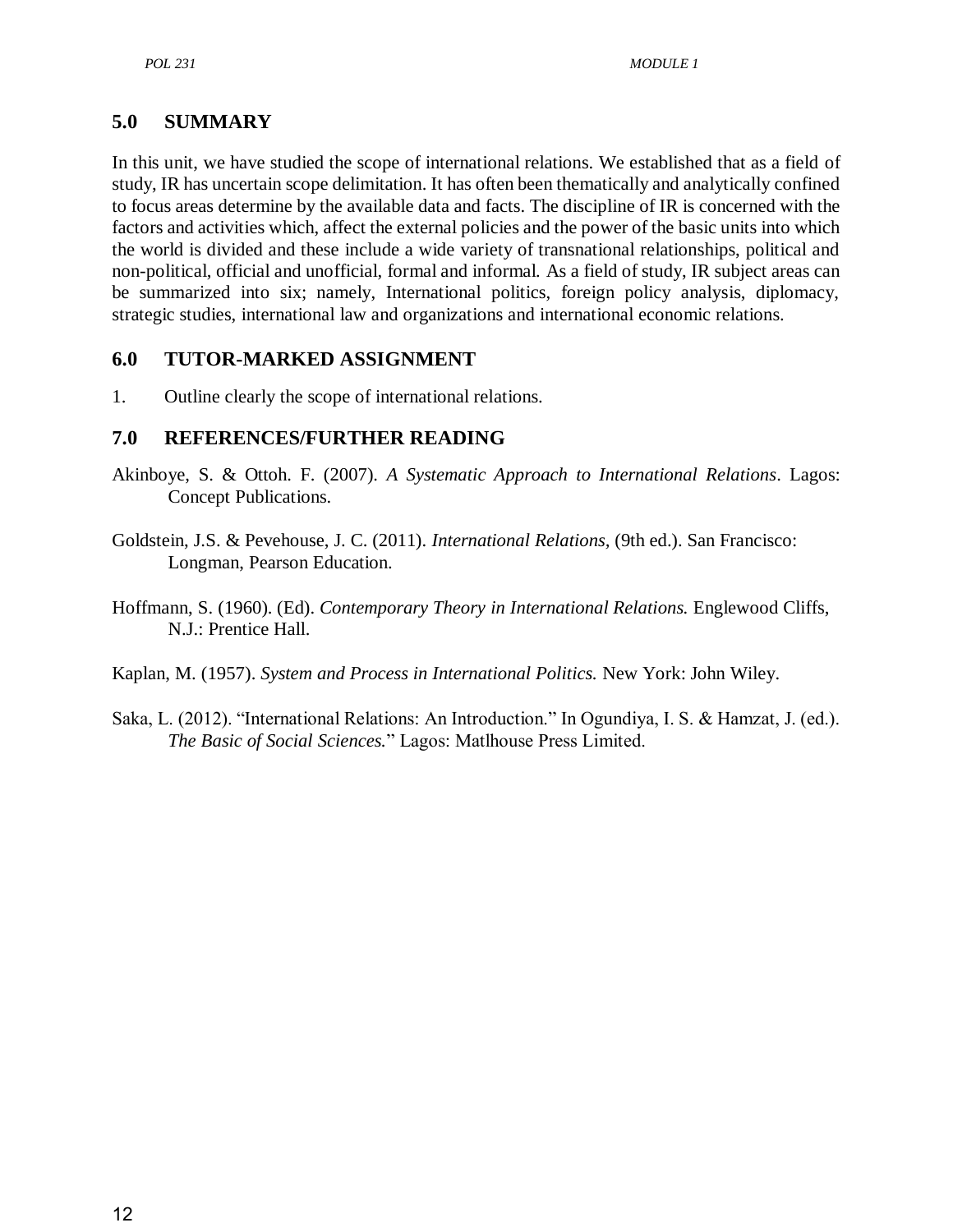# **UNIT 4 ORIGIN AND DEVELOPMENT OF INTERNATIONAL RELATIONS**

#### **CONTENTS**

- 1.0 Introduction
- 2.0 Objectives
- 3.0 Main Content
	- 3.1 Origin of International Relations
	- 3.2 Phases in the Development of IR
- 4.0 Conclusion
- 5.0 Summary
- 6.0 Tutor-Marked Assignment
- 7.0 References/Further Reading

## **1.0 INTRODUCTION**

Account of the origin and development of the conduct of IR is as old as human history and the state system. The earliest writings on international relations were largely concerned with proffering practical advice to policy makers. For instance, the Chinese philosopher Mencius in the fourth century B.C, Kautilya, under the Indian emperor Chandragupta (326-329 B.C) and Niccolo Machiavelli wrote works that are studied today for their insights into the kinds of problems that still confronts political leaders. However, in this unit, our concern is not the intermittent records of IR development in the ancient times; rather, our attention will be on the explanation of the emergence of IR from the start of the nation-state system in modern times and outline the phases of the development from that period to date.

## **OBJECTIVES**

At the end of this unit, you should be able to:

- explain the origin of international relations
- trace the phases in the growth and development of IR

## **3.0 MAIN CONTENT**

## **3.1 Origin of International Relations**

IR as an academic discipline is of recent origin. This has not discredit the fact that relations phenomenon among nations are as old as history itself.Scholars of IR often trace the origin of IR as field of study back to the Peace of Westphalia of 1648, when the modern state system was developed. It was believed that prior to this period, the medieval Europe political oranisation was based on a vaguely hierarchical religious order. Accordingly, the Westphalia Peace treaty instituted the legal concept of sovereignty, which essentially meant that rulers (who are the legitimate sovereigns) had no internal equals within a defined territory and no external superiors as the ultimate authority within the territory's sovereign borders.It can be argued that although actual relations between states had taken place since the ancient civilizations, such as Egypt, Greece, and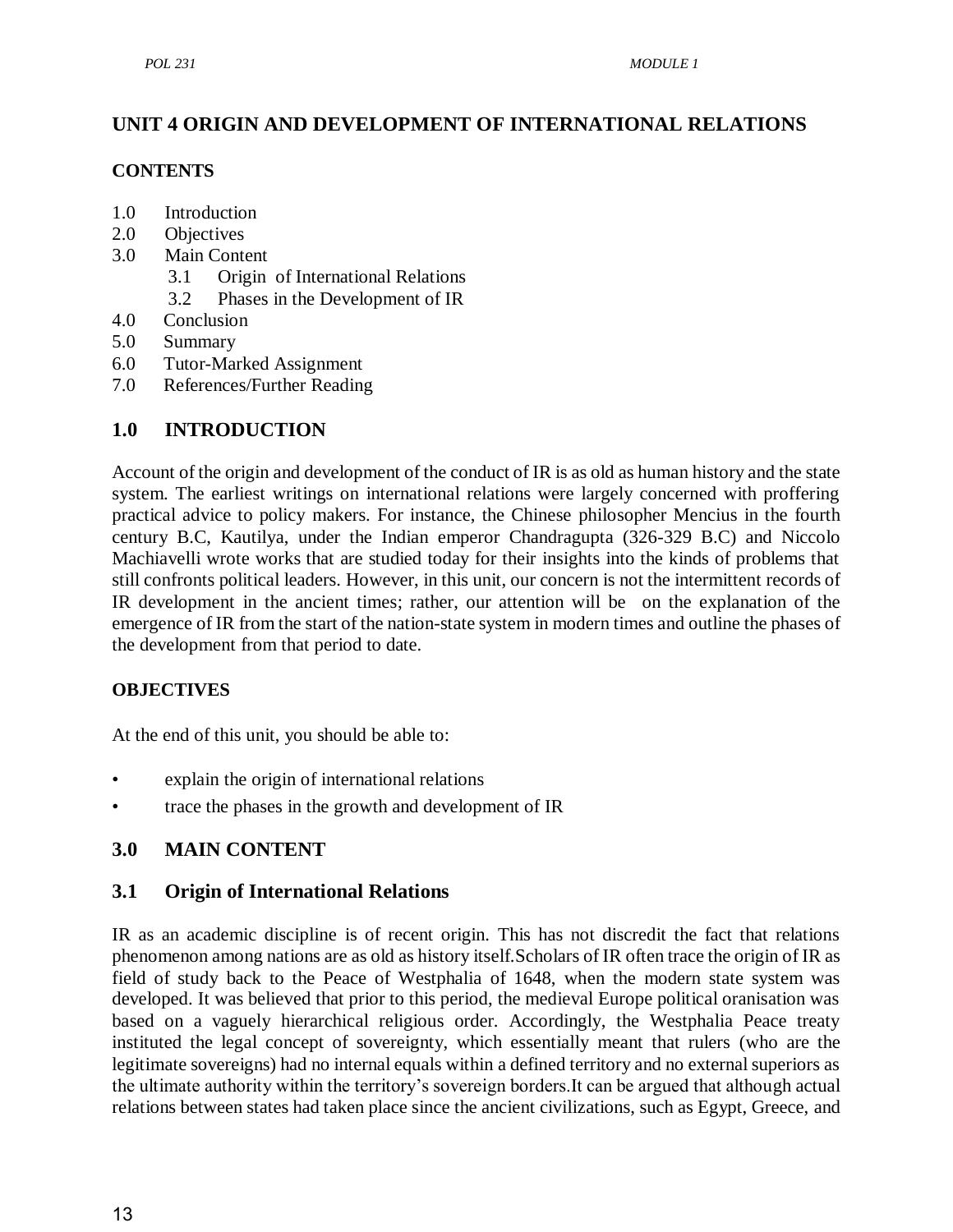Rome but were incidental, sporadic and limited in nature. However, with the Westphalia Treaty of 1648 international relations assumed a new character. The treaty ushered in the concept of "territorial sovereignty" and birth of "independent nation state."

Ever since, for instance in the political territory of present day Nigeria, there had been organized political entities of city-states, empires, kingdoms, communities and nations that had been relating between them based on economic (trade) and on political (war, territorial expansion and of latest colonization). Other civilizations, for example,Ethio-Egytian priests, the early Greek philosophers like Plato and Aristotle, the Roman Empires, the Byzantine Empire and Chinese philosophers, were some of the pre-Westphalia Treaty international relations known to history. The earliest writings on international relations were largely concerned with proffering practical advice to policy makers. For instance, the Chinese philosopher Mencius in the fourth century B.C, Kautilya, under the Indian emperor Chandragupta (326-329 B.C) and Niccolo Machiavelli wrote works that are studied today for their insights into the kinds of problems that still confronts political leaders. Indeed, it is relevant to stress that neither Westphalia Treaty nor those before it ever started IR as special field of study, but they were indications and the origin of present day IR. Rather peace Treaty of Westphalia of 1948 stands unique as it did not only set the origin and procedures for modern day IR but it primary ended the Thirty Years War (1618 – 1648 ) which was the most destructive conflicts in European history and formalized the present day sovereign independent states.

## 3.2 Phases in the Development of IR

Academic studies of IR as a field started in the period following the First World War, when chairs were created to leading English and American universities with the effort to understand and explain international political development. Establishment of the League of Nations gave great impetus to this movement. Quite a substantial number of the leaders of the world such as Austen Chamberlain of England, Aristide Briand of France, Gustav Stressemann of Germany and Frank B. Kellogg of the United States Made efforts for the maintenance of international peace and security through the League of Nations. Likewise, some scholars such as Sir Alfred Zimmern and Philip Noel-Baker of Britain and J.T. Shotwell and P.T. Moon of the United States wrote books and lengthy papers on the theme of international peace and security. These writers were given the name of the "idealists." However, in 1930, with the aggressive actions of Japan followed by that of Italy and Germany, the subject matter of study of IR changed. Thus, in the late 1930s and through the 1940s a reasonable number of scholars like Reinhold Niebuhr, N.J.Spykman. H.J. Morgenthan, Quincy Wright, F.L Schman, G.F. Kennan, Arnold Wolfers, Kenneth Thompson etc. contributed significantly to the development of IR. These scholars defined politics as "struggle for power" and attached much concern to "national interest" in terms of which the struggle must be understood and defined. These scholars belong to the community of "realists"

Another turning point in the development of IR discipline took place in the 1950s and 1960s, when a generation of some scholars took to the course of "behavioural studies." Inspired by the writings of social theorists like Talcon Parsons, Easton and Almond developed the model of "system" theory" for the study of national and international politics. M.A. Kaplan applied it particularly to the study of the international system and its processes. These writers subscribed strictly to the course of ‗empiricism.' Later, scholars such as Karl Deutsch, J. David Singer, Richard Snyder,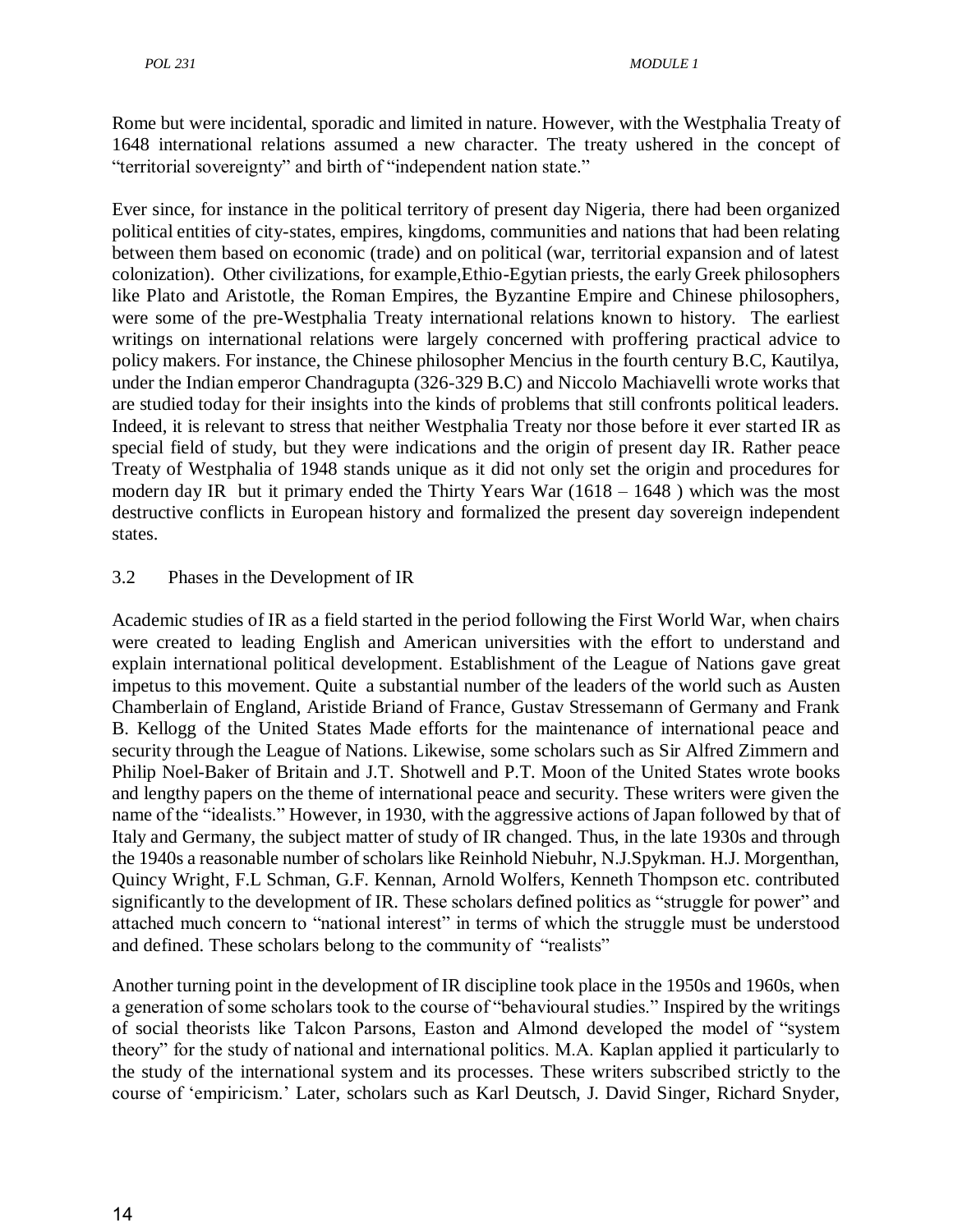H.W. Bruck, B.Sapin and alike devised new methods, tools, techniques and paradigms for the understanding and explanation of international political reality in exclusively empirical terms. They discarded all forms of normative considerations and instead sought to study international politics in scientific forms. These groups of scholars are named 'behaviouralists. In the 1970s, flaws of behaviouralists were realized, there emerged a new crop of scholars called ‗post-behaviouralists.'

The foregoing illustrates that the study of IR has ostensibly passed through many developmental stages. According to Kenneth Thompson, study of IR has passed through four stages as follows

- i. the first stage was before the First World War, in the 1920s, when the emphasis was then on diplomatic history and current affairs. The diplomatic historian dominated the field of IR.
- ii. The second stage was the period immediately after the commencement of First World War, in the 1930s. This stage witnessed the study of international institutions and cstablishment of League of Nations.
- iii. The third stage was also after the First World War that had existed throughout inter-war period and even beyond before 1940s. The emphasis shifted progressively to the study international laws and organizations.
- iv. The fourth stage was the outbreak of the Second World War where emphasis had been on forces and influences which shape and condition the behavior of the conduct of foreign relations and mode of resolution of international conflicts. This period saw the emergence of realists school of IR.

## **SELF-ASSESSMENT EXERCISE**

- i. How did IR emerge?
- ii. explain the stages that marked the Development of IR as field of study.

## **4.0 CONCLUSION**

Clearly, Scholars of IR often trace the origin of IR as field of study back to the Peace of Westphalia of 1648, when the modern state system was developed. However, Academic studies of IR as a field started in the period following the First World War, when chairs were created to leading English and American universities with the effort to understand and explain international political development. Establishment of the League of Nations gave great impetus to this movement.

## **5.0 SUMMARY**

In this unit, we have studied the origin and development of International relations. Fundamentally, the study of international relations has seen important changes since the start of FirstWorld War. Ostensibly, the study of IR has passed through many developmental stages, Scholars of idealism, realism, empiricism behavioural and post-behavioural tendencies have all contributed to the development of IR addressing issues and concepts of international peace and security, power, national interests, nature of international system, etc.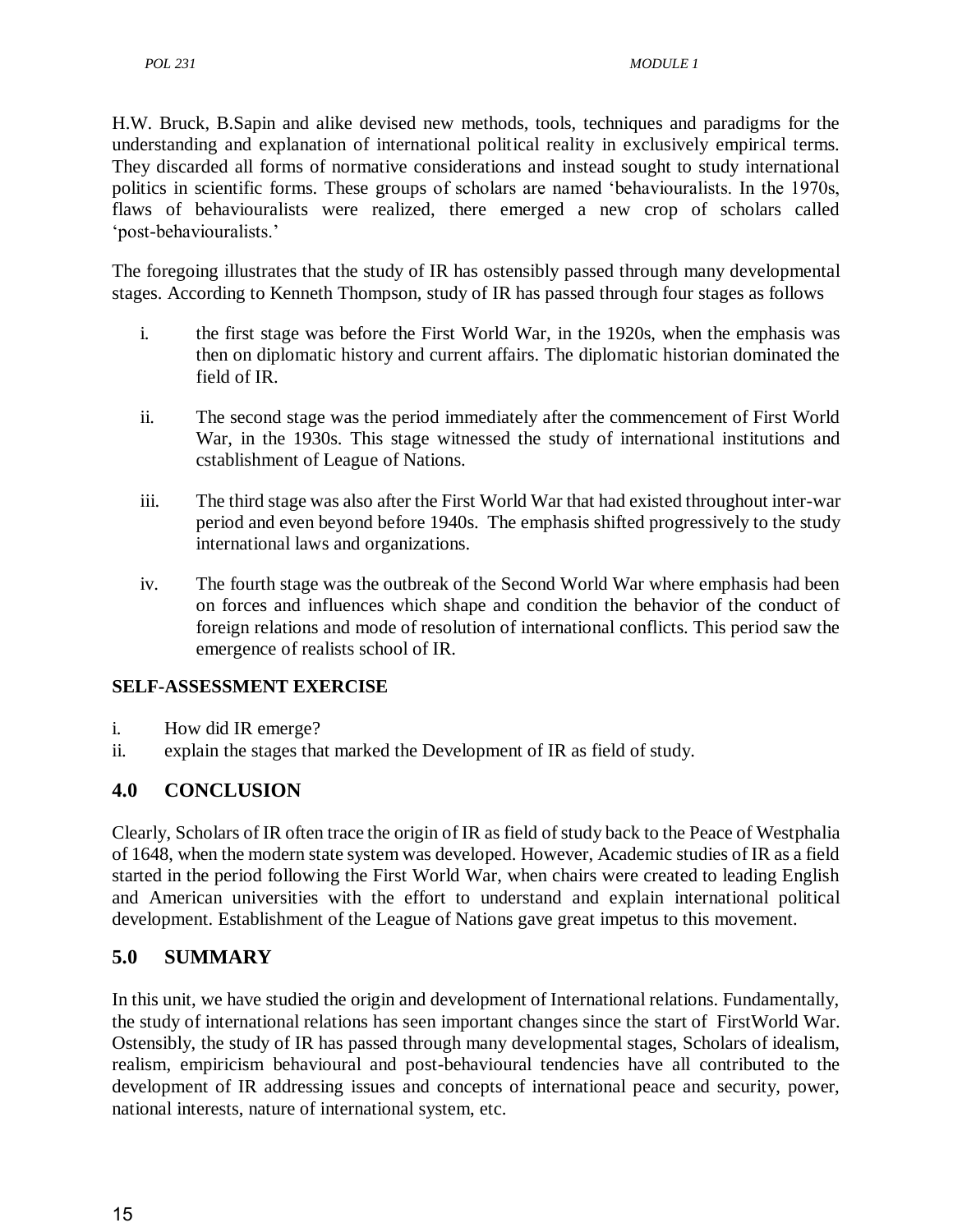#### **6.0 TUTOR-MARKED ASSIGNMENT**

- 1. Explain the origin of international relations.
- 2. Trace the growth and development of international relations.

#### . **7.0 REFERENCES/FURTHER READING**

- Kenneth, W. T. (1952). "The Study of International Politics: A Survey of Trends and Development." In *Review of Politics*, October 14, Pp. 433 – 467.
- *Johari, J. C. (2014).* International Relations and Politics: Theoretical Perspectives in the Post-Cold War Era *(4th Ed.). New Delhi: Sterling*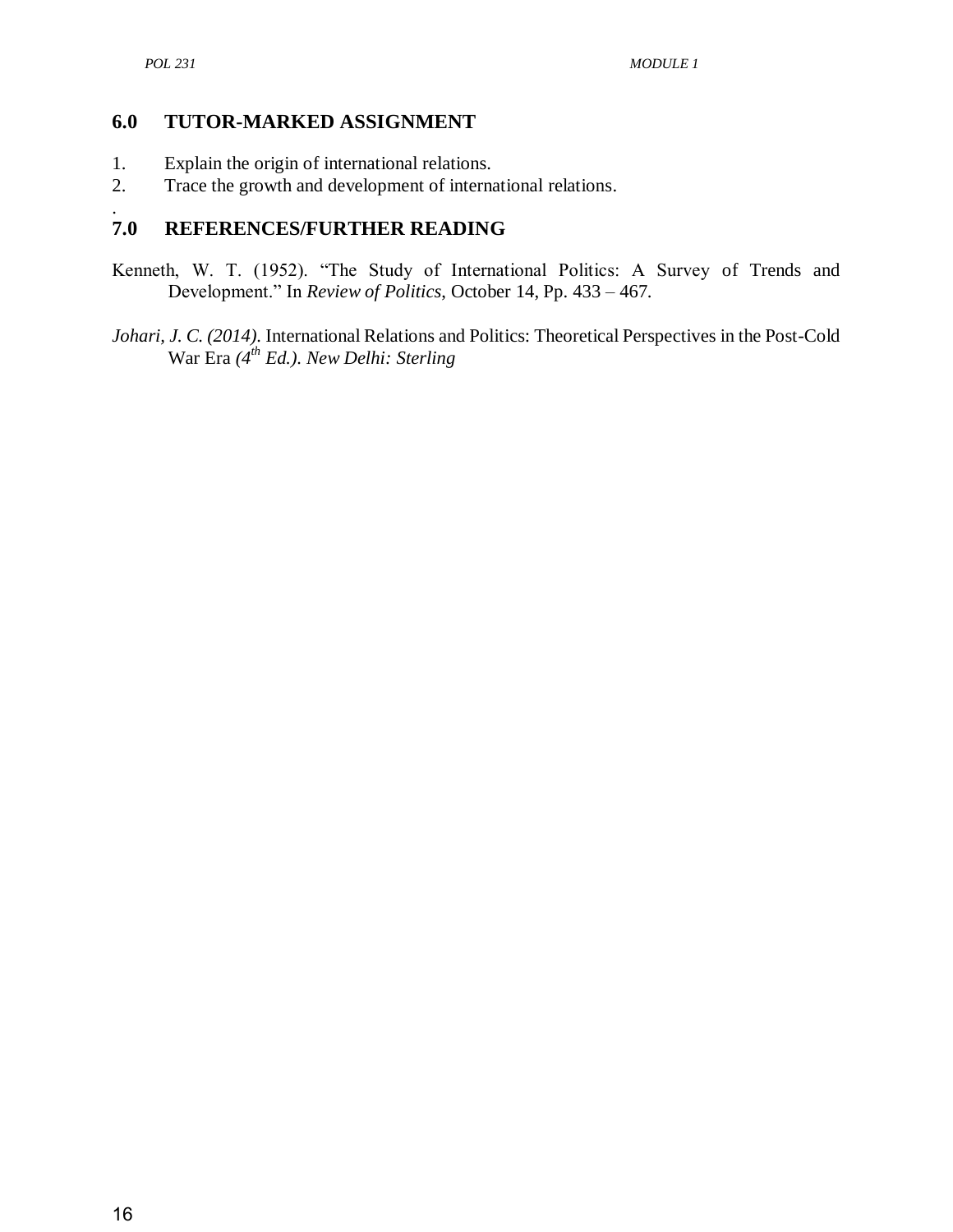# **UNIT 5 STRUCTURE OF THE INTERNATIONAL SYSTEM**

## **CONTENTS**

- 1.0 Introduction
- 2.0 Objectives
- 3.0 Main Content
	- 3.1 The International System: The Arena of Interaction

3.2The Structure of the International System

- 3.3 Actors in the International System
- 3.3.1 State Actors
	- 3.3.2 Non-State Actors
- 4.0Conclusion

4.0 Summary

- 6. 0 Tutor-Marked Assignment
- 7.0 References/Further Reading

# **1.0 INTRODUCTION**

The unit discusses the structure and characteristics of the international system. It identifies the character of the actors and describes the extent to which power determines the structure of inter-relationships within the system.

## **2.0 OBJECTIVES**

At the end of this unit, you should be able to:

- describe the features of the international system
- explain structure of the international system
- identify and explain actors in the international system

# **3.0 MAIN CONTENT**

## **3.1 The International System: The Arena of Interactions**

The first arena in the conduct of international relations is the global system or the world earth. According to Waltz (1979), the system is composed of a structure and interacting units. The structure is both anarchic and interactive among the units - the states..In the 18th and 19th centuries, international relations was largely a European affair with not more than 20 countries fully engaged in the interaction process. The dominant states in this period were the so-called great powers namely, Great Britain, France, Austria, Russia, and Prussia (later Germany). The extension of the European state system into the rest of the world in the last decades of the 19th century and the subsequent emergence of over 200 independent political units in Africa, Asia, the Middle East, Latin America and in other corners of the world has created a truly global international system. In essence, the arena of the contemporary international system is global in scope and dimension.

The second arena is the existence of multiplicity of actors in the international system.. Oran Young defined an actor in world politics as "any organised entity that is composed, at least indirectly, of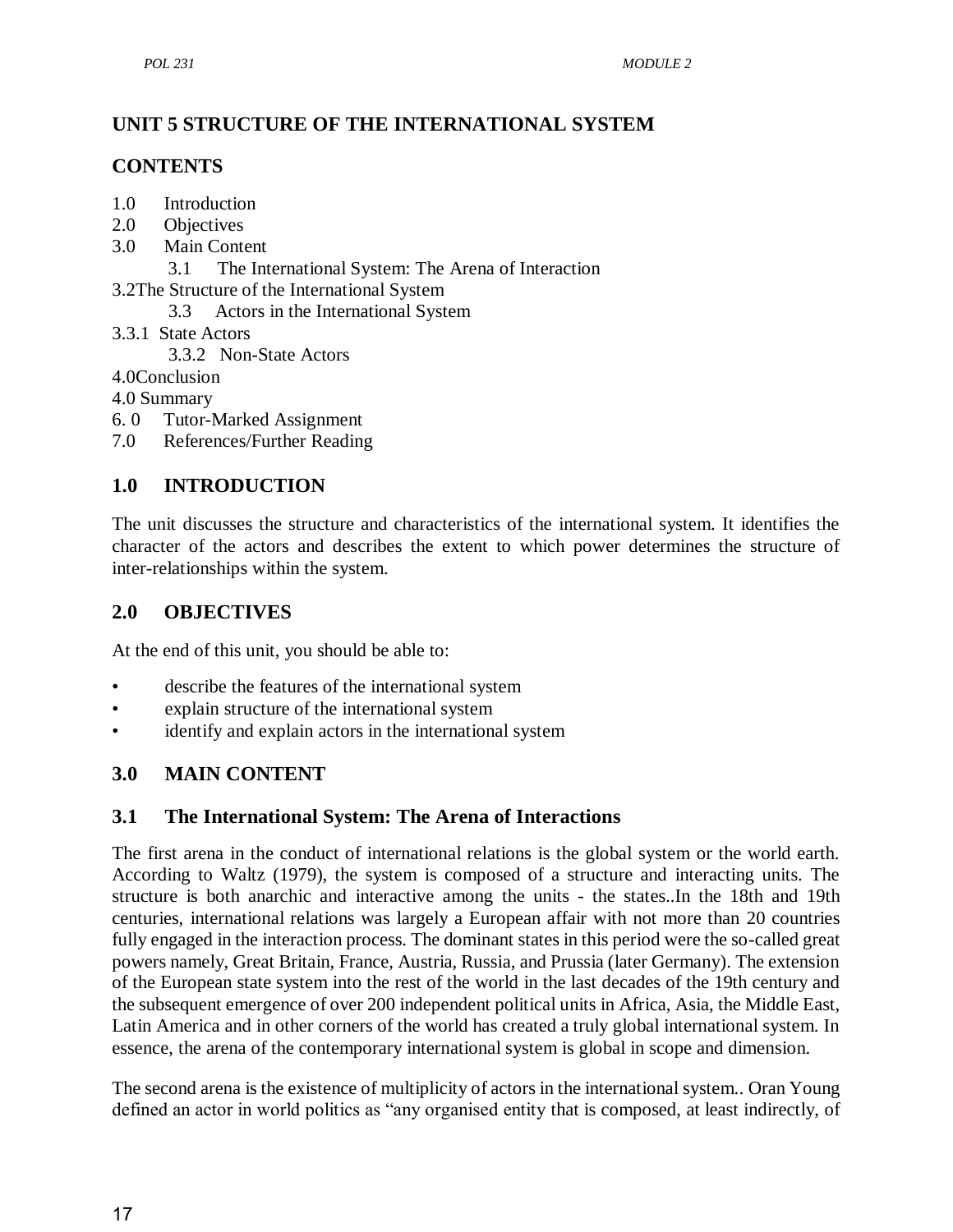human beings, is not wholly subordinate to any other actor in the world system in effective terms, and participates in power relationships with other actors."In general, actors are classified into two: **state** and **non-state** actors. Traditionally, state actors considered the most powerful actors in the international system.Indeed, there is a great diversity in the size, population resource endowment, military capability, economic strength and industrial capacity among the state actors. This has created relationships of dependence and interdependence among the state actors. The growth of non-state actors, particularly multinational corporations (MNCs), international organisations such as the United Nations, and transnationally organised groups, in the post-World War II period, led to the abandonment of the traditional view which saw states as the only actors in the international system.

International relations occur through the regularized interactive processes among state and non-state actorswithin the larger arena of global *international system.*Therefore, interactions constitute the third arena for the conduct of IR. Although interactions take numerous and diverse forms they can be classified either by *type* or *issue areas.* Issue areas include trade and commerce, security, tourism, finance, technology transfer, cultural exchange, sports, educational exchange, immigration, crime and criminality, etc. The classification by type shows that irrespective of the issue area, interactions are either *conflictual* or *collaborative.* Conflict and cooperation are the inherent characteristics of international relations and can be viewed in relation to power configurations into unipolar, bipolar, tripolar and multipolar. Thus, the rules of interaction revolve around the concepts of sovereignty, territorial integrity and equality of states.

Finally, the fourth arena of the conduct of IR is the resultant problems of conflict or cooperation of interests, which are common to many actors and require the concerted of a combination of international actors for solutions.In the contemporary international system, the existence of nuclear weapons and terrorists networks groups like Al Qaeda that have demonstrated their capacity to precipitate conflict that could lead to the death of millions as well as the pandemic of corona virus constituted problems that require common and concert effort of the international actors.

## **3.2 The Structure of the International System**

The structure examines the distribution of power and influence in the system, particularly the forms of dominant and subordinate relationships. The structural paradigm reveals the great or major powers in each system, the nature of their dominance, and their relationship with other political units. It also reveals the degree of stratification within the system, the major subsystems, the most important rivalries, issues, alliances, blocs, or international organisations.

In some cases the most powerful actors will define the structure of the international system. In that respect, according to Waltz (1979), international politics is like economics where the structure of a market is defined by the number of firms that compete. For example, sometimes, in the history of the African nations such as Western Sudan demonstrated that power was concentrated disproportionately in one state, as it was in Ghana Empire, Mali Empire, Oyo Empire or the Asante Kingdom, etc. Another example is the contemporary international system in which, following the demise of the Soviet Union, the United States has emerged as the only hyper power, the most powerful state in the world, with a preponderance of power incomparable to that of any other state, or a group of states for that matter. Such a system is described structurally as a unipolar.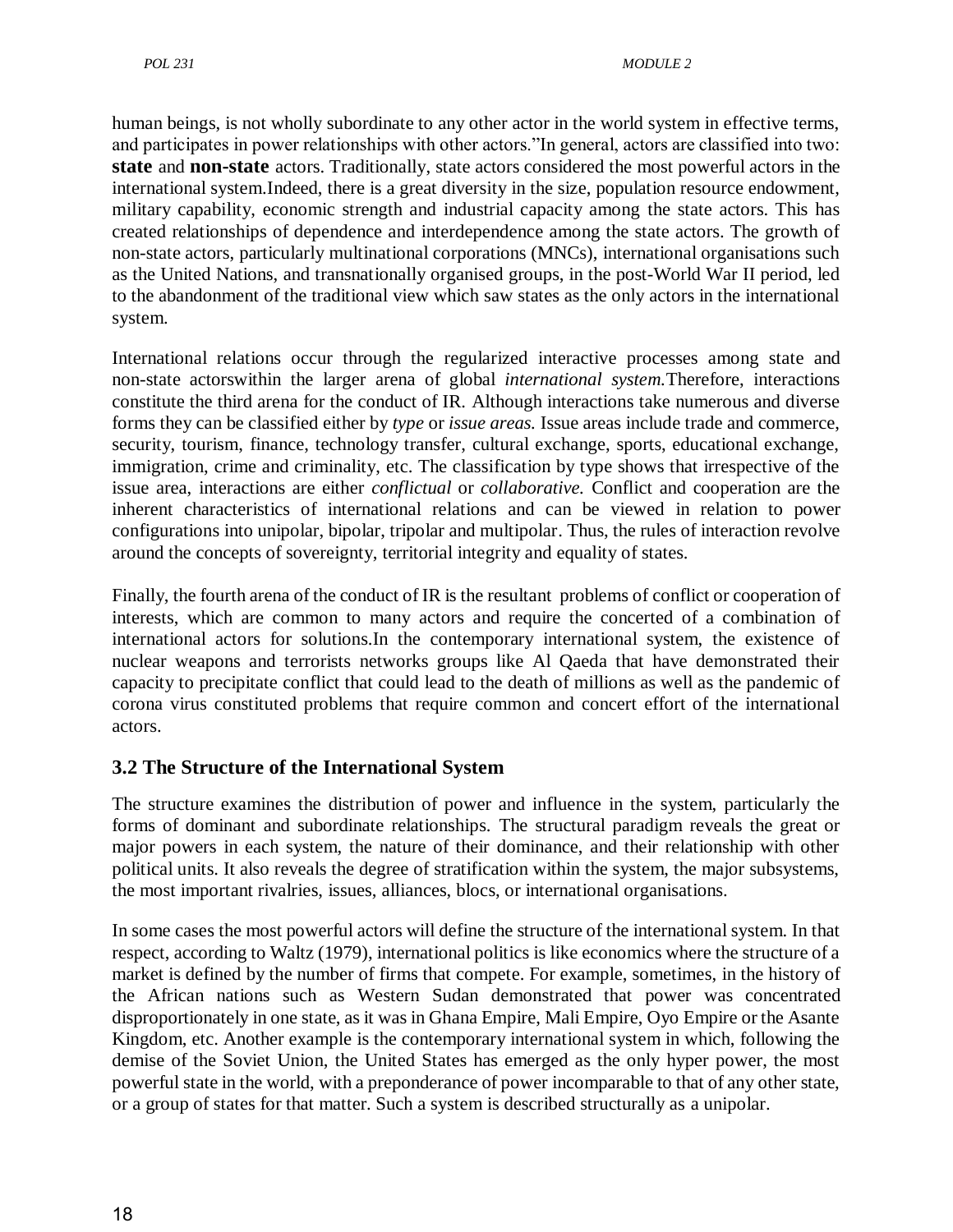In other historic international systems, such as in Europe from the 17th to the 19th centuries, power is distributed equally among a large number of states in such a way that none is capable of dominating or leading the others for any length of time. This typified a multipolar structure system. Sometimes, the structure of international system appeared to be as bipolar oner. The system is structured into two or more antagonistic blocs of states, each led by a state of superior strength. This had been the structure of the international system during the Cold War; thus, after the World War II andbefore the collapse of the Soviet Union (from about 1947 to 1990). The two blocs were the United State and its NATO allies in the West, the Soviet Union and its Warsaw Pact satellites in the East.

Mortan Kaplan (1984) summarizes the structure of cotntemporary international system into six structural characteristic, viz:

- i. Hierarchically-structured system with the concentration of power and influence in a single unit of authority. The super powers are found in the pyramid and they try to prevent other power that attempt to challenge their hegemony.
- ii. Diffuse or universal structure of international system where power and authority are widely distributed among the interacting states in accordance with the capability of each state.
- iii. A structure similar to the United Nations (UN), there exist diffuse power blocs as there are two opposing blocs interspaced between them. These are the aligned countries (super powers) and the non-aligned nations (the Third World).
- iv. The Bi-polar structure that emerged after the Second World War. the world was divided into two ideological military blocs, one representing the east and the other west.
- v. The multi-polar structure that leads to formation of alliance and coalitions. The UN is a semblance of a multi-polar system
- vi. The unipolar structure which was the emerging phenomenon after the end of Cold War where United States was seen to dominate international politics.

## **3.3 Actors in the International System**

An actor in world politics has been defined as "any entity which plays an identifiable role in international relations." In his seminal essay "The Actors in World Politics," published in 1972, Oran Young defined an actor in world politics as "any organised entity that is composed, at least indirectly, of human beings, is not wholly subordinate to any other actor in the world system in effective terms, and participates in power relationships with other actors." In general, actors are classified into two: **state** and **non-state** actors.

## **3.3.1 State Actors**

Traditionally, state actors considered the most powerful actors in the international system, have four characteristics: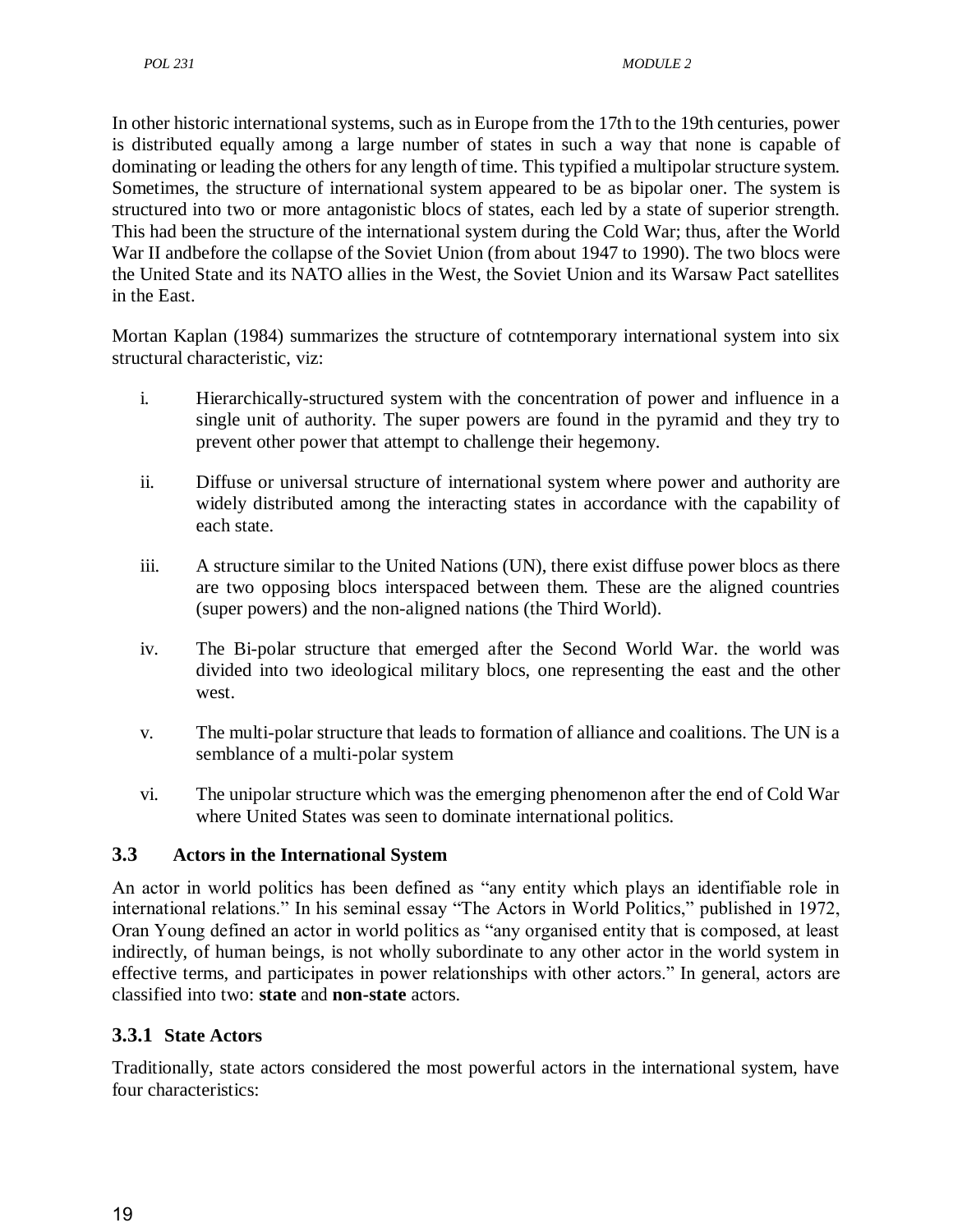- 1. Territory
- 2. A sovereign central government
- 3. A loyal population
- 4. Recognition by other states.

Historically, actors have been organised as city, states, empires and kingdoms, and in contemporary times as states or nation-states of varying sizes and configurations. In terms of political organisation, state actors are classified as totalitarian, democratic, militaristic, and ideologically as capitalist, socialist, welfarist, communist or an admixture. Each political unit is independent and sovereign and is ready to deploy all its power and capabilities in defence of its status.

Since the Treaty of Westphalia of 1648, which ended the 30 years War and legitimised the state system, states or nation-states have been considered the primary actors in the international system. This is the central paradigm of the school of thought known as Realism or the Realist school. Realists base their position on three fundamental assumptions:

- The state-centric assumption whereby states are the primary and only important actors in world politics
- The rationality assumption whereby states are analysed as if they were rational and unitary actors
- The power assumption whereby states primarily seek power, most often, military power, both as a means and as an end in itself.

Although these assumptions do not establish a genuine scientific basis, they had a definite appeal because they were easily applicable to thepractical problems of international relations. The key to understanding the assumptions of political Realism lies in the concept of power. As Hans Morgenthau asserts in his book, *Politics among Nations* (1949, p. 13), "international politics, like all politics, is a struggle for power." He asserts further, "All political policy seeks either to keep power, to increase power, or to demonstrate power." (1949, p. 21). As states alone have the necessary resources to exercise power, they are consequently the most important actors. In Morgenthau's view, the obvious measure of a nation's power is in the military strength. Such power is the main determinant for the place of state actors in the hierarchically arranged international system, the agenda of which is dominated by security concerns (Morgenthau, 1949, p. 54).

The state, acting through its government, is a unitary and rational actor, which pursues, above all, national interests and competes in this matter with other nation-states in an environment characterised by anarchy. Realists maintain that governments act rationally because they have ordered preferences. Governments calculate the costs and benefits of all alternative policies to choose those practices that maximise their interests.

It is thus, the structural constraints of the international system, which will explain the behaviour of the units, not the other way around. In contrast to behavioural and reductionist approaches which try to explain international politics in terms of its main actors, structural Realism accounts for the behaviour of the units as well as international outcomes in terms of the character of the system or changes in it (Waltz, 1979, pp. 69-72).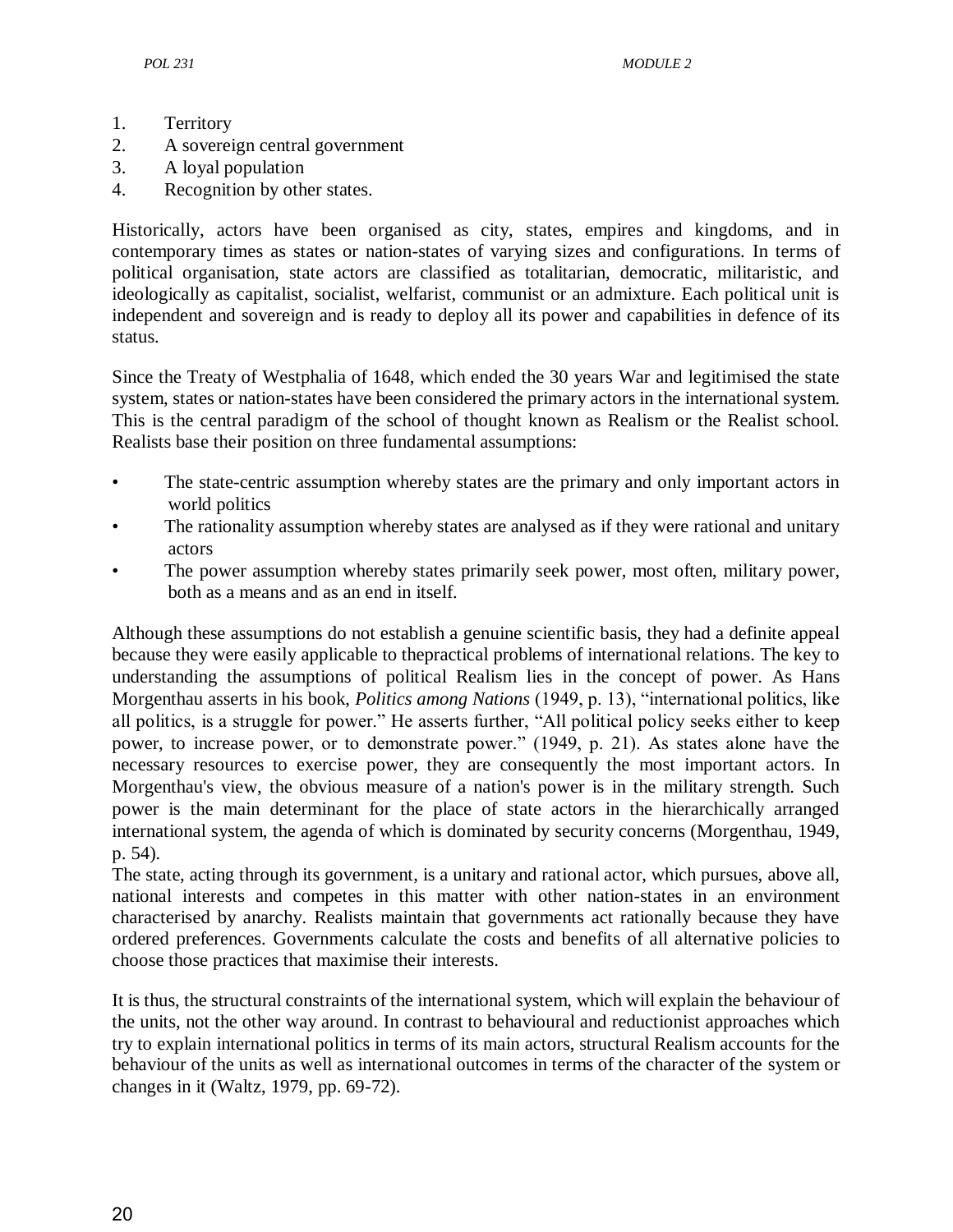Waltz maintains that: States set the scene in which they, along with nonstate actors, stage their dramas or carry on their humdrum affairs. Though they may choose to interfere little in the affairs of non-state actors for long periods of time, states nevertheless set the terms of the intercourse, whether by passively permitting informal rules to develop or by actively intervening to change rules that no longer suit them. When the crunch comes, states remake the rules by which other actors operate (Waltz, 1979, p. 94).

According to Waltz (1979, p. 95), states are the units whose interactions form the structure of the international-political systems. They will long remain so. The death rate among states is remarkably low. Few states die; many firms do.

## **3.3.2 Non-State Actors**

The growth of non-state actors, particularly multinational corporations (MNCs), international organisations such as the United Nations, and transnationally organised groups, in the post-World War II period, led to the abandonment of the traditional view which saw states as the only actors in the international system. Robert Keohane and Joseph Nye were among the first scholars to call for a revision of the state-centric paradigm, because it failed to recognise the importance of non-state actors. In their 1971 essay collection *Transnational Relations and World Politics,* they identify the phenomena of "transnational interaction" which they define as "the movement of tangible or intangible items across state boundaries when at least one actor is not an agent of a government" (Keohane and Nye, 1971, p. 332). The authors highlight the importance of non-governmental actors in a great number of international interactions. They present a number of case studies examining such varied transnational actors and behaviour as multinational cooperation, foundations, churches, revolutionary movements, labour unions and scientific networks. They conclude that the state is no longer the only important actor in world politics.

In "Analysing Non-State Actors in World Politics," Gustaaf Geeraerts described the phenomenal growth of non-state actors as follows: One of the most prominent features of the global political system in the second half of the 20th century is the significant surge in numbers and importance of non-state entities. With the growth of interdependence and communication between societies, a great variety of new organisational structures operating on a regional and global basis, was established. The rise of these transnationally organised non-state actors and their growing involvement in world politics challenge the assumptions of traditional approaches to international relations which assume that states are the only important units of the international system. While some authors recognise that these non-sovereign entities and their activities have led to fundamental changes in world politics, others maintain that the structure of the international system can still be treated, based on inter-state relations.

There are series of empirical studies conducted during the 1970s to test the assumption of the growing importance of non-state actors. Kjell Skjelsbaek, in his essay "The Growth of International Nongovernmental Organisations in the 20th Century" (1971), gathered a vast amount of empirical data showing the rapid growth of international nongovernmental organisations (INGOs) since 1900 and particularly after World War II. He found that the number of INGOs had grown from 1012 in 1954 to 1899 in 1968. While the number of INGOs increased on an average of 4.7 per cent per year from 1954 to 1968, the annual growth rate was 6.2 per cent between 1962 and 1968 (Skjelsbaek, 1971, p. 425). In his examination of the distribution of INGOs by field of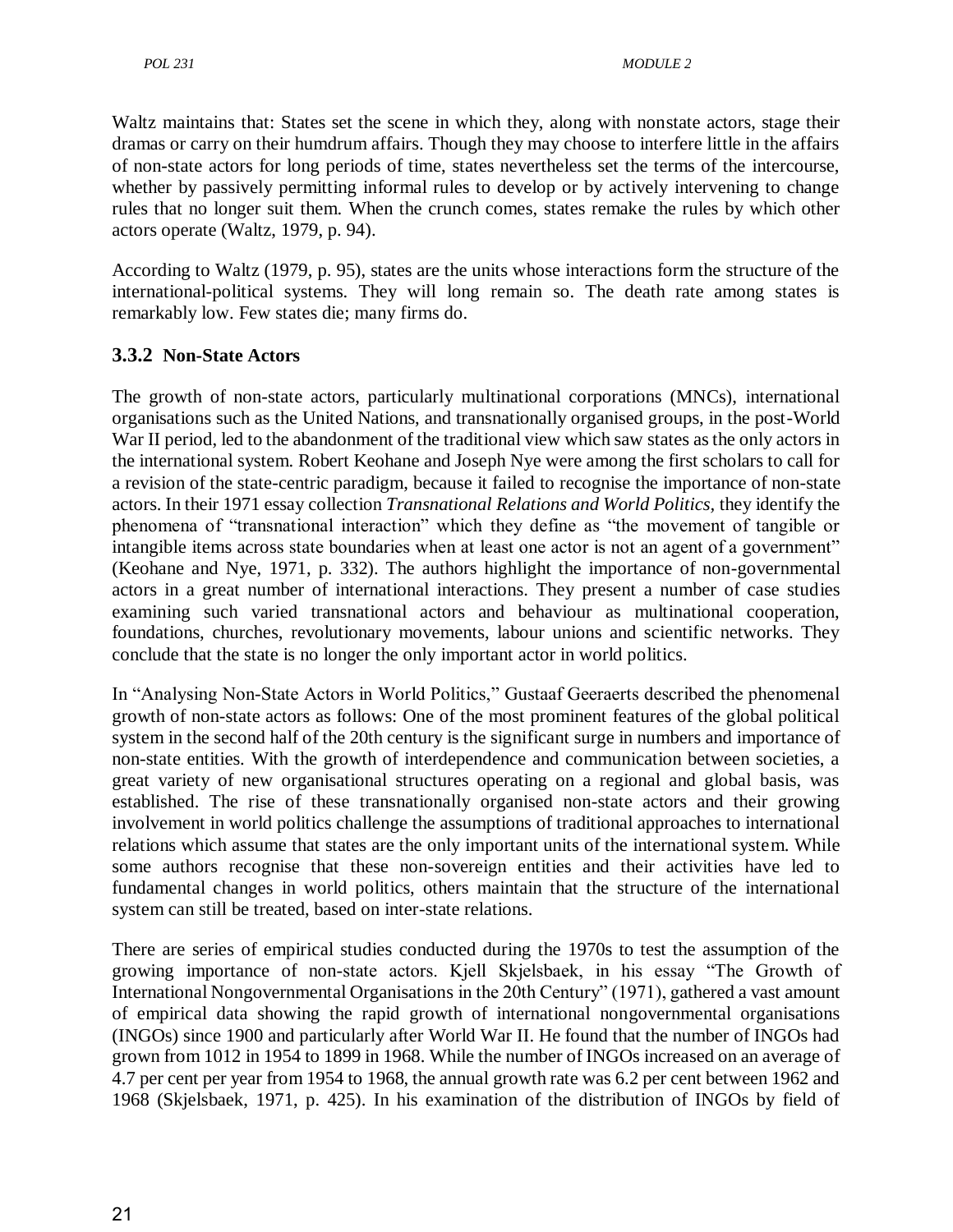activity, he found that the categories of economic/financial organisations and commercial/industrial organisations constituted the greatest percentage of organisations established in the period 1945-54 (Skjelsbaek, 1971, p. 429).

Another empirical study was carried out by Richard Mansbach *et al.* in *The Web of World Politics: Non-state actors in the Global System* (1976). In this study, the authors contend that the state-centric model has become "obsolete" due to the growing involvement of non-state actors in world politics (Mansbach *et al.,* 1976, p. 273). Relying on the NonState Actor Project (NOSTAC), they use "events data" in three regions - Western Europe, the Middle East and Latin America from 1948 to 1972 to investigate empirically the emergence and behaviour of nonstate actors (Mansbach *et al.,* 1976, pp. 14-15). Their findings indicate that half of the interactions in the regions involve nation-states as actors and targets simultaneously and that 11 per cent involves non-state actors exclusively. The authors conclude that only half of the dyads can be analysed from a state-centric point of view because the remaining half of the combinations includes non-state actors (Mansbach *et al.,* 1976, pp. 275-76).

Richard Mansbach and John A. Vasquez, in their 1981 explorative work *In Search of Theory: A New Paradigm for Global Politics* carried out a similar study to argue for an alternative paradigm based on non-state actors. In this study, they use a data set of event interactions between American-based and West German-based actors during the period 19491975 (Mansbach and Vasquez, 1981, p. 16). In the first part of their study, they rank order the number of actors that appear in their data according to the frequency of their behaviour. Of the 30 actors that appear in their study, nine are non-governmental actors, two of which (individual US congressmen and West German political parties) rank11th and 12th in frequency of behaviour.

The authors then investigate the rank order of actors by per cent of conflict they initiate and receive to indicate that non-state actors are not only present but also significant in world politics. Nine of the 10 most conflict prone actors in their study are non-state actors and 18 of the 25 non-state actors are conflict-prone. Only eight of the 26 governments in the study are involved in any conflict at all (Mansbach and Vasquez, 1981, pp. 17-19). Their findings also suggest the importance of examining the role of bureaucratic agencies as individual actors because their results show that there are "significant deviations from the conflict score of specific agencies of a government and the aggregate score for the national government as a whole‖ (Mansbach and Vasquez, 1981, p.

21). Under conditions of complex interdependence, Keohane and Nye view non-state actors as possible direct participants in world politics. The existence of multiple channels of contacts among societies implies that transnational actors, trans-governmental relations and international organisations play an active role in world politics. The authors argue that transnational actors such as multinational firms, private banks and other organisations have become "a normal part of foreign as well as domestic relations" (Keohane and Nye, 1977; 1989, p. 26). These actors are important not only because of their activities in pursuit of their own interests, but also because they ―act as transmission belts, making government policies in various countries more sensitive to one another" (Keohane and Nye, 1977; 1989, p. 26).

The recognition that states are not the only actors in the international system led to the introduction of what Oron Young described as the "Mixed-Actor Perspective." In his 1972 article, "The Actors in World Politics" Young proposed a conceptual framework challenging the single-actor model of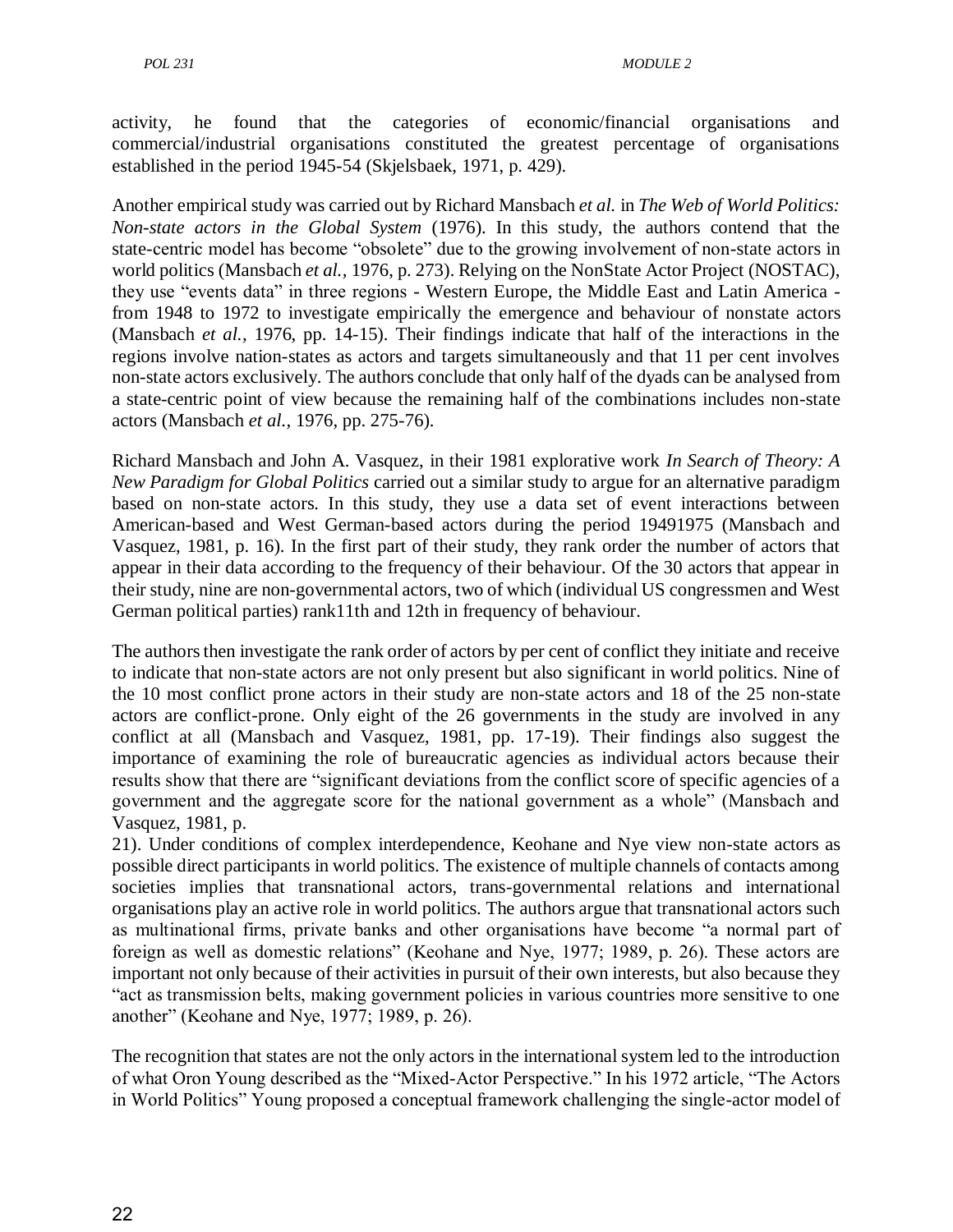the state-centric view of politics. According to Young (1972, p. 136), "the basic notion of a system of mixed actors requires a movement away from the assumption of homogeneity with respect to types of actor and, therefore, a retreat from the postulate of the state as the fundamental unit in world politics. Instead, the mixed-actor world view envisions a situation in which several quantitatively different types of actor interact in the absence of any settled pattern of dominance-submission or hierarchical relationships.

#### **SELF-ASSESSMENT EXERCISE**

i. Describe the nature and type of actors in the international system.

## **4.0 CONCLUSION**

Although all international systems have the same characteristics, they can be differentiated one from the other based on the extent to which power is distributed among the actors and components parts. Hence, systems can be hierarchical, unipolar, multipolar or bipolar. In essence, power symmetries determine the structure and character of the international system.

## **5.0 SUMMARY**

In this unit, we have examined the arena for the conduct of IR and pointed out that global international system, actors both states and non-state, interaction process and resultant problem of interests constitute the arena of the IR. The extent to which power determines the structural relations among the various components and actors was also discussed.

## **6.0 TUTOR-MARKED ASSIGNMENT**

1. **The "Power determines the structure of the international system."** Discuss.

## **7.0 REFERENCES/FURTHER READING**

Bull, H. (1977). *The Anarchical Society: A Study of World Order.* London: Macmillan.

Frankel, J. (1988). *International Relations in a Changing World.* Oxford: Oxford University Press.

Kaplan, M. (1984).*Theories and Approaches to International Politics: What are we to Think? (3rd Ed).* London: Transaction Books P. 23*.*

Morgenthau, H.J. (1949). *Politics among Nations.* New York: Knopf.

Rosenau, J.N. (1990). *Turbulence in World Politics.* New York: Harvester Wheatsheaf.

Young, O R. (1972). "The Actors in World Politics." In: J. N. Rosenau & M. A. East (Eds). *The Analysis of International Politics*, pp. 125-144. New York: The Free Press.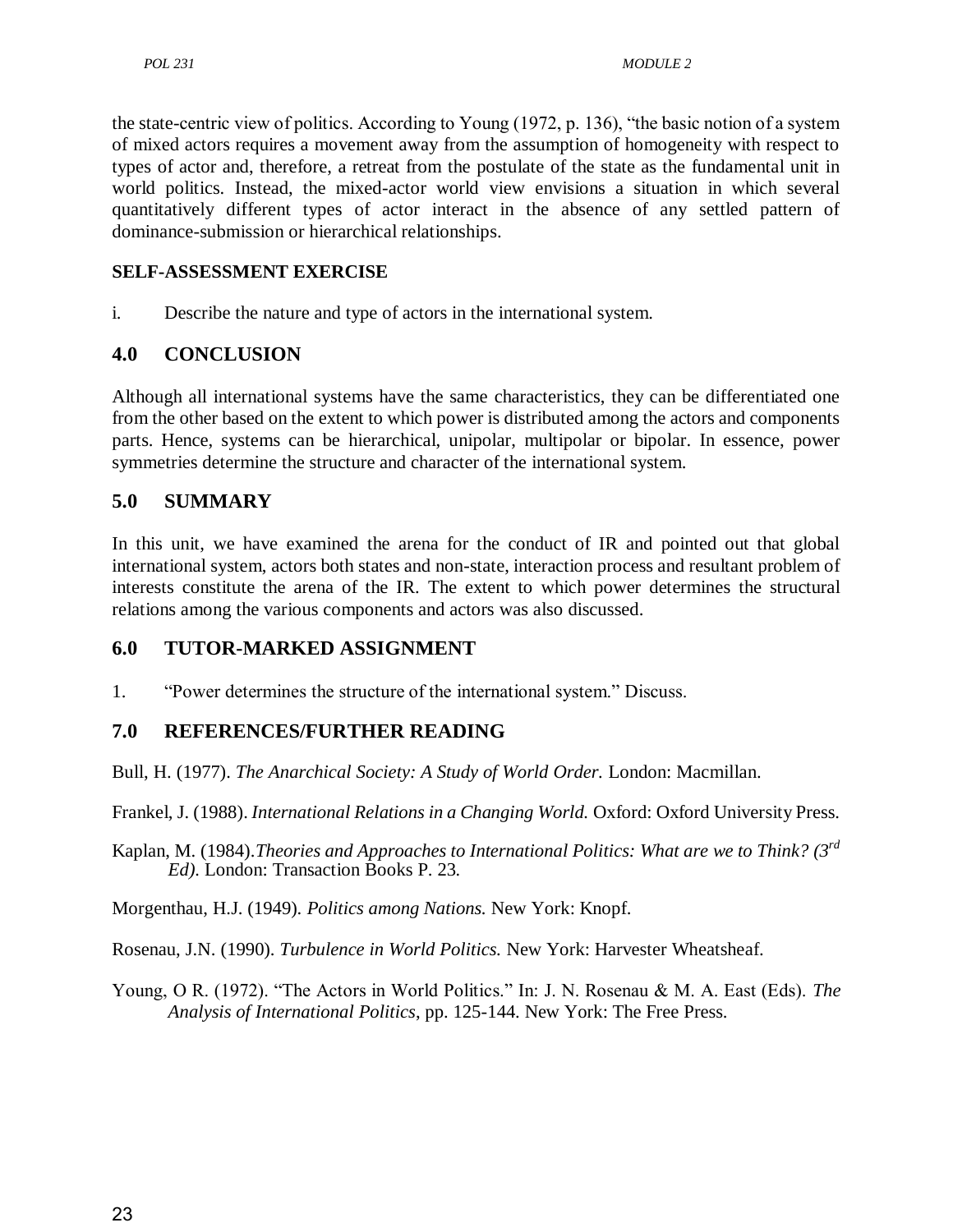## **MODULE 2:** DIMENSIONS AND APPROACHES TO THE STUDY OF INTERNATIONAL RELATIONS

In Module 1 you have leant about the scope and subject areas of IRwhich covers: International politics, foreign policy analysis, diplomacy, global defense and strategic studies, international law and organizations and international economic relations. In this module, abrief explanation of some the sub-fields of IR will follow. Particularly, the Module will examine dimensions of connections between IR and International Politics as well as international law. Level of analysis and approaches will also be discussed. The module comprises the following units:

- Unit 1 International Relations and International Politics
- Unit 2 International Relations and International Law
- Unit 3 Sources and Legality of International Law
- Unit 4 Level of Analysis in International Relations
- Unit 5 Approaches to the Study of IR

# **UNIT 1 INTERNATIONAL RELATIONS AND INTERNATIONAL POLITICS**

## **CONTENTS**

- 1.0 Introduction
- 2.0 Objectives
- 3.0 Main Content 3.1International Relations and International Politics
- 4.0 Conclusion
- 5.0 Summary
- 5.0 Tutor-Marked Assignment
- 7.0 References/Further Reading

# **1.0 INTRODUCTION**

international politics is one of the special sub-fields of IR. In the past, some scholars used the terms, international relations and international politics interchangeably. However, modern students especially those who study political behaviour have come to question this usage. They postulate that a distinction ought to exist between the two terms. They believe that failure on the part of the earlier writers and practitioners of international affairs and diplomacy to make a distinction led to the semantic confusion in the study of IR today.

## **2.0 OBJECTIVES**

At the end of this unit, you should be able to:

- explain the differences between IR and international politics
- identify the components of international politics.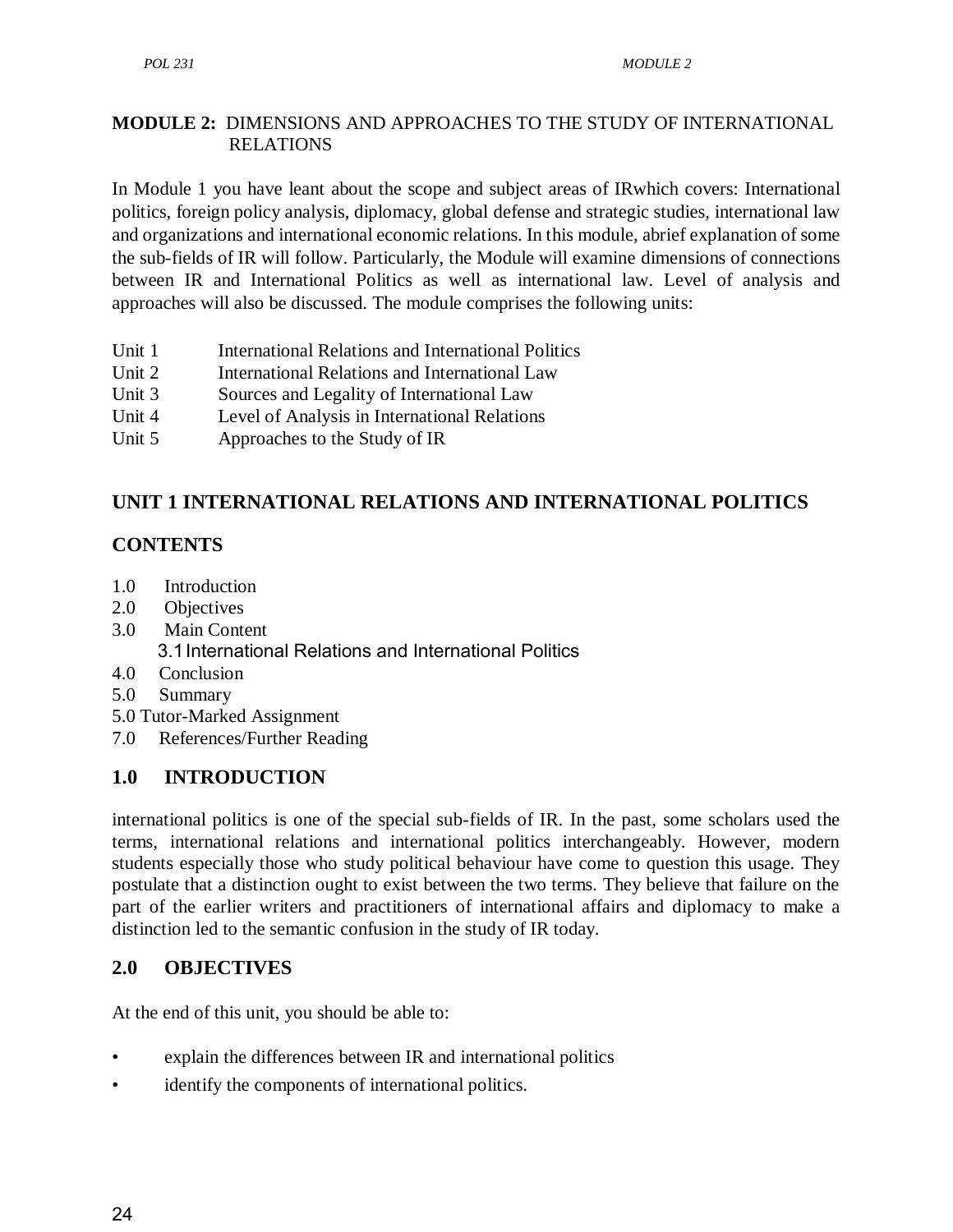## **3.0 MAIN CONTENT**

#### **3.1 International Relations and International Politics**

International relations embrace the totality of the relations among peoples and groups in the world society. IR is wider for the fact that it includes all types of 'relations' or 'interactions' among the states including non-states actors. The implication of this view point is that the 'relations may be political and non-political (social, economic, humanitarian and philanthropic).Scholars who subscribe to this broader and more nebulous term differ in the role they assign to international politics in international relations. Whereas some assign international politics a major role, others subordinate it to various cultural, social and psychological forces in the world environment. In other words, while the term 'relations' suggests harmony and cooperation of diverse kinds among the states of the world, ‗politics' is suggestive of the conflicting side of their behavior. Therefore, international politics is much more limited where we are concerned only with the 'game of power' in which states as sovereign entities are involved.Taking a brief glance at the world around us, we find that some of the principal actors in world politics, the agents of international relations that make up the political landscape of our subject area, are not nations at all.

The term 'politics,' within the concept of international politics, either explicit or by inference involves or consists of elements such as strife, struggle, conflict and alike that invariably implies the use of power. To say that politics is struggle for power is to conceive it terms not only of actions but also of purpose. Politics as relationships between nations makes international politics what Morgenthau confidently calls 'politics among nations.' With regards to international politics, groups are nations and their needs and wants called ‗national interest.' Thus, three important things relevant to international politics are national interest, conflict and power; the first is the objective, the second is theconditions, the third is the means of international politics. Since every nation has its specific interest which, in most of the cases, is different from the interest of other states, disagreements and differences develop and become the source of conflict. These conflicts are resolved either in a peaceful way or by means of violent clashes. Obviously, cooperation and conflict, collaboration and discord, peace and war. make the stuff of international politics. On this basis, Frankel observes that war and peace represent the extremes of two current modes of social interaction, namely, conflict and harmony. And so study of international politics should include both. In that respect, international politics can be viewed as a process of adjustment of relationships among nations in favour of a nation or a group of nations by means of power.

Most students of international relations concur to the view that international politics should be used primarily to denote official political relations between governments acting on behalf of their states. The term, international relations is broader and less easily circumscribed. Indeed, international relations is synonymous with international affairs. To study IR is to become a generalist. It is to find a way of engaging with a hugely complex, but fascinating and politically urgent, aspect of our lives. Politics and IR share this multidisciplinary feature. Those aspects of our world that we describe as political form the framework of the world within which we live. International politics impacts on us from the price we pay for our shopping, to the laws our government imposes. IR embraces all kinds of relations traversing state boundaries, be they cultural, economic, legal, political, or any other character, whether they be private or official and all human behaviour originating on one side of a state boundary and affecting human behaviour on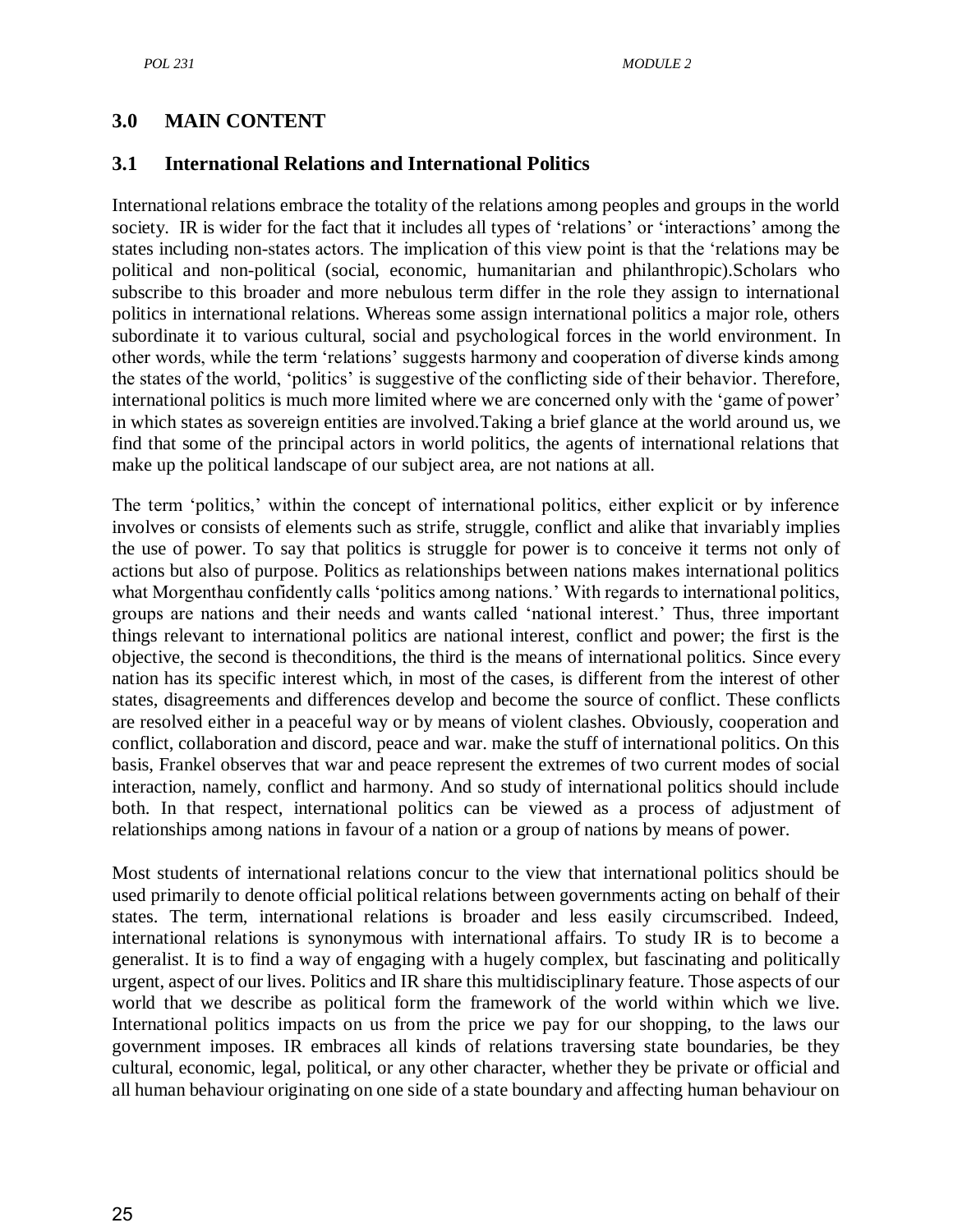the other side of the boundary.

International relations is a broader term than international politics as its study is constantly improved by the wider and more versatile approaches and methods of study. New insights and techniques to enhance the understanding of the "core" and the "peripheral" aspects of IR are constantly used. It is interesting to work fruitfully on the peripheries of a field without neglecting its central focus. Padelford & Lincoln (1954) succinctly explain the distinction between IR and international politics in the following words: "in its broadest sense the field of international relations comprises a myriad of contacts among individuals, business organizations, cultural institutions and political personalities of different countries. When people speak of IR, however, they are usually thinking of the relationships between states as such. This is to be expected view of the fact that states are the one making vital decisions affecting peace and war and that it is the governments which have the authorityto regulate business, travel,commerce,use of resources, political ideas, territorial jurisdictions, nationality, communications, employment of armed forces and other aspects of international affairs. This relationship between states is described as international politics that is the interaction of state policies. This is the core of contemporary international relations.Finally, the use of "international relations" to mean essentially "international politics" is by no means a deliberate effort to exclude the non-political.

## **SELF-ASSESSMENT EXERCISE**

What is international politics?

i. What are the components of international politics?

## **4.0 CONCLUSION**

In this unit, we learnt about the distinction between international relations and international politics. Whereas IR is a broader concept which embraces the totality of the relations among peoples and groups in the world society, international politics is used primarily to describe official political relations between governments acting on behalf of their states.

## **5.0 SUMMARY**

International politics is about politics of groups which consisted nations and their needs and wants called ‗national interest.' Thus, three important things relevant to international politics are national interest, conflict and power; the first is the objective, the second is theconditions, the third is the means of international politics. Indeed, International politics is part of international relations that deals with the political aspects of the relationships.

## **6.0 TUTOR-MARKED ASSIGNMENT**

1. Examine the view that IR encompasses international politics.

## **7.0 REFERENCES/FURTHER READING**

Bull, H. (1995). *The Anarchical Society: A Study of Order in World Politics.* (3rd ed.). New York: Palgrave Books.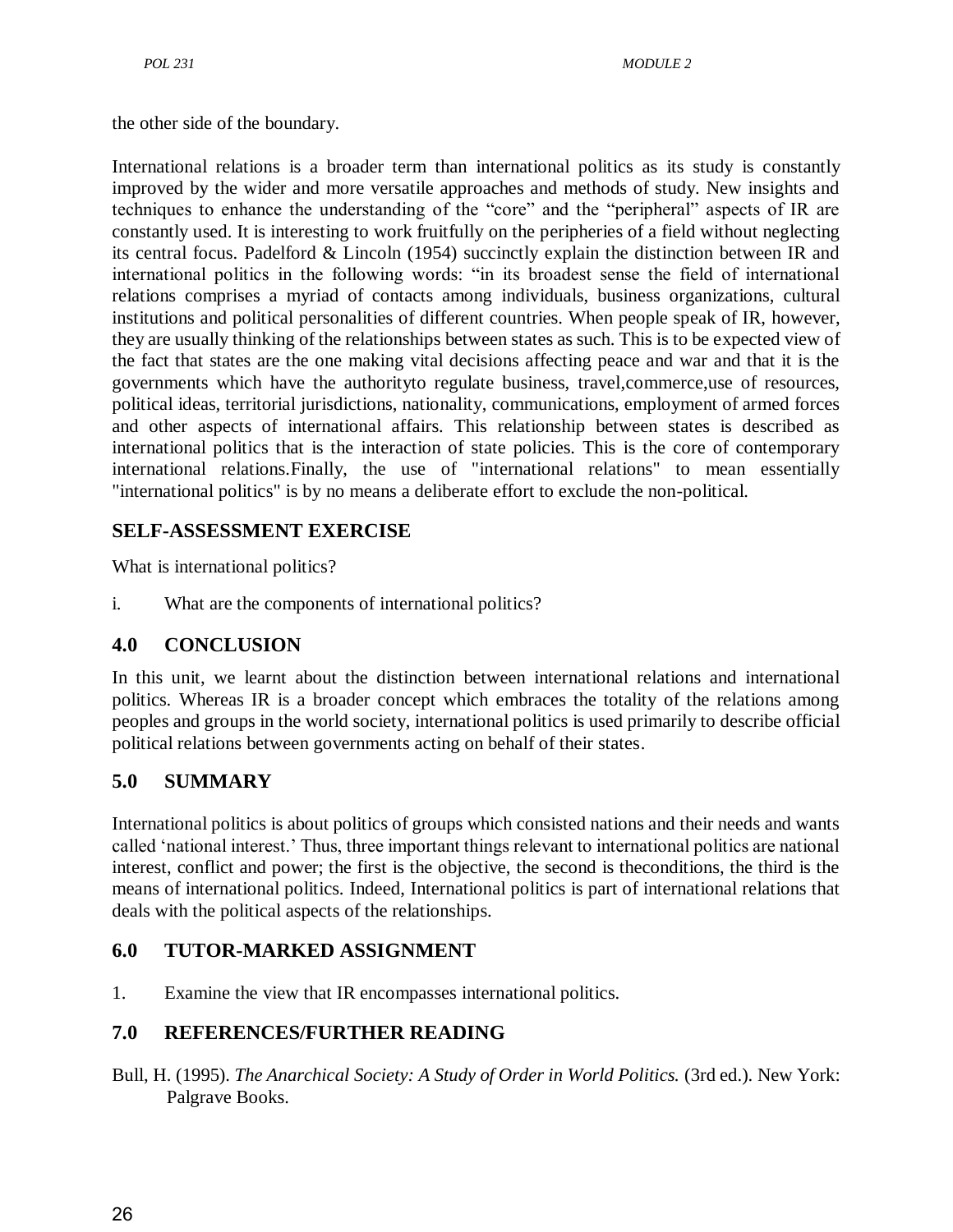- Holsti, K. J. (1967). *International Politics: A framework for Analysis.* Englewood Cliffs, N.J.: Prentice Hall Inc.
- Morgenthau, H. J.(1948). *Politics among Nations: The Struggle for Power and Peace.* New York: McGraw Hill.
- Padelford, N.J. & Lincoln, G.A. (1954). *International Politics: Foundation of International Relations.* New York: Macmillan pp.3 – 5.
- Zawodny, J.K. (1967). *Guide to the Study of International Relations.* San Francisco: Chandler Publishing Company.

#### **UNIT 2 INTERNATIONAL RELATIONS ANDINTERNATIONAL LAW**

#### **CONTENTS**

- 1.0 Introduction
- 2.0 Objectives
- 3.0 Main Content
	- 3.1 International Relations and International Law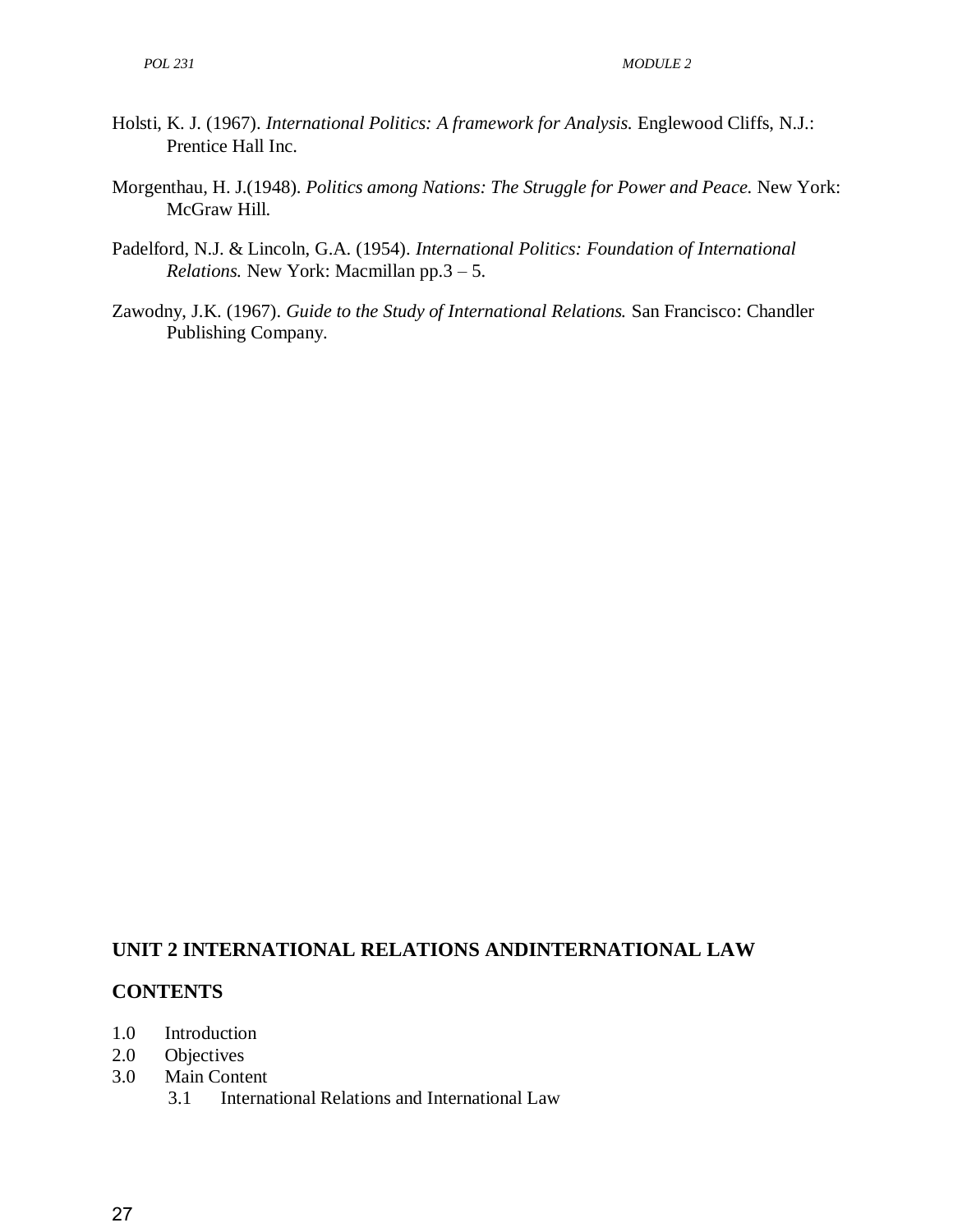- 4.0 Conclusion
- 5.0 Summary
- 6.0 Tutor-Marked Assignment
- 7.0 References/Further Reading

# **1.0 INTRODUCTION**

International law is common to all states. It is the moral code of states in the international system. If all states in the international system obey international law, there will be no recourse to war. However, some writers are not comfortable with the term, "international law" saying that it implies the existence of a law over states. They argue that in reality, international law is a law among states not over them. International law is an aspect of international relations that moderates, regulates and controls the relationships between states in the international system.

# **2.0 OBJECTIVES**

At the end of this unit, you should be able to:

- explain the meaning, nature and content of international law
- explain the relationships between international law and IR

# **3.0 MAIN CONTENT**

## **3.1 International Relations and International Law**

Scholars have various definitions of International law. To some scholars, international law is just an aspect of the municipal law. Others regard it as superior to the municipal laws. For example, in 1905, Oppenheim referred to international law as the name for the body of customary and conventional rules considered legally binding by civilised states in their intercourse with each other. In his words, it is a law for the intercourse of states with one another not a law for individuals; it is a law between, not above, the single states.

Undoubtedly, states are the subjects of international law, which means that they control access to dispute resolution tribunals or courts. They typically designate the adjudicators of such tribunals. States also implement, or fail to implement, the decisions of international tribunals or courts. Therefore, in interstate dispute resolution, states act as gatekeepers both to the international legal process and from that process back to the domestic level. Indeed, the tradition in international law has long been that only sovereign states have full international legal personality, this accords states an exclusive right to conclude international agreements and to bring claims regarding treaty violations. According to Ellery Stowell (1931), international law embodies certain rules relating to human relations throughout the world, which are generally observed by humankind and enforced primarily through the agency of the governments of the independent communities into which humanity is divided. The fundamental international legal principle of *pacta sunt servanda* means that the rules and commitments contained in legalised international agreements are regarded as obligatory, subject to various defences or exceptions, and not to be disregarded as preferences change. They must be performed in good faith, regardless of inconsistent provisions of domestic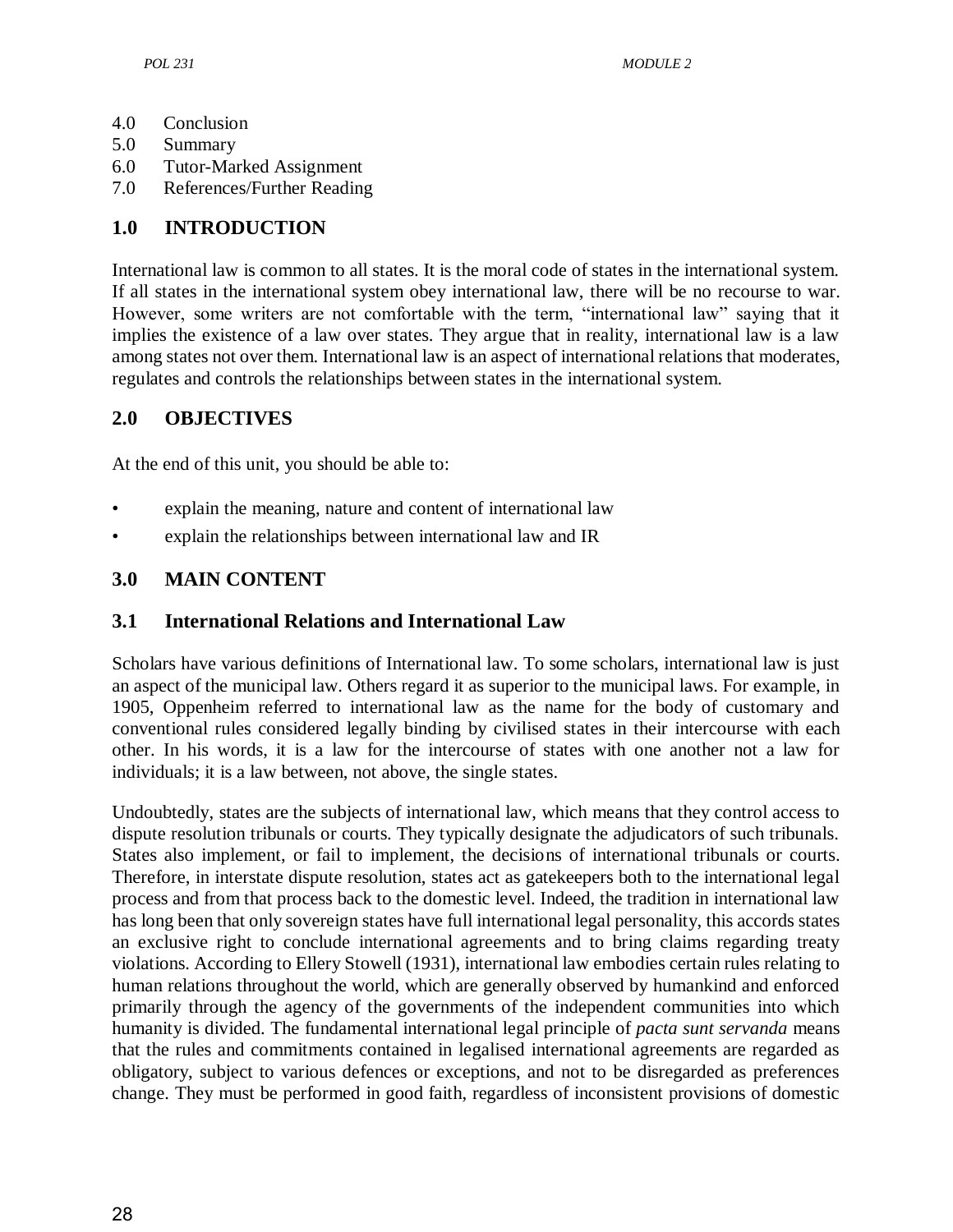law.

There is a strong connection between international relations and international law. Clearly, the power and preferences of states influence the behaviour of both governments and of dispute resolution tribunals. In fact, international law operates in the shadow of power. Essentially, international law provides the framework for political discourse among members of the international system. The framework does not guarantee consensus, but it does foster the discourse and participation needed to provide conceptual clarity in developing legal obligations and gaining their acceptance. In playing this role, international law performs two different functions. One is to provide mechanisms for cross-border interactions, and the other is to shape the values and goals these interactions are pursuing. The first set of functions are called the "operating system" of international law, and the second set of functions are the "normative system."

Similarly, international law provides principles for the interpretation of agreements and a variety of technical rules on such matters as formation, reservation, and amendments. Breach of a legal obligation creates legal responsibility, which does not require a showing of intent on the part of specific state organs.Establishing a commitment as a legal rule invokes a particular form of discourse. Although actors may disagree about the interpretation or applicability of a set of rules, discussion of issues purely in terms of interests or power is no longer legitimate. In transnational dispute resolution, by contrast, access to courts and tribunals and the subsequent enforcement of their decisions are legally insulated from the will of individual national governments. In the pure ideal type, states lose their gate keeping capacities though in practice, these capacities are exaggerated. This loss of state control, whether voluntarily or unwittingly surrendered, creates a range of opportunities for courts and their constituencies to set the agenda. Yet within that political context, institutions for selecting judges, controlling access to dispute resolution, and legally enforcing the judgments of international courts and tribunals have a major impact on state behaviour.

Today, participants in the international legal process include more than 190 states and governments, international institutions created by states, and elements of the private sector multinational corporations and financial institutions, networks of individuals, and NGOs.

## **SELF-ASSESSMENT EXERCISE**

i. What is the relationship between international law and international relations?

## **4.0 CONCLUSION**

International law remains principally a body of rules and practices to regulate state behaviour in the conduct of interstate relations. Much of international law also regulates the conduct of governments and the behaviour of individuals within states, and may address issues that require transnational cooperation. Human rights law is an example of the normative system regulating behaviour within states.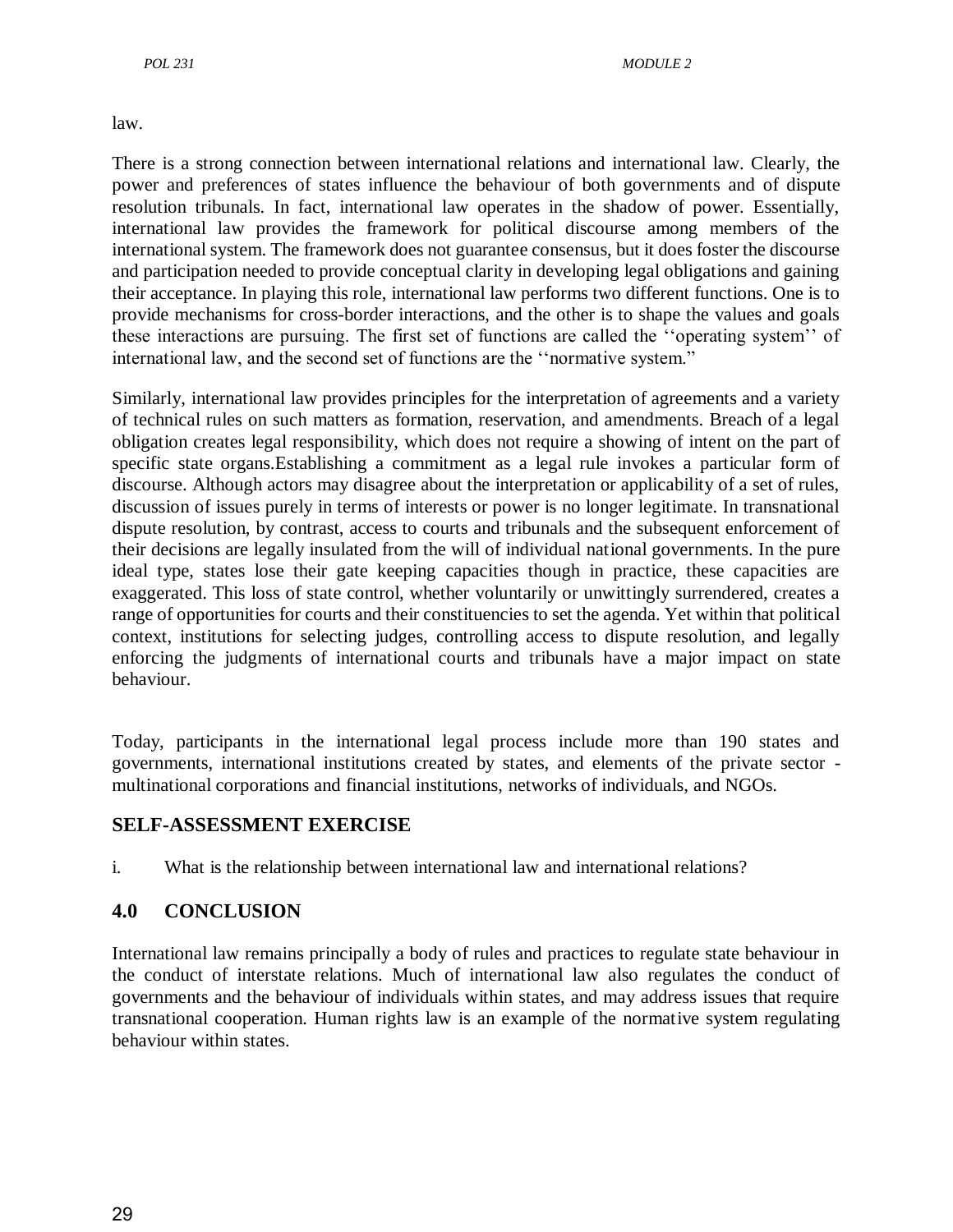## **5.0 SUMMARY**

In this unit, we have studied the basic components of the operating and normative systems as a conceptual framework for analysing and understanding international law. In a preliminary fashion, the interaction of these two systems are explored, specifically the conditions under which operating system changes occur in response to normative changes. It also discusses the steps taken by states to change international legal rules so that this norm could influence state behaviour.

## **6.0 TUTOR-MARKED ASSIGNMENT**

1. Explain the nexus between international law and IR.

## **7.0 REFERENCES/FURTHER READING**

Brierly, J. L. (1963). *The Law of Nations.* (6th ed.). New York: Oxford University Press.

- Corbert, P. E. (1951). *Law and Society in the Relations of States.* New York: Harcourt Brace.
- Goldstein, J.S. & Pevehouse, J.C. (2011). *International Relations* (9th ed.). San Francisco: Longman, Pearson Education.
- Kaplan, M. & Nicholas De B. Katzenbach (1946). *Making International Law Work.* (2nd ed.). London.
- Palmer, N.D. & Perkins, H. C. (2004). *International Relations: The World Community in Transition.* (3rd ed.). Krishan Nagar, Delhi: A.I.T.B.S.

Schwarzenberger, G. (1952). *Manual of International Law.* (3rd ed.). London.

Wright, Q. (1955). *Contemporary International Law: A Balance Sheet.* Garden City N.Y.: Doubleday & Company.

## **UNIT 3 SOURCES AND LEGALITY OF INTERNATIONAL LAW**

## **CONTENTS**

- 1.0 Introduction
- 2.0 Objectives
- 3.0 Main Content
	- 3.1 Sources of International Law
	- 3.2 Legality of International Law
- 4.0 Conclusion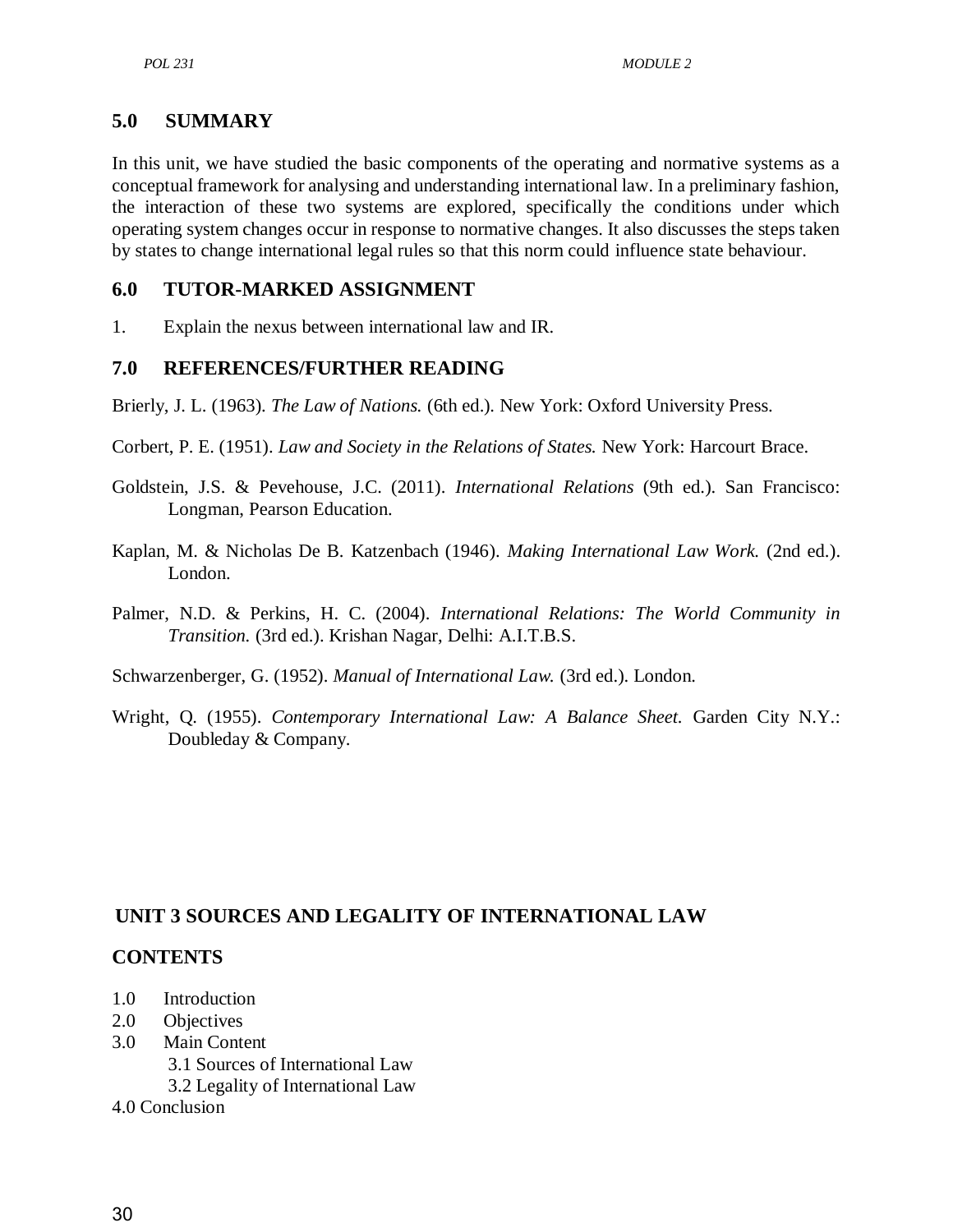## 5.0 Summary 6.0 Tutor-Marked Assignment 7.0 References/Further Reading

# **1.0 INTRODUCTION**

Definitions of international Law hold that law is a rule of conduct issued by a superior authority to persons over whom it has jurisdiction. From this view point it can be argued that international law is not true law since neither the UN nor any other international organisation has jurisdiction over states. However, this unit will address questions such as who are the authorised decision makers in international law? What constitute sources of the international law? which actions can bind not only the parties involved, but also others?

# **2.0OBJECTIVES**

At the end of this unit, you should be able to:

- identify and explain the various sources of international law
- explain the legality of international law

# **3.0MAIN CONTENT**

## **3.1 Sources of International Law**

Municipal laws come from central authorities- legislators or dictators. However, states are sovereign and recognise no central authority, thus international law rests on different basis. The declarations of the UN General Assembly are not laws, and most do not bind the members. Four sources of international law are identifiable- treaties, customs, general principles of law and legal scholarship (including past judicial decisions). Treaties and other written conventions signed by states are the most important source. A principle in international law states that treaties, once signed and ratified must be observed *(pacta sunt servanda).* States violate the terms of treaties they have signed only if the matter is very important or the penalties for such a violation seem very small. Treaties and other international obligations such as debts are binding on successor governments whether the new government takes power through election, a coup or a revolution.

The second major source of international law is Custom. When states behave towards each other in a certain way for a long time, their behaviour becomes generally accepted practice with the status of law. Thirdly, general principles of law serve as a source of international law. Actions such as theft and assault recognised in most national municipal laws as crimes have the same meaning in international arena. For instance, Iraq's invasion of Kuwait was illegal under treaties signed by Iraq (including the UN Charter and that of the Arab League) and under Custom, both countries had established living in peace as sovereign states.

The fourth source of international law is legal scholarship. These are the written arguments of judges and lawyers around the world on issues in question. Only the writings of the most highly qualified and respected legal figures could be recognised, and then only to resolve points not resolved by the first three sources of international law.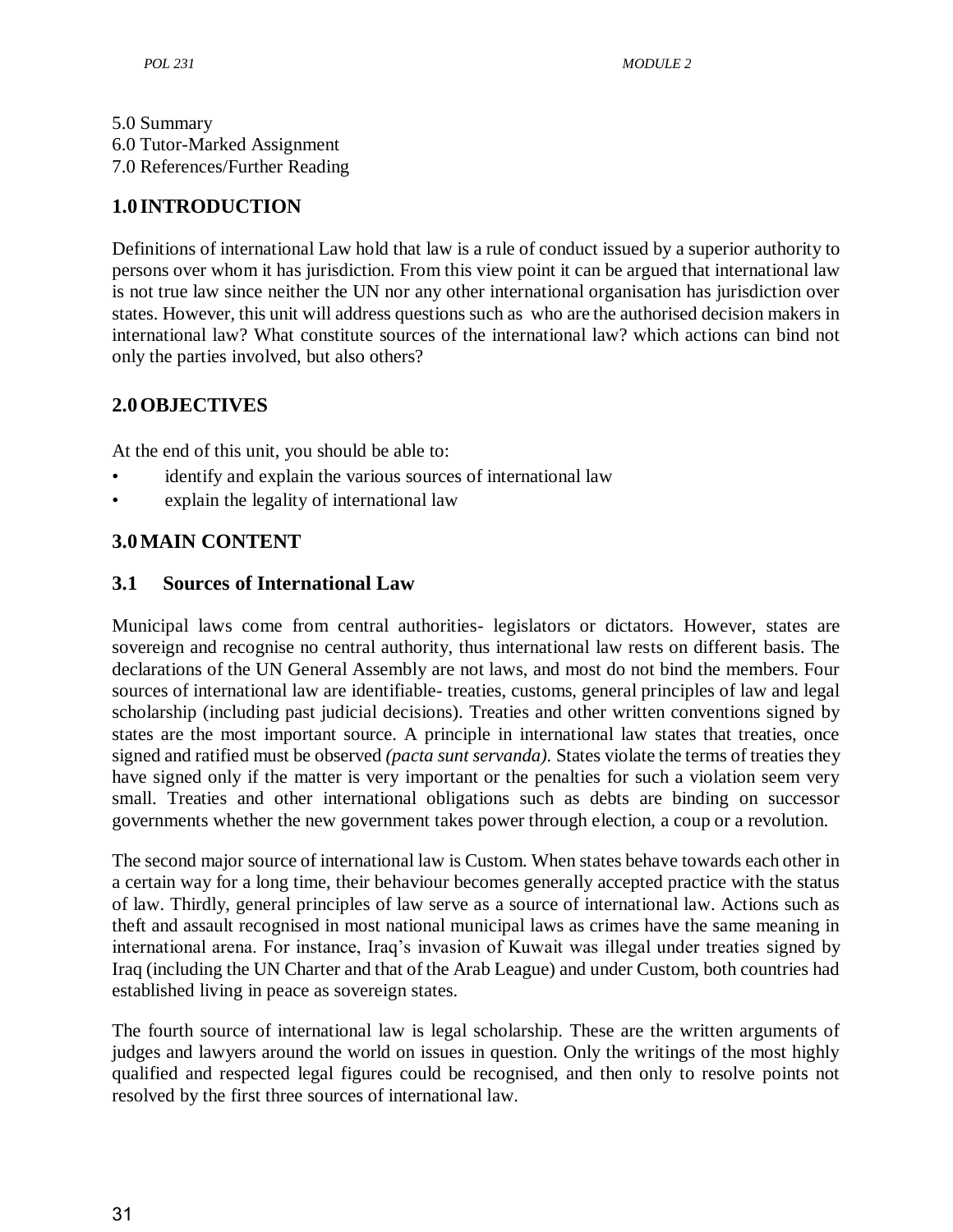## **3.2 The Legality of International Law**

The dual character of international law results from its Westphalian legacy in which law functions among, rather than above, states and in which the state carries out the legislative, judicial, and executive functions that in domestic legal systems are performed by separate institutions. The operating system of international law therefore functions in some ways as a constitution does in a domestic legal system- by setting out the consensus of its constituent actors on distribution of authority and responsibilities for governance within the system. Legal capacity can be expressed and recognised in terms of rights and duties, and is a major portion of constitutions. Nevertheless, constitutions also provide more. Dahl identified a number of items that the constitutions generally specify, several of which are also specified by international law. These include competent decisions, accountability, and ensuring stability, to name a few. In order for the operating system to maintain vibrancy and resiliency, and to ensure the stability necessary for orderly behaviour, the operating system must provide for dynamic normative systems that facilitate the competition of values, views, and actors. It does so by applying the constitutional functions as described above when including new actors, new issues, new structures, and new norms.

The operating system has a number of dimensions or components, typically covered in international law textbooks, but largely unconnected with one another. Some of the primary components include the following:

- **Sources of Law:** These include the system rules for defining the process through which law is formed, the criteria for determining when legal obligations exist, and which actors are bound (or not) by that law. This element of the operating system also specifies a hierarchy of different legal sources. For example, the operating system defines whether United Nations (UN) resolutions are legally binding and what role they play in the legal process.
- Actors: This dimension includes determining which actors are eligible to have rights and obligations under the law. The operating system also determines how, and the degree to which, those actors might exercise those rights internationally. For example, individuals and multinational corporations may enjoy certain international legal protections, but those rights might only be asserted in international forums by their home states.
- **Jurisdiction:** These rules define the rights of actors and institutions to deal with legal problems and violations. An important element is defining what problems or situations will be handled through national legal systems as opposed to international forums. For example, the Convention on Torture (1985) allows states to prosecute perpetrators in their custody, regardless of the location of the offense and the nationality of the perpetrator or victim, affirming the "universal jurisdiction" principle.
- **Courts or Institutions:** These elements create forums and accompanying rules under which international legal disputes might be heard or decisions might be enforced. Thus for example, the Statute of the International Court of Justice (ICJ) provides for the creation of the institution, sets general rules of decision making, identifies the processes and scope under which cases are heard, specifies the composition of the court, and details decision-making procedures to name a few.

# **SELF-ASSESSMENT EXERCISE**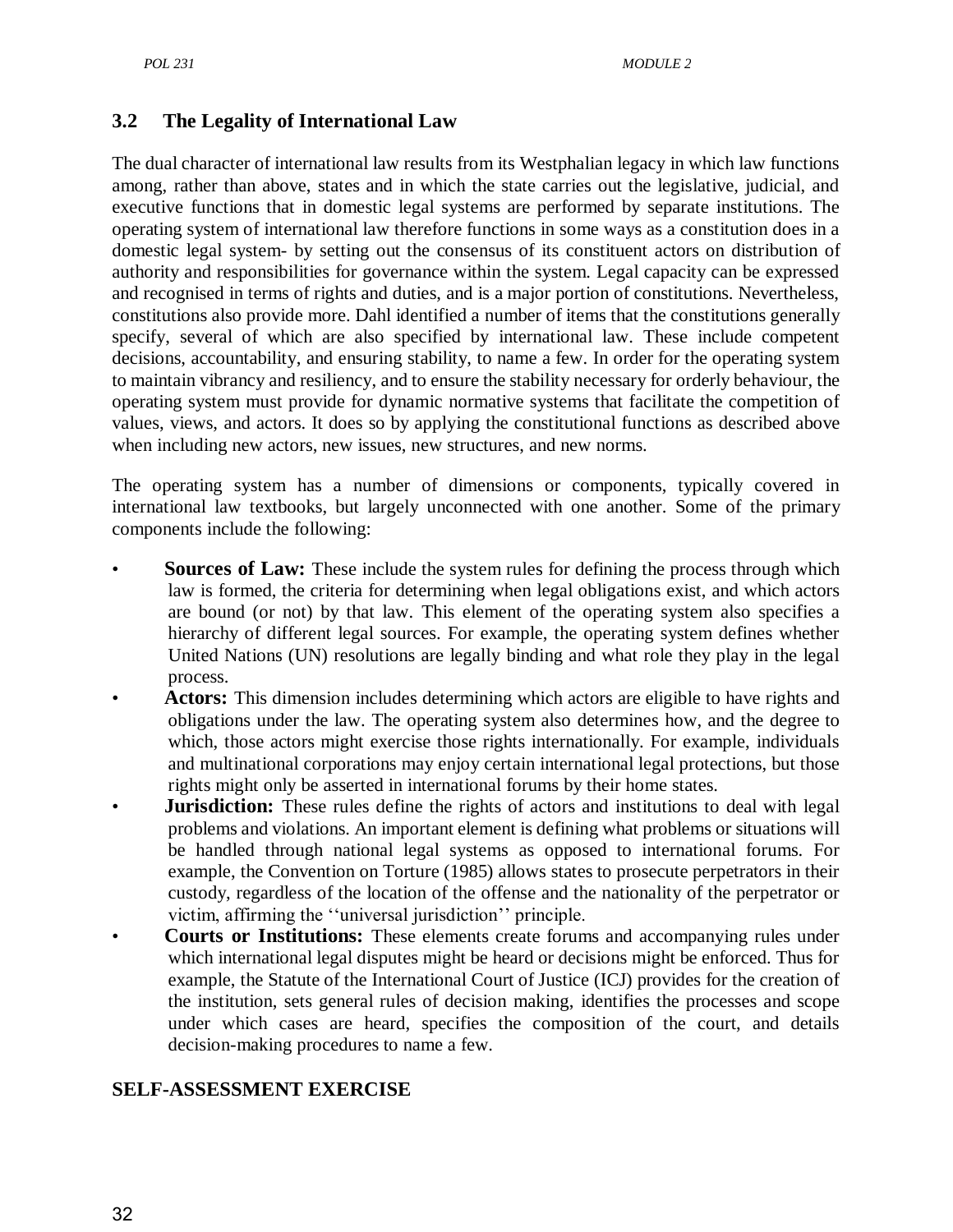i. What are the sources and operating system of the international law?

## **4.0CONCLUSION**

International law provides the framework for political discourse among members of the international system. The framework does not guarantee consensus, but it does foster the discourse and participation needed to provide conceptual clarity in developing legal obligations and gaining their acceptance. In playing this role, international law source out its functions fromtreaties, customs, general principles of law and legal scholarship (including past judicial decisions).

#### **5.0SUMMARY**

In this unit, we have studied the sources and the operating system of the international. In particular, the operating systemwhich constitutute legality of the international law functions in some ways as a constitution does in a domestic legal system- by setting out the consensus of its constituent actors on distribution of authority and responsibilities for governance within the international system. Indeed, states are the subjects of international law, which means that they control access to dispute resolution tribunals or courts. States therefore implement, or fail to implement, the decisions of international tribunals or courts. The tradition in international law has long been that only sovereign states have full international legal personality, this accords states an exclusive right to conclude international agreements and to bring claims regarding treaty violations.

## **6.0TUTOR-MARKED ASSIGNMENT**

1. Explain the sources and legality of international law.

#### **7.0REFERENCES/FURTHER READING**

- Kaplan, M. & Nicholas De B. Katzenbach (1946). *Making International Law Work.* (2nd ed.). London.
- Palmer, N.D. & Perkins, H. C. (2004). *International Relations: The World Community in Transition.* (3rd ed.). Krishan Nagar, Delhi: A.I.T.B.S.

Schwarzenberger, G. (1952). *Manual of International Law.* (3rd ed.). London.

Wright, Q. (1955). *Contemporary International Law: A Balance Sheet.* Garden City N.Y.: Doubleday & Company.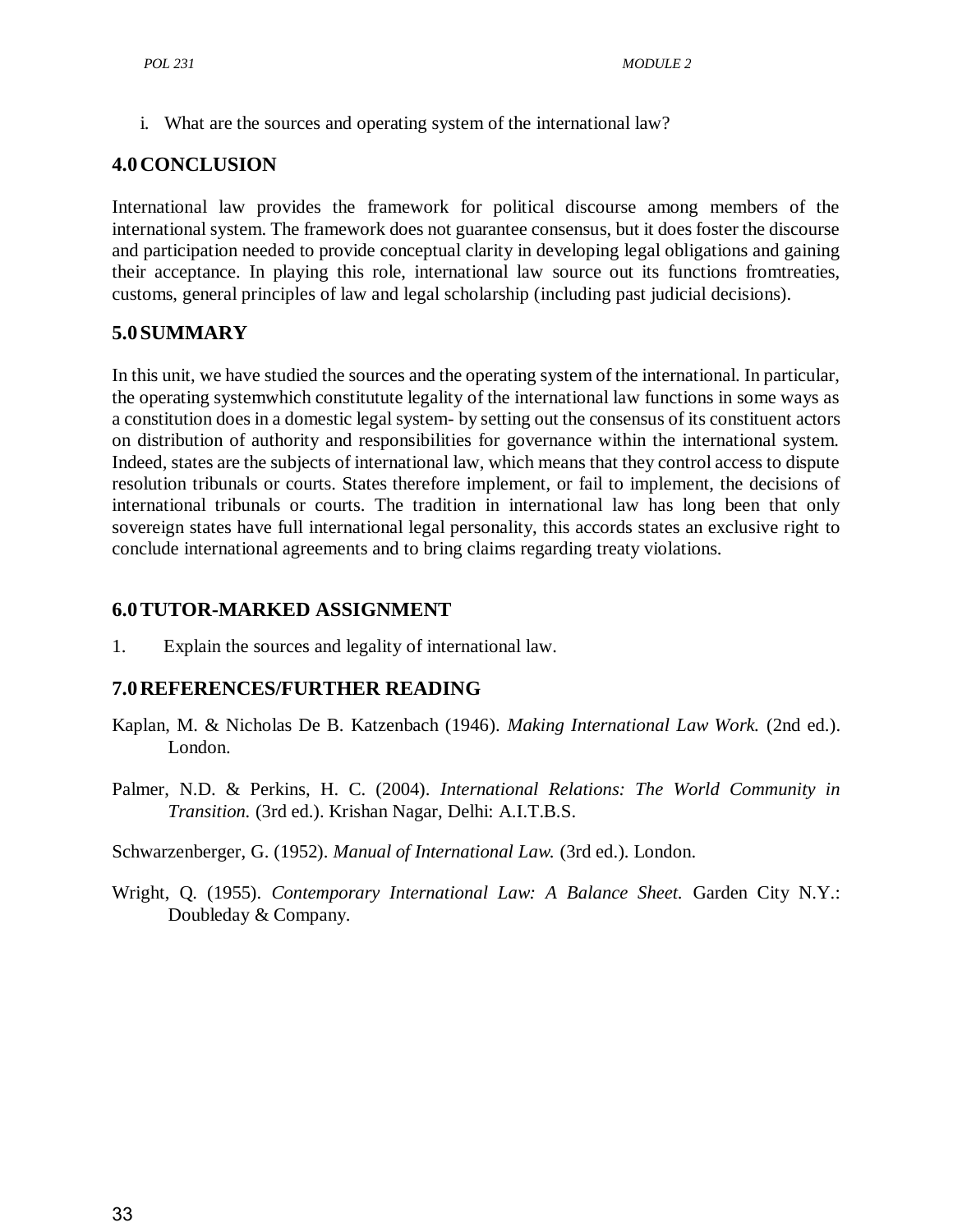# **UNIT 4LEVEL OF ANALYSIS IN INTERNATIONAL RELATIONS**

## **CONTENTS**

- 1.0 Introduction
- 2.0 Objectives
- 3.0 Main Content
	- 3.1 Levels of Analysis
		- 3.1.1 Individual Level of Analysis
		- 3.1.2 State Level of Analysis
		- 3,1,3 System Level of Analysis
		- 3.1.4 Other Level of Analysis
- 4.0Conclusion
- 5.0Summary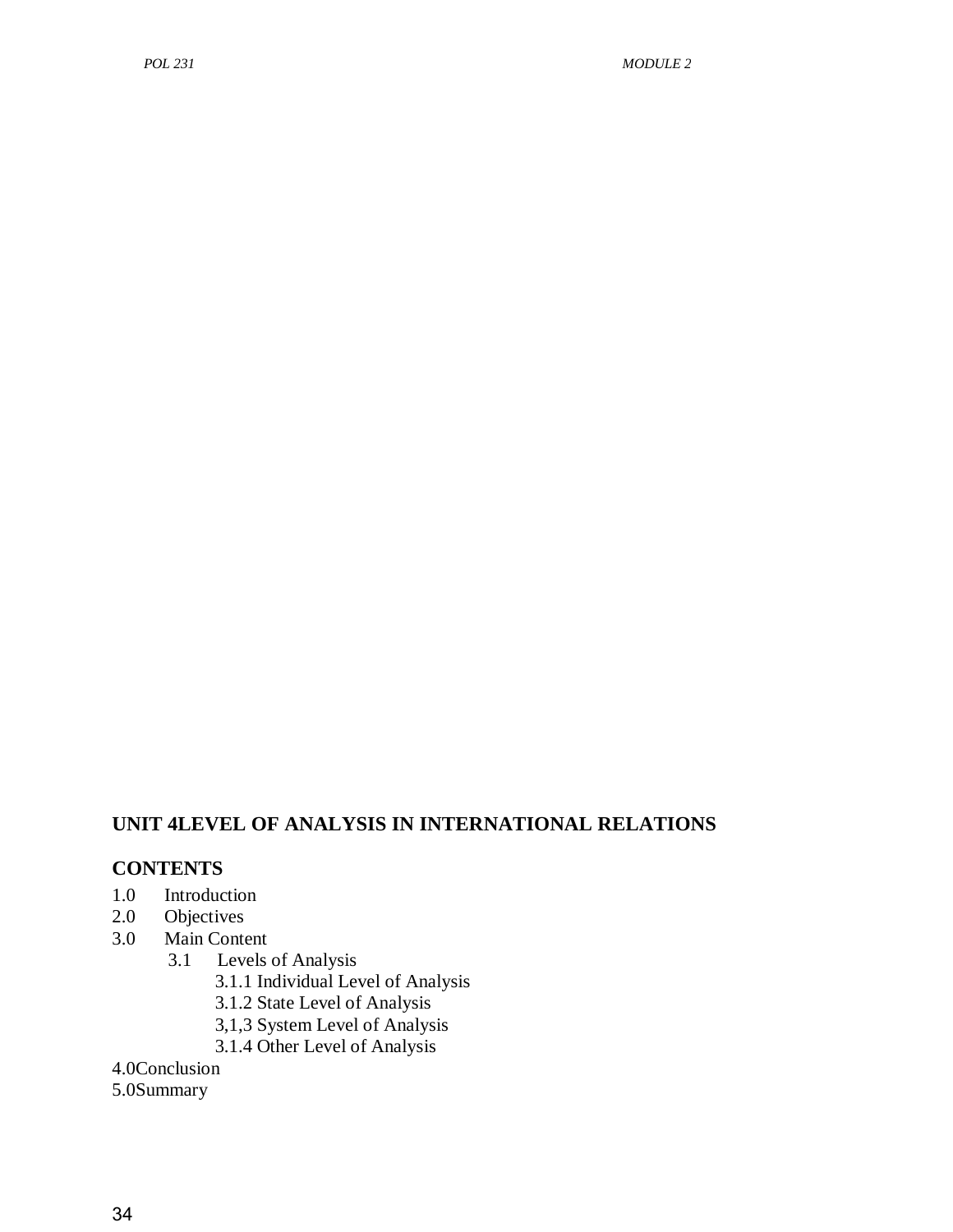6. 0Tutor-Marked Assignment

7. 0References/Further Reading

## **1.0 INTRODUCTION**

The unit discusses the importance of using level of analysis in the study of international relations. It argues that international relations can be analytically structured and explained into different levels such as individual, state and international system levels. These represent a dimension in the study and analysis of IR which enables us to understand the working of the international relations and the global system.

## **2.0 OBJECTIVES**

At the end of this unit, you should be able to:

• Identify and discuss levels of analysis in the study of international relations

# **3.0 MAIN CONTENT**

## **3.1 Levels of Analysis**

One of the important aspects to the study of international relations revolves around the "level of analysis" construct. International relations is such a broad field that scholars have devised major units or levels for analytical discourse of the global system. These are the individual, the state, and the systemlevels of analysis. Each level focuses on different aspects of international relations. The global system is a complex whole that can be broken into smaller units for better understanding or to be studied and analyzed as a whole to understand its content. The analysis becomes necessary so as to obtain not just a mere knowledge of the system and its dynamic but as well as to achieve deep insight into it complexity to enable us solve some difficult problems facing humanity and global society. Problems such as poverty, pandemic like covid-19, lack of peace, terrorism, war, and the like need thorough study.

## **3.1.1 Individual Level of Analysis**

The Individual level of analysis focuses on the actions, behaviour, attitudes, idiosyncrasies or psychology of individual policymakers. It examines leaders' personalities, perceptions and misperceptions.Immanuel Kant and Woodrow Wilson have argued that moral principles of individual's behavior are capable of influencing the state to bring about ideals that ensure peace and cooperation in the society. This can further be expanded to the international system to become ideals for IR.For instance, in a discussion of the Nigerian civil war, the individual level of analysis approach will consider the personality of the key players - Ojukwu and Gowon - as causal factors in the war. Did Ojukwu miscalculate dreadfully and provoked a war the Igbo could not win? Did Gowon underestimate the resolve and the resilience of the Igbo and thereby adopted strategies that prolonged the war unnecessarily? The level's focus on the actions and behaviour of individual statesmen and is based on the reasonable proposition that when we refer to the way states behave, we really mean that policymakers define purposes choosing among courses of action and utilising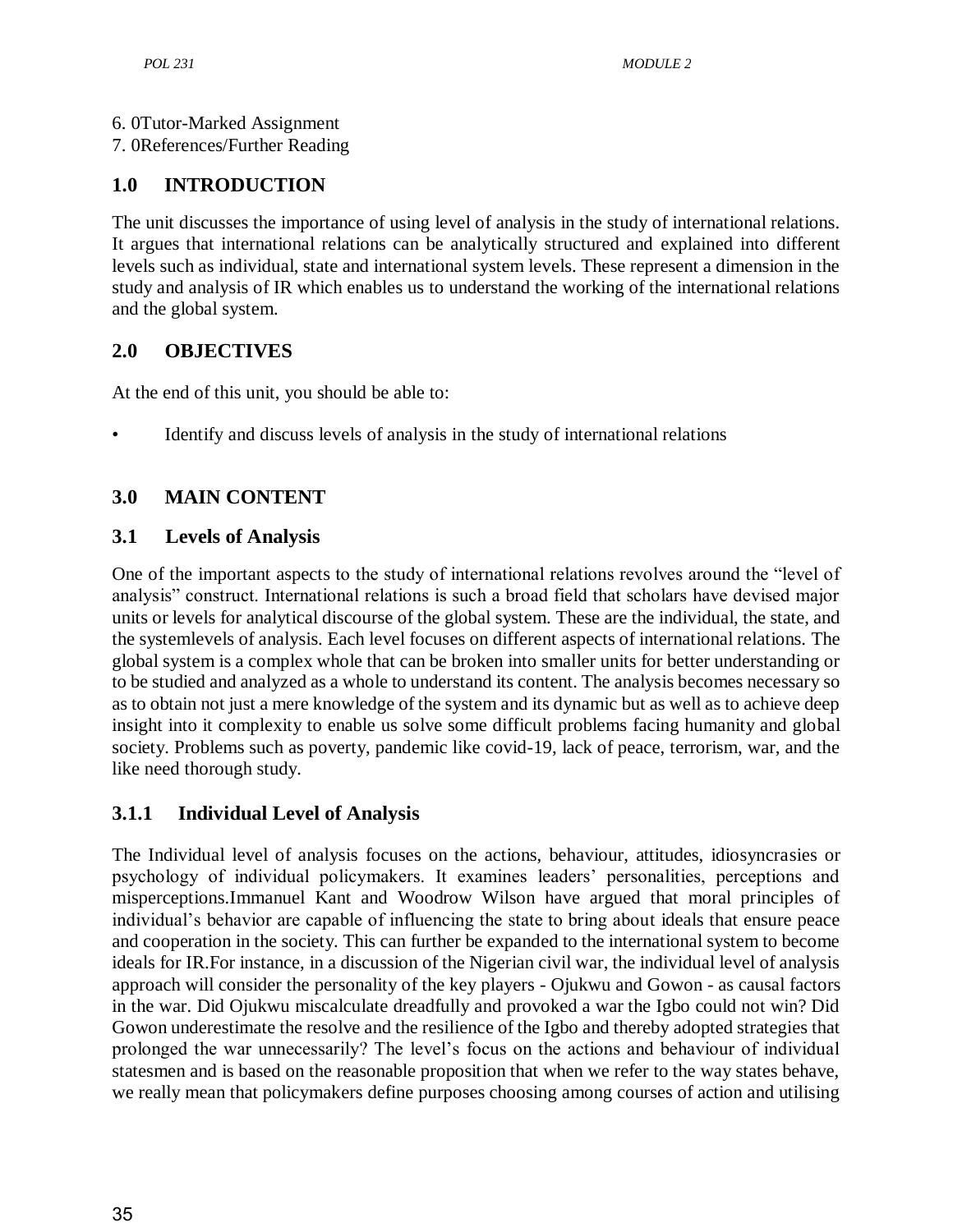national capabilities to achieve objectives in the name of the state. Balance of power and System theory are examples of system level of analysis theories.

## **3.1.2 State Level of Analysis**

Analysis of IR can also focus on the state by looking at how its foreign policy becomes part of the laws that govern international system; or how its foreign policy influences policies and actions of other states in the global system.The State level of analysis assumes that all policymakers act essentially the same way once confronted with similar situations. It therefore concentrates on the behaviour of states. Many analysts consider the state level to be the most important. They treat the state as the basic unit of international relations. For instance, on the issue of international conflict, a pervasive and permanent feature of international relations, analysts will want to know whether it arises from such attributes of the state as sovereignty, territoriality, nationalism, power, economic structure, etc. Questions such as the following are germane to the state level of analysis: What are the characteristics and peculiarities of states in a given issue area? What are the domestic conditions that affect policy formulation? Generally, the state level of analysis assumes that governmental actions express the needs and values of their own populations and political leaders. Domestic political pressures, national ideologies, public opinion, economic and social needs, all contribute to the way states interact with other actors in the international system. For instance, liberal democracy is an ideal system acceptable by the United States. The state has propagated this system of governance in such a way that it has become an order of governance in the international system. Decision-making theories such as Motivational Analysis, Rational or Unitary Actor model, Corporatist Synthesis, are examples of state level of analysis theories.

## **3.1.3 System Level of Analysis**

The System level of analysis looks at the international system holistically. It considers the structure of the system and the distribution of power and influence within the system, the form of superior and subordinate relationships, etc. The notion that a system has behavioural influence o its component parts informed neorealists like Jean-Jacques Rousseau, Kenneth Waltz and Robert Gilpin to argue that international relations should be analysed based on international system as a level of focus. For instance, do anarchy and the power symmetries within the system explain the form, and the intensity of conflict? The classic theory of the balance of power, to pick one of the system level theories, explains the behaviour of many states over a period. It proposes that states will form coalitions and counter-coalitions to fend off hegemonic drives and that a "balancer" will intervene on behalf of the weaker side to redress the balance or restore the equilibrium. The system level explains the actions of individual actors in terms of the state of the whole system. It makes no reference to personalities, domestic pressures, or ideologies within states. To pick another example, the system level will explain the outbreak of World War I as a consequence of the breakdown of the balance of power system.

## **3.1.4 Other Levels of Analysis**

In addition to the above levels of analysis, there are other levels that can be used to explain decisions and actions of state's actors or certain pattern of outcomes in international relations and diplomacy. Explanation of three additional levels of analysis will follow below; these are class level of analysis, bureaucratic level of analysis and multi-centric level of analysis: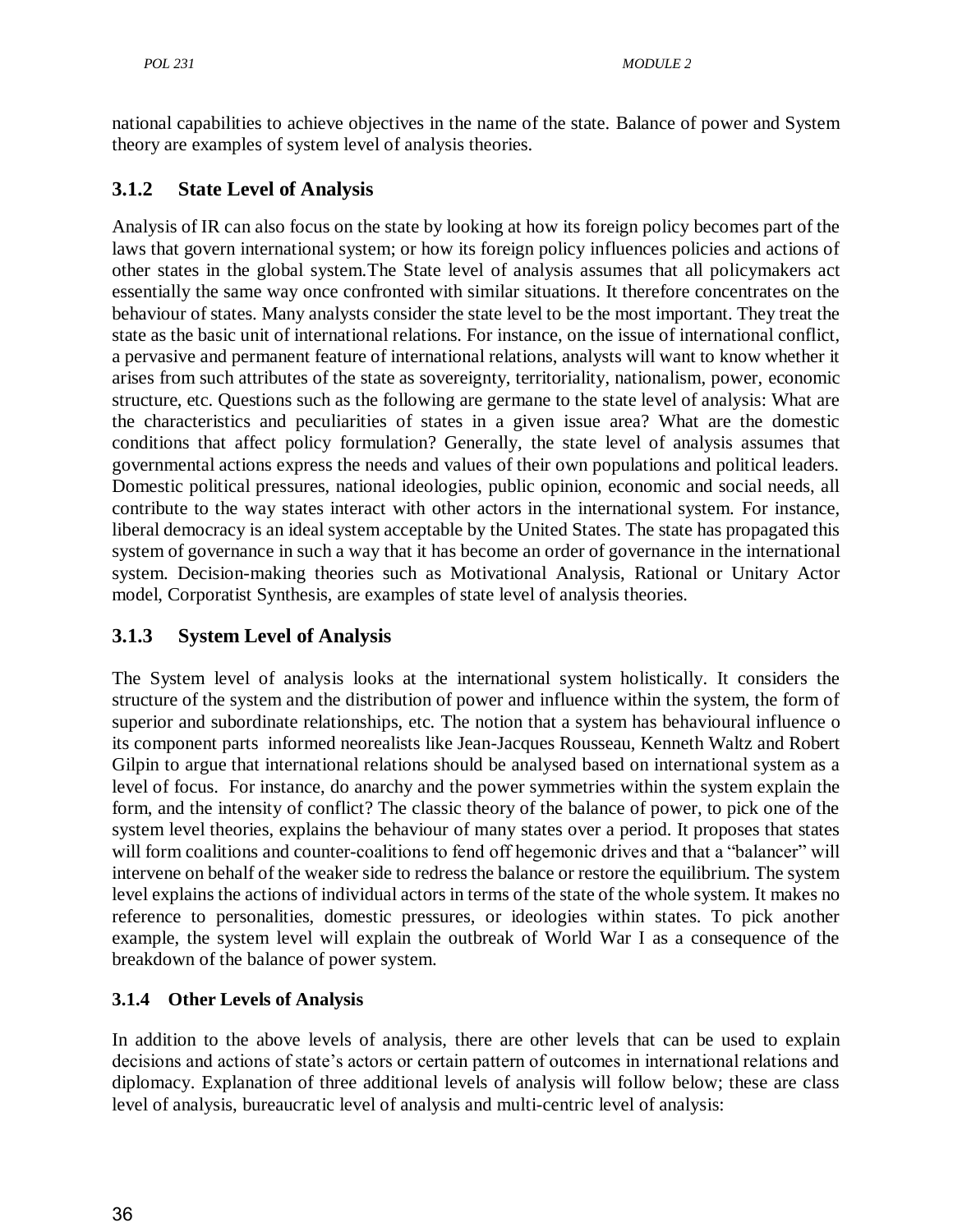**Class Level of Analysis:** This is a level of analysis perceive by Marxist scholars in their attempt to use class differences and antagonism as means of understanding international relations. According to Karl Marx and Engels, capitalism has classified the society into two antagonist classes in the process of social production. These classes are the Bourgeois and proletariat representing the owners of means of production and the owners of labour respectively and the former exploits yhe later in an attempt to maximize surplus for further expansion of production. The Marxists therefore argued that for us to understand international relations we have to start from analyzing the relationship which exists between these two classes in the process of social production. They see international relations asextension of the struggle between these two classes. That is to say, IR should be seen and analyzed from the stand point of the struggle over global wealth by these two classes.

**Bureaucratic Level of Analysis**: Foreign policy decisions and actions are not ultimately the affairs of individuals or personalities alone. However, small organizational groups and some foreign policy bodies are frequently involved as well as competing to influence national decisions. Some of these groups are members of cabinet, executive office of the president, senate committee on foreign affairs ministry of external affairs, state departments, national security councils and other key bureaucrats, whose activities have directly or indirectly affect international relations.

**Multi-Centric Level of Analysis:** This focus on certain goals and objectives of state as dominant actor that involve cooperate, collaborative and integral interests of state with others. This includes analysis of regional, economic or political grouping, military alliances, ideological blocs, voting blocs in the United Nations. It also relates to activities of non-state actors whose pattern of relations and influence is multi-centric. These are inter-governmental actors such as the UN, the African Union (AU), the European Economic Community(EEC) and other similar bodies in economic, political, cultural and military spheres. Included are the non-governmental actors such as the Amnesty International, the Red Cross Society, Multi-National Corporations (MNCs), the Vatican, Terrorist bodies and liberation movements.

## **SELF-ASSESSMENT EXERCISE**

i. What are levels of analysis? Illustrate how these levels constitute analytical construct to the study of IR.?

## **4.0 CONCLUSION**

Generally, each level of analysis contributes to our understanding of international relations, although, each on its own might not account for certain aspects of the situation in inter-state relations under consideration. Thus for a thorough understanding and explanation of international relations phenomena, it is important to consider all three levels of analysis at relevant points depending on the type of problem to be analysed.

## **5.0 SUMMARY**

In the unit, we learnt about different levels of analysis to the study of international relations and the formulated theories and analytical models suitable to each level. International relations studies can analytically be structured and explained by focusing on three levels: individual, state and international system levels of analysis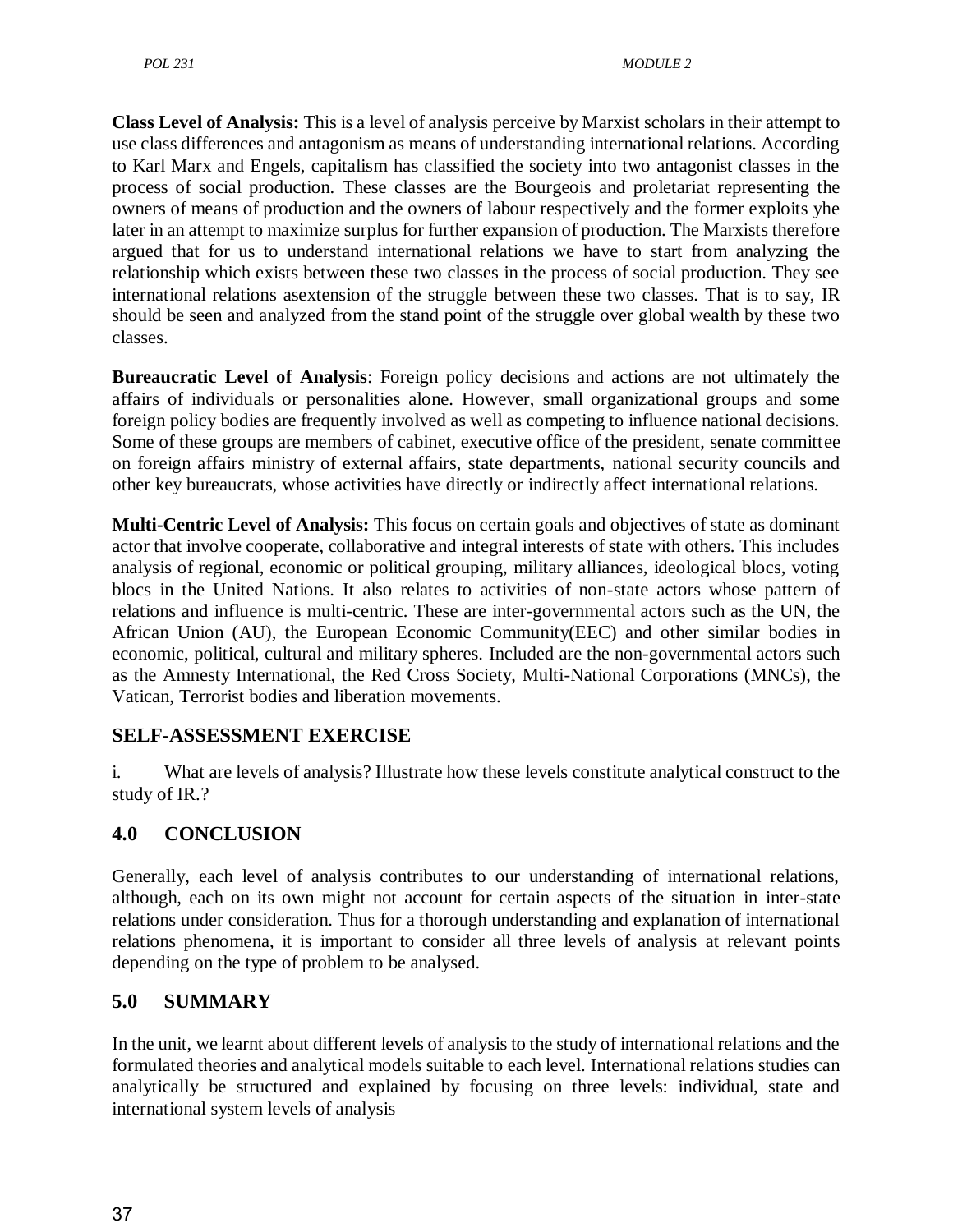#### **6.0 TUTOR-MARKED ASSIGNMENT**

i. Identify and explain different levels of analysis you know to the study of IR.

#### **7.0 REFERENCES/FURTHER READING**

Alozie, C. C. & Nwadike, J. (2014). *Fundamentals of International Relations in a New World Order*. Enugu: Rhyce Kerex Publishers.

Bull, H. (1995). *The Anarchical Society: A Study of Order in World Politics* (3rd ed.). New York: Palgrave Books.

- Frank-Collins, N. O. & Peter, A. C. (2012). (Eds.) *Thoughts on International Relations.* Lagos: Absolute Media Production.
- Holsti, K. J. (1967)...*International Politics: A framework for Analysis.* Englewood Cliffs, N.J.: Prentice Hall Inc.
- Johari, J. C. (2014). *International Relations and Politics: Theoretical Perspectives in the Post-Cold War Era* (4<sup>th</sup> Ed.). New Delhi: Sterling

## **UNIT 5 APPROACHES TO THE STUDY OF INTERNATIONAL RELATIONS**

#### **CONTENTS**

- 1.0 Introduction
- 2.0 Objectives
- 3.0 Main Content
	- 3.1 Approaches to the Study of International Relations
	- 3.2 Classical or Traditional Approach
	- 3.3 Modern or Scientific Approach
	- 3.4 The Realist and Idealist Approaches
- 4.0 Conclusion
- 5.0 Summary
- 6.0 Tutor-Marked Assignment
- 7.0 References/Further Reading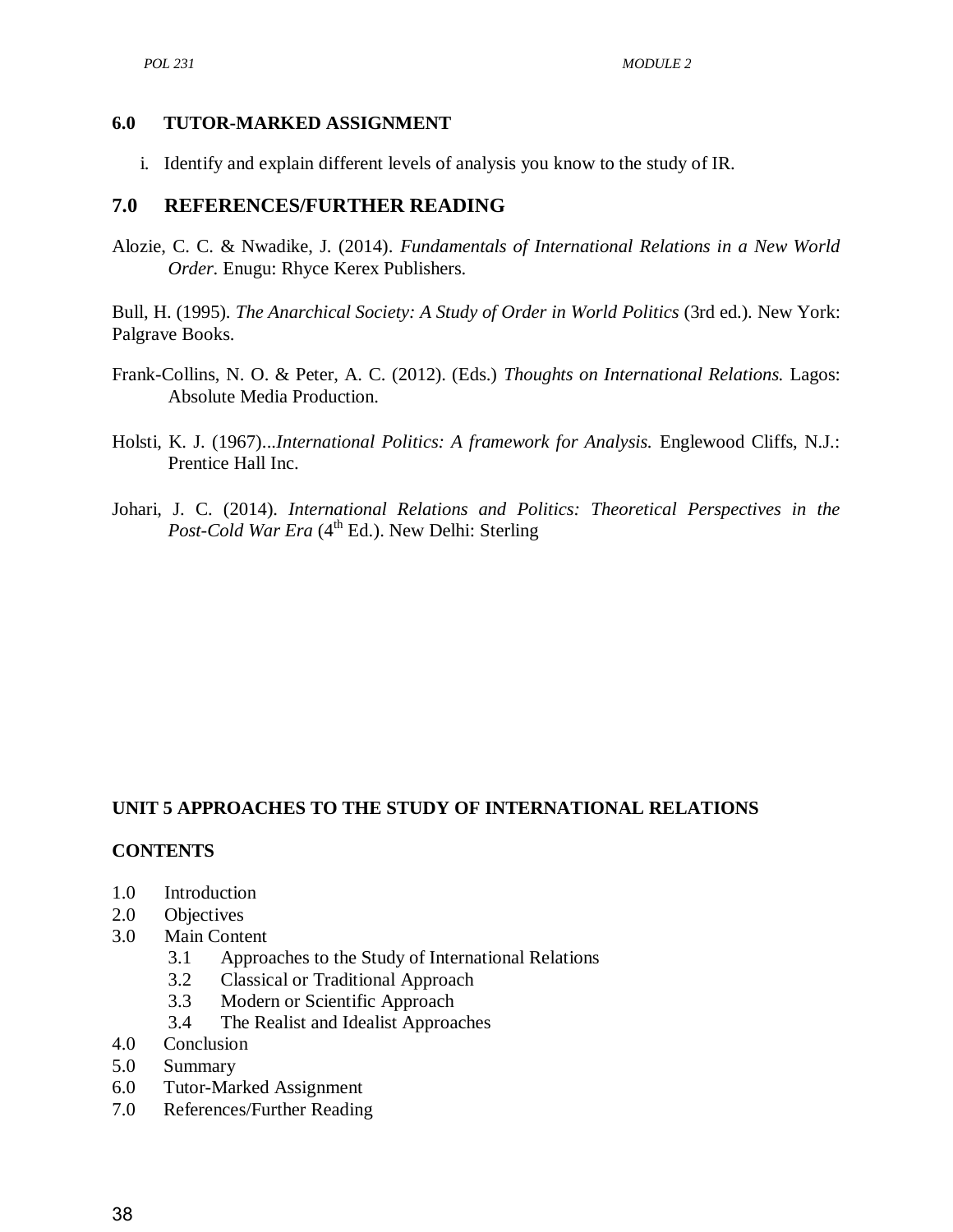# **1.0 INTRODUCTION**

Scholars have adopted different approaches to the study of international relations. An approach consists of a criterion of selection, i. e. criteria employed in selecting the problems or questions to consider and selecting the data to bring to bear in the course of analysis. As different scholars have adopted different criteria of selecting problems and data and adopted different standpoints, this resulted in different approaches for the study of international relations. In this unit, attempt is made to identify and discuss some of the essential approaches to the study of IR

## **2.0 OBJECTIVES**

At the end of this unit, you should be able to:

- explain the meaning of approach in IR
- Identify and explain the kinds of approach to the study of IR

#### . **3.0 MAIN CONTENT**

## **3.1 Approaches to the Study of International Relations**

In simple terms, an approach may be defined as a way of looking at and then explaining a particular phenomenon. The perspective may be broad enough to cover a vast area like world as a whole, or it may be way small, embracing an aspect of local, regional, national or international politics. Besides, it may cover within its fold every other thing related to the collection and selection of evidence followed by an investigation and analysis of a particular hypotheses for an academic purpose.An approach consists of a criterion of selection, i. e. criteria employed in selecting the problems or questions to consider and selecting the data to bring to bear in the course of analysis. It consists of standards governing inclusion and exclusion of questions and data. Approach is closely related to a theory in view of the fact that its very character determinesthe way of generalization, explanation, prediction and prescription in all of which are among the functions of a theory. A theory can be distinguish with approach, because it may be identified with anything like thought, idea, trend, hypothesis, explanation, even interpretation of some kind different from this, an approach may be defined as creator or precursor of a theory. An approach may be transformed into a theory, if and when its functions extends beyond selection of problems and data about the subject under study.

Scholars have adopted different approaches to the study of international relations..Hedley Bull has divided the various approaches for the study of international policy into two categories: (1) classical ortraditional approach, wich includes descriptive, historical, philosophical, legal, institutional, analytical and normative forms; and (2) scientific or modern or behavioural approach predicting human behavior as system, equilibrium, decision-making and other forms.

## **3.2 Classical or Traditional Approach**

The classical approach is also known as traditional approach. This approach was mainly in vogue until the middle of the last century, even though until now certain writers continue to subscribe to this approach. These writers mainly made descriptive analysis of international relations. The main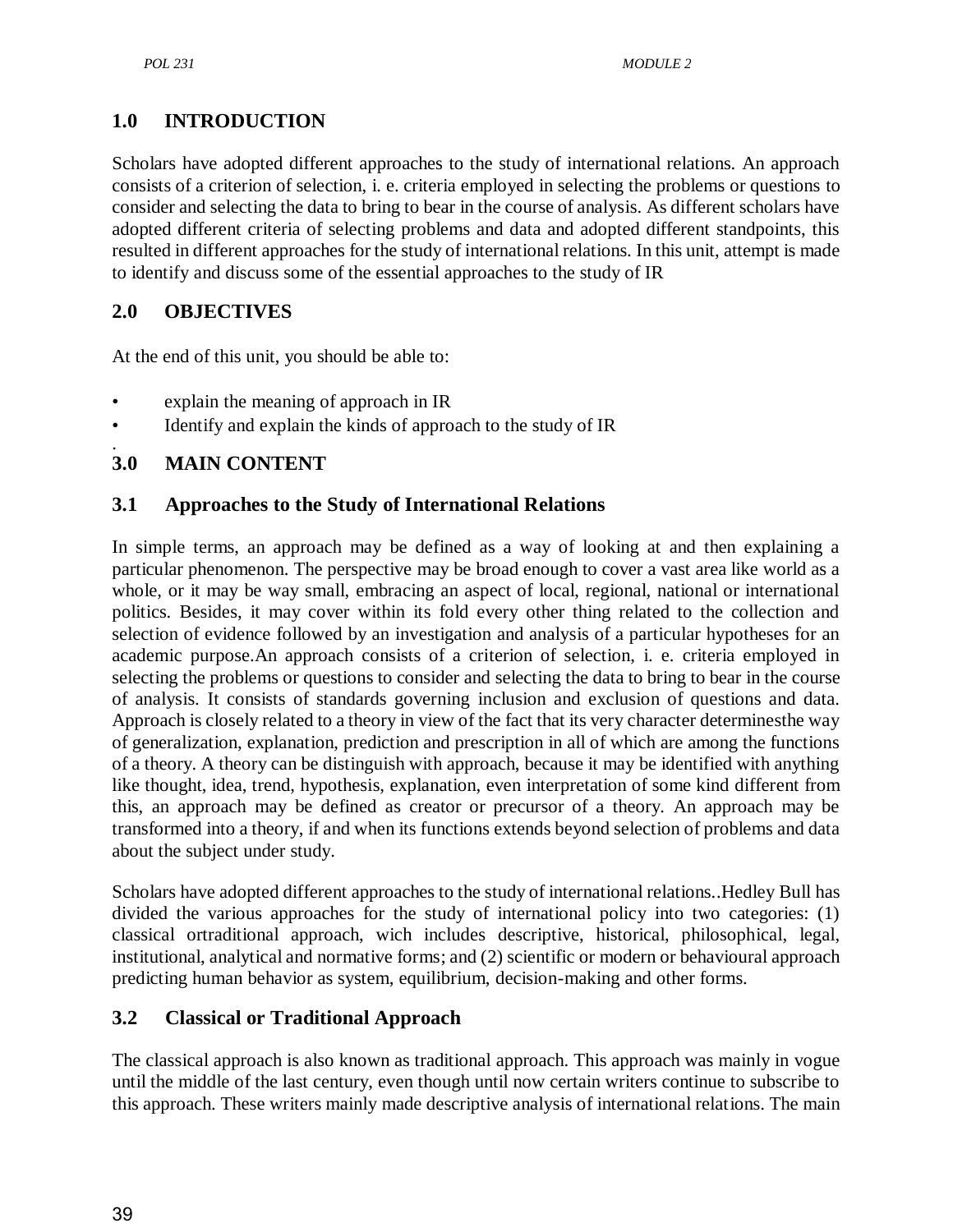objective of the scholars adopting traditional approach was to report and analyse current international problems and to speculate on these sources and outcomes of various policy alternatives for specific states or for international organisation. According to Hedley Bull, the traditional approach is "the approach to theorising that derives from philosophy, history and law. In his view, it is characterised by explicit reliance upon the exercise of judgement and by the assumptions that if we confine ourselves to strict standards to verification and proof, there is little that can be said about international relations. Therefore, general propositions about IR must derive from a scientifically imperfect process of perception or institution, and that these general propositions cannot be accorded anything more than the tentative inconclusive status appropriate to their doubtful origin. In other words, the traditional approach is normative, qualitative and value judgement approach.

Most scholars adopted the traditional approach until the scientific approach made its appearance. It nourished two dominant schools of international political thought; "Idealism and Realism" and greatly contributed to the sophisticated understanding of the nature and determinants of international relations. The traditional approach mainly concerns itself with the historical tensions and lays emphasis on diplomatic, historical and institutional studies. This explains why the classical approach had variants, such as historical approach, philosophical approach, legal approach and institutional approach. The historical approach focussed on the past or on a selected period of history to find out an explanation of what institutions are, how they came into being and makes an analysis of these institutions as they

stand. This approach helped in illuminating the present by drawing on the wisdom of the past.

The philosophical approach regarded the state as an agent of moral improvement of international relations, and stood for attainment of perpetual peace. However, this approach was defective as far as it was abstract, speculative, and far removed from reality. The legal approach laid emphasis on the need of having a system of world law to regulate the behaviour of nation states and insisted on a code of international law to ensure world peace and security. It insisted on evolving some legal machinery for resolving state conflicts through mediation, arbitration or judicial settlement.

Finally, the institutional approach focused on the formal structure for the maintenance of peace and enforcement of principles of international law. It lays special emphasis on the study of the organisation and structure of the League of Nations, the United Nations, and other specialised agencies like WHO, UNESCO, etc.

## **3.3 Scientific Approach**

The scientific or behavioural approach to the study of international politics became popular in the wake of World War II. The devotees of the scientific approach aspire to a theory of international relations. The propositions rest either upon logical or mathematical proof, or upon strict empirical evidences. It lays more emphasis on the methods of study rather than the subject matter. This approach relies on the simple proposition that international politics like any other social activity involves people and hence can be explain by analysing and explaining the behaviour of people as reflected in their activities in the field of international relations. The scientific approach applies scientific methods and ignores the boundaries of orthodox disciplines. It insists that the central aim of the research should be to study the behaviour of men. A notable feature of this approach is that it is interdisciplinary and draws from various social sciences like sociology, psychology and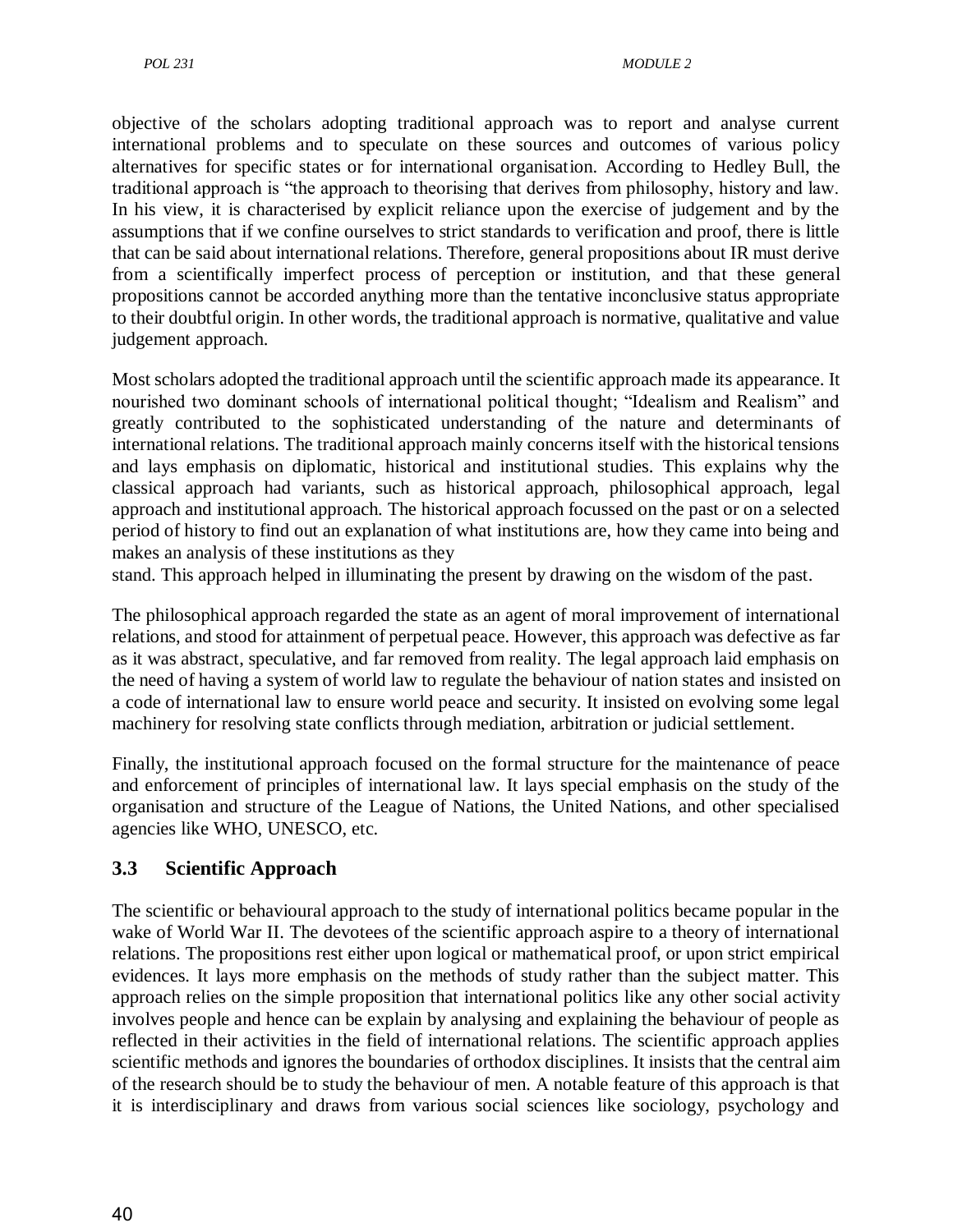anthropology. The scientific approach differs from the traditional approach as far as there is a definite trend away from description, legal analysis and policy advice. Its objective has not been to assess the main issues in the cold war or describe current international developments, but to create explanatory theories about international phenomena, and in some cases, even to propose the development of a general and predictive science of international relations.

Generally, there are many varieties and combination of these two approaches variously applied by scholars. Scholars who are more concerned with substance rather than method, particularly those of the older generation tend to favour the first approach while those who are particularly absorbed with method and techniques, including large proportion of younger generation prefer the latter. However, the two approaches are compatible and many scholars manage to combine them with fruitful results. Morton Kaplan is a leading proponent of the scientific approach.

## **3.4 The Realist and Idealist Approach**

The two variants of the classical approach are; the realist approach and the idealist approach.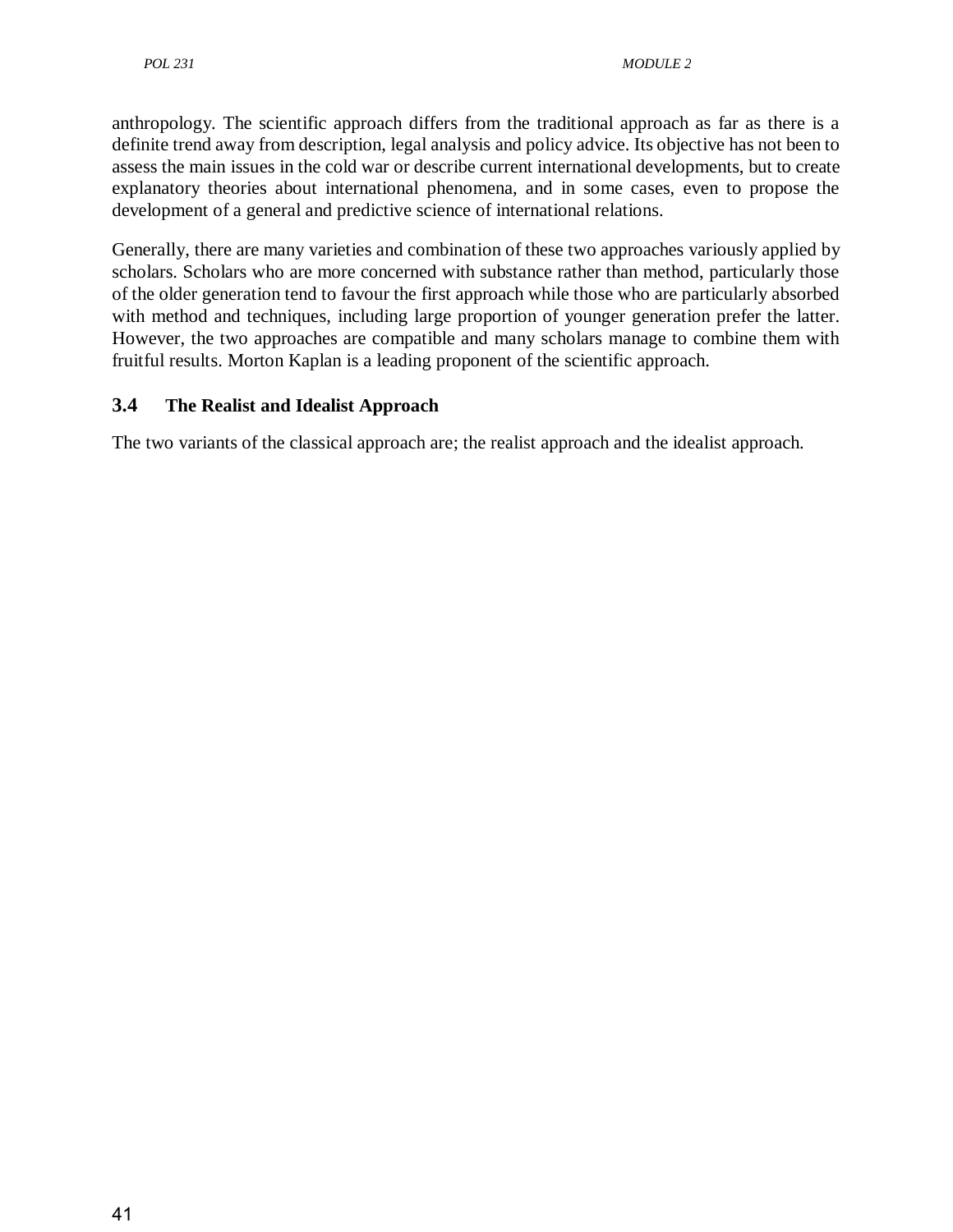**The Realist Approach:**The basic assumption underlying the realist theory is the perpetual existence of conflict among nations in one form or the other. This is a fixed doctrine. Therefore, it is evident that a contest for power is going on in the world that cannot be controlled nor regulated by international law, world government or an international organisation. Thus, realism unequivocally accepts as its guiding principle, the permanence of the struggle for power.The prominent realists include the classical theorists Thomas Hobbes and Niccolo Machiavelli. In the 20th century, George Kennan, Hans J. Morgenthau, Henry Kissinger etc. were the leading exponents of the realist theory. Indeed, Morgenthau has offered the best exposition of the realist theory of international relations. In his view, international politics, like all politics, is a struggle for power. Whatever the ultimate aim of international politics, power is always the immediate aim. Political leaders and People may ultimately seek freedom, security, prosperity or power itself. They may define their goals in terms of a religious, philosophic, economic or social ideal. They may hope that this ideal will materialise through its own inner force, divine intervention, or the natural development of human affairs. They may also try to further its realisation through non-political means, such as technical cooperation with other nations or international organisations.Nevertheless, whenever they strive to realise their goal by means of international politics, they do so by striving for power.

**The Idealist Approach:** The other aspect of the classic approach is the Utopian or the idealist approach. It regards the power politics as the passing phase of history and presents the picture of a future international society based on the notion reformed international system free from power politics, immorality and violence. It aims at bringing about a better world with the help of education and internal organisation. This approach is quite old and found its faint echoes in the Declarations of the American War of independence of 1776 and French revolution of 1789.The greatest advocate of the idealist approach was President Wilson of USA who gave a concrete shape to his idealism through the text of the Treaty of Versailles. He made a strong plea for world peace and international organisation. He visualised a future system free from power politics, immorality and violence.Because of their optimism, the idealists regard power struggle as nothing but the passing phase of history. The theory proceeds with the assumption that the interests of various groups or nations are likely adjusted in the larger interest of humanity as a whole. The difficulty with this approach is that such a system could emerge only by following moral principles in mutual relations in place of power, which is not possible in practice.

## **SELF-ASSESSMENT EXERCISE**

i. Mention and explain two major approaches to the study of IR.

## **4.0 CONCLUSION**

At present, most of the scholars are of the view that traditional and the scientific methods can be use for fruitful study of international relations. David Singer realised this and made his observation, "science is not a substitute for insight and methodological rigour is not a substitute for wisdom -both imagination and rigour are necessary but neither is sufficient." Thus, Both scientific and the classical approaches are useful in the study of international relations.

## **5.0 SUMMARY**

An approach consists of a criterion of selection, i. e. criteria employed in selecting the problems or questions to consider and selecting the data to bring to bear in the course of analysis. The classical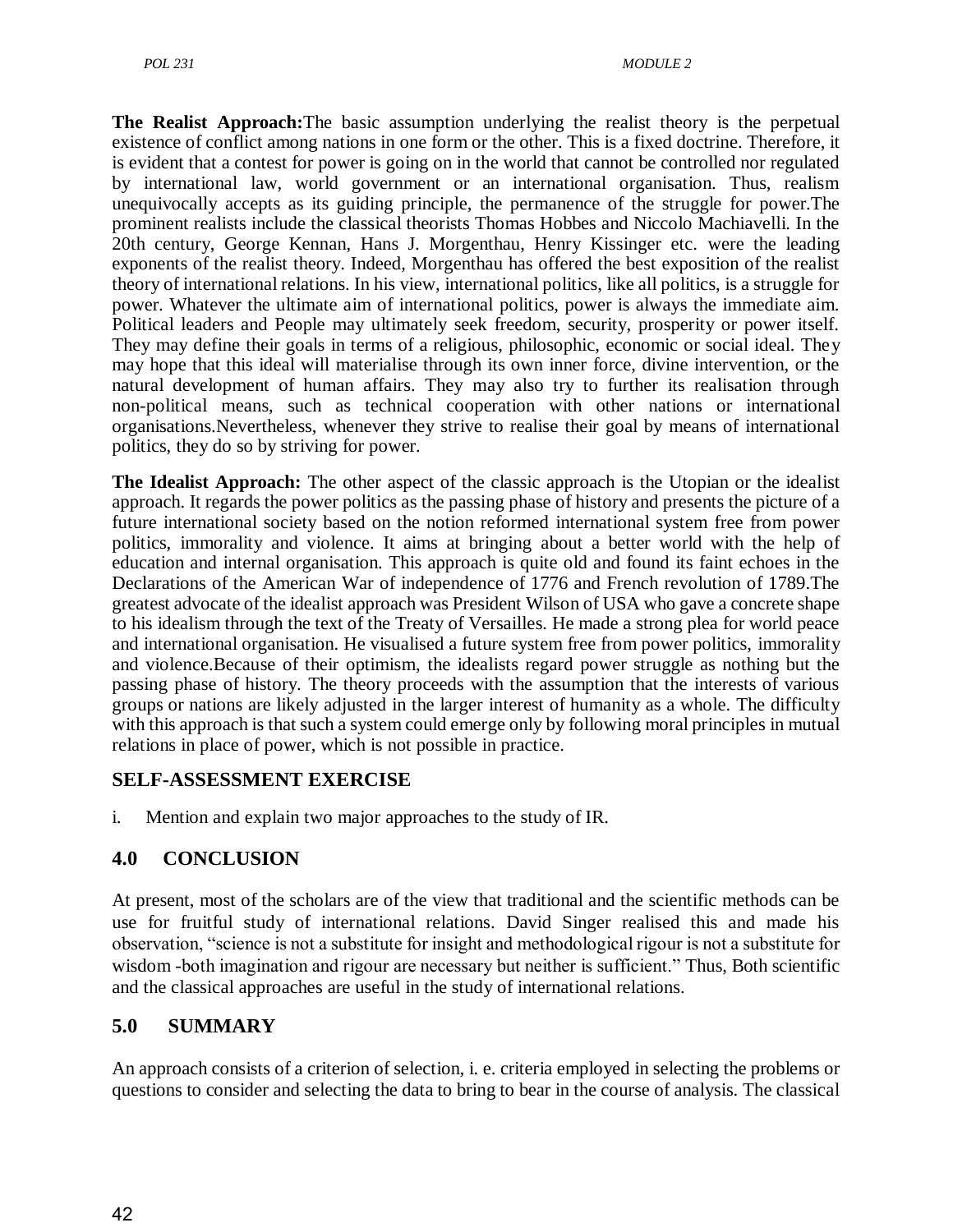approach is also known as traditional approach. The two variants of the classical approach are; the realist approach and the idealist approach. The scientific or behavioural approach to the study of international politics became popular in the wake of World War II. It lays more emphasis on the methods of study rather than the subject matter. This approach relies on the simple proposition that international politics like any other social activity involves people and hence can be explain by analysing and explaining the behaviour of people as it reflected in their activities in the field of international relations.

## **6.0 TUTOR-MARKED ASSIGNMENT**

i. Explain clearly the traditional approach to the study of IR.

## **7.0 REFERENCES/FURTHER READING**

- Bull, H. (1995). *The Anarchical Society: A Study of Order in World Politics* (3rd ed.). New York: Palgrave Books.
- Johari, J. C. (2014). *International Relations and Politics: Theoretical Perspectives in the*  Post-Cold War Era (4<sup>th</sup> Ed.). New Delhi: Sterling.
- Morgenthau, H.J. (1948). *Politics among Nations: The Struggle for Power and Peace.* New York: McGraw Hill 1.
- Palmer, N.D. & Perkins, H. C. (2004). *International Relations: The World Community in Transition,* (3rd ed.). Krishan Nagar, Delhi: A.I.T.B.S.
- Wright, Q. (1965). *The Study of International Relations*. New York: Appleton- Century-crofts.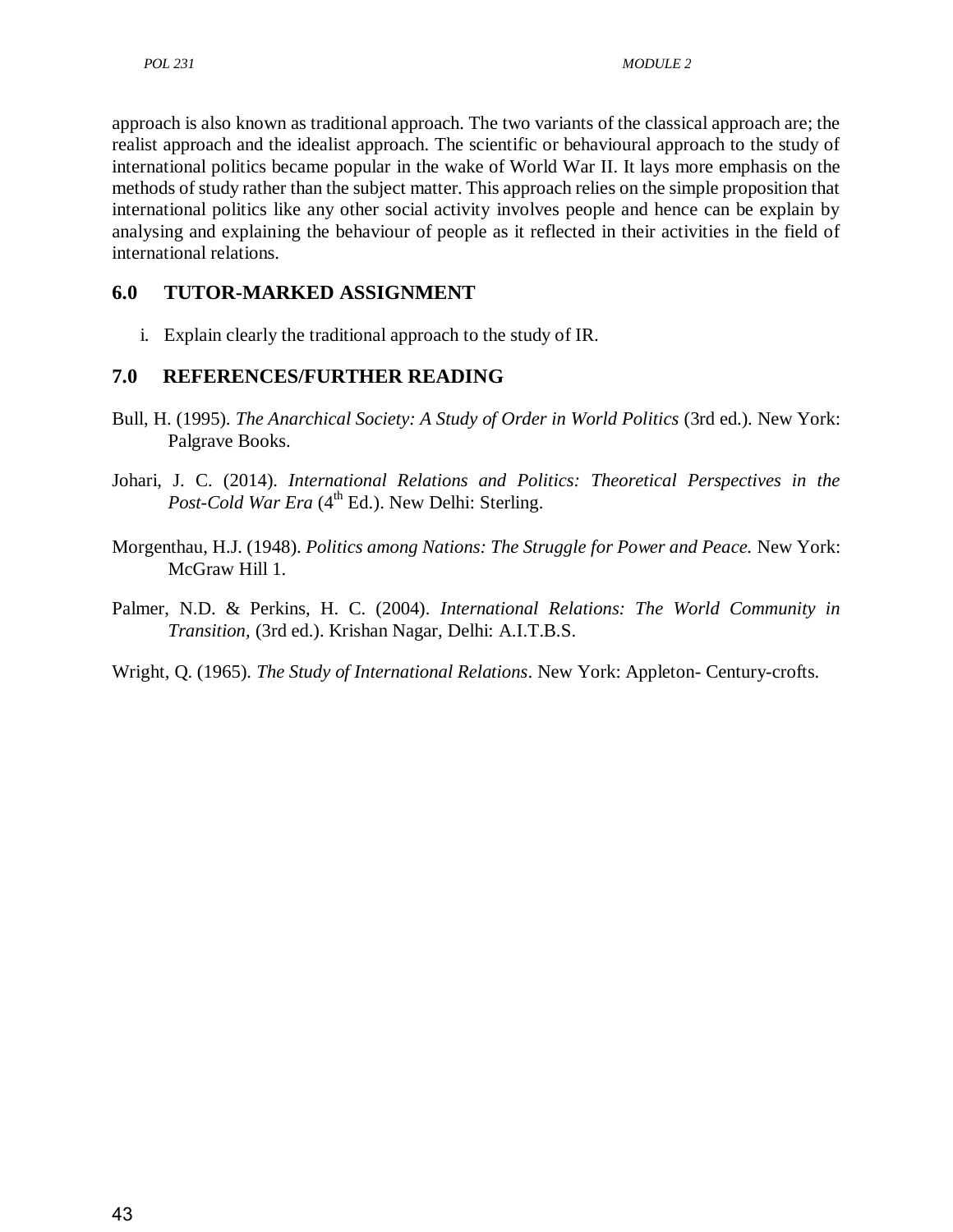#### <span id="page-56-0"></span>**[MODULE 3: MEANING, NATURE AND PRINCIPLES OF DIPLOMACY](#page-56-0)**

This module will examine the concept and evolution of Diplomacy. The modulewill also discuss elements, principles and types of Diplomacy as well as nature and level of participation in international diplomacy the module comprises the following units:

- Unit 1 Concept and Evolution of Diplomacy
- Unit 2 Elements of Diplomacy
- Unit 3 Principles of Diplomacy
- Unit 4 Types of Diplomacy
- Unit 5 Nature and Level of Participations in International Diplomacy

## **UNIT 1 CONCEPT AND EVOLUTION OFDIPLOMACY**

## **CONTENTS**

- 1.0 Introduction
- 2.0 Objectives
- 3.0 Main Content
	- 3.1 Concept and Evolution of Diplomacy
- 4.0 Conclusion
- 5.0 Summary
- 6.0 Tutor-Marked Assignment
- 7.0 References/Further Reading

## **1.0 INTRODUCTION**

The endemic nature of conflict in the international system makes it imperative for states and other international actors to device ways of ameliorating its consequences, reducing its intensity and finding ways to bring the belligerents to a state of peace. These measures come under the rubric, *conflict resolution mechanisms.* Outside the use of force, diplomacy offers the best mechanism for ameliorating conflict in the international system. Diplomacy is a very important concept in the study of international relations. It consists of the techniques and procedures for conducting relations among states. Certainly, diplomacy remains the only normal means for conducting international relations and the opposite is war. in this unit, you will learn about the meaning and evolution of diplomacy as a technique for the conduct of IR.

## **2.0 OBJECTIVES**

At the end of this unit, you should be able to:

- trace the origin and development of modern diplomacy
- explain the concept diplomacy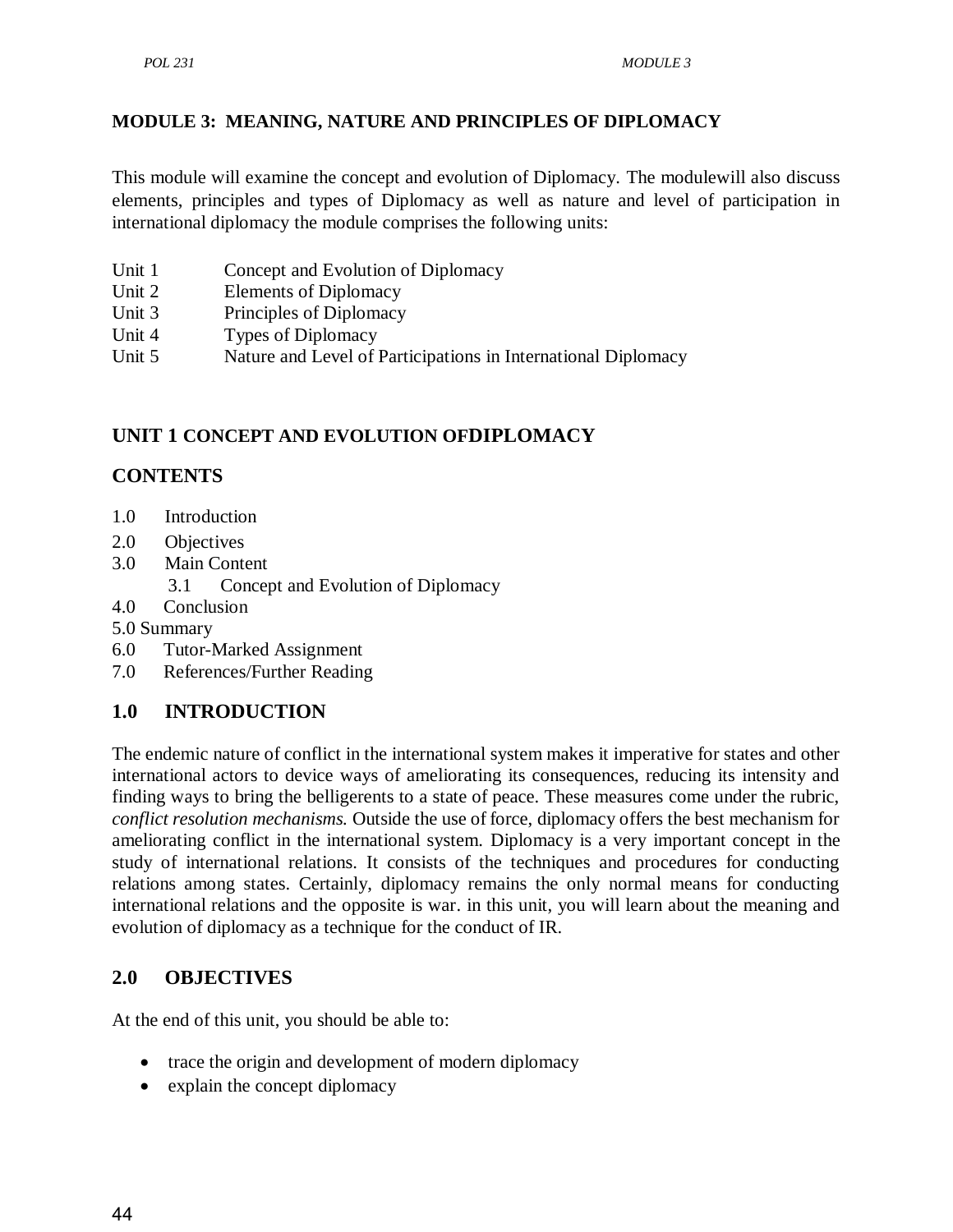#### **3.0 MAIN CONTENT**

#### **3.1 Concept and Evolution of Diplomacy**

Indeed, diplomacy is that great engine used by civilised states for maintaining peace. Diplomacy has no universally acceptable definition. However, the following will suffice. The *Oxford English Dictionary* conceives diplomacy as (i) the management of international relations by negotiation; (ii) the method by which these relations are adjusted and managed by ambassadors and envoys; (iii) the business or art of the diplomatist; (iv) skill or address in the conduct of international intercourse or negotiations.Sir Ernest Satow defines diplomacy as the application of intelligence and tact to the conduct of official relations between the governments of independent states. It is the conduct of business between states by peaceful means; it embraces a multitude of interests, from the simplest matter of details in the relations between two states to vital issues of war and peace. When it breaks down, the danger of war or at least a major crisis is looming.

To be sure, diplomacy in one form or the other has been in practice ever since human beings organised themselves into separate and distinct socio-political units. These social units had to interact, establish contact, seek or exchange information, collaborate or resolve disputes among themselves. They had to employ messengers to facilitate communication. In recognition of the strategic nature of their functions, messengers became accredited and were treated as sacred and inviolate. They carried emblems of authority from their sovereigns or communities and were received and treated with elaborate ceremonial.

These processes led to the evolution of diplomacy, which refers to the practices and institutions through which interacting actors conduct their relations. As a paradigm, diplomacy operates within the realm of international relations and foreign policy. Diplomacy lubricates the international system and can be use to advance the interest of all actors, state and non-state. Although diplomacy often seeks to preserve the peace and employs negotiation as its chief instrument;sometimes, actors find it necessary and expedient to employ coercion, threats and intimidatory tactics to compel their adversaries to follow a particular line of action. However, irrespective of the method employed— negotiation or coercion— diplomacy's success and effectiveness depends on a number of variables, the most important being the relative power of the actors involved.

Historically, the earliest records of interstate diplomacy date from 2850 BCE. These are records of treaties between Mesopotamian city-states. For much of this period, Akkadian, the Babylonian language, served as the language of international diplomacy in the Middle East until Aramaic replaced it much later. Ancient Egyptian diplomatic records date back to the 14th century BCE. In Biblical lore, the Apostle Paul described himself as an ambassador in the second letter to the Church of Corinth.The term *ambassador* is derived from Medieval Latin, *ambactiare,* meaning, "to go on a mission.‖ The word gained currency in Italy in the late 20th century and by the 15th century had become the common title for the envoys of secular rulers. The papacy continued to use the term *legates* and *nuncios* for its own diplomatic emissaries.

In 1796, Edmund Burke used the word diplomacy to signify skill or success in the conduct of international intercourse and negotiation. He also spoke of the 'diplomatic body' Thus in the course of time the word diplolmacy came to be related with the conduct and management of international relations and those who were engaged in this work came to be known as diplomat. However, some scholars traced the origin of modern diplomacy to the Renaissance Italy. Commercial success made it imperative for the Italian city-states to devote attention to establishing and maintaining diplomatic contact with other states in order to minimise risk and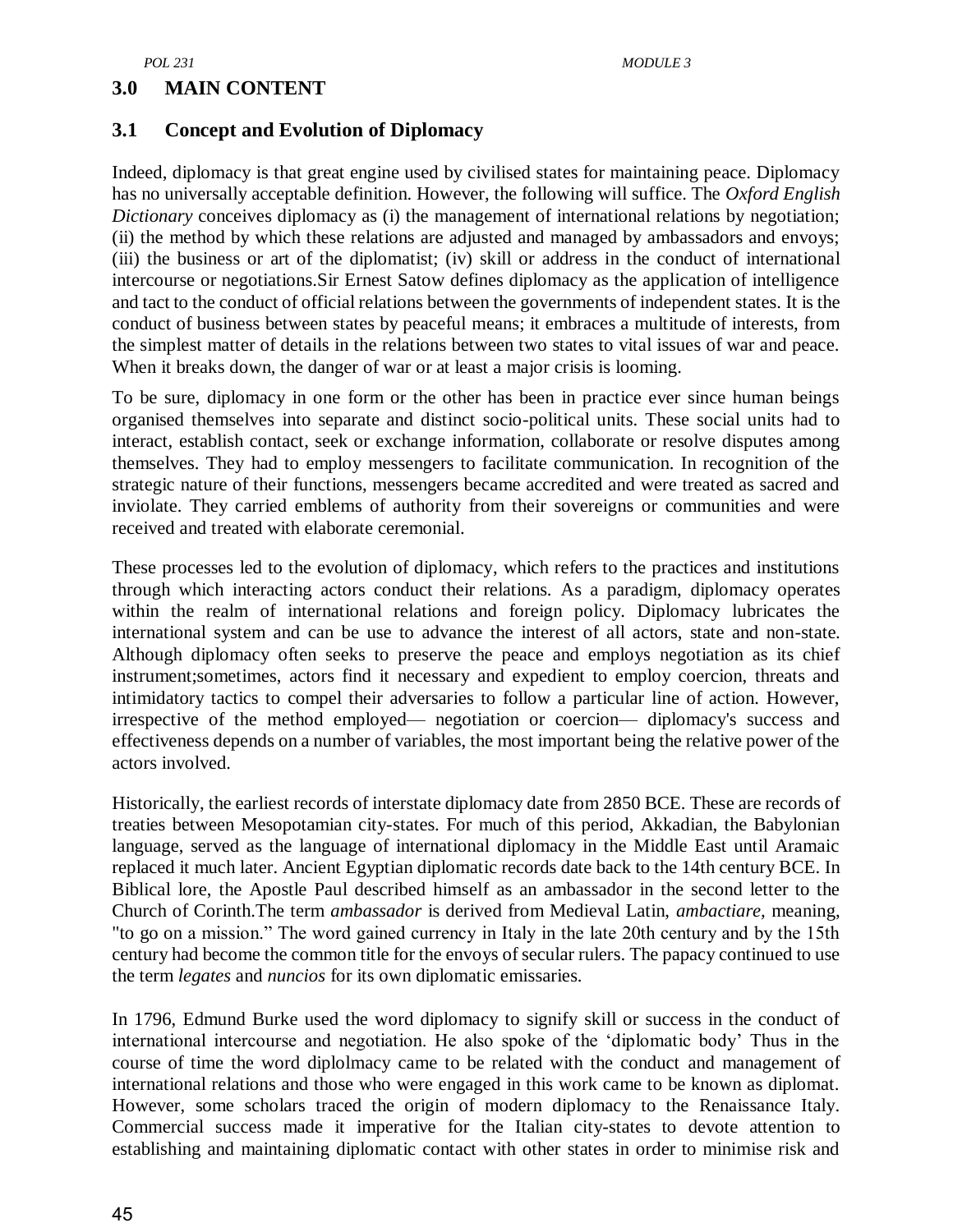#### *POL 231 MODULE 3*

enhance prosperity. Venice pioneered the process of giving written instructions to envoys and maintaining an archive of diplomatic correspondence. Other Italian city-states copied the practice, and by the late 15th century, resident embassies had become the norm throughout Italy. From there the practice spread to France and Spain until it covered Europe. From Europe, the practice spread throughout the world.

Undoubtedly, the diplomacy of the courts entered its golden age in the 18th century. The game came to be played according to well-understood rules, with a great deal of glitter on the surface but with much incompetence and intrigue beneath. Diplomats represented their sovereigns, and often were merely the willing tools in the great contests for empire and for European supremacy, which dominated that century. Strong rulers like Peter the Great of Russia and Frederick the Great of Prussia used diplomacy and force, as the occasion seemed to demand, to achieve their ends.

As diplomacy became less formal and restricted, its rules became more standardised and more generally accepted. The Congress of Vienna made particularly important contributions in this respect. To place diplomacy on a more systematic and formal basis, the Congress laid down certain rules of procedure that regulate diplomatic practices until date. These rules were embodied in the Regalement of March 19, 1815, and in regulations of the Congress of Aix-Ia-Chapelle in 1818. The diplomatic hierarchy thus established consisted of four ranks or classes of representatives: (1) ambassadors, papal legates, and papal nuncios; (2) envoys extraordinary and ministers plenipotentiary; (3) ministers resident, later merged with the second rank: and (4) charges d'affaires. The question of precedence in a particular country was resolved by providing that the order of priority within each- rank should be based on the length of service in that country rather than on the more subjective basis of the relative importance of the sovereign or country, the diplomat represented. The ambassador who was senior in terms of length of service in a country should be *doyen* or dean of the diplomatic corps in that country. Since the papacy, as a general practice, changed its representatives less frequently than most states, many of the deans atforeign capitals were papal representatives. The Vienna conventions of 1961 and 1963, constituted an effort to state the commonly accepted rules regarding the status of diplomatic officials.

## **SELF-ASSESSMENT EXERCISE**

i. What was the origin of modern diplomacy?

## **4.0 CONCLUSION**

Diplomacy is the great engine employed by civilised states for maintaining international peace and stability. Although diplomacy often seeks to preserve the peace and employs negotiation as its chief instrument, sometimes actors find it necessary and expedient to employ coercion, threats and intimidatory tactics to compel their adversaries to follow a particular line of action.

## **5.0 SUMMARY**

The focus of this unit is on meaning and origin of diplomacy. The endemic nature of conflict in the international system makes it imperative for states and other international actors to device ways of ameliorating its consequences. Diplomacy lubricates the international system and is used to advance the interest of all actors, state and non-state. Modern diplomacy began in Renaissance Italy. Commercial success made it imperative for the Italian city-states to devote attention to establishing and maintaining diplomatic contact with other states in order to minimise risk and enhance prosperity.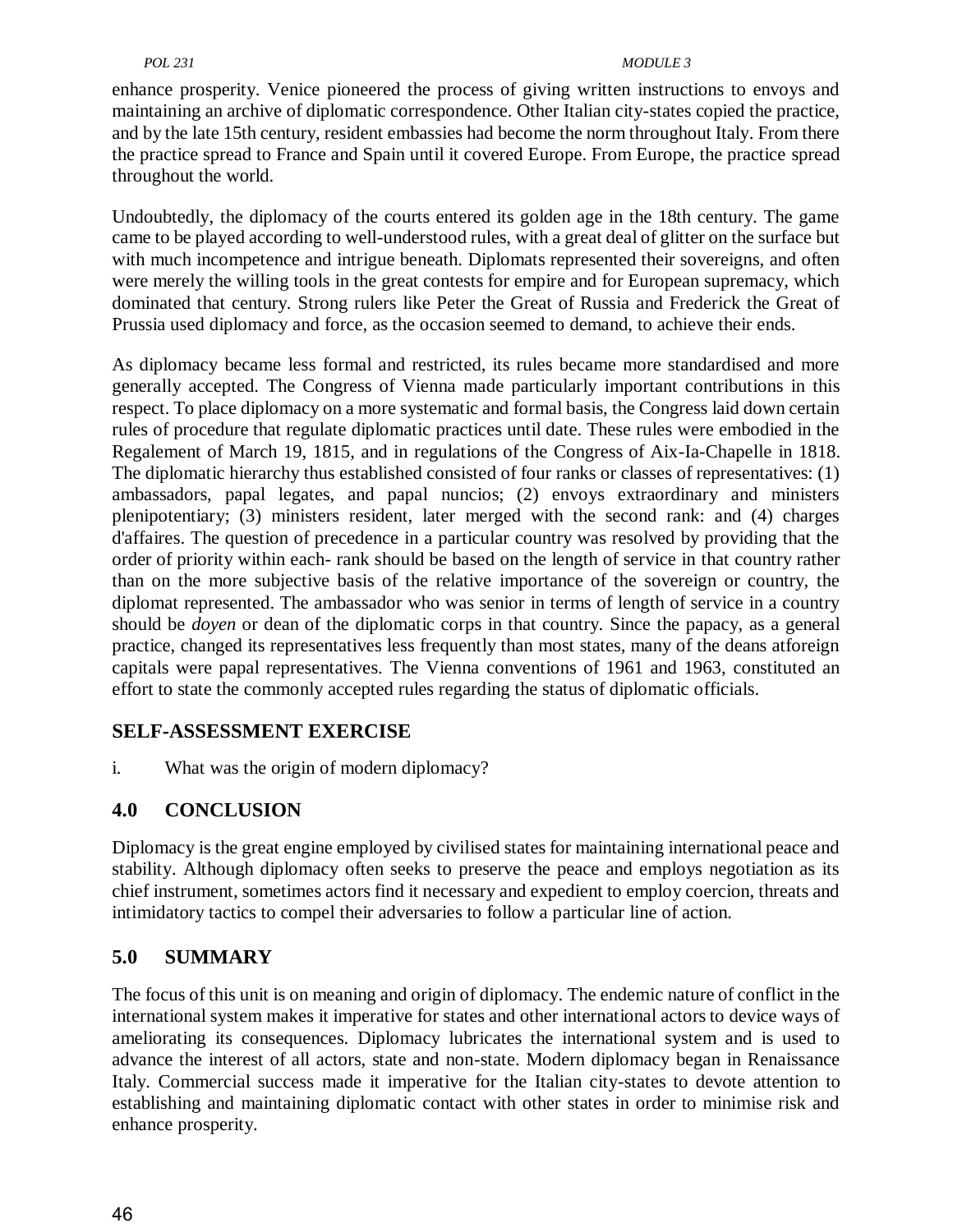#### **6.0 TUTOR-MARKED ASSIGNMENT**

1. Explain the origins of modern diplomacy.

#### **7.0 REFERENCES/FURTHER READING**

- Gordon Craig & Alexander George (1995). *Force and Statecraft: Diplomatic Problems of our Times.* New York: Oxford University Press.
- Johari, J. C. (2014). *International Relations and Politics: Theoretical Perspectives in the*  Post-Cold War Era (4<sup>th</sup> Ed.). New Delhi: Sterling.
- Morgenthau, H.J. (1985). Politics *among Nations: The Struggle for Power and Peace* (4th ed.). New York: McGraw Hill Inc.
- Orngu, C. S. (2013). *The Evolution of Diplomatic Practice: A Historical Perspective* (2<sup>nd</sup> Ed.). Makurdi: Aboki Publishers.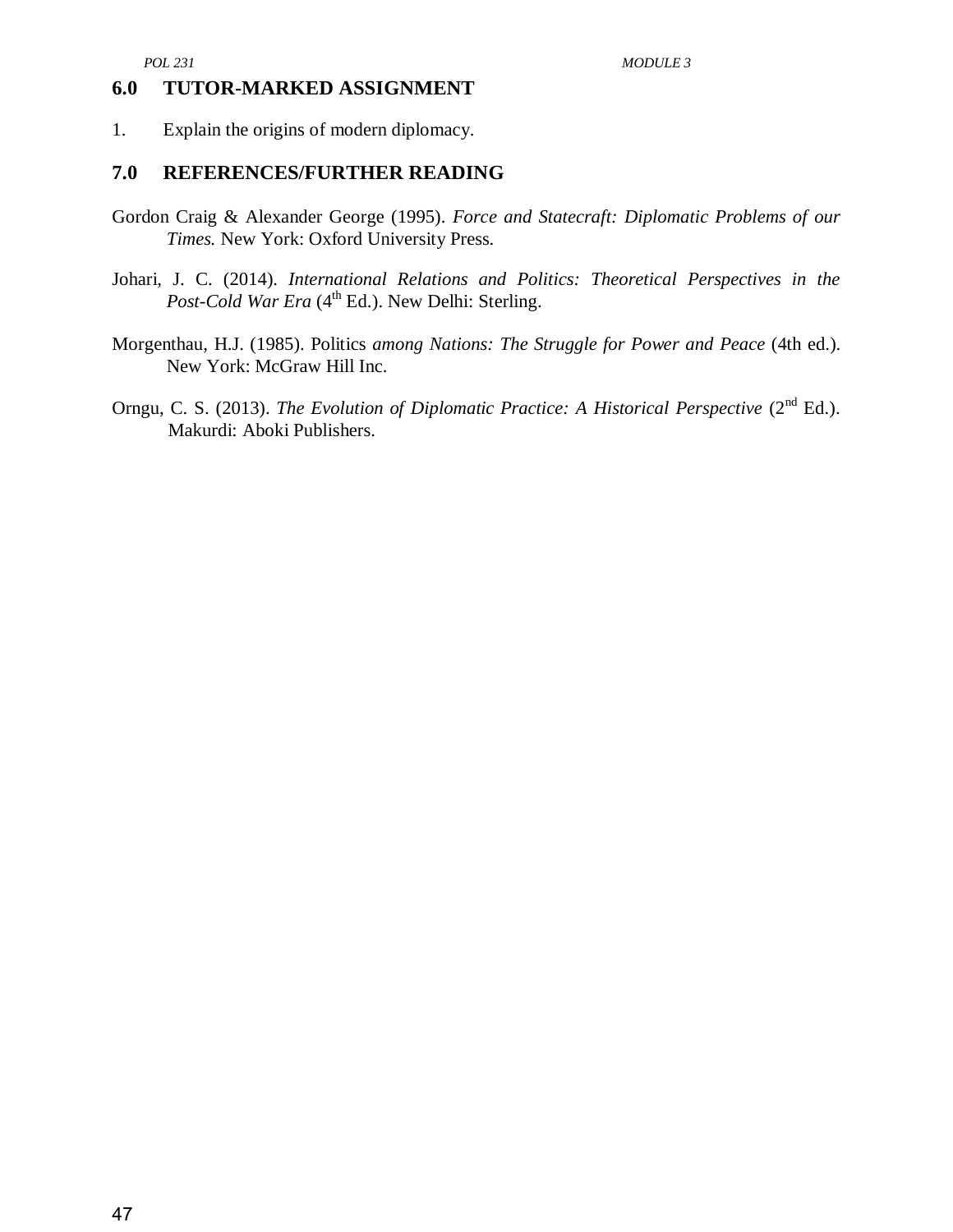#### **UNIT 2 ELEMENTS OF DIPLOMACY**

## **CONTENTS**

- 1.0 Introduction
- 2.0 Objectives
- 3.0 Main Content
- 3.1 Elementsof Diplomacy
- 4.0 Conclusion
- 5.0 Summary
- 6.0 Tutor-Marked Assignment
- 7.0 References/Further Reading

## **1.0 INTRODUCTION**

In unit 1 we come to understand that the diplomacy is meant to avoid a condition of conflict or war to the last possible extent, but if war breaks out, diplomacy assumes a different form for the sake of protecting and promoting the national interest of a state. In this unit, we are to focus our attention to the elements of diplomacy serving as instruments for formulation, implementation, and monitoring of foreign policy practiced by both state and non-state diplomat.

## **2.0OBJECTIVES**

At the end of this unit, you should be able to:

- explain the major elements of diplomacy
- Mention the essential tasks of diplomacy

#### . **3.0MAIN CONTENT**

#### **3.1 Elements of Diplomacy**

According to Quincy Wright elements of diplomacy can be viewed in two senses - popular and special. The popular sense implies the employment of tact, shrewdness and skill in any negotiation or transactions. The special senseinvolves the art of negotiation in order to achieve the maximum of group objective with aminimum of cost, within a system of politics in which war is apossibility. This view covers the situation of agreement and disagreement among nation-states. It should be noted that diplomacy has no role to play in the areas of agreement; rather it has an important role to play in the areas of disagreement or misunderstanding, whether real or not real. Indeed, the purpose of diplomacy is to change thesituation from bad to good, as far as possible. It has been observed that diplomacy is irrelevant in the areas of complete agreement and ineffective in the areas of complete disagreement. However, agreement and disagreement are not static phenomena in international relations; it is possible that agreement in a particular issue may have inherent germs of agreement.

In the light of development in the study of IR and diplomacy, description of elements of diplomacy requires an explanation that covers case of state and non-state actors conduct of diplomacy.So far our explanation of the nature, purpose and evolution has mostly centered on the role of diplomacy as practice in an official form by rulers of the states. But the elements of diplomacy practiced by non-state agencies as a parallel force should be taken into account here. This element of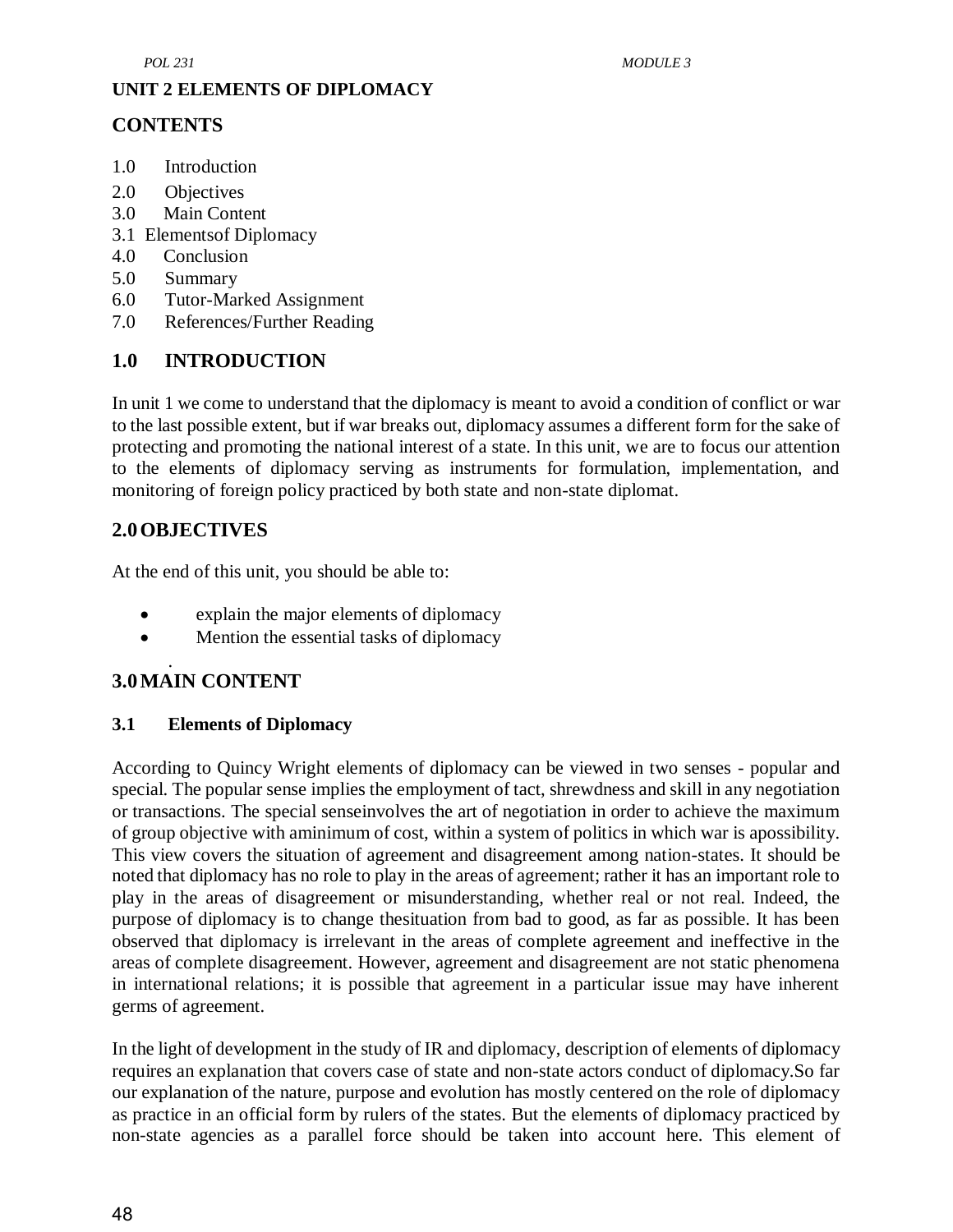#### *POL 231 MODULE 3*

diplomacyis popularly known by the name o 'track-two diplomacy; it involves the role of non-official agencies and organizations at the transnational level so as to influence the rulers of a country or some countries to have a particular type of inter-state relations or to adopt and implements a particular scheme for the welfare of the people. For instance, the role of numerous human rights organizations in coercing a recalcitrant state to observe the norms as contained in the Universal Declaration of Human Rights (1948), international Covenant on Civil and Political Rights (1966) and international Covenant on Economic, Social and Cultural Rights (1966) are parts of this element. In essence, there are two elements of diplomacy to deduce from the foregoing explanations; namely, the one-track and two-track elements. The one-rack elements of diplomacy involves formal contacts among diplomats of the states at the international level; while the two-rack diplomacy involves informal contacts among private bodies at the international level.

Alozie & Nwadike (2014) pointed out that elements of diplomacy comprise an instrument for the formulation, implementation and monitoring of foreign policy, which promotes pacific settlement of disputes, differences or conflicts through lobbying, negotiation, mediation, conciliation, arbitration, treaty making, information gathering and reporting. The whole tasks of diplomacy can be summarized as that of:

- Building and rebuilding relationship
- Defining and redefining relationship
- Promoting and not undermining mutual interest
- Heating and hurting feelings in relations

Similarly, in terms of strategy, modern diplomacy employs the following means of exercising influence – persuation, isolation and militant (destructive and confrontation). Strategy of persuation is verbal explanatory element that is preventive and pacific in orientation. It seeks to condemn, makes promises and threats and promotes government to government dialogue. Isolation element takes the form of ostracization, severance of diplomatic ties, sanction and economic assistance. The militant element of diplomacy has to do with the actual threat and engagement of force.

In general, elements of diplomatic strategies of exercising influence are designed to signal and convey the interests, intentions, perceptions and aspirations of states, for this reason states have over times developed vested interests in diplomatic art and science.

## **SELF-ASSESSMENT EXERCISE**

What constitute the essential elements of modern diplomacy?

## **4.0CONCLUSION**

Elements of diplomacy embrace a multitude of interests, from the simplest matter of details in the relations between two states to vital issues of war and peace. Diplomacy is the great engine employed by civilised states for maintaining international peace and stability. Although diplomacy often seeks to preserve the peace and employs negotiation as its chief instrument, sometimes actors find it necessary and expedient to employ coercion, threats and intimidatory tactics to compel their adversaries to follow a particular line of action.

## **5.0SUMMARY**

The focus of this unit is elements of diplomacy. In terms of strategy, modern diplomacy employs elements of exercising influence such as persuasion, isolation and militant (destructive and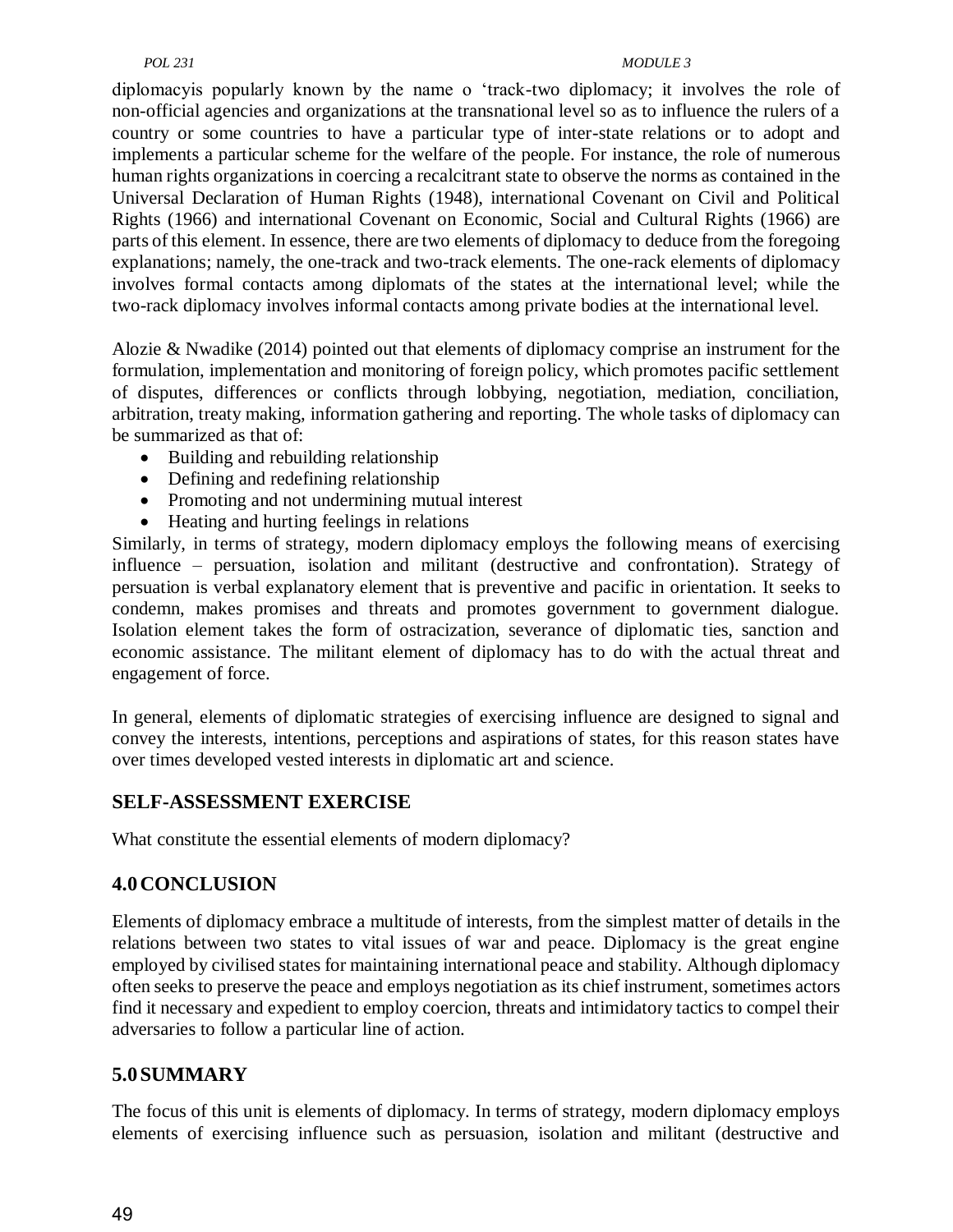#### *POL 231 MODULE 3*

confrontation). However, irrespective of the method employed—negotiation or coercion diplomacy's success and effectiveness depends on a number of variables, the most important being the relative power of the actors involved. Indeed, nations go to war only when diplomacy fails. Similarly, when war fails to win total annihilation, it takes diplomacy to negotiate a truce.

#### **6.0TUTOR-MARKED ASSIGNMENT**

1. Discussthe major elements of diplomacy

#### . **7.0 REFERENCES/FURTHER READING**

Alozie, C. & Nwadike, J (2014). *Fundamentals of International Relations in a New World Order.* Enugu-Nigeria: Rhyce Kerex Publishers, Pp. 104 – 106.

Cable James (1980). *Gunboat Diplomacy.* London: Macmillan.

Gordon Craig & Alexander George (1995). *Force and Statecraft: Diplomatic Problems of our Times.* New York: Oxford University Press.

Quincy Wright (1955). *The Study of International Relations*. New York: Appleton-Century Crofts P. 158.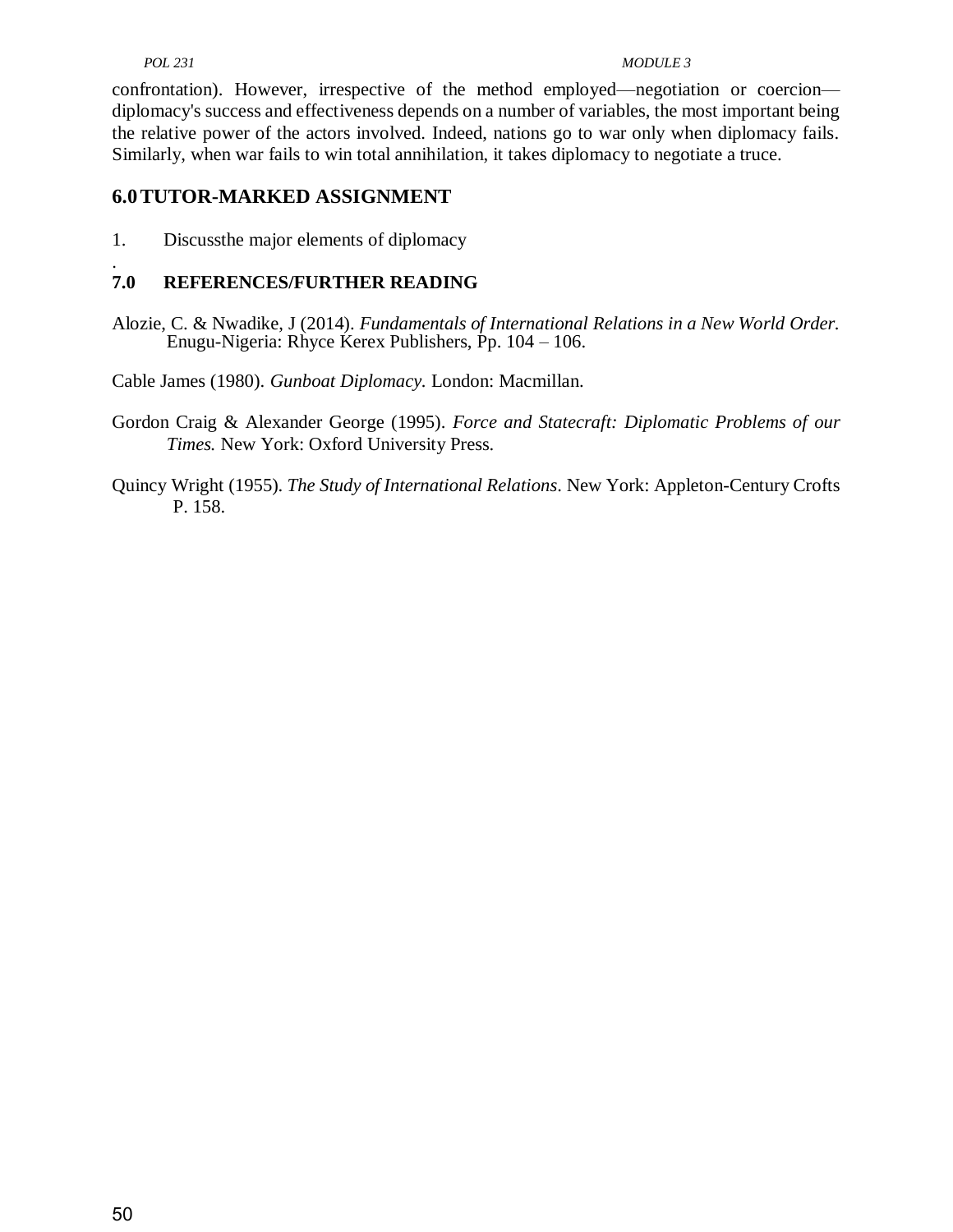# **UNIT 3 PRINCIPLES OF DIPLOMACY**

## **CONTENTS**

- 1.0 Introduction
- 2.0 Objectives
- 3.0 Main Content
	- 3.1 Principles of Diplomacy
- 4.0 Conclusion
- 5.0 Summary
- 6.0 Tutor-Marked Assignment
- 7.0 References/Further Reading

## **1.0 INTRODUCTION**

Diplomacy is a very important concept in the study of international relations. It consists of the techniques and procedures for conducting relations among states. Certainly, contemporary diplomacy is dynamic and fascinating game; it deploys pragmatic and intriguing strategies that have never been regulated by a rigid set of operational principles. This unit will discuss the principles for effective conduct of diplomacy and identity some of the good qualities of a diplomat.

#### **2.0 OBJECTIVES**

At the end of this unit, you should be able to:

- Discuss principles for conduct of effectivediplomacy
- Identify qualities of good diplomat

## **3.0 MAIN CONTENT**

#### **3.1 Principles of Diplomacy**

Diplomacy is a communication process that involves sharing information with one or more countries or actors about ones or country's goals, demands and other objectives that includes persuasion of other actors to support or comply with those objectives, the compelling need of communication in diplomacy in cotemporary diplomatic practice is undoubtedly reinforced by the desire to open up channels of interaction for an interactive engagement to facilitate negotiation between parties in multilevel and multifaceted diplomatic circumstances. These circumstances are more often product of specific principles that regulate the success of effective diplomatic practice. Thererofore for diplomacy to be effective and result-driven it must consider the following principles of operation:

- Diplomat and other players of the diplomatic exercise must be realistic in approach: this entails setting realizable goals and having realistic understanding of the intervening variables that bear direct implications for pursuit and realization of the set goals and targets.
- The language of of an effective diplomacy should be context-specific and must not be ambigious and loquacious. Words represent the strength and weaknesses of diplomatic plan. Therefore, when actors project their positions in a carefully and strongly articulated language, they stand better chance of extracting concessions in diplomacy.
- The need to seek common grounds in diplomacy is very important. Seeking common grounds eliminates the hard-line disposition of virtuousness that places the opponent on the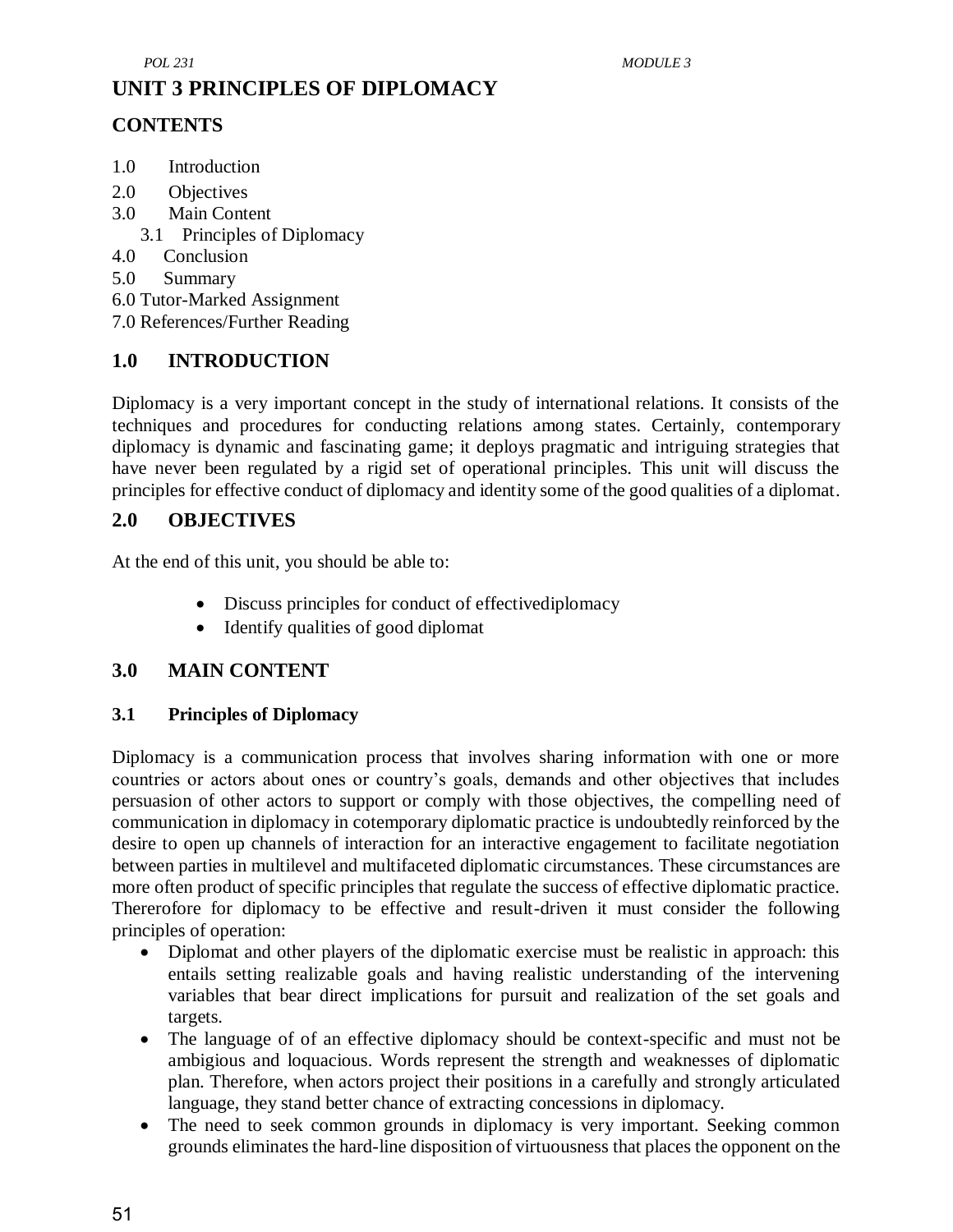platter of epitomizing the negative. Sustained peace can be easily achieved and maintained when common grounds are sought by parties in a dispute.

- Flexibility is another important principle that makes for effective diplomacy. Tthis principle entails the willingness and ability to engage in a bargaining process in diplomatic relations. It emphasizes that the diplomat should maintain the core values of their principles and at the same time requires that diplomat should shift grounds where necessary and logical to do so.
- Diplomats must understand the perspective of their opponents. For any meaningful result to be derived from a diplomatic relations, diplomats are expected to understand the exact needs of their counterparts. This will give a ground for harmonizing position in diplomatic relations
- Finally, patience is a key principle to effective diplomacy. Impatience and anxiety are negative attitudes in diplomatic exercise. The sure way of avoiding any frustrating experience in diplomatic relations is to exhibit some reasonable degree of patience by avoiding for example setting of rigid timelines.

In addition, a diplomat should carefully make clear distinction between what he preaches and what he does. Stalin frankly stated that "an ambassador is sent abroad to speak lies on behalf of his country. Stanlin maintained that a diplomat's words must have no relation to actions." Meaning words are one thing, actions are another. Good words are concealment of bad deeds. According to Henry Kissinger of the United States, diplomats must be cunning and patient. They must be able to manipulate events and people. They must play the power game in total secrecy, unconstrained by parliaments, which lack the temperament for diplomacy. They mustconnive with the largest possible number of allies. They must not be afraid to use force, when necessary, to maintain order. They must avoid iron-clad rules of conduct; an occasional show of credible irrationality may be instructive. They must not shy away from duplicity, cynicism and unscrupulousness, all of which are acceptable tools for statecraft. They must never burn their bridges behind them. And if possible, they must always be charming, clever and visible.

## **4.0 SELF-ASSESSMENT EXERCISE**

i. What are the principles of effective diplomacy?

# **5.0 CONCLUSION**

Diplomacy embraces a multitude of interests, from the simplest matter of details in the relations between two states to vital issues of war and peace. When it breaks down, the danger of war or at least a major crisis is looming. Diplomacy is the great engine employed by civilised states for maintaining international peace and stability. Although diplomacy often seeks to preserve the peace and employs negotiation as its chief instrument, sometimes actors find it necessary and expedient to employ coercion, threats and intimidatory tactics to compel their adversaries to follow a particular line of action.

## **5.0SUMMARY**

The focus of this unit has beenon the principles of effective diplomacy and good qualities of diplomats. However, irrespective of the methods employed—negotiation or coercion diplomacy's success and effectiveness depends on a number ofprinciples, the most important being realistic goals, context-specific language, common grounds, and patience.as well as understanding the relative power of other actors involved. Indeed, nations go to war only when diplomacy fails. Similarly, when war fails to win total annihilation, it takes diplomats with cunning, cleverness and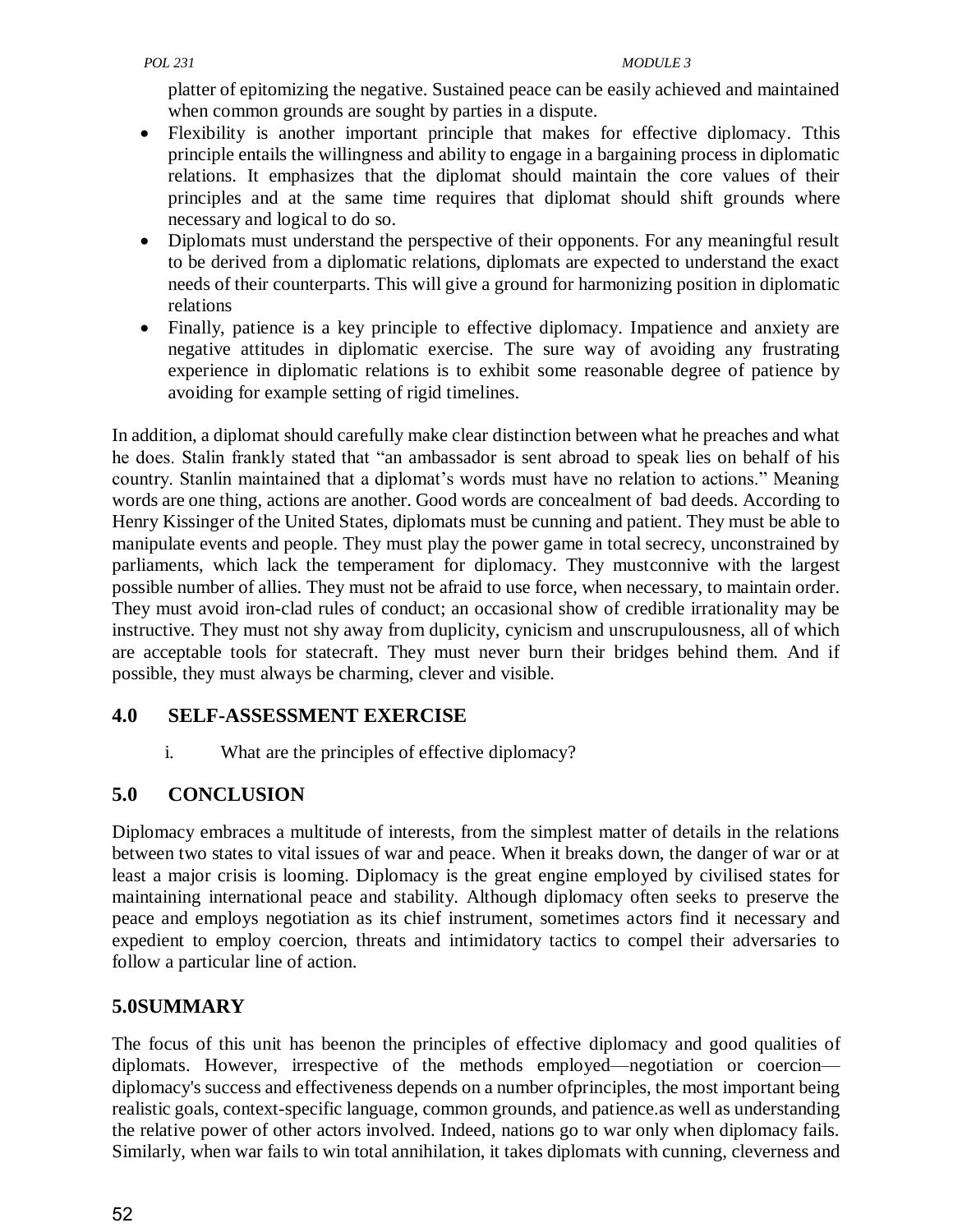visibility to negotiate a truce.

#### **6.0TUTOR-MARKED ASSIGNMENT**

- 1. Outline the fundamental principles of effective diplomacy.
- 2. Enumerate some of the qualities of good diplomats.

#### **7.0REFERENCES/FURTHER READING**

- Gordon Craig & Alexander George (1995). *Force and Statecraft: Diplomatic Problems of our Times.* New York: Oxford University Press.
- Johari, J. C. *(2014).International Relations and Politics: Theoretical Perspectives in the Post-Cold War Era (4th Ed.). New Delhi: Sterling.*

Marvin Kalb & Bernard Kalb (174). *Kissinger*. Bouton: Little Brown, P. 47

Orngu, C.S (2013). *The Evolution of Diplomatic Practice: A Historical Perspective (2nd Ed.)*. Makurdi: Aboki Publishers.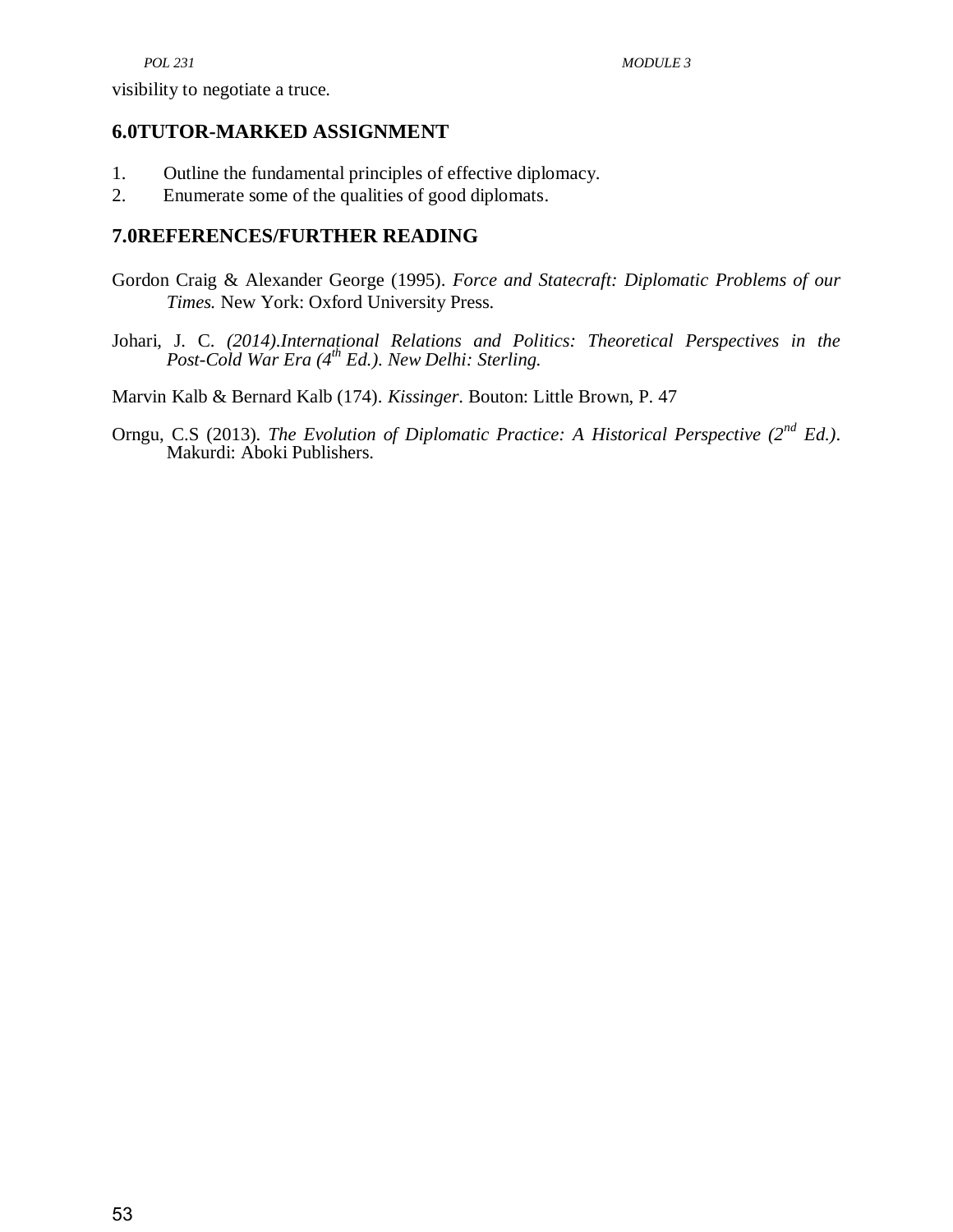# **UNIT 4 TYPES OF DIPLOMACY**

## **CONTENTS**

- 1.0 Introduction
- 2.0 Objectives
- 3.0 Main Content

3.1 Types of Diplomacy

4.0Conclusion

5.0 Summary

6.0 Tutor-Marked Assignment

7.0 References/Further Reading

## **1.0 INTRODUCTION**

Today, the complex and dynamic nature of international system has necessitated existence of various forms or types of diplomacy. Scholars have categorized diplomacy according to methods, agenda, definite goals and practice of diplomat as well as the level or extent of participation of parties in the process of diplomatic practice and conduct. This unit mentions and discusses some of the popularly recognized and practiced types of diplomacy in today's international relations conduct.

#### **2.0 OBJECTIVES**

At the end of this unit, you should be able to:

- i. Identify and discuss the types of diplomacy
- **ii.** Distinguish between different types of Diplomacy

## **3.0 MAIN CONTENT**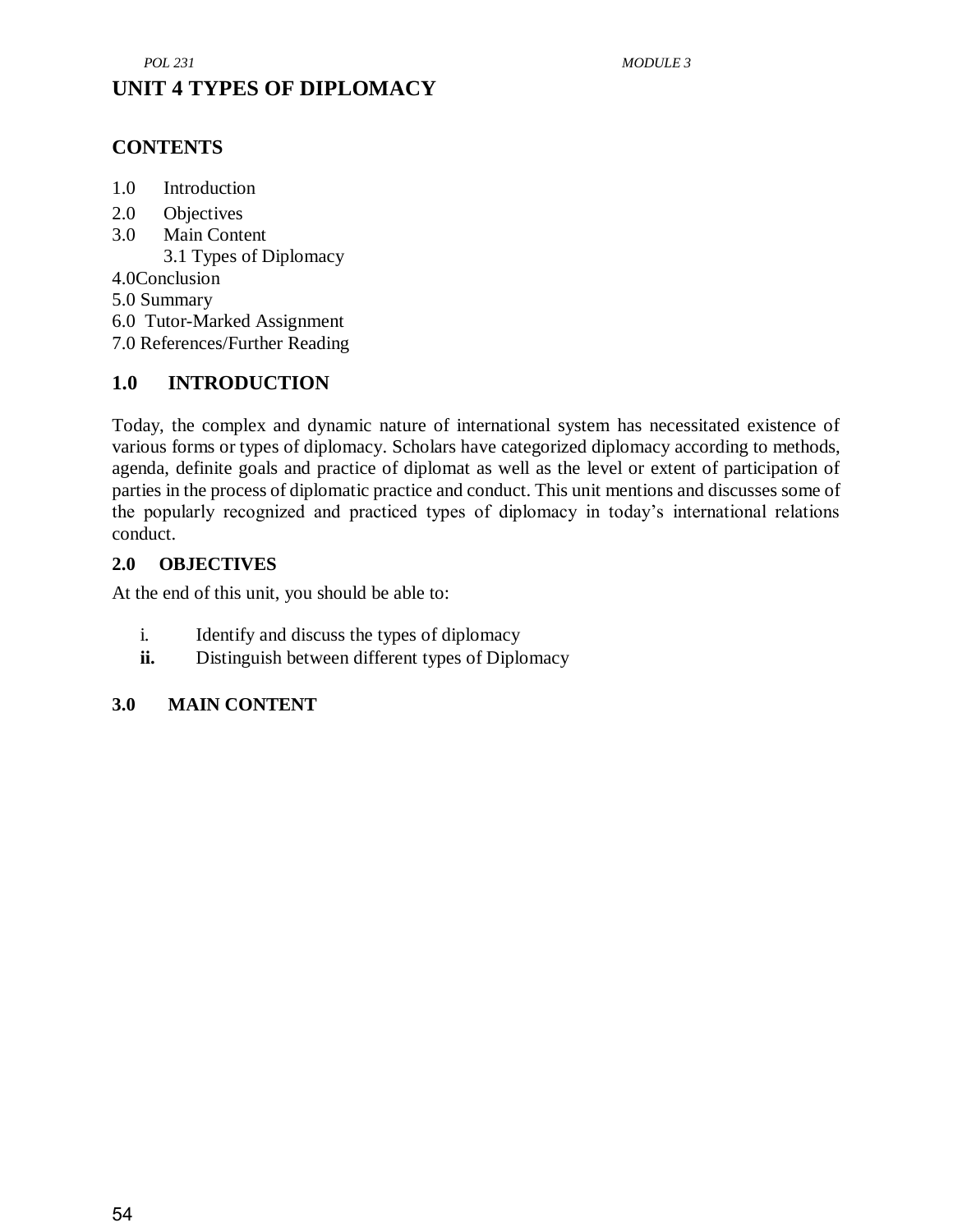#### **3.1 Types of Diplomacy**

Studies and practice of diplomacy has led to the identification and use of different forms or types of diplomacy such as Democratic diplomacy, Coercive diplomacy,Gunboat diplomacyconference diplomacy, Shuttle diplomacy, Preventive diplomacy, Secret diplomacy, Summit diplomacy, Parliamentary diplomacy, Dollar diplomacy and E- diplomacyas well as totalitarian diplomacy. Below is a brief explanation of these identified types of diplomacy:

**Democratic Diplomacy:**By the early 20th century, the term democratic diplomacy had become part of the diplomatic vocabulary. It seemed to symbolise a new order in international affairs - one in which governments were fast losing their aristocratic leanings and their aloofness, and peoples were speaking to peoples through democratic representatives and informal channels. In effect, the new order was not as different from the old as it seemed in the atmosphere of hope that ushered in the 20th century. While diplomacy remained a rather esoteric profession, carried on by men of wealth and influence and power, it was conducted with the assistance of a growing number of career officers, the elite guard of diplomacy, whose standards of competence and training were being steadily raised..

**Coercive Diplomacy:** Coercive diplomacy employs threat or limited force to persuade an opponent to call off or undo an encroachment. It emphasises the use of threats and the exemplary use of limited force to persuade an opponent to back down. In fact, the strategy of coercive diplomacy calls for using just enough force to demonstrate resolution to protect one's interests and to emphasise the credibility of one's determination to use more force if necessary. In coercive diplomacy, one gives the opponent an opportunity to stop or back off before employing force or escalating its use, as the British did in the early stages of the Falklands dispute in 1982**.** Essentially, there are three conditions necessary for successful employment of this type of diplomacy:

- The coercing power must create in the opponent's mind a sense of urgency for compliance with its demand.
- A belief that the coercing power is more highly motivated to achieve its stated demand than the opponent is to oppose it.
- The threat to escalate conflict if the opponent fails to meet the demand.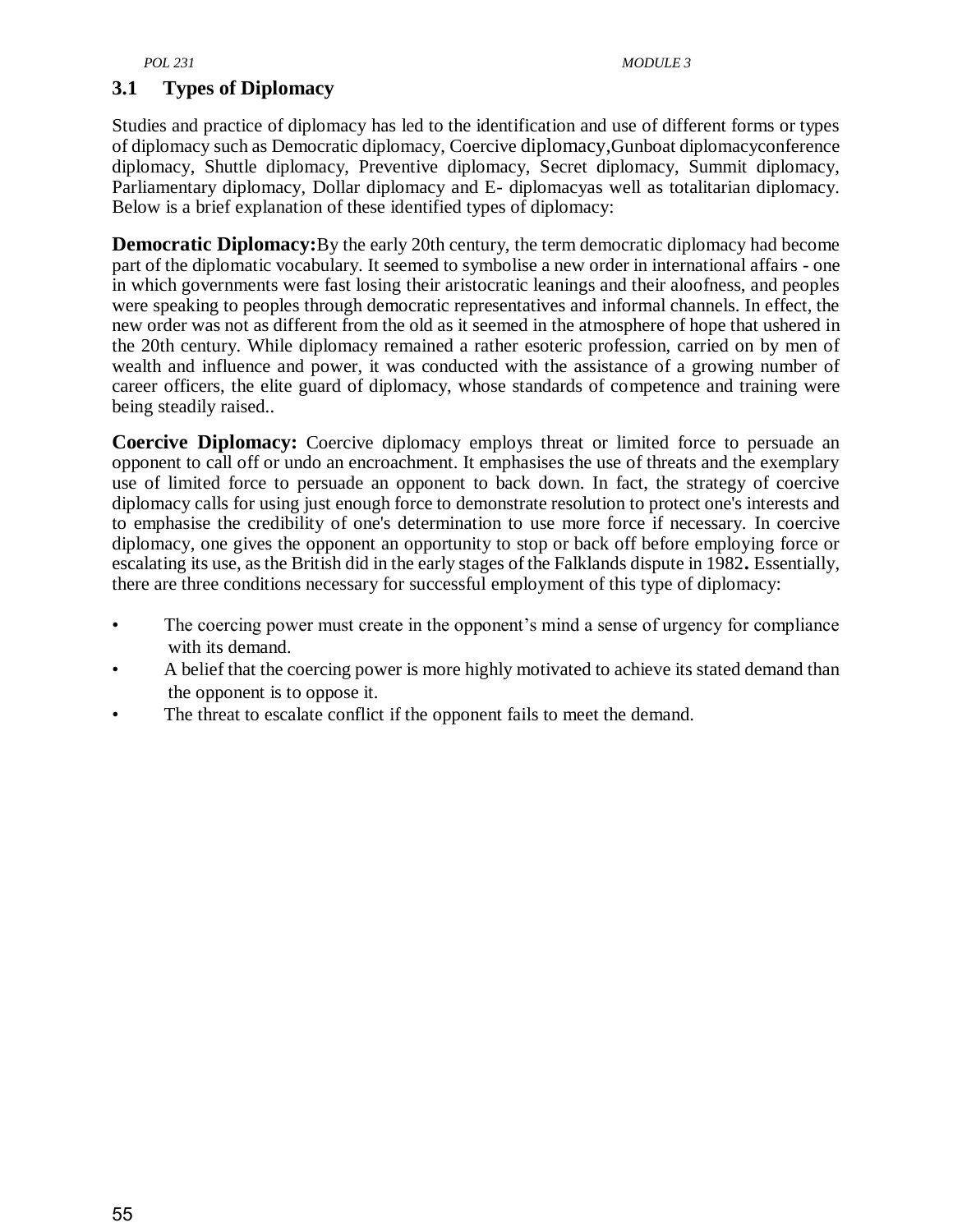#### *POL 231 MODULE 3*

**Gunboat Diplomacy:**The use of gunboat diplomacy in IR has become a common phenomenon since the early  $20<sup>th</sup>$ century. The era of gunboat diplomacy, speaking softly and carrying a big stick, seems decidedly outdated and increasingly inconceivable in the practical relations of the international system in the 21st century.Gunboat diplomacy has been used as an instrument of national policy, but in doing so, they degraded its language and its practice. Diplomats became agents of conquest, double-dealing, and espionage, whose business was not to work for peaceful international relations but to provoke dissension rather than understanding - to make the leaders and peoples of other nations weak, blind, and divided in the face of the growing colonial menace.In summary, gunboat diplomacy involves military intimidation by one of the actors or actual unilateral application of force. This suggests the pursuit of foreign policy objectives with the aid of conspicuous display of military power. It also implies a direct threat of warfare.

**Shuttle Diplomacy:** This type of diplomacy involves action of an outside party in serving as an intermediary between or among principal actors in a dispute without direct principal to principal contact. Essentially, the process of shuttle diplomacy entails successive travels (shuttle) by the intermediary from the working location of one principal to that of other. The term shuttle diplomacy was first applied to describe the efforts of the United States Secretary of State, Henry Kissinger, beginning in November  $5<sup>th</sup>$  1973 which facilitated the cessation of hostilities following the Yom Kippur war.

**Conference Diplomacy:**Under conference diplomacy, the proliferation of international conferences, seminars and workshops have greatly influenced the management and conduct of diplomacy. Delegates are sent from a number of countries to debate on issues of international concern and significance. This type of diplomacy is much more trickly, more complex and held in public glare as well is remarkably different from negotiations between governments.

**Preventive Diplomacy:** this is when a serious step is taken and like gunboat diplomacy it may involve taking a unilateral action on the pretext of intending to preempt a more devastating possibility.

**Secret Diplomacy:** This is diplomacy conducted by rulers such as kings or presidents without the knowledge or consent of any person for the purpose of persuing the goal of foreign policy through effective means of compromise, persuasion or threat of force or war.

**Summit Diplomacy:** This is diplomacy that used meetings of heads of states or governments usually with diplomats to interact and address matters that concern the welfare of their countries.

**Parliamentary Diplomacy:** This is about debates and voting in international organizations to settle diplomatic issues. It is also a means of negotiations and discussions conducted according to rules of diplomatic procedure in international organizations.

**Dollar Diplomacy:** This is the use of a country's financial power to extend its international influence. It is also a means of furthering a state's interests through the use of economic power by giving out loans, financial aids to foreign countries.

**E-Diplomacy**: this is a new diplomacy highly affected by the internet revolution and global communication technology in which citizens play a great role in impacting international relations. It usually addresses issues of human rights, labour rights, climate and environmental issues and etc.

Totalitarian Diplomacy: This is diplomacy done according to the dictates of a particular ideology and any consideration of international peace and security is set aside as may be seen in the Munich Pact of 1938 and the Soviet-German non-aggression Pact of 1939.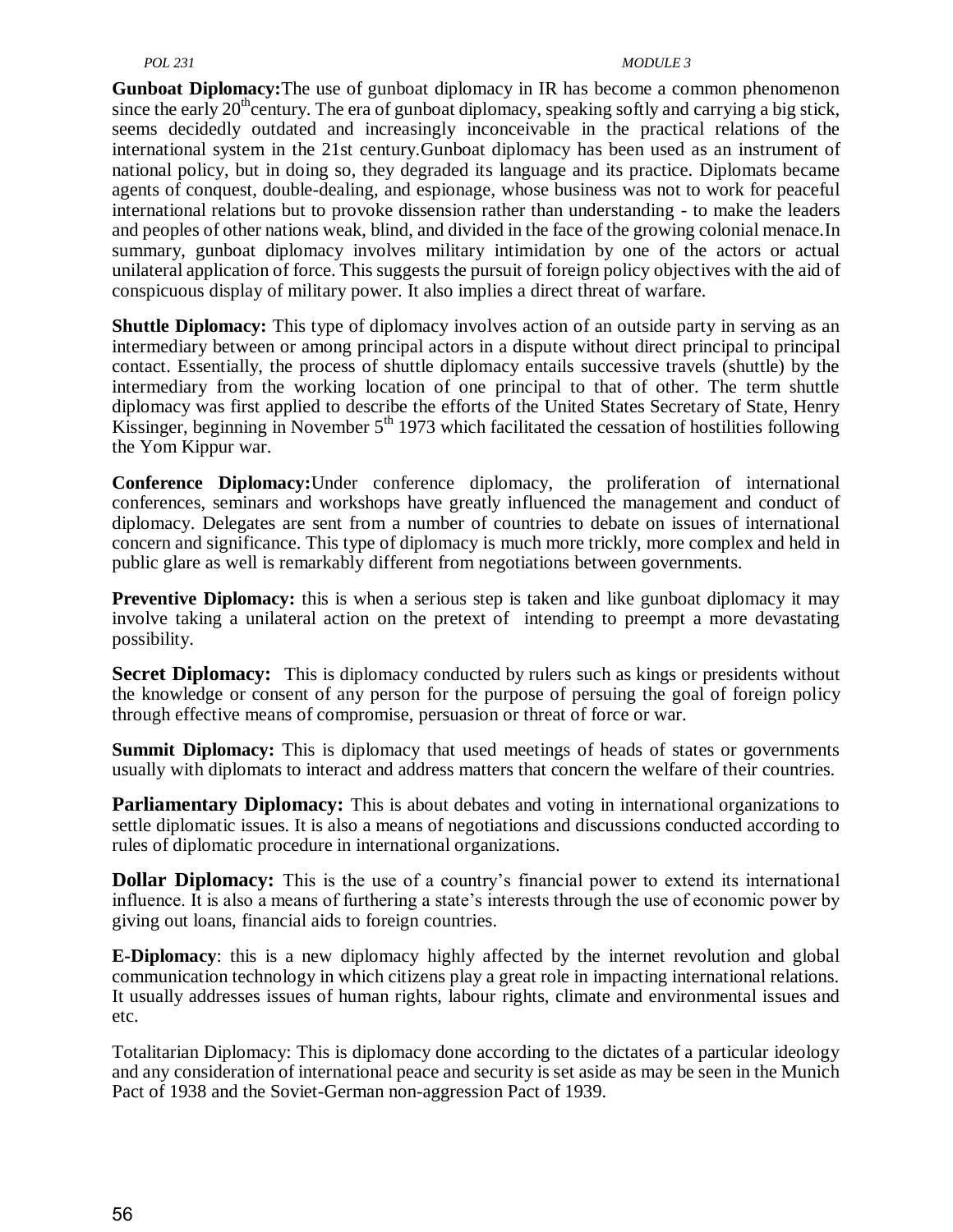#### **SELF-ASSESSMENT EXERCISE**

i. Mention and briefly explain the types of diplomacy you know.

#### **4.0 CONCLUSION**

The complex and dynamic nature of international system has called for the emergence of different forms or types of diplomacy. Scholars have categorized diplomacy according to methods, agenda, definite goals and practice of diplomat as well as the level or extent of participation of parties in the process of diplomatic practice and conduct.

#### **5.0 SUMMARY**

The focus of this unit is on the identification and brief explanation of diplomacy. At least twelve (12) types of diplomacy were identified and explained; they include**D**emocratic, **Coercive, Gun**boat conference, Shuttle, Preventive, S**e**cret, Summit, Parliamentary**, D**ollar diplomacy and E- diplomacyas well **as** totalitarian diplomacy.

#### **6.0 TUTOR-MARKED ASSIGNMENT**

1. Identify and Explain five (5) types of diplomacy you know.

#### **7.0 REFERENCES/FURTHER READING**

Alozie, C. & Nwadike, J (2014). *Fundamentals of International Relations in a New World Order.* Enugu-Nigeria: Rhyce Kerex Publishers, Pp. 104 – 106.

Cable James (1980). *Gunboat Diplomacy.* London: Macmillan.

- Gordon Craig & Alexander George (1995). *Force and Statecraft: Diplomatic Problems of our Times.* New York: Oxford University Press.
- Orngu, C.S (2013). *The Evolution of Diplomatic Practice: A Historical Perspective (2nd Ed.)*. Makurdi: Aboki Publishers.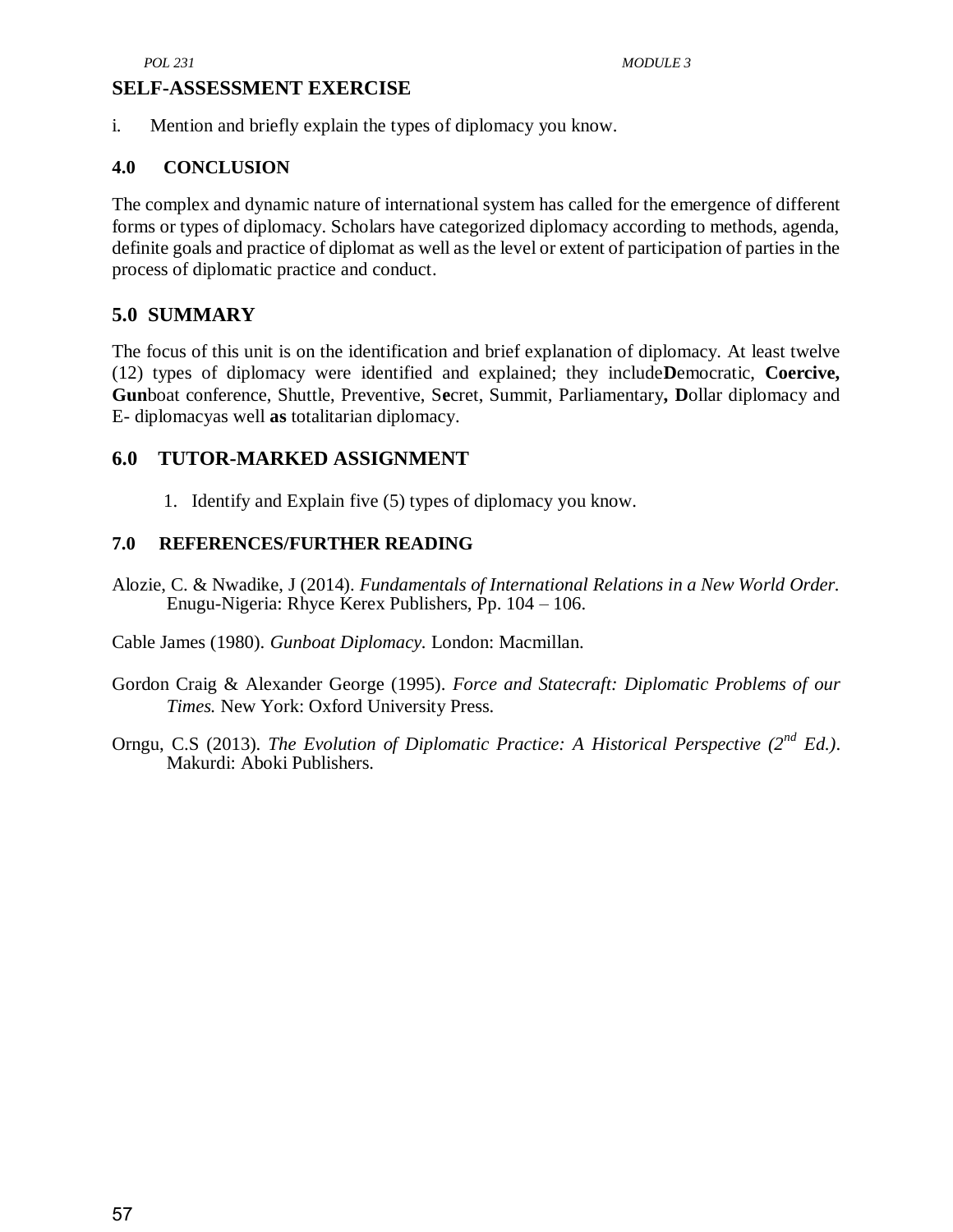## **UNIT 4 NATURE AND LEVEL OF PARTICIPATIONS IN INTERNATIONAL DIPLOMACY**

## **CONTENTS**

- 1.0 Introduction
- 2.0 Objectives
- 3.0 Main Content
	- 3.1 Nature and Level of Participation in International Diplomacy
	- 3.2 Globalization and International Diplomacy
- 3.2.1 Covid-19 and International Diplomacy
- 4.0 Conclusion
- 5.0 Summary
- 6.0 Tutor-Marked Assignment
- 7.0 References/Further Reading

# **1.0 INTRODUCTION**

Given the complex and intricate nature of contemporary diplomatic art, diplomats are expected to learn more about the nature and levels of participation in international diplomacy, this will make them to operate within the parameters of available options for effective diplomacy. This unit is about the nature of participation in international diplomacy. It particularly identify levels or options for diplomat to settle one or a combination of any as the circumstance may provide as well examine the impact of globalization, especially global health challenge of Covid-19 to international diplomacy.

## **2.0 OBJECTIVES**

At the end of this unit, you should be able to:

- Discuss the nature of participation in International Diplomacy
- identify the levels of participation in International Diplomacy
- Outline the challenges of Globalization to international diplomacy
- Examine the impact of Covid-19 to international diplomacy

## **3.0 MAIN CONTENT**

## **3.1 Nature and Level of Participation in International Diplomacy**

In participation at international diplomatic negotiations, diplomats are at liberty to choose among available levels or options of diplomacy such as high or low level of diplomacy, direct or indirect negotiation, coercive or reward approach, proactive or reactive approach, and words or action communication choice. A detail of the nature of these levels of participation in international diplomacy will follow below:

**High level or Low-Level Diplomatic Participation**: A high level diplomacy implies more serious diplomatic relations facilitated by high level officials through a very formal statement that is taken more seriously by the recipient. High level diplomacy comes into play when heads of government issue verbal or written statements that make waves in other capitals. This kind of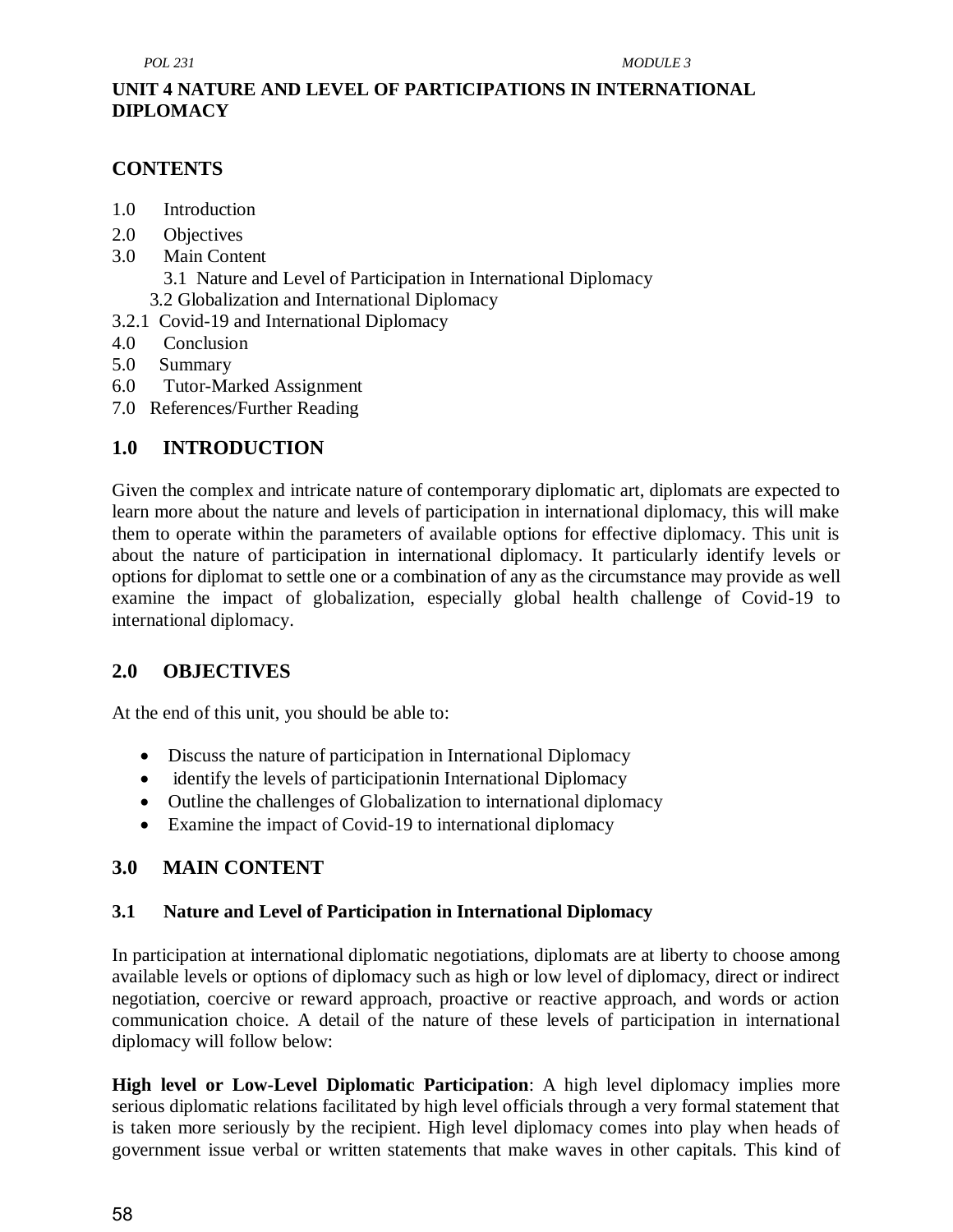#### *POL 231 MODULE 3*

diplomatic contact found expression, for example, when in 2003 the former United States (US) President, George Bush, took a calculated decision and attended an international conference in Asia to officially reassure North Korea that the US had no inyention of invading it. This action made North Korea to shift its position from demanding formal treaty to a readiness to meet with the US and other countries to sign some documents of non-aggression.

Low level diplomacy operates with a low-level communication process in order toavoid overreaction and maintain flexibility. An example of this type of diplomacy can be illustrated by the Tawan Crisis of 2000, when the principal leaders cautiously avoided military threats and abdicated the role to lesser officials who maintained a prominent position in the issuance of official statements in relation to the crisis.

**Direct or Indirect Negotiations:**In inter-state relations, direct negotiation engages the horizontal channels of communication involving the concerned parties without an intermediary. It facilitates instant feedback and eliminates misinterpretations and wrong perceptions in diplomatic relations. One of the important features of direct negotiation is that it symbolizes legitimacy through direct contact between parties in a diplomatic relation. On the other side, indirect negotiation involves a third party which plays the role of an intermediary between parties involved in a negotiation process. In a crisis situation, indirect negotiation option is recommended because it eliminates face-ffs and garners the chances of conciliation between parties.

**Coercive or Reward Approaches:** In the conduct of international relations, diplomats are liberty to choose either the coercive or the reward approach in their diplomatic relations defending on the situations and other circumstances. The coercive approach is aimed at subduing the opponent and extracting concessions without necessarily negotiating positions. Threat are freely advanced to humble the weaker side into accepting the position of the stronger side. Thus, for coercive approach to diplomacy to be effective, the stronger party must clearly possess the elements of power, will and credibility to subdue the weaker party in order to drive the needed degree of coercion. On the other hand, reward approach to diplomacy is aimed at inducing one party to accept the position of the other party in a diplomatic relation. The approach makes for a fantastic offer of rewards available to the opponents as a strong inducement should the opponent compromise. However, the reward approach of diplomacy to be effective, the party that flaunts the carrots should possess the needed capability and goodwill to dispense the anticipated favours otherwise incapacity to live up to expectation can negate the credibility of the diplomatic relations.

**Proactive and Reactive Approaches**: Proactive approach to diplomatic participation implies the deliberate steps to apprehend situations before they arise. The approach places emphasis on the need for the diplomat to project and predict the possible actions of the opponents. It forecasts and generates strategies in addressing expected responses and outcomes in diplomatic relations. One of the major weaknesses of the proactive approach is that it is trailed by uncertainty and, in most cases, can be misleading. While the reactive approach to diplomacy entails that diplomats respond to situations as they arise. In simple terms, reactive actions are usually responses to the prevailing circumstances within the precinct of diplomatic relations. It is a kind of reciprocal approach that guides the steps of actors in the conduct of diplomacy.

Words or Actions: The use of words by oral or written communication in diplomacy is a very common feature of contemporary diplomatic relations. Option of words in diplomatic relations provides open-ended opportunities for negotiation through either direct or public diplomacy and formalizes diplomatic engagements. Words are exact in their contents, contexts and intents so much so that when they are used in negotiations, the problem of uncertainty becomes reasonably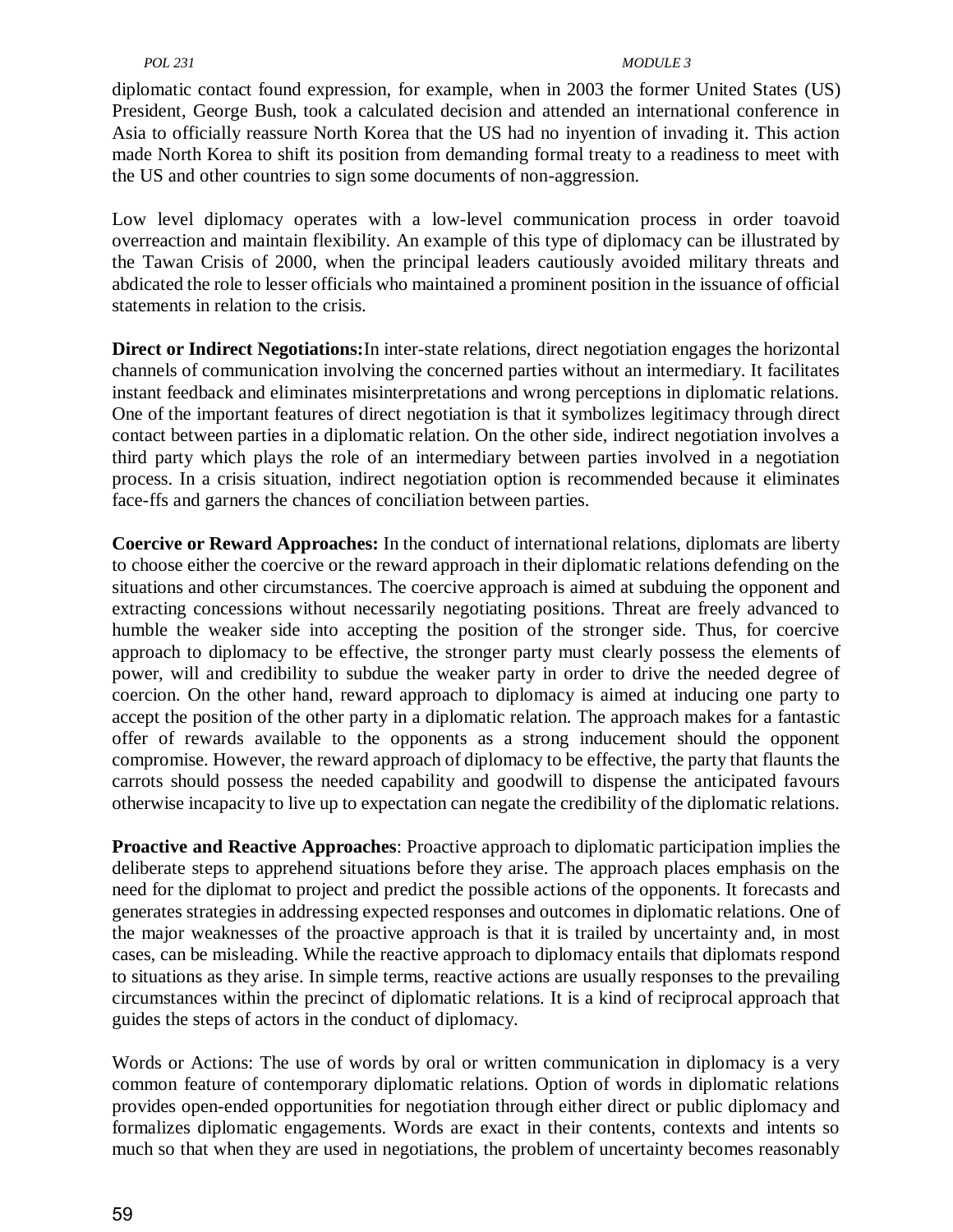eliminated in diplomatic relations. In the other side, actions of parties in a diplomatic relation can readily influence diplomatic outcomes. For example, actions such as cooperation or lack of cooperation, the unwillingness to be considerate and uncompromising attitudes can clearly demonstrate the feelings and positions of parties in diplomatic relations. There is a popular cliché that ‗actions speak louder than words;' indeed, this applies in the conduct and participation in international diplomacy.

#### **3.2 Globalization and International Diplomacy**

The term ‗Globalization' is commonly used often fairly and precisely to denote a widespread and far-reaching economic, cultural, and social change in the contemporary world. Until the fifteenth century, most civilizations remained relatively isolated from one another and international diplomacy tended to occur within self-contained regions of the world. Contemporary diplomacy, particularly the post-cold war era has reinforced the ever-growing expansionist drive of globalization phenomenon, which has almost completely integrated countries of the world into a global political stage and a global marketplace without minding the peculiar histories and the developmental differentials of the various societies in the global arena. The situation has no doubt some fundamental challenges to the study and practice of diplomacy. The demise of the Cold War introduced a heightened optimism in the direction of changing the world system for better and equitable world order. However, it is apparent that the envisaged equitable world order has consistently remained far from realistic. The growing inequality between the two development ends of the world system has continued unabatedinto the 21<sup>st</sup> century. The scenario has placed the developing world in a precarious situation that throws up daunting challenges with far-reaching implications for the international diplomacy of the peripheral states (Consist of countries of Africa (some countries in Asia and Latin America). Some of the implications of globalization to diplomacy are identified by Orngu (2013) and they include:

- 1. The peripheral status of the developing nations in the international capitalist system makes them handicapped and powerless and therefore incapacitated in effectively influencing international actors to their benefit. Thus, the states of the developing world are confronted with low level of income, relative low military strength, backward technological levels and weak Gross Domestic Products, among others, it is to be expected that they can scarcely effectively influence other actors on the other divide of the international system in terms of propagating or articulating their national interests for favourable benefit.
- 2. The death of visionary political leadership with capacity to deploy capabilities to effectively and strategically influence the international system is instructive. For instance, while the developing countries in Africa have continued to wallow in their incapacity against the backdrop of leadership, the advanced capitalist countries have to demonstrate both the tangible and intangible power capabilities under visionary leadership with the needed political will to exert more influencein international diplomacy.
- 3. The developing world is confronted with the problem of underdeveloped diplomatic machines. The functions of diplomatic machines include information gathering, policy advice, representation, negotiation and consular service. The developed world enjoys a lot of advantages over the developing world here as a result of their advances in information technology, which enables the developed nations to monitor developments and information across the globe in support for their diplomatic calculations.
- 4. In comparison with countries of the North, the developing countries of the South have restricted range of policy instruments, and this worrisome situation has continued to hamstring their drives towards achieving economic and political goals in international diplomacy. Just as the developing countries of the south are noted for their patchy system of representation abroad and limited resources for policy analysis, they are equally reputed for their limited range of policy instruments for negotiation and bargaining with other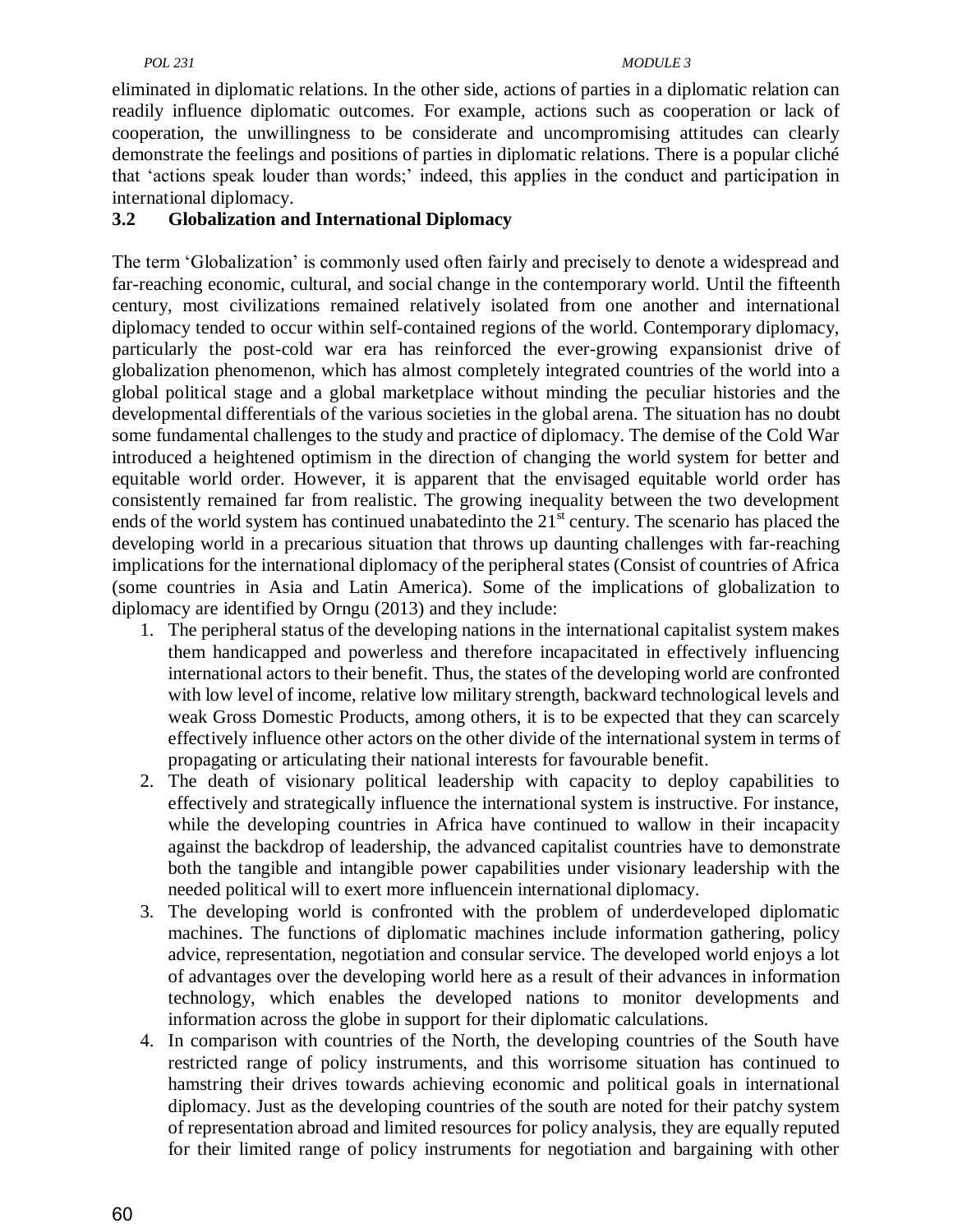actors and for the implementation of decisions made.

5. Lack of real influential public multilateral organization through which to influence the broad international system in the fashion that European counties have done through the instrumentality of the Eueopean union become a daunting challenge to the developing.

#### **3.2.1 Covid-19 and International Diplomacy**

Above all, the impact of the borderless world (globalization) has not only manifested in technological advances in communication and transportation over the few decades and fueled series of far-reaching economic changes but also expanded global production and the torrent of cross-border financial flows that have swept across the world. This has raised the question of whether it is still meaningful to think of the nation-state as a basis for international diplomacy. As globalization has ruptured one national frontier after the next, questions have also been asked as to whether the nation-state is the most effective problem-solving unit for addressing other challenges that face international diplomacy today. Today, the most important impact of globalization can be seen with the problem on global public health, in which one part of the world have had consequences for the people living elsewhere.

Recently, global health has become a great concern to the international system. Humankind and the threat ofinfectious disease have always coexisted uneasily' population growth in the Global south has led many people to move into previously inhabited regions, exposing them to new sources of disease. Similarly, their ability to travel from one continent to another makes it difficult to contain outbreaks to a single locale. Millions of airline travelers have been bannedand cities have been lockdown for several weeks or months. As the 2020 outbreak of Covid-19 (corona virus) showed, a mobile world population has made the spread of disease across borders of over two hundred countries and regions of the world, so rapid, frequent and difficult to control. Covid-19 was initially discovered in Wuhan, China in early 2020 and but was soon spread by air travelers across the globe. By end of April 2020, over 3 million people were infected and death toll rose to above two hundred thousand people with the United States (US) having the highest infected and death tolls, almost recording one-over-three of the entire world or global infections and death respectively.

## **SELF-ASSESSMENT EXERCISE**

- i. What are the approaches or levels of participation will you choose in diplomatic relations?
- ii. examine the impact of globalization to the international diplomacy?

## **4.0 CONCLUSION**

Diplomacy embraces a multitude of approaches and options, from high level to low level, from coercive and proactive to rewards and reactive approaches Although diplomacy often seeks to preserve the peace and employs negotiation as its chief instrument, sometimes actors find it necessary and expedient to employ coercion, threats and intimidatory tactics to compel their adversaries to follow a particular line of action.

### **5.0 SUMMARY**

The focus of this unit is the nature and levels or options of participation in international diplomacy. There are different options, levels and approaches of diplomatic relations - coercive, rewards, high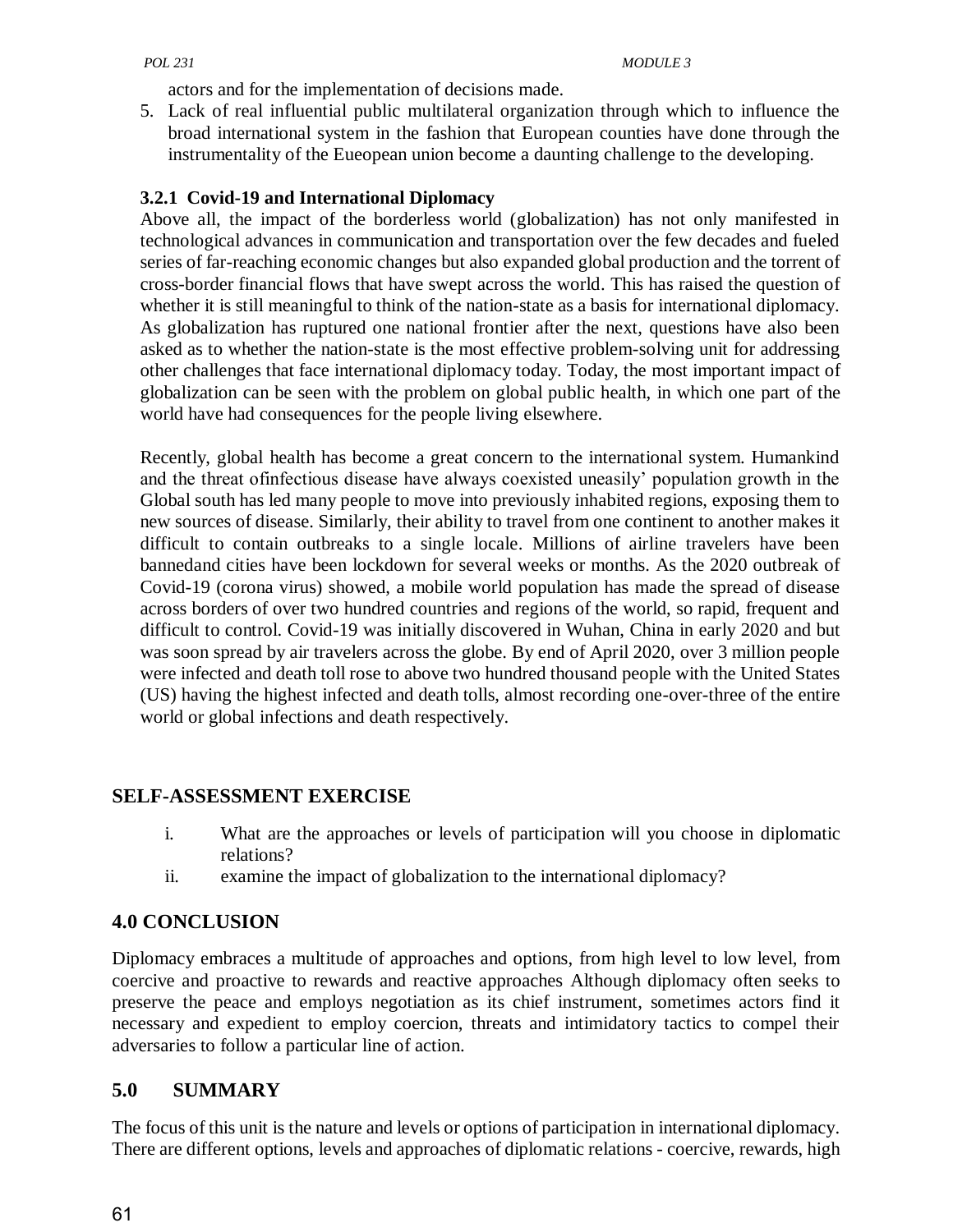and low levels, proactive and reactive approaches and etc. However, irrespective of the method employed in negotiation, success of diplomacy and its effectiveness depends on a number of variables and circumstances.

### **6.0TUTOR-MARKED ASSIGNMENT**

1. Identify and explain options or approaches five (5) for effective diplomatic relations

#### . **7.0REFERENCES/FURTHER READING**

- Charles, W. Kegley Jr. & Gregory, A. Raymond (2012). *The Global Future: A Brief Introduction* to World Politics (4<sup>th</sup> ed.). Canada: Wadsworth Cengage Learning.
- Gordon Craig & Alexander George (1995). *Force and Statecraft: Diplomatic Problems of our Times.* New York: Oxford University Press.
- Orngu, C.S (2013). *The Evolution of Diplomatic Practice: A Historical Perspective (2nd Ed.)*. Makurdi: Aboki Publishers.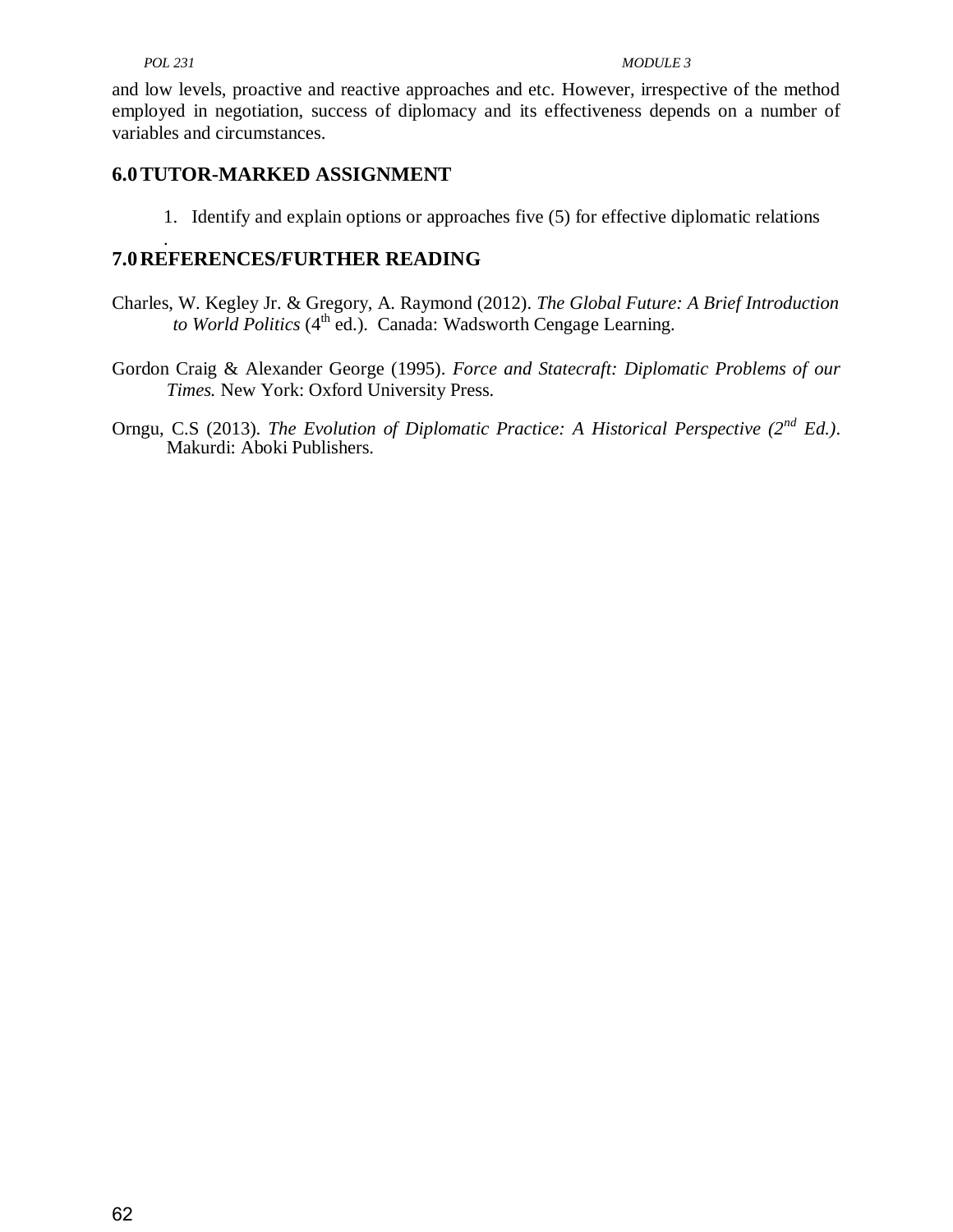### **MODULE 4 PARADIGMS AND THEORIES IN INTERNATIONAL RELATIONS**

It is evident that studies of international relations of our contemporary era must consider the paramount position of theories. Most of these theories convey or help in the understanding of the actions of actors in national, international and transnational arena, while some other theories compliment the work of interpreting or ascribing meaning to activities in our global scene. It is because of these glaring positions that theories occupied in international relations and diplomacy that scholars and researchers of the field of IR maintain that it is incomprehensive to study and understand IR in isolation of theories. This Module will discuss the major traditional and modern paradigms and theories in the study of International Relations and Diplomacy and it comprises the following units:

Unit 1 [Nature and Importance of Theories of International Relations](#page-75-0) Unit 2 [Realism](#page-83-0) Unit 3 [Idealism](#page-79-0) Unit 4 PowerTheory Unit 5Some Modern Theories of IR

### <span id="page-75-0"></span>**UNIT 1 NATURE AND IMPORTANCE OF THEORIES OF INTERNATIONAL RELATIONS**

#### **CONTENTS**

- 1.0 Introduction
- 2.0 Objectives
- 3.0 Main Content
	- 3.1 Nature and Importance of Theories of International Relations
- 4.0 Conclusion
- 5.0 Summary
- 6.0 Tutor-Marked Assignment
- 7.0 References/Further Reading

### **1.0 INTRODUCTION**

Although the study of international relations must account for the unique, new, and non-recurring phenomenon, it is also concerned with recurring processes and patterns of behaviour. These patterns occur with much regularity and often transcend specific historical episodes. They provide opportunities for scholars to draw generalisations and conceptualisations that cut across historical events. The generalisations provide a platform for the formulation of explanatory paradigms on such issues as the causes of war, imperialism, escalation, crises, alliance, deterrence, etc. without having to describe specific historical wars, alliances, crisis and other issues. It is the possibility of drawing such generalisations and concepts, building explanatory models and paradigms, which underlines the importance of the theoretical study of international relations. In this unit, you learn about nature and importance of theories of IR.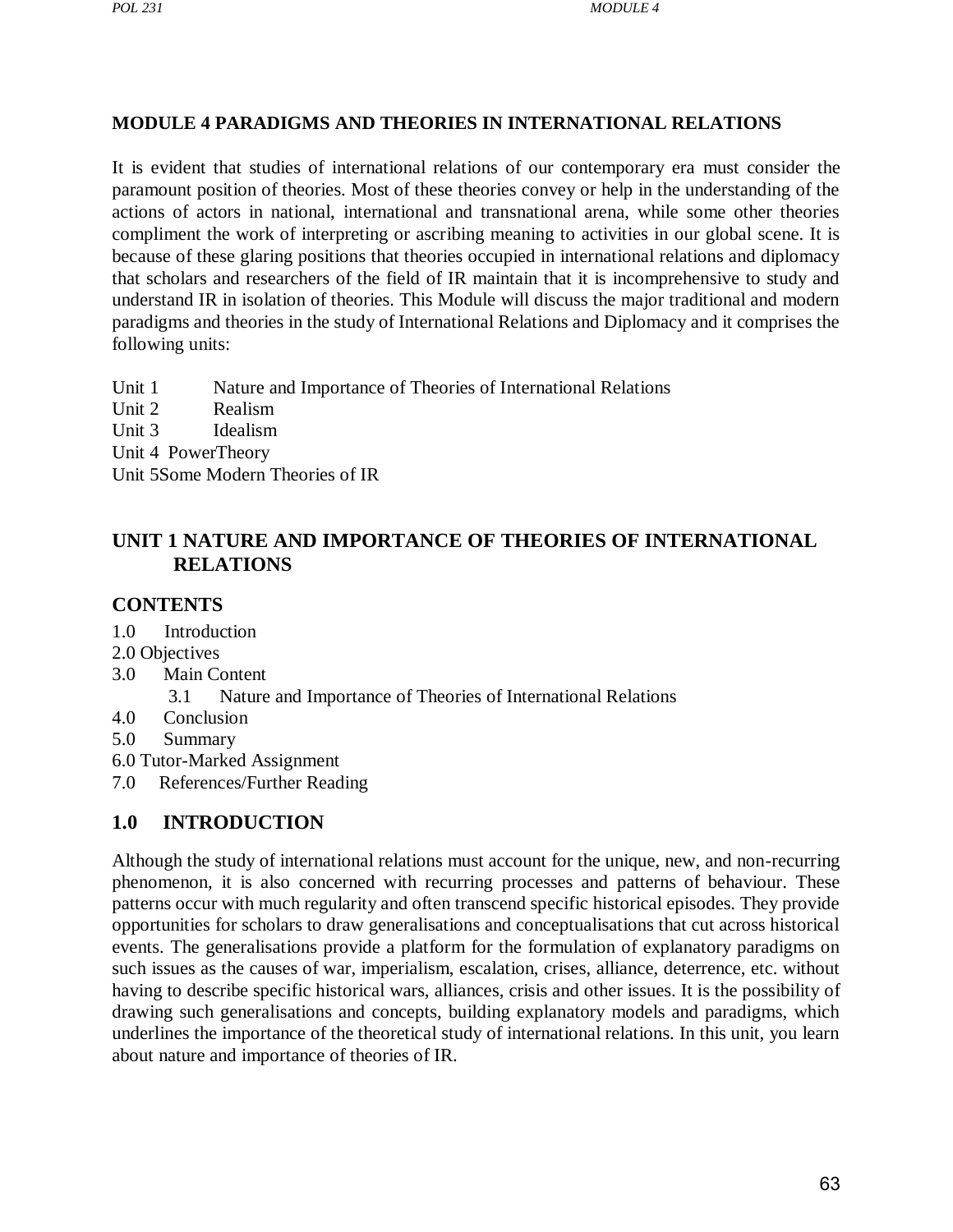#### **2.1 OBJECTIVES**

At the end of this unit, you should be able to:

- discuss importance of the theoretical study of international relations
- identify the recurring processes or phases in the theoretical study of IR.

#### **3.2 MAIN CONTENT**

#### **3.3 Nature and Importance of Theories of International Relations**

Theories of IR have been described as a set of images or perspectives that are used as mechanical tools in describing, explaining, analyzing and predicting the dynamic of world events and possible outcomes. Events, in their side, are a wide range of issues that touches on life of individuals across the globe and frequently taking place on daily basis. Issues here include: International politics, law, strategy, economic cooperation, trade and finance, military affairs, disarmament and environmental matters. Theories of IR therefore help scholars, diplomats and students of IR to have better understanding of a whole gamut of events that take place across national boundaries as well as providing adequate tools of analysis and predictions.

Thus, in the period before the World War I, Study of IR was generally characterized by description and analysis of events like war, invasion, conflicts, military power, strategy and diplomacy. Attempts were made to understand the events and the causes of their reoccurrences as a way to finding solutions to problems associated with them and as a result secure better condition of the society. Failure of the attempts or theories to achieve the targeted goal and incessant occurrence of Conflict and wars in the growing international system called for further theoretical enquiries. To this end, scholars of idealist theoretical orientation wedged in, believing that the achievement of the ideal situation within the international arena was only possible by the establishment of the legal framework and structures to regulate the behaviours of nations in the global system. For them, the world was a community of nations that has the potential to overcome collective problems. Thus, the idealist theorists placed their hopes for peace in the League of Nations, an international organization that existed from 1920 to 1946 to promote world peace and cooperation. This theoretical orientation of IR reigned during the 1920s and 1930s.

Breakdown of the League of Nations and failure of the idealist theory to prevent World War II and aftermath Cold War between the east and western blocs caused the emergence of yet another theoretical approach emphasizing on power politics of nations in understanding IR in name of realist theory. Since World War II, international relations scholarship has moved from mere description of events, the analysis of international treaties with a legalistic and moral tone, to the development of explanatory theories and paradigms on international phenomena. The process evolved towards the development of a "predictive science' of international relations. The logic of international relations as a predictive science is based on the claim that when enough basic propositions about the behaviour of policy makers, states, and international systems have been tested and verified through rigorous research methods, predictive statements, i.e., theories, can be advanced with sufficient clarity. Thus, the behavioural or scientific and post-behavioural theoretical category; the theoretical paradigms shifted from the traditional perception of the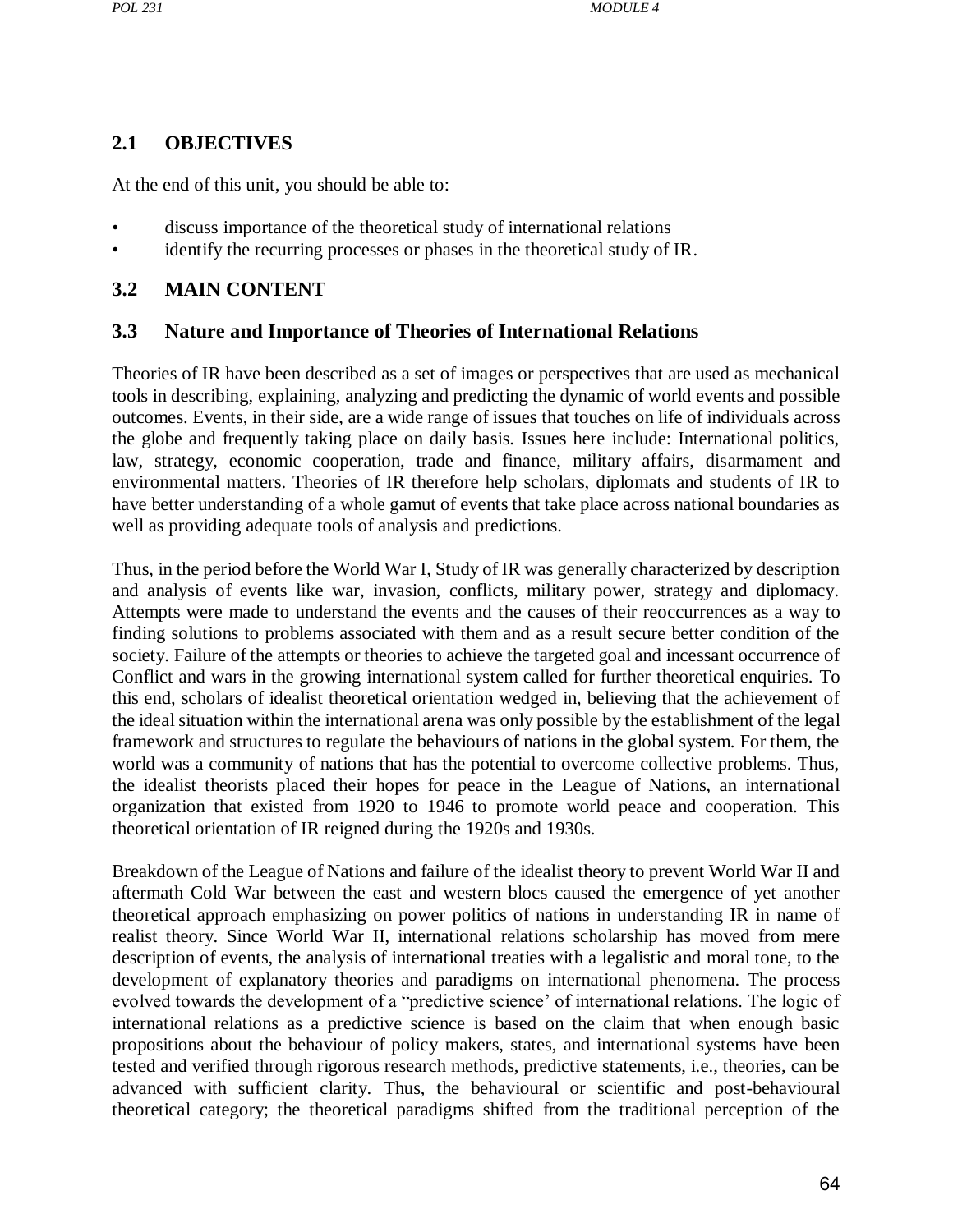.

idealist to the study of behavioural patterns of the individual persons and systems involved in IR to the understanding of the workings of relations among nations. In addition, the post-behavioural scholars are concerned with the relevance of a theory to the problem which the policy maker is trying to solve. They, therefore, feel that the relevance of a theory or a paradigm is dependent upon its usefulness in solving the problem of the society.

It is important to stress that each generation of scholars has responded to the peculiar problems that faced their specific era. The dynamics of human nature has continued to change the nature and character of events, relations and international environment where these relations operated. As such, paradigms and theories to the study of IR have accordingly continued to change in the course of time.For our purpose, nature and relevance of theories of IR, paradigms and theories can be broadly be viewed from the perspective of two different but exclusive categories namely the traditional or classical like Idealist, Realist and the Power theorists and modern or behavioural or the scientific orientations such as the system, the game, decision-making and functionalist. Each contains gamut of paradigmatic shift in theories and perception whose formulations were largely influenced by problems and issues that emanated during their times.

#### **SELF-ASSESSMENT EXERCISE**

i. Explain the dynamic nature in the study ofIR theories

#### **4.0 CONCLUSION**

International relations accounts for the unique, new, and non-recurring phenomenon. It is also concerned with recurring processes and patterns of behaviour. These patterns occur with much regularity and often transcend specific historical episodes. They provide opportunities for scholars to draw generalisations and conceptualisations that cut across historical events. The generalisations provide a platform for the formulation of explanatory paradigms and theories of IR. The paradigms and theories can be broadly be viewed from the perspective of two different but exclusive categories namely the traditional like Idealist and Realist; and modern or behavioural such as the system and the game theories.

#### **5.0 SUMMARY**

The unit has reviewed the nature and importance of the theoretical study of international relations. It has explored the dynamics nature of paradigms and theories in the study of IR that have accordingly continued to change in the course of time with the nature and character of events, relations and international environment where these relations operated..

#### **6.0 TUTOR-MARKED ASSIGNMENT**

**1.** Assess the importance of the theoretical study of international relations.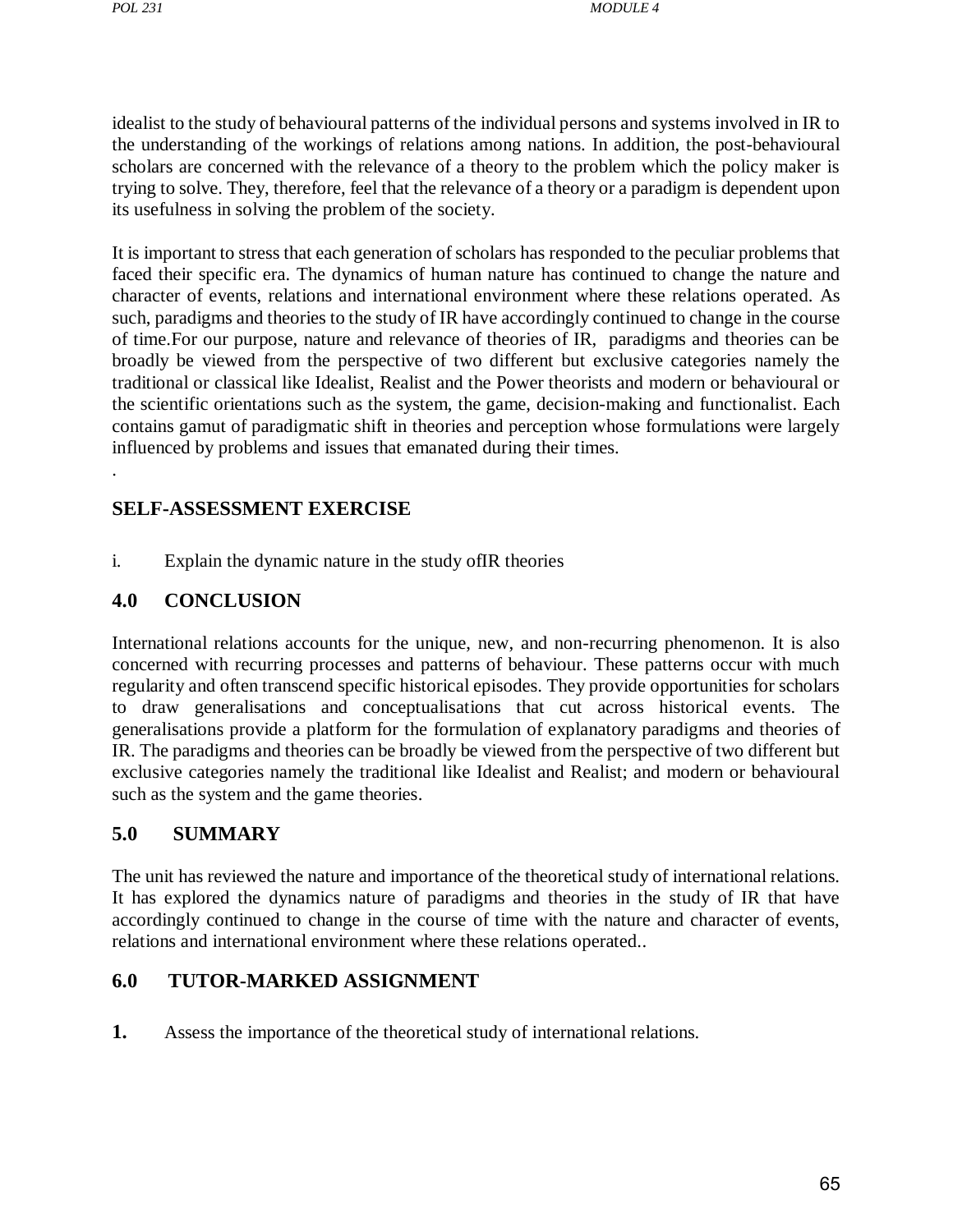#### **7.0REFERENCES/FURTHER READING**

- Bertalanffy, L.V. & Laszlo, E. (1972). *The Relevance of General Systems Theory.* Paper presented to Ludwig von Bertalanffy on his seventieth birthday. The International Library of Systems Theory and Philosophy. New York.
- Frank-Collins, N. O. & Peter, A. C. (2012). (Eds.) *Thoughts on International Relations.* Lagos: Absolute Media Production.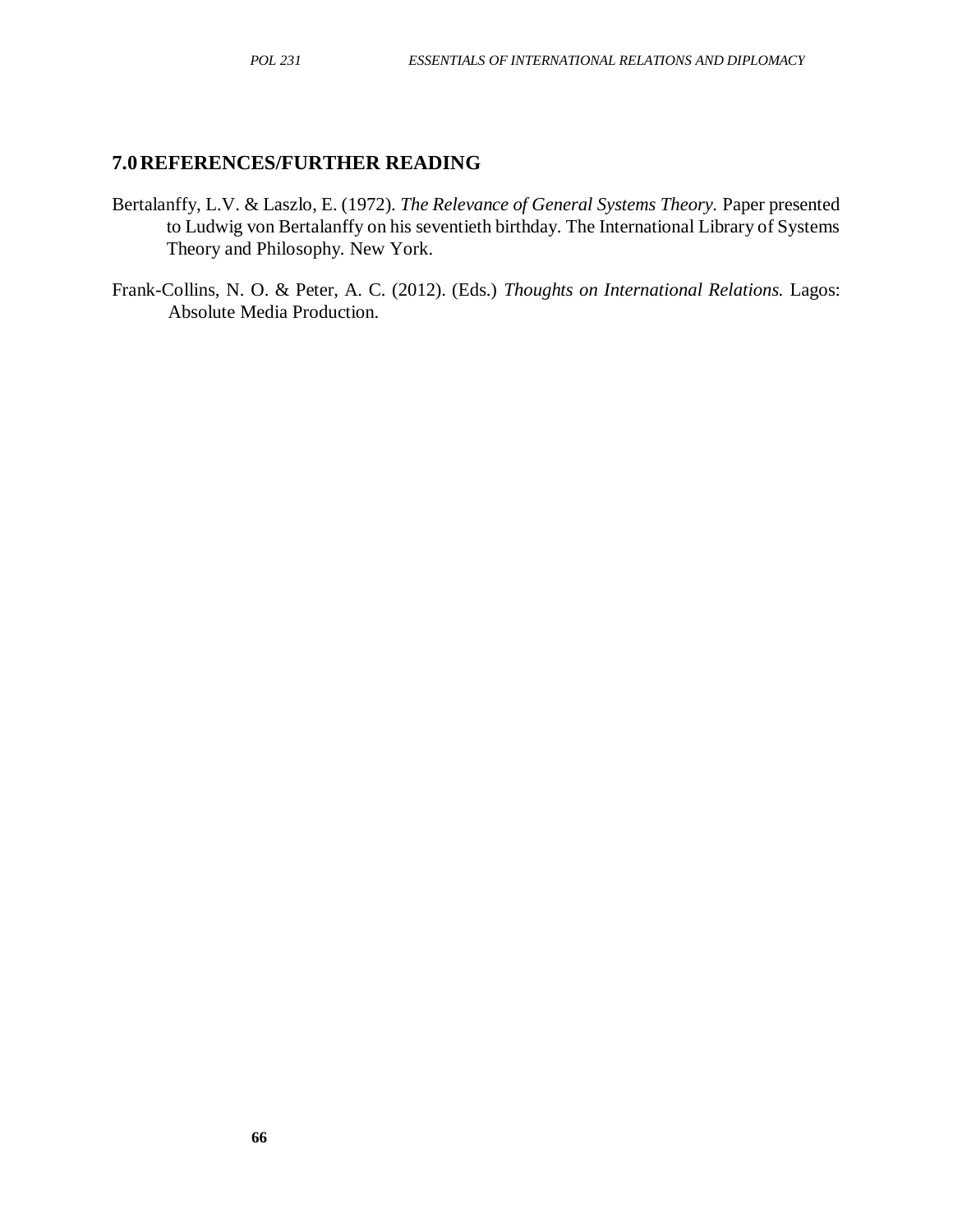# <span id="page-79-0"></span>**UNIT 2 IDEALISM**

### **CONTENTS**

- 1.0 Introduction
- 2.0 Objectives
- 3.0 Main Content 3.1 Idealism
- 3.0 Conclusion
- 5.0 Summary
- 6.0 Tutor-Marked Assignment
- 7.0 References/Further Reading

## **1.0 INTRODUCTION**

**Idealism** emphasises international law, morality, and international organisations, rather than power alone as key influences on international events. Idealists think that human nature is good. They see the international system as one based on a community of states that have the potential to work together to overcome mutual problems. For idealists, the principles of IR must flow from **morality**. Idealists were particularly active between World War I and World War II, following the painful experience of World War I, The United States President Woodrow Wilson and other idealists placed their hopes for peace in the League of Nations as a formal structure for the community of nations.

### **2.0 OBJECTIVES**

At the end of this unit, you should be able to:

- explain the origins of idealism
- identify basic assumptions of idealism
- outline the inadequacies of idealism.

### **3.0 MAIN CONTENT**

### **3.1 Idealism**

**Idealism** in international relations theory has its intellectual roots in the older political philosophy of scholars like Immanuel Kant. It tries to explain how peace and cooperation are possible. Indeed, from the beginning of the 20th century up to 1939, there was academic hegemony in the West. The most renowned scholars were the **idealists**. They believe that states could develop organisations and rules to facilitate cooperation by forming a world federation.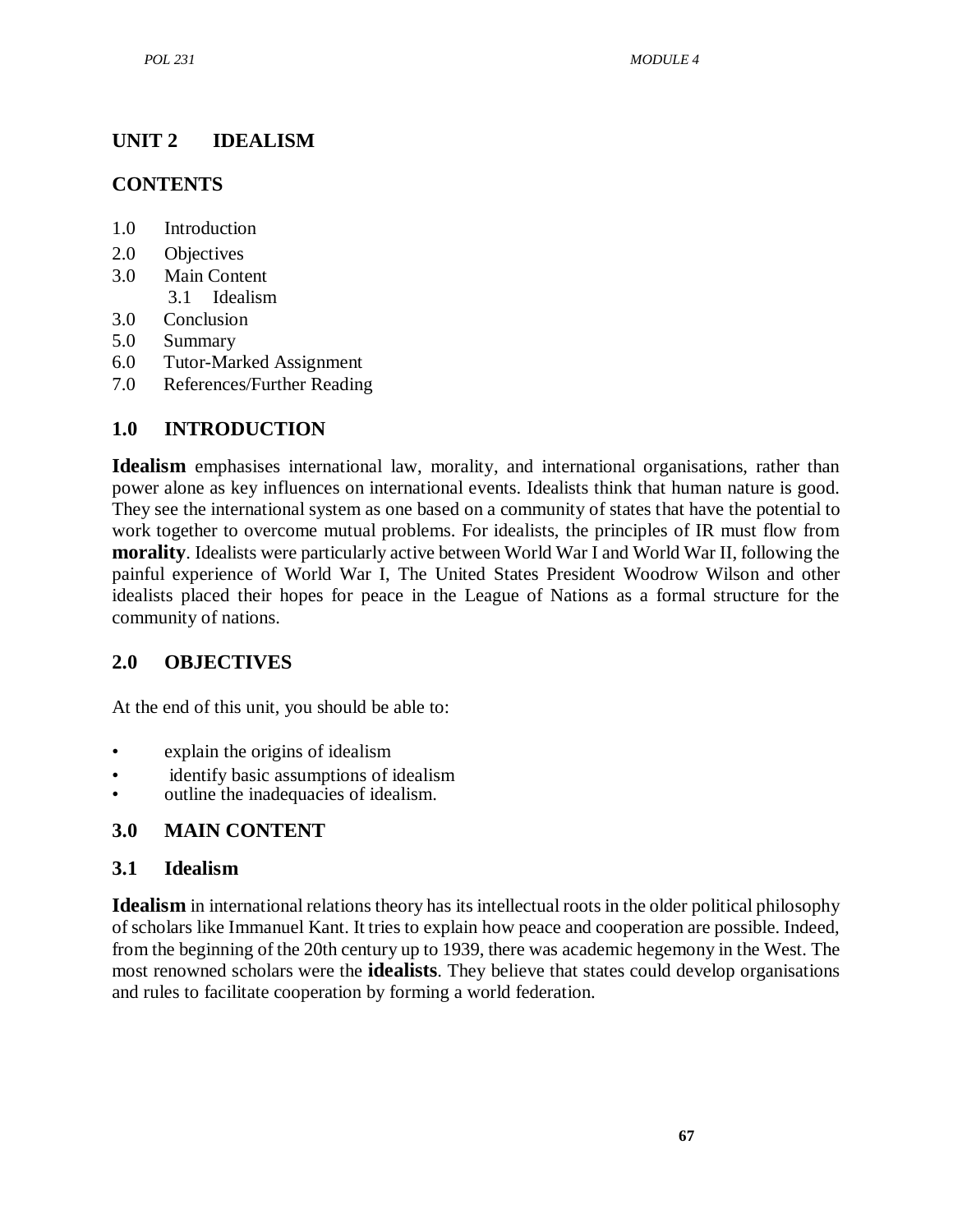Idealism is a metaphysical term; however, we are concerned here with moral and political idealism. In international relations theory, **idealists** are often contrasted with **realists**. Generally, Idealists see international relations in terms of moral precepts, justice, trust and obligation.

The approach of this theory of international relations was **law**, so it was both legalistic and historical. It merely describes international events at the time under review. It lacks the capacity to explain. For example, it describes a phenomenon thus, "England breached a treaty with France and then there was war."

Essentially, the idealists became very worried with the events that led to World War I. They preferred a more peaceful international system and a just system.

They perceived the post-world-War I, international system as unjust and turbulent; therefore, they sought a change in the system through a gradual approach. It regards the power politics as the passing phase of history and presents the picture of a future international society based on the notion reformed international system free from power politics, immorality and violence. It aims at bringing about a better world with the help of **education** and **internal organisation**.

To effect a change in the international system, this moralistic approach arrived at the following conclusions: "Wars are not good, so they are not wanted."

The aim is to achieve a just system:

- Spread democracy all over the world to get peace.
- States should observe international law.
- States should use their power for peaceful purposes. States should not use power (war) with weaker states - military, economic, diplomatic.
- People should be educated and reforms made.
- A world government was necessary the idealist looked at international organisation as a nucleus for a world government.

One of the chief advocates of the idealist school was Woodrow Wilson, President of the United States during the First World War. An important development in realist thinking was the formation of the **League of Nations** at the end of World War I. The above stated Wilsonian ideals (famously called the fourteen points) were embodied in Article 18 of the League of Nations' Covenant and later in Article 102 of the United Nations (UN) Charter. They provided a means for registering international agreements and, in the case of the UN, an incentive to doso. Only registered agreements could be accorded legal status before any UN affiliate, including the International Court of Justice. This mixture of legalism and idealism could never abolish private understandings, but it did virtually eliminate secret treaties among democratic states. In fact, Woodrow Wilson's attempt to build a stable international order in the wake of World War I, failed spectacularly.

Generally, the values sought by idealism are different from those sought by realism. Whereas, the idealists can best support the value of power cherished by realists, empirically, the realists can only uphold the value of morality cherished by idealists on philosophical grounds. The idealists maintain that there is a fundamental problem of ethics, which exists at all levels of politics, international politics inclusive. To idealists, politics is an art of good government rather than art of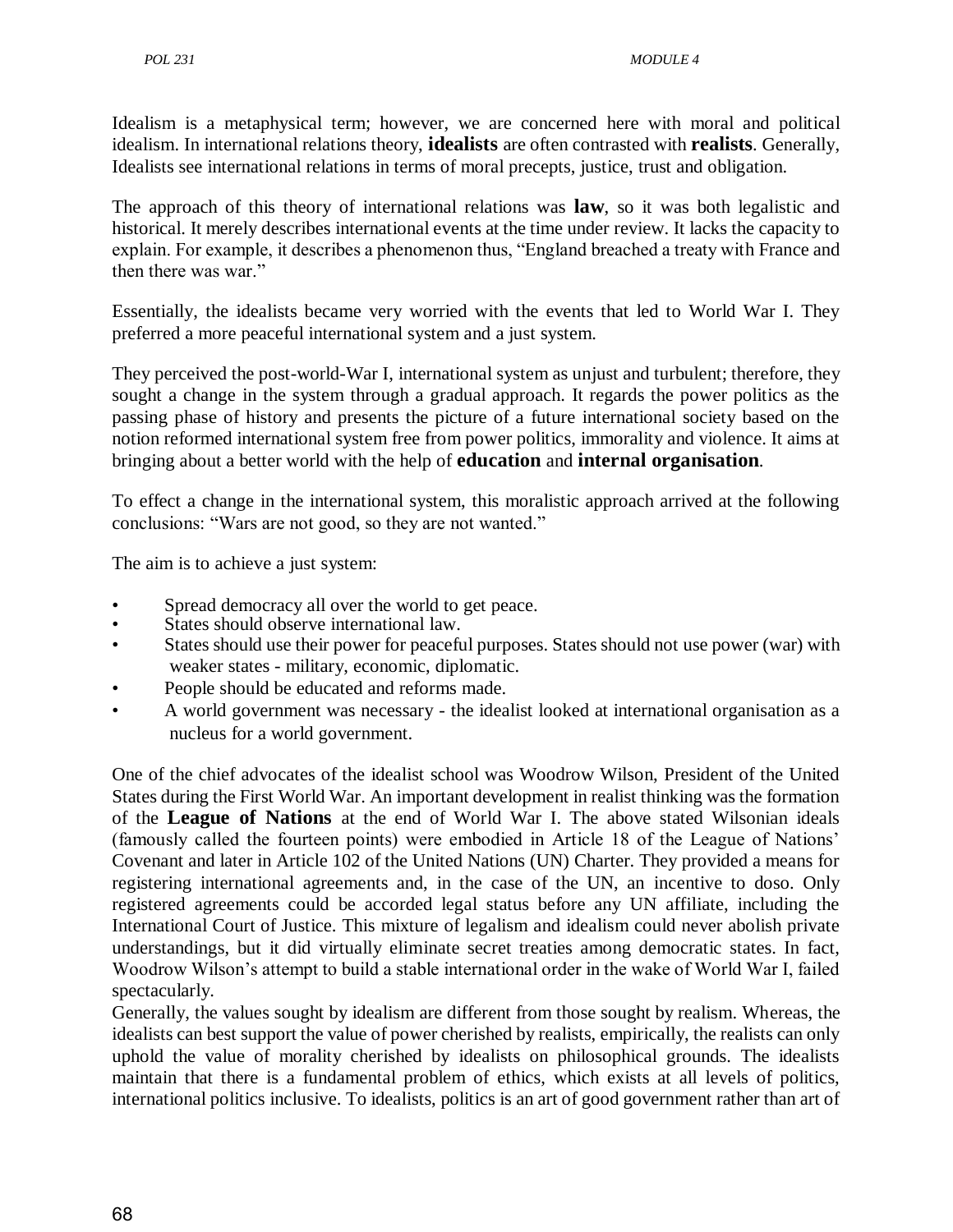the possible. The idealist view of international relations cannot stand the test of reality on the ground in 21st century international relations. It is a dream, a sermon from the height, utopianism!

With the abysmal failure of the League of Nations and the outbreak of World War II, in 1939, it became obvious that the theoretical foundations of idealism were collapsing. This created a vacuum for the emergence of political realists who see international relations in power perspectives. The post-1945 changes in the nature of international politics have necessitated a reappraisal of the divergences between idealism and realism. The advance of science and technology has led to the shrinkage of the world, and has totally changed the character of war, thereby reminding us of the urgency of peace.

Finally, if the realists recognise the futility of unlimited war and the idealists recognise the reality of conflict, then they should work together for improving and strengthening the international system.

## **SELF-ASSESSMENT EXERCISE**

i. What is idealism in the study of theories ofIR?

## **4.0 CONCLUSION**

Idealism see the international system as one based on a community of states that have the potential to work together to overcome mutual problems. For idealists, the principles of IR must flow from **morality**. Idealists were particularly active between World War I and World War II, following the painful experience of World War I, the idealists placed their hopes for peace in the League of Nations as a formal structure for the community of nations.However, those hopes were ruined, when that structure proved helpless to stop German, Italian, and Japanese aggression in the 1930s.

### **5.0 SUMMARY**

In this unit, we learnt that Idealism in international relations theory, that has its intellectual roots in the older political philosophy of scholars like Immanuel Kant. It tries to explain how peace and cooperation are possible. Beginning from the early 20th century, idealism dominated the study of international relations up to 1939. The approach to the study of international relations was both legalistic and historical.

## **6.0 TUTOR-MARKED ASSIGNMENT**

1. Discuss the origins and basic assumptions of idealist theory of international relations.

## **7.0 REFERENCES/FURTHER READING**

Chandra, P. (2004). *Theories of International Relations.* Delhi: Vikas Publishing House.

Goldstein, J.S. & Pevehouse, J. C. (2011). *International Relations.* (9th ed.). San Francisco: Longman, Pearson Education.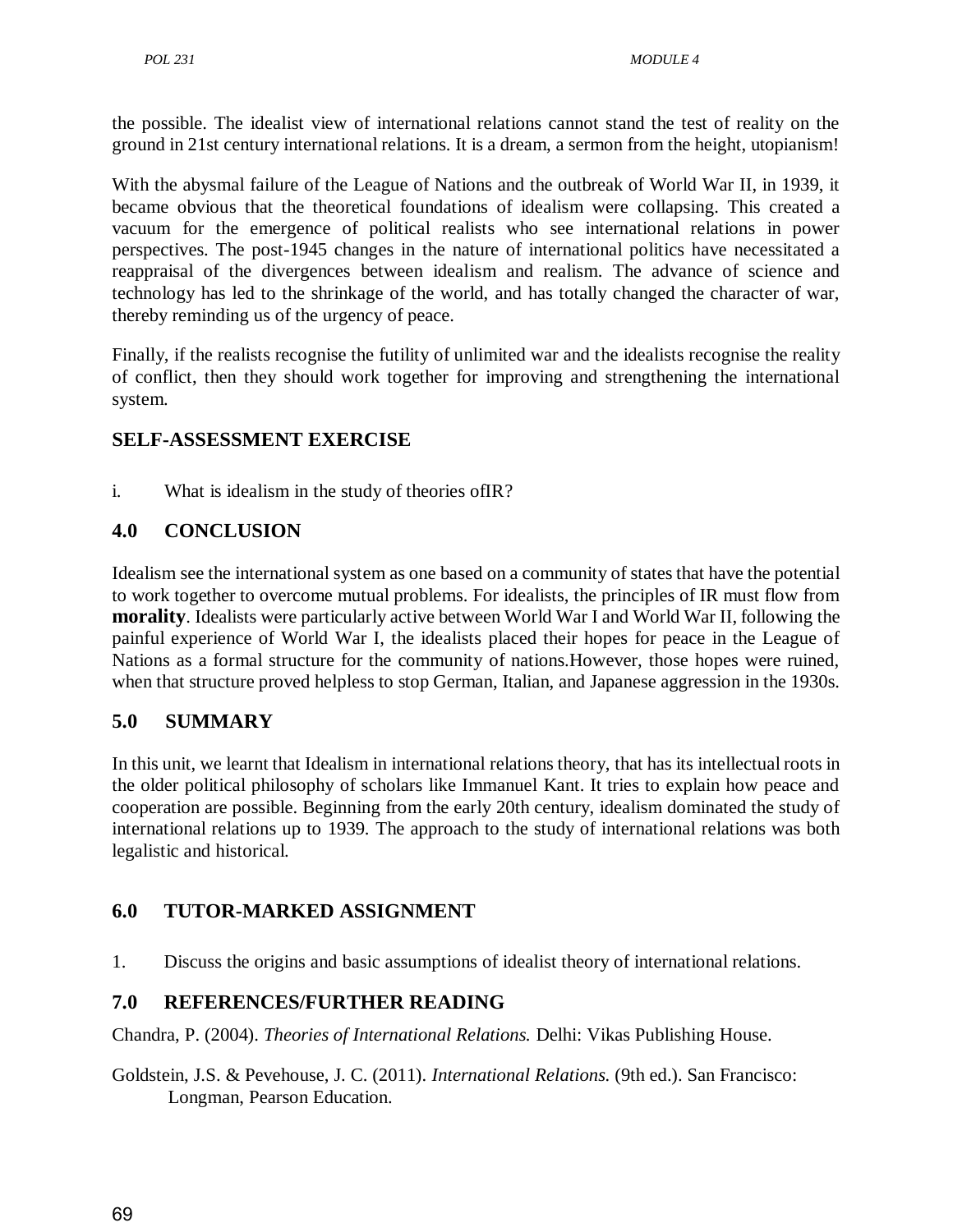Kant, Immanuel (1957). *Perpetual Peace.* Lewis White Beck. New York: Bobs Merrill.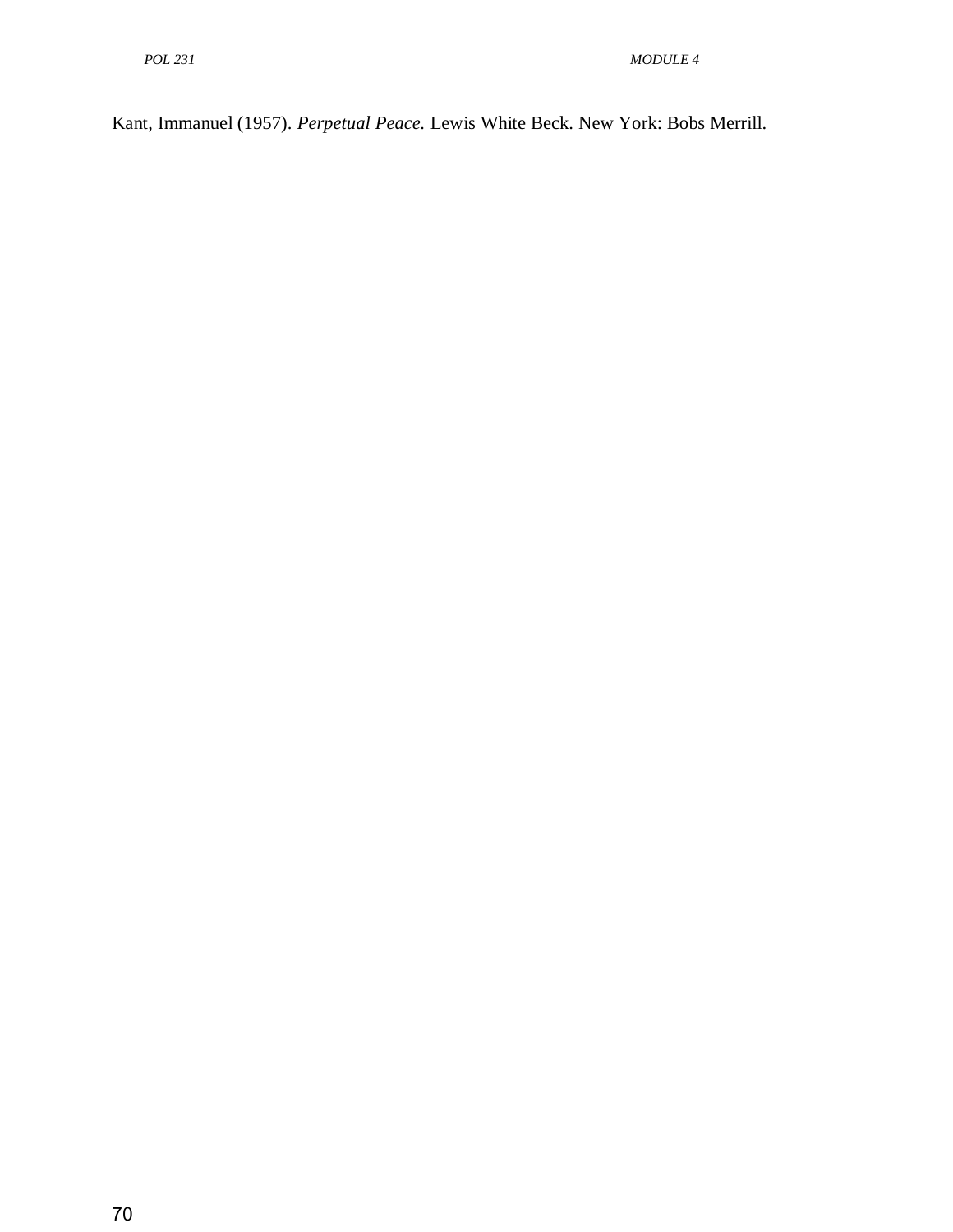## <span id="page-83-0"></span>**UNIT 2 REALISM**

### **CONTENTS**

- 1.0 Introduction
- 2.0 Objectives
- 3.0 Main Content
	- 3.1 Realism
	- 3.2 Morgenthau's Six Principles of Political Realism
- 4.0 Conclusion
- 5.0 Summary
- 6.0 Tutor-Marked Assignment
- 7.0 References/Further Reading

## **1.0 INTRODUCTION**

There is no single theory that has entirely explained the wide range of international interactions both conflictual and cooperative. However, one theoretical framework has historically held a central position in the study of IR. This approach is called **realism**. Whereas, some IR scholars favour it, others vigorously contest it, yet almost all consider it.

## **2.0 OBJECTIVES**

At the end of this unit, you should be able to:

- explain the meaning of realism
- explain the realist approach to the study of IR
- explain the concept of offensive realism.

## **3.0 MAIN CONTENT**

### **3.1 Realism**

Realism is a school of thought that explains international relations in terms of power. Some scholars refer to the exercise of power by states toward each other as **realpolitik** or power politics. Like utopianism in international relations theory, realism has its intellectual roots in the older political philosophy of the West and in the writings of non-western ancient authors such as Sun Tzu in China, Kautilya in India, as well as Thucydides in ancient Greece.

Indeed, modern realist theory developed in reaction to a liberal tradition that realists call **idealism**. As an approach, idealism emphasises international law, morality, and international organisations, rather than power alone as key influences on international relations. Idealists think that human nature is good. They see the international system as one based on a community of states that have the potential to work together to overcome mutual problems. Indeed, for idealists, the principles of IR must flow from **morality**.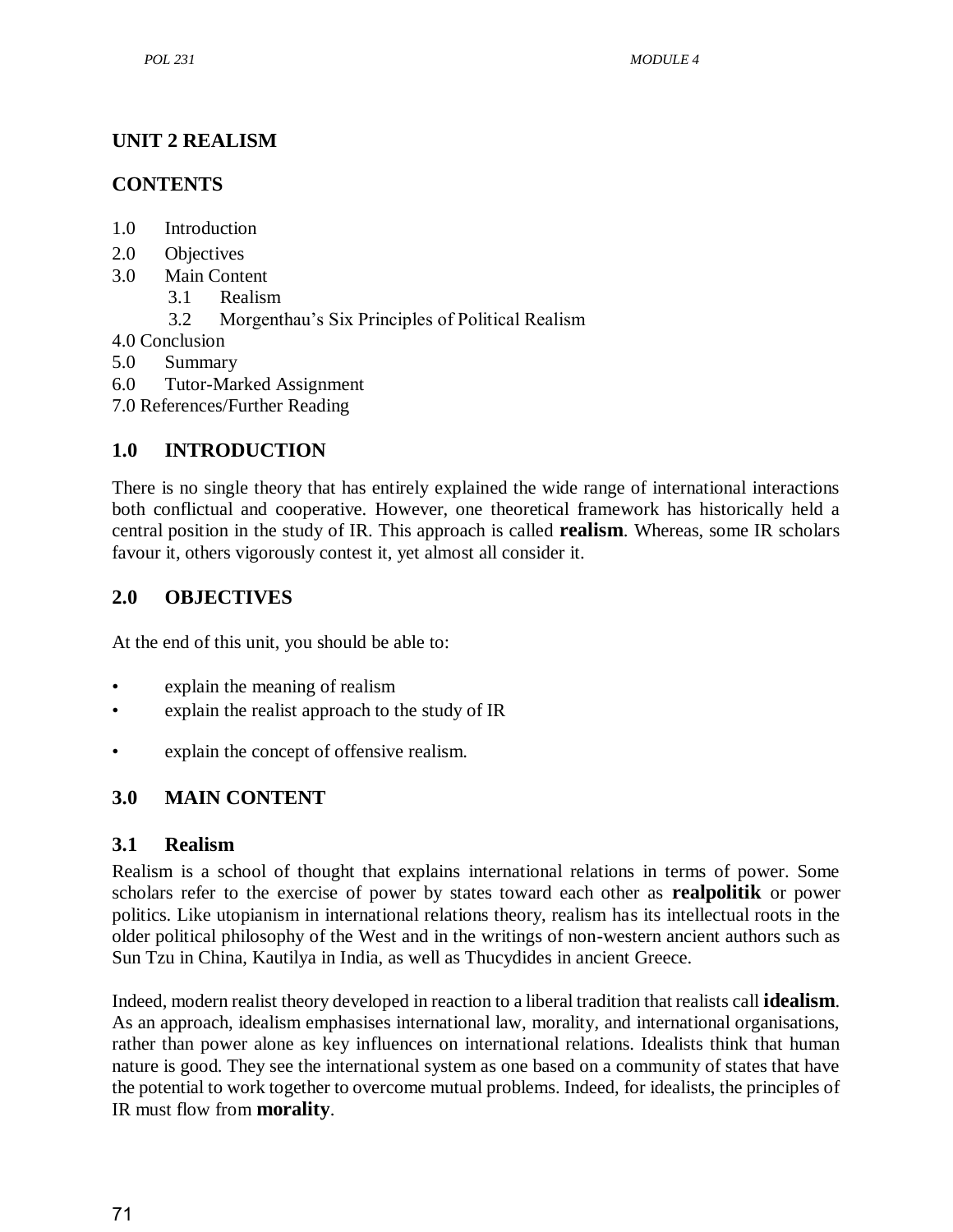However, from the realists' paradigm, states are rational actors whose decisions to maximise power derive from rational calculations of risks and gains, and of the shifts in the power balance in the international system. The nature of the international system reflects this emphasis on power. To be sure, a hand full of "great powers" and their military alliances define the world order. For instance, two superpowers with their allies defined the system during the Cold War, from 1945 to 1990.

Against this background, realists ground themselves in a long tradition. Indeed, realists believe that power politics is timeless and cross-cultural. For instance, the Chinese strategist Sun Tzu, who lived 2,000 years ago, advised the rulers of states on how to survive in an era when war has become a systematic instrument of power. According to Sun Tzu, moral reasoning is not very useful to the state rulers who are surrounded with armed and dangerous neighbours. He showed rulers how to use power to advance their interests and protect their survival.

Similarly, the Greek historian, Thucydides captures the essence of relative power among the Greek-City-States. In his book, *History of the Peloponnesian War,* he describes the causes of the war in power terms, "What made the war inevitable was the growth in Athenian power and the fear this caused in Sparta.‖ Today, statesmen like the leaders of Sparta, employ war as an instrument of state strategy and policy on calculations of power. Indeed, today's international relations operate on the famous dictum by Thucydides, "the strong do what they have the power to do and the weak accept what they have to accept. Indeed, his conception of the importance of power, together with the propensity of states to form competing alliances places Thucydides well within the **realist school**.

Niccolo Machiavelli, like Thucydides, who developed an understanding of state behaviour from his observation of relations between Athens and Sparta, Machiavelli, analysed interstate relations in the Italian system of the 16th century. His emphasis on the ruler's need to adopt moral standards different from those of the individual in order to ensure the state's survival, his concern with power, his assumption that politics is characterised by a clash of interests, and his pessimistic view of humannature clearly puts him within the **realist paradigm or school** of international relations.

In the 17th century, Thomas Hobbes discussed the free-for-all that exists when government is absent and people seek their own selfish interests. He called it the "state of nature" or "state of war", what we would call in today's parlance the law of the jungle in contrast to the rule of law. Like other modern realists, Hobbes concerned himself with the underlying forces of politics and with the nature of power in political relationships.

The realist theory has furnished an abundant basis for the formation of what is termed a neorealist approach to international relations theory. It explains patterns of international events in terms of the system structure- the international distribution of power rather than in terms of the internal make up of individual states. Waltz argues for a neorealist approach based on patterned relationships among actors in an international system that is anarchical.

.After the Cold War, in his theory of offensive realism, Mearsheimer took realism to a higher level when he argues that international politics has always been a ruthless and dangerous business, and it is likely to remain that way. That, even though the intensity of the competition waxes and wanes, great powers fear each other and always compete with each other for power. In his view, the overriding goal of each state is to maximise its share of world power, which means gaining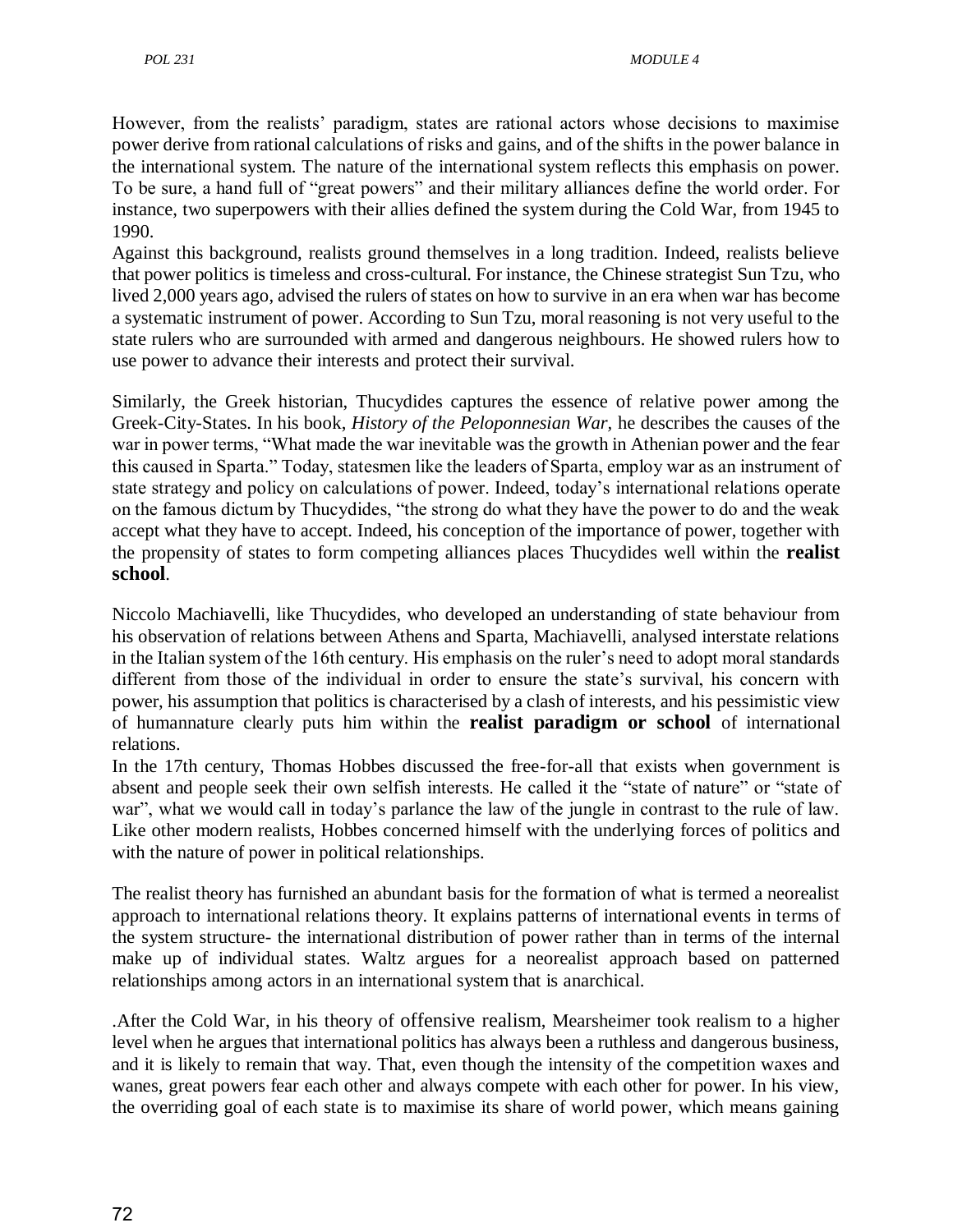power at the expense of other states.Offensive realism assumes that the international system strongly shapes the behaviour of states. Structural factors such as anarchy and the distribution of power are what matter most for explaining international politics.

#### **3.2 Morgenthau's Six Principles of Political Realism**

In his celebrated work, *Politics among Nations,* (1948), Hans Morgenthau sets forth the following six principles of realist theory:

Firstly, certain objective laws that have their roots in human nature govern politics. It maintains that human nature has not changed since classical times. Therefore, in order to improve society, it is first necessary to understand the laws by which society lives. The operations of these laws being impervious to our performances, men will change them only at the risk of failure. For realism, theory consists in ascertaining facts and giving them meaning through reason. It assumes that the character of a foreign policy can be ascertained only through the examination of the political acts performed and of the foreseeable consequences of these acts.

Secondly, Morgenthau posits that statesmen think and act in terms of interest defined as power and that historical evidence proves this assumption. This concept, central to Morgenthau's realism, gives continuity and unity to the seemingly diverse foreign policies of thewidely separated nation-states. Moreover, the concept interest defined as power makes it possible to evaluate actions of political leaders at different points in history.

Thirdly, realism assumes that its key concept of interest defined as power is an objective category, which is universally valid, but it does not endow the concept with a meaning that is final. However, in a world in which sovereign nations vie for power, the foreign policies of all nations must consider survival the minimum goal of foreign policy. Accordingly, all nations are compelled to protect their physical, political, and cultural identity against encroachments by other nations. Thus, national interest is identified with national survival.

Fourthly, political realism is aware of the moral significance of political action, it is also aware of the ineluctable tension between the moral command and the requirement of successful political action. Indeed, Morgenthau states that universal moral principles cannot be applied to the actions of states in their abstract, universal formulation, but that they must be filtered through the concrete circumstances of time and place.

Fifthly, political realism refuses to identify the moral aspirations of a particular nation with the moral laws that govern the universe. As it distinguishes between truth and opinion, so it distinguishes between truth and idolatry. The knowledge that interest is defined in terms of power saves from moral excesses and political folly. Indeed, knowing that international politics is placed within a framework of defining interests in terms of power makes us able to judge other nations as we judge our own.

Lastly, the difference between political realism and other schools of thought is not only real but also profound. In Morgenthau's view, the political realist maintains the autonomy of political sphere just as the economists, the lawyer, and the moralist maintain theirs. In fact, he stresses the autonomy of the political sphere. In his view, Political actions must be judged by political criteria.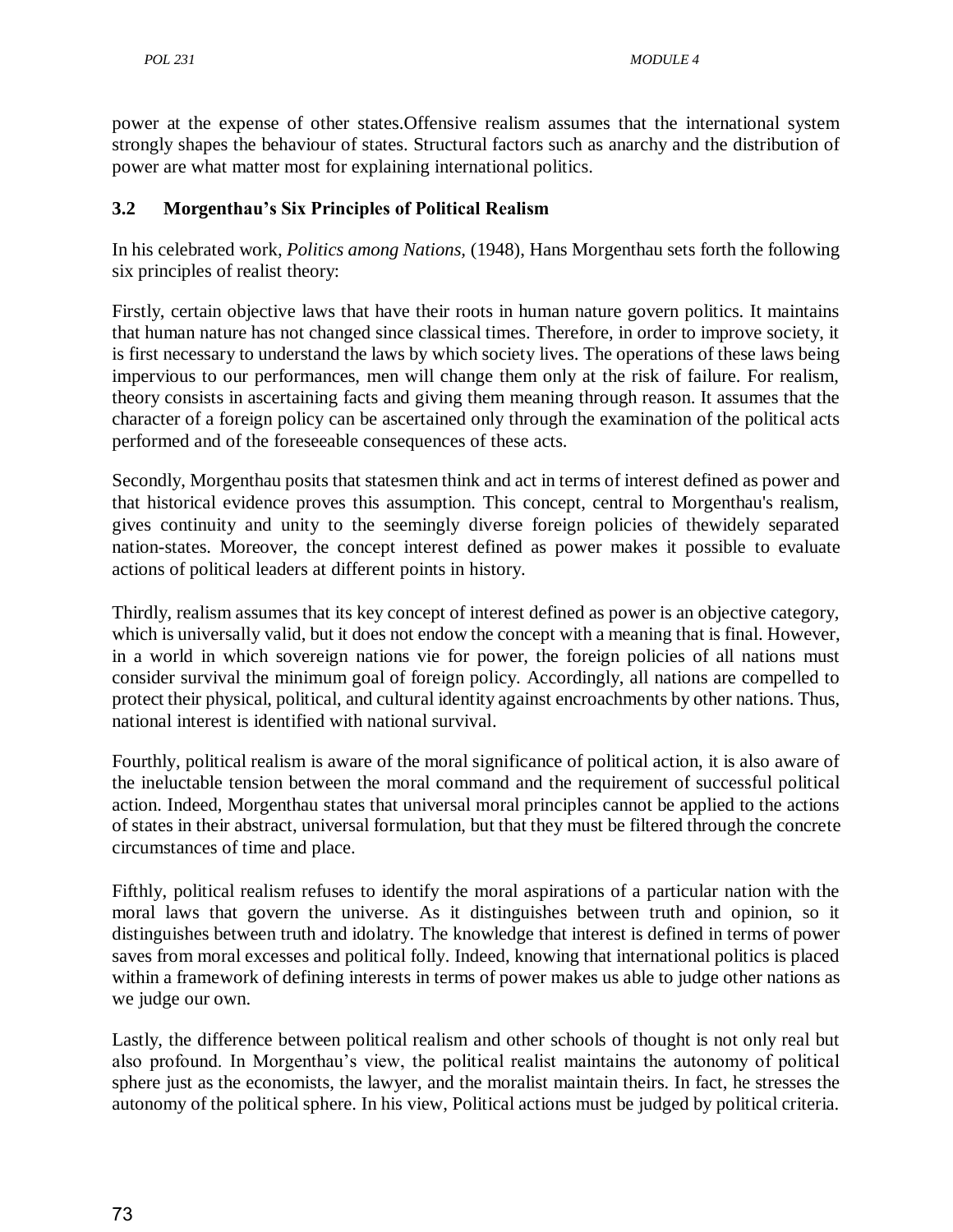The theory pays little attention to individuals or domestic political considerations such as ideology. It tends to treat states like black boxes or billiard balls. For example, it does not matter for the theory whether Bismarck, Kaiser Wilhelm, or Adolf Hitler led Germany in 1905, or whether Germany was democratic or autocratic. What matters for the theory is how much relative power Germany possessed at the time. These omitted factors, however, occasionally dominate a state's decision-making process; under these circumstances, offensive realism

### **SELF-ASSESSMENT EXERCISE**

- i. What is realism?
- ii. Mention six (6) principles of realismsets forth by Hans Morgenthau.

### **4.0 CONCLUSION**

In a world of sovereign states with no central government, how can each state achieve its interests, indeed its survival? Traditionally, the theory of realism, based on the dominance principle, holds that each state must rely on its own power and, less reliably, on its alliances to influence the behaviour of other states. Forms of power vary, but the threat and use of military force traditionally rank high in realists thinking. For all realists, calculations about power lie at the heart of how states think about the world around them.

### **5.0 SUMMARY**

In this unit, we discussed realism. The realist paradigm explains international relations in power terms. Realism has its intellectual roots in the older political philosophy of the West and in the writings of non-western ancient authors such as Sun Tzu in China, Kautilya in India, aswell as Thucydides in ancient Greece. Hans Morgenthau, who is the chief priest of the school of modern realism, authored his famous book, *Politics among Nations,* (1948), shortly after the World War II. In the book, Morgenthau sets forth six principles of realist theory and provocatively argued that international politics is governed by objective, universal laws based on national interests defined in terms of power not psychological motives of decision makers. Taking realism to a higher level of refinement, Kenneth Waltz developed the concept of Neorealism. Similarly, John Mearsheimer has taken realism further by developing what he calls offensive realism.

### **6.0 TUTOR-MARKED ASSIGNMENT**

1 Explain the six principles of realism as postulated by Morgenthau.

#### **7.0** REFERENCES/FURTHER READING

- Goldstein, J.S. & Pevehouse, J. C. (2011). *International Relations.* (9th ed.). San Francisco: Longman, Pearson Education.
- James, E. Dougherty & Robert, L Pfaltzgraff Jr. (1990). *Contending Theories of International Relations.* (3th ed.). New York: Harper Collins Publishers.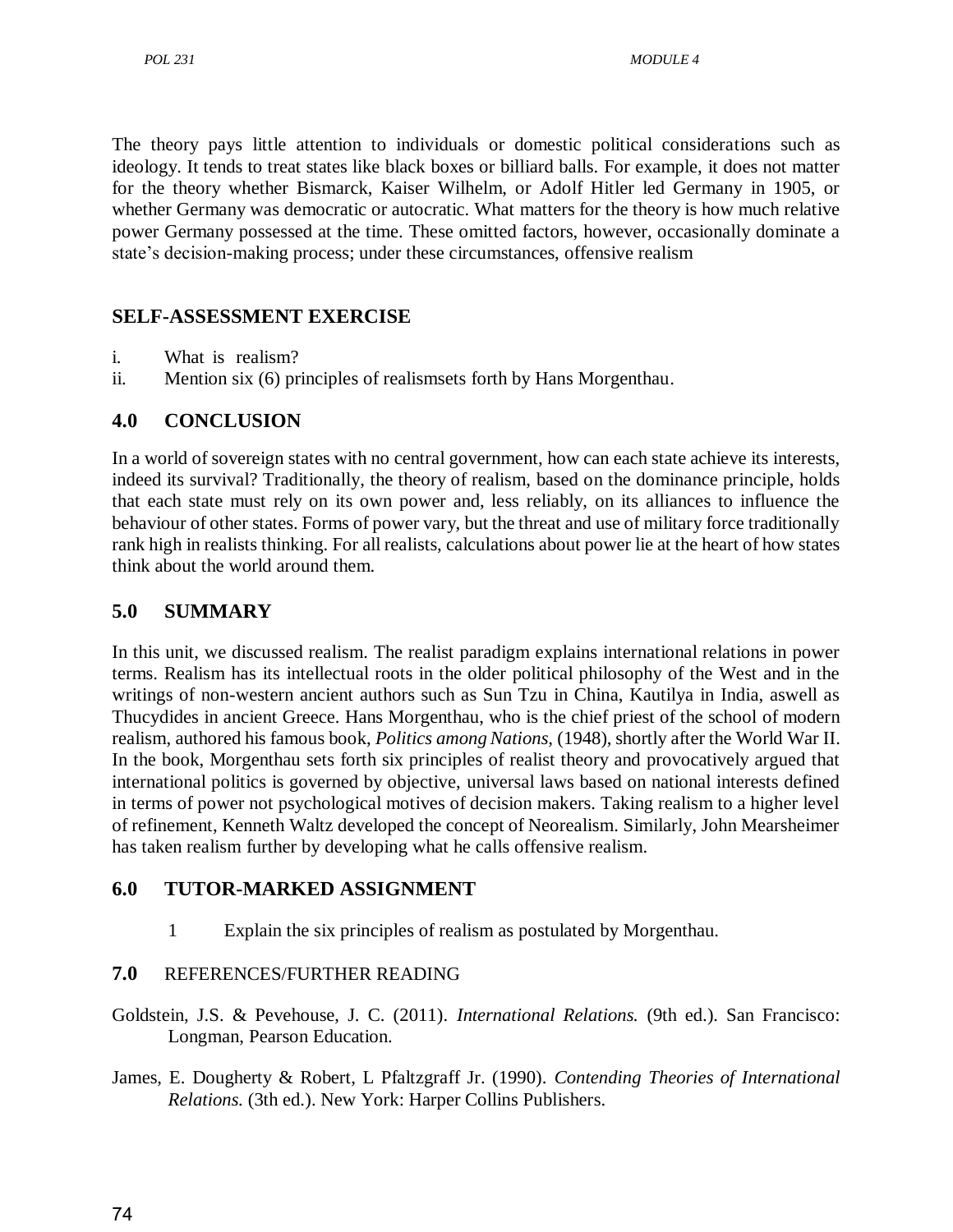- John, Mearsheimer (2001). *The Tragedy of Great Power Politics.* New York: Norton and Company.
- Morgenthau, H. J.(1985). *Politics among Nations: The Struggle for Power and Peace.* (4th ed.). New York: McGraw Hill Inc.
- Sun, Tzu (2005). *The Art of War.* Translated by Thomas Cleary, London: Shambhala.
- Thucydides (1954). *History of the Peloponnesian War.* Translated by Rex Warner, London: Penguin Books.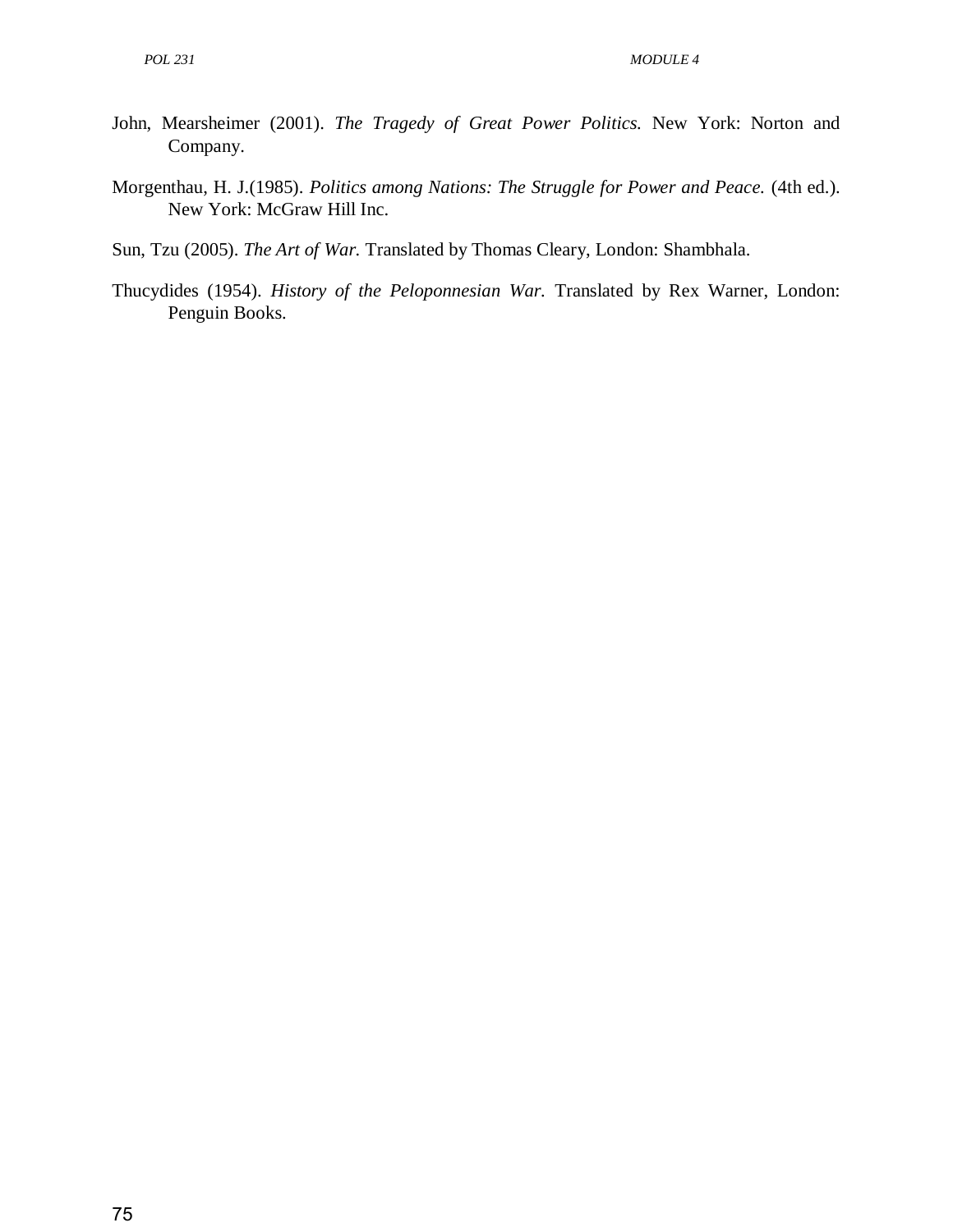## **UNIT 4 POWER THEORY**

### **CONTENTS**

- 1.0 Introduction
- 2.0 Objectives
- 3.0 Main Content
	- 3.1 Power Theory
- 4.0 Conclusion
- 5.0 Summary
- 6.0 Tutor-Marked Assignment
- 7.0 References/Further Reading

### **1.0 INTRODUCTION**

This unit analyses power theory, which provides a realist perspective to the analysis of war causation. Power is the central organising principle of war causation. Since states wage war, and power is so central to the existence, indeed, the very survival of states, it is simply logical that the causes of war should be located in the correlation of power between them.

### **2.0 OBJECTIVES**

At the end of this unit, you should be able to:

- define power theory
- explain the assumptions of power theory
- explain the fundamental causes of war in line with power theorists argument.

### **3.0 MAIN CONTENT**

#### **3.1 Power Theory**

Power theory offers a theoretical framework to explain the incidence of wars in the international system. Throughout history, war has been a normal way of conducting disputes between political groups. These wars do not start accidentally; they usually result from deliberate and calculated acts of decision-makers in the belligerent states. As Clausewitz noted so graphically, reciprocity and force are the two most important characteristics of war; "war is thus an act of force to compel our enemy to do our will" (Clausewitz, 1976: 75). State agents make a conscious decision to go to war based on their calculations or miscalculations of risks and benefits. They choose war rather than dialogue because they believe that it offers greater rewards at acceptable risk levels. War, as Michael Howard (1970: 41) asserts, "is simply the use of violence by states for the enforcement, the protection or the extension of their political power."

Power is the central organising principle of war causation. Since states wage war, and power is so central to the existence, indeed, the very survival of states, it is simply logical that the causes of war should be located on the correlation of power between them. States employ or threaten physical force as the simplest means of asserting power or effecting desired control or changes in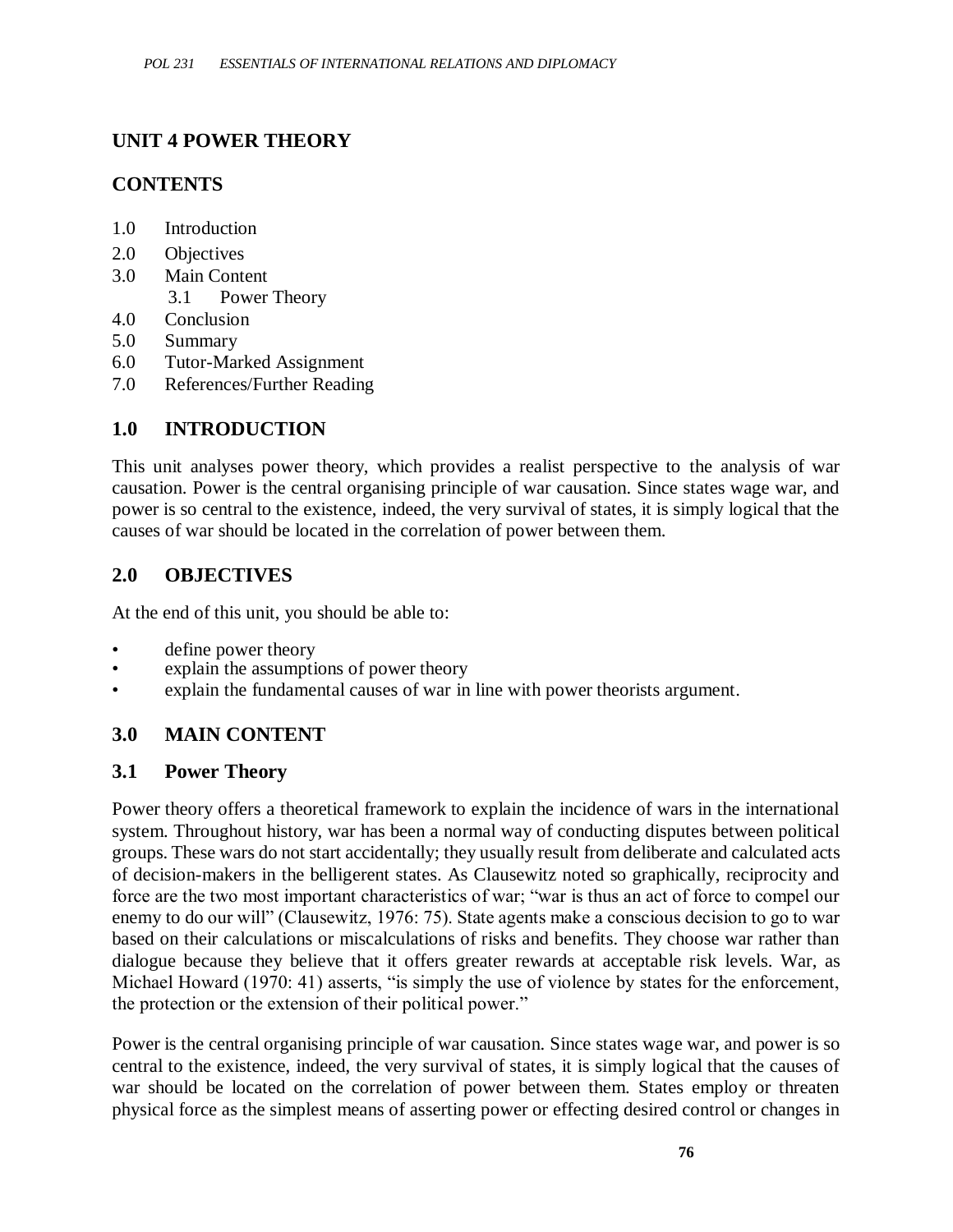the international system. In *The Causes of War,* Geoffrey Blainey (1977: 149-50) writes: All war "aims are simply varieties of power." Whether the war is driven by nationalism, the desire to spread an ideology or religion, ethnic irredentism, the desire for territory, conflicting claims of interest, etc; all these are in the main manifestations of power relationships.

Similarly, Quincy Wright (1941: 144) describes power as being essentially "a function of state politics." Michael Howard and indeed most historians who have studied the subject agree with Blainey that power theory provides the most adequate explanatory paradigm on the causes of wars. From Thucydides to Machiavelli to Morgenthau; from Realpolitik statesmen like Frederick the Great to Bismarck to Kissinger, the causes of war are at bottom conflicts of power.

The power model can well be illustrated by the work of Thucydides in his book, *History of the Peloponnesian War*. Here, the Greek historian describes the cause of war in power terms: "What made war inevitable was the growth in Athenian power and the fear this caused in Sparta." Like the leaders of Sparta, statesmen employ war as an instrument of state policy on calculations of power. Their decisions, their attitudes, their perceptions, and their calculations are based on the fundamental issues of power. In essence, the power model argues that states go to war "in order to acquire, to enhance or to preserve their capacity to function as independent actors in the international system" (Howard, 1983: 1314).

Since states are rational actors whose decisions to go to war are based on rational calculations of risks and gains and of the shifts in the power equation in the international system, the power model rejects the individual level of analysis theories that attribute war to man's innate aggressiveness. In place of such sublime causes as aggression and animalistic instincts, power theory focuses on analytical rationality, on perception and misperception, on calculations and miscalculations. For instance, it was the mutual perception of threat induced by the exponential growth in the military capabilities of the great powers that turned Europe by 1907 into an armed camp of two hostile coalitions. It was the calculation by German political leaders of the configuration of power within this framework that compelled them to embark on a course that led to World War I. Similarly, it was Saddam Hussein's calculations and miscalculations of power that precipitated the Gulf War.

Michael Howard (1983: 18) captures power theory very succinctly: "the causes of war remain... rooted in perceptions by statesmen of the growth of hostile power and the fears for the restriction, if not the extinction, of their own." Irrespective of the underlying causes of international conflict, power theory holds as sacrosanct the fact that wars result from reasoned and rational calculations by both parties that they stand to gain more by going to war than by remaining at peace (Howard, 1983: 22). If this proposition holds true, the nuclear weapons rational calculations of risk will demonstrate that any war likely to involve nuclear exchange and mutual annihilation will not benefit the states in question. Consequently, this will promote cooperation rather than conflict in the international system.

However, are all statesmen rational in their calculations? The model assumes so and does not account for the likelihood of such irrational leaders as Saddam Hussein of Iraq. In general, however, power theory provides the most convincing explanatory paradigm on the causes of war. The historical record provides ample justification for power theory.

### **SELF-ASSESSMENT EXERCISE**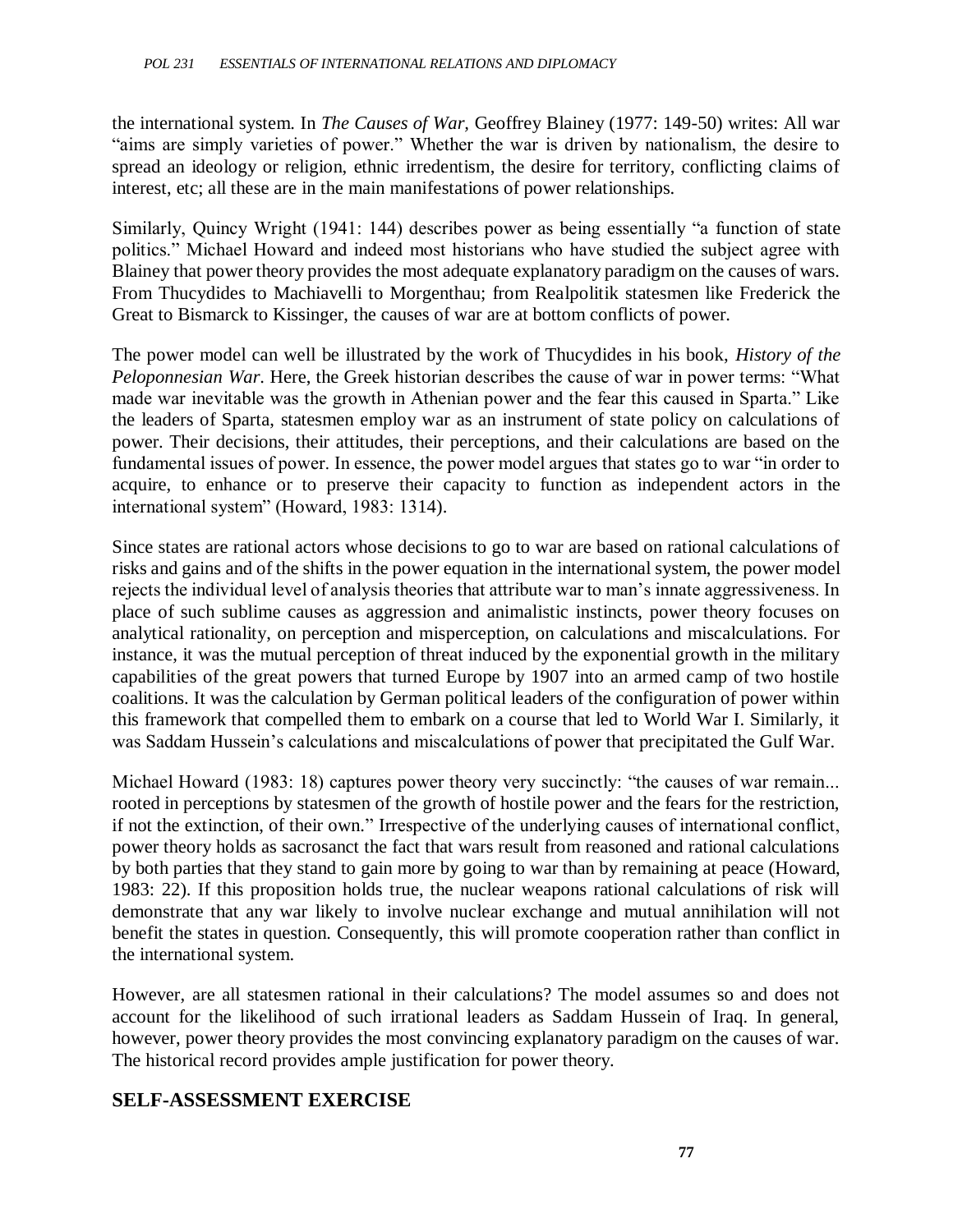i. What are the basic assumptions of power theory?

#### **4.0 CONCLUSION**

The unit has analysed the basic assumptions of power theory and equally the most convincingexplanatory paradigm on the fundamental causes of war in the international system offered by the power theorists.

#### **5.0 SUMMARY**

Power is the central organising principle of war causation. Since states wage war, and power is so central to the existence, indeed, the very survival of states, it is simply logical that the causes of war should be located in the correlation of power between them.

#### **6.0 TUTOR-MARKED ASSIGNMENT**

1. Critically examine the arguments of power theory.

#### **7.0 REFERENCES/FURTHER READING**

Blanning, T.C.W. (1986). *The Origins of the French Revolutionary Wars.* London: Longman.

Geoffrey Blainey (1977). *The Causes of War.* Sun Books.

Michael Howard (1983). *The Causes of War.* London: Temple Smith. Peter Paret & Michael

Howard (1976). *Clausewitz on War.* Princeton.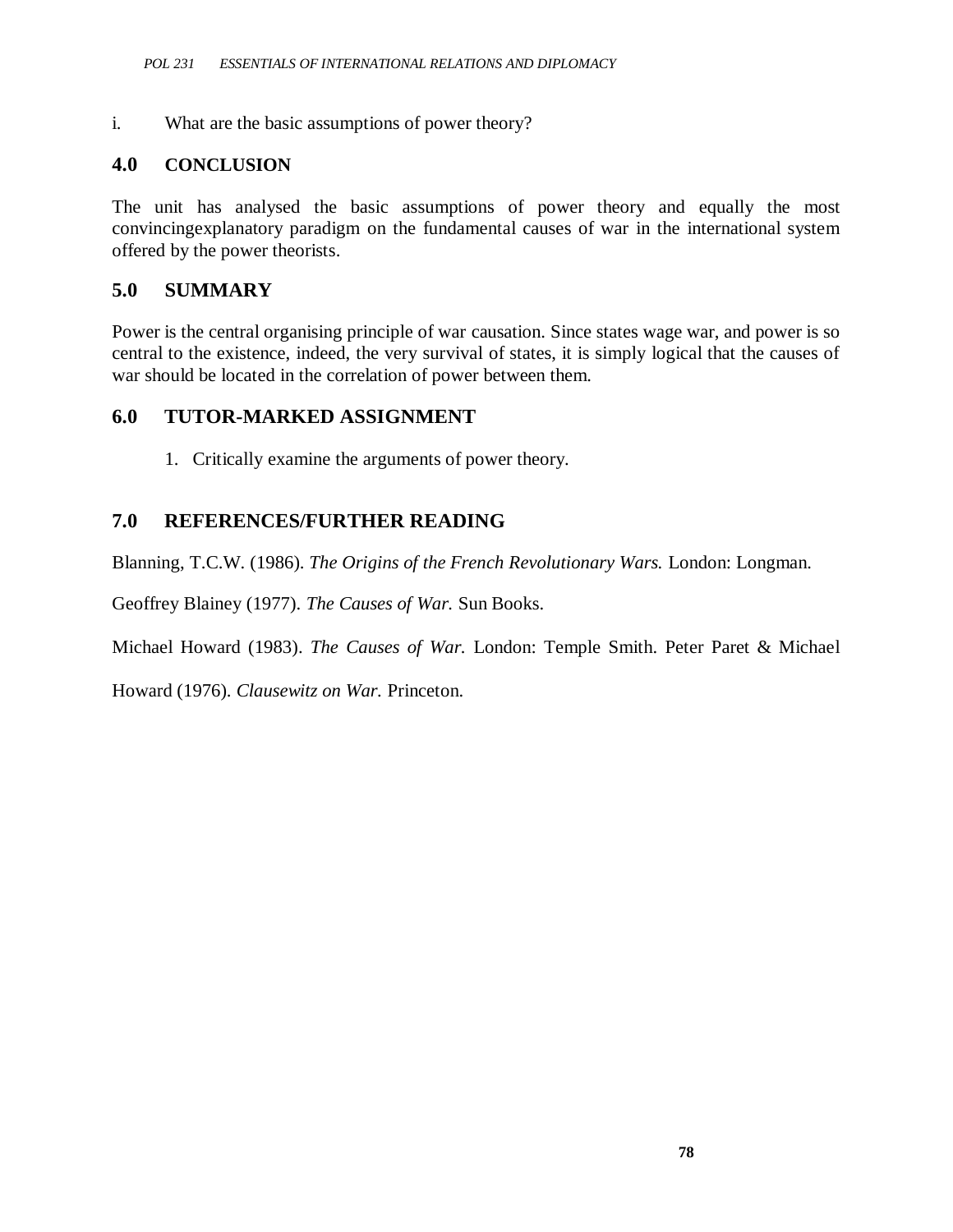#### **UNIT 5 SOME MODERN THEORIES OF INTERNATIONAL RELATIONS CONTENTS**

- 1.0 Introduction
- 2.0 Objectives
- 3.0 Main Content
	- 3.1 System Theory
	- 3.2 Functional Theory
	- 3.3 Game Theory
	- 3.4 Decision Making Theories
- 5.0 Conclusion
- 5.0 Summary
- 6.0 Tutor-Marked Assignment
- 7.0 References/Further Reading

### **1.0 INTRODUCTION**

The unit discusses the relevance of some behavioural theories to the study of international relations. It briefly explains origin, basic assumptions and major weaknesses of Systems theory, Game theory and Functionalism as well as the three models of decision-making theory, namely, the Rational Actor, the Bureaucratic Politics and the Hero-in-History Models.

#### **2.0 OBJECTIVES**

At the end of this unit, you should be able to:

- explain the basic assumptions of system theory
- explain the core assumptions of functional theory
- explain the basic assumptions of game theory
- explain the decision-making theories
- state how you will apply the various theories in their analysis of issues in international relations.

## **3.0 MAIN CONTENT**

### **3.1 Systems Theory**

General System Theory(GST) was first formulated byLudwig von Bertalanfy as an explanatory paradigm in Biology. It has since been applied in other sciences such as physics, chemistry, ecological studies, and subsequently, to the behavioural and social sciences.GST approaches a subject holistically, i.e. as a totality, a whole entity, or, to use international relations terminology, a world view. It views its subject as an organism, an integrated unit rather than the sum of its constituent parts. Various scholars using different theoretical formulations have succinctly evaluated the systems theory as a tool of analysis. The scholars who have developed the systems theory in international relations include Karl Deutsch, Morton Kaplan, David Singer, Charles McClelland and Kenneth Boulding, others that have contributed immensely to the theoretical development of systems analysis include a renowned political scientist, David Easton, and a foremost Sociologist Talcott Parsons.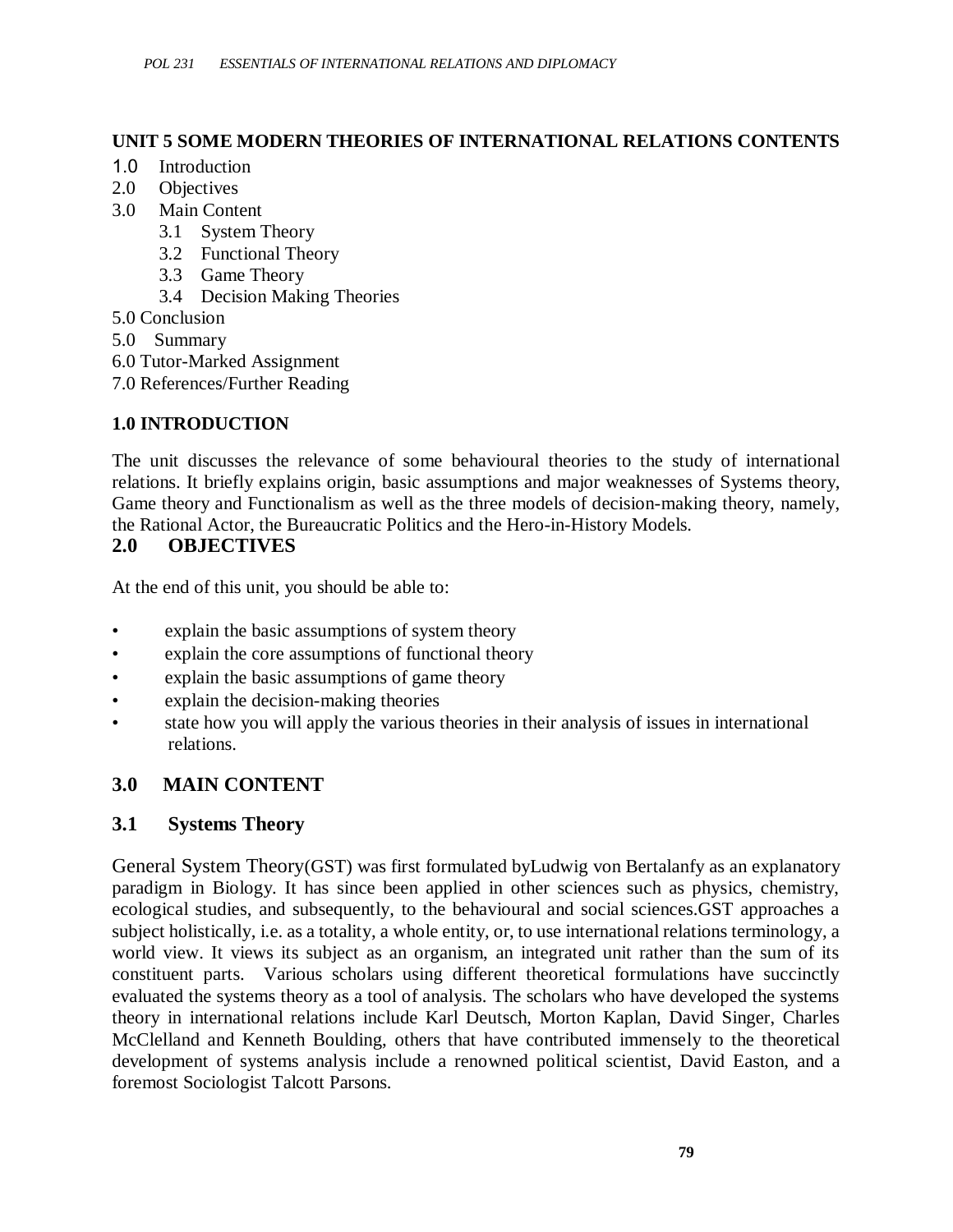The systems theory also involves the study of relationships between variables. For instance, in studying the state of an international system or of its subsystems variables such as the essential rules of system, the transformation rules, the actor classificatory variables, the capability variables, and the information variables were found to be useful.The essential rules of the systemvariables describe general relationships between the actors. They also assign role functions to actors independent of the labelling of the actors.The transformation rules of a system are those rules, which relate given sets of essential rules to given parameter values, depending upon the previous state of the system.The actor classificatory variables specify the structural characteristics of actors. These characteristics modify behaviour. For instance, "nation-state" "alliance" and "international organisation" are actor categories whose behaviour will differ as a consequence of structural characteristics. Similarly, a classification of nation-states as democratic or authoritarian will have consequences for their behaviour.The capability variables specify the physical capability of an actor to carry out given classes of actions in specified settings. Various factors are used in determining capability: territory, population, industrial capacity, skills, military forces, transport and communication facilities, political will, ability to draw on the aid of others.Information Variablesinclude knowledge of long-range aspirations as well as immediate needs. Information also involves perception and misperception.

The international system is the most inclusive system analysed by system theorists. National and supranational systems are subsystems of the international system. They may however be treated separately as systems. The system has no absolute status and as indicated earlier consists of variables employed for the investigation of the subject matter.

#### **3.2 Functional Theory**

The theory of functionalism is one of the three categories of the grade integration ideas other categories are the Federalist and pluralist integration approaches. Functionalist theory was elaborated by David Mitrany in a series of books and articles among which are: *The Progress of International Government* published in 1933; the article "Functional Federalism" in the Journal *Common Cause* of November 1950 and particularly the book *A Working Peace System* published in 1946.The theory asserts and justifies the proposition that the development of international economic and social cooperation is a major prerequisite for the ultimate solution of political conflicts and elimination of war. As Mitrany puts it, "the problem of our time is not how to keep the nations peacefully apart but how to bring them actively together". In other words, peace can be maintained, not by addressing the issues of conflict but by promoting cooperation in areas of mutual interest. According to Mitrany, functional development of special-purpose organisations will evolve their own distinctive structural patterns, procedures, and areas of competence in accordance with inherent requirements of their functional missions.

In general, the theory seeks to shift attention away from the vertical divisions of human society into sovereign states towards the horizontal strata of social needs, which cut across the national divide. Rather than reconciling conflicting interests as emphasised in power theory, functionalism promotes efforts to solve common problems. Mitrany sees functionalism as a method "which would... overlay political divisions with a spreading web of international activities and agencies, in which and through which the interests and life of all the nations would be gradually integrated." International peace can be maintained by solving economic and social problems through agencies covering the problem areas. The problems which are crucial to maintaining international peace are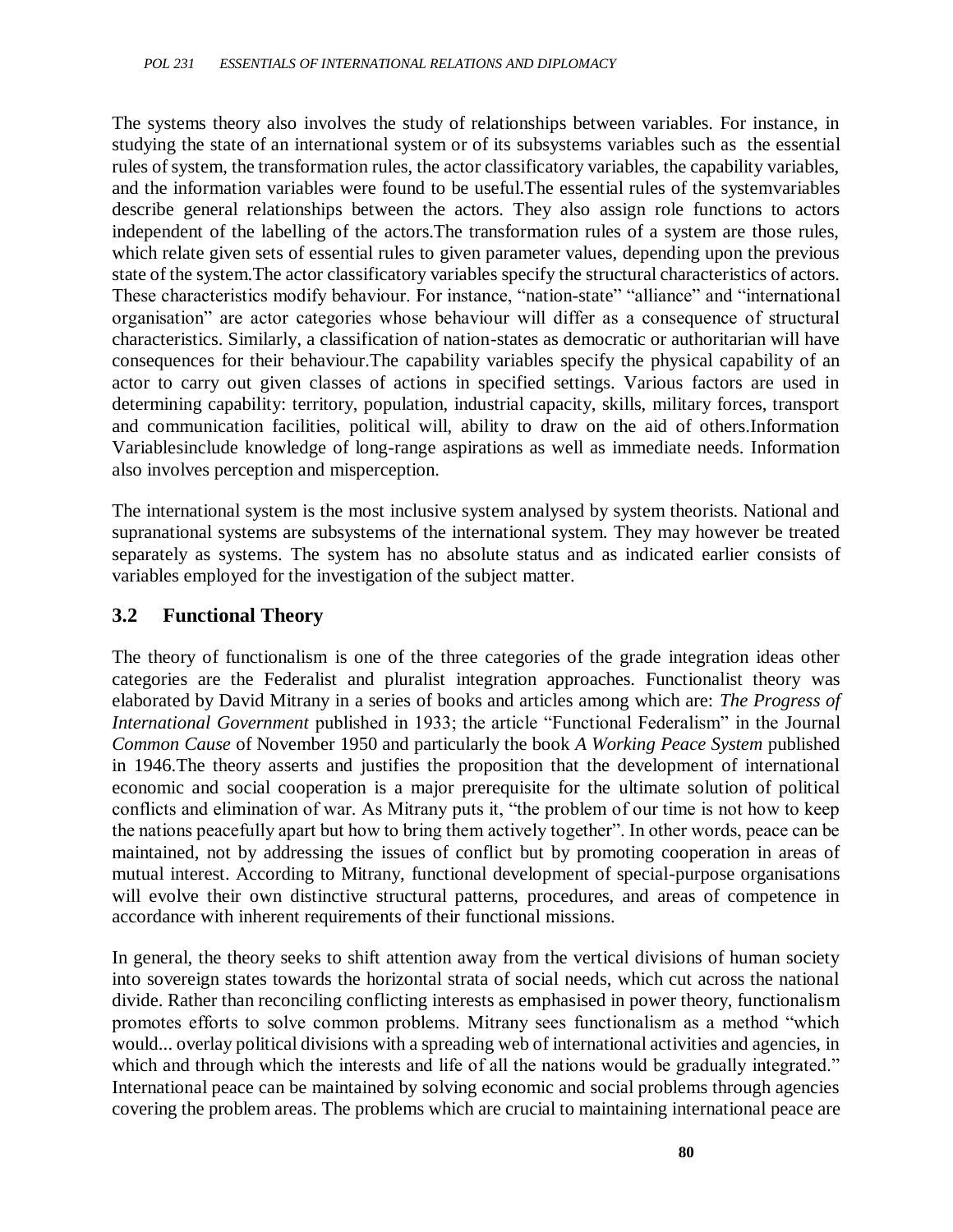bigger in scope than nation states. Hence, the mission of functionalism is to make peace possible by organising the particular layers of human social life in accordance with their particular requirements.

#### **3.3 Game Theory**

Game theory was developed by mathematicians and economists who were particularly concerned with political phenomena. It is a general system theory, like power theory, designed to deal with a wide range of situations and problems in terms of repetitive patterns of behaviour, common aspects of phenomena, and types of actions and factors. Some of the founders of the game theory include John Von Neumann and Oskar Morgenstern; others scholars that contributed to the development of game theory are Martin Shubik and T.C Schelling. Game theorists are interested in decisions, decision-making and conflict. It offers a way of thinking about conflict and decision- making as well as a device for discovering optimum strategies to illuminate problems of decision. This involves a prediction of consequences based on assessed possibilities. The theory focuses on the "reasonable" or rational policymaker who weighs values or options with probabilities and maximises choice. Most policymakers must consider the choice of policies or actions by others at home and abroad who may interfere substantially with desired success.

Game theory employs as its basic model, the game of strategy as distinct from games of chance. It offers the most important theoretical tool in the area of strategy.Strategy is concerned with choices from among alternative actions rather than with alternative end states. Game theory employs games as an analytical device. The theory has developed a number of game parameters among which are zero-sum-game and Non-zero-sum-gameinvolving two-person game, the winning and losses cancel each other out;a characteristic of bilateral international relations,and theNth-person non-zero-sum game and Nth-Zero-Sum Game involving more than two players in a game in which the winning and losses do not cancel out; a more complicated and common in international relations.

Game theory is a method of analysis and a method of selecting the best courses of action. It focuses on situations that call for rational behaviour, i.e., behaviour designed to produce decisions and courses of action involving the least costly way to achieve goals or to keep losses to a minimum given particular operating conditions. These situations are marked by conflict, competition, and often cooperation. The theory is considered useful decision-making tool in all aspect of human life, so long as there exists a situation of conflict that requires bargaining, detterance and diplomacy. However, game theory has been criticized based on placing much interest on situation ethics there by placing little interest on the ethics of man. Meaning the motives and attitudes of rivals in conflict are not given cognizance.

### **3.4 Decision Making Theory**

Scholars have devised various paradigms for analysing decision making in foreign policy. Decision-Making Theory was first developed by scholars such as H.A. Simon, Harold Lasswell, Harold Sprout, Richard Snyder and others. The theory seeks to analyse political processes in terms of decisions. Its major ingredient lies in the fact that every political act reflect a decision and so tacitly does inaction. Every actor is a decision-maker. Decision-making theory was popularized in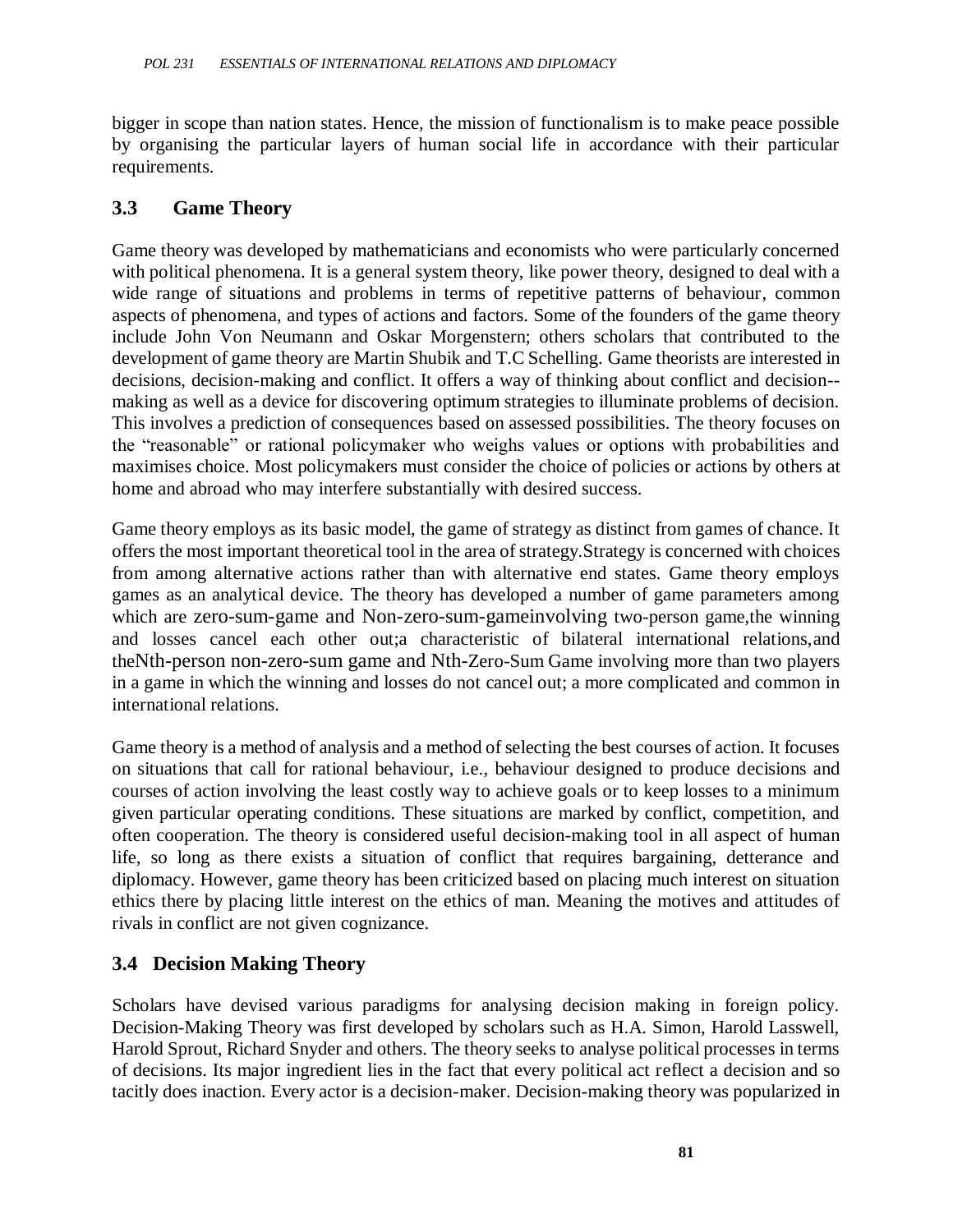international relations by Richard Snyder, H.W. Bruck and Burton Sapin Snyder and Colleagues proceed with the assumption that the key to political action lies in the way in which decision-makers as actors define their situations and that their image of the situation is built around the protected action as well as reasonsfor their action. State action is regarded as the action taken by those acting in the name of the state.

Decision-making theorists have set in three models for the explanation and understanding of the theory, namely the Rational or Unitary Actor model, the Bureaucratic Politics model, and the Hero-in History model. The Rational or Unitary Actor Model is an analytical construct derived from political realism otherwise known as the realist perspective or realpolitik. The model asserts that the primary task that decision makers face is the formulation of foreign policies to ensure their state's independence and, ultimate survival. The choices they make are shaped by strategic calculations of power, not by domestic politics or the process of decision-making itself. The model maintains that all policymakers follow the same routines and calculations to define their country's national interest. The Bureaucratic Politics Model maintain that heads of governments need information and advice to make decisions; they also need and, in fact, depend on a machinery to implement their decisions and policies. These functions are performed by organisations or bureaucracies that manage foreign affairs. They have become indispensable to a state's capacity to cope with changing global circumstances in a complex world. Bureaucracies have thus become a necessary component of modern governments. The model equates national action with the preferences and initiatives of the highest officials in national governments. It argues that the course of world history is determined by the decisions of political elites. Leaders shape the way foreign policies are made and the consequent behaviour of nation-states in world politics.

#### **SELF-ASSESSMENT EXERCISE**

- i. Identify and explain some of the important modern theories of IR you know.
- ii. List and explain three models of decision-making theory in international relations.

### **4-0 CONCLUSION**

International relations accounts for the unique, new, and non-recurring phenomenon. It is also concerned with recurring processes and patterns of behaviour. These patterns occur with much regularity and often transcend specific historical episodes. They provide opportunities for scholars to draw generalisations and conceptualisations that cut across historical events. The generalisations provide a platform for the formulation of explanatory paradigms on such issues as the causes of war, imperialism, escalation, crises, alliance, deterrence, etc. without having to describe specific historical wars, alliances, crisis and other issues. Some of the most important analytical theories include Systems theory, Game theory and Functionalism as well as decision-making theory.

#### **5.0 SUMMARY**

The unit has examinethe importance of the theoretical study of international relations. It has discussed the assumptions of Systems theory, Functionalism and Game theory. It has also explored three models of decision-making theory, namely, the Rational or Unitary Actor model, the Bureaucratic Politics Model and the Hero-in-History Model.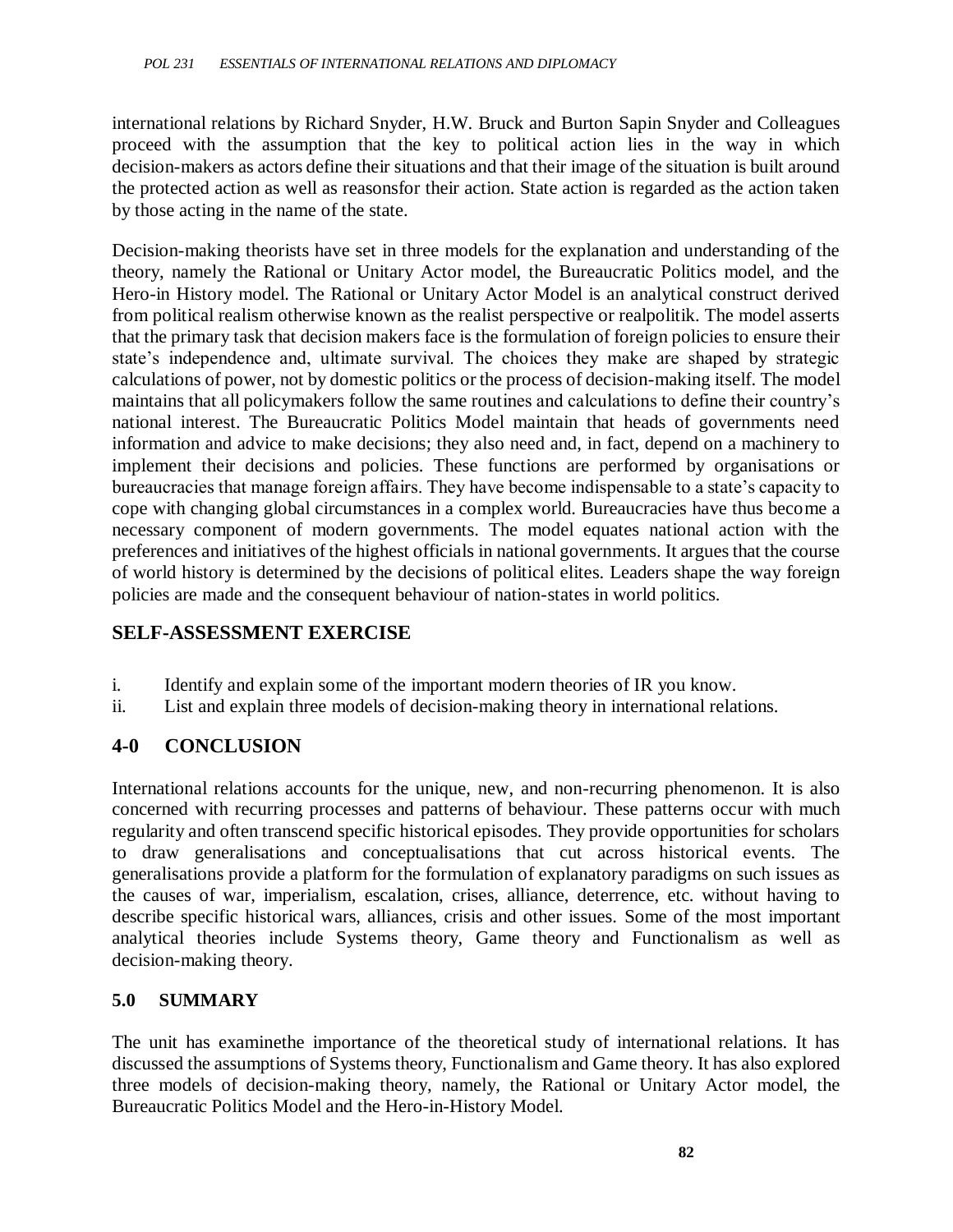#### **6.0TUTOR-MARKED ASSIGNMENT**

- 1. Outline the origin and basic assumptions of any three of the following:
- a. Decision-Making Theory.
- b. the Systems theory.
- c. Game theory.
- d. Functional theory.

#### **7. REFERENCES/FURTHER READING**

- Akinboye, S. & Ottoh. F. (2007). *A Systematic Approach to International Relations*. Lagos: Concept Publications.
- Bacharach, M. (2006). *Beyond Individual Choice: Teams and Frames in Game Theory.* Princeton: Princeton University Press.
- Baird, D., Gertner, R., & Picker, R. (1994). *Game Theory and the Law.* Cambridge, MA: Harvard University Press.
- Bertalanffy, L.V. & Laszlo, E. (1972). *The Relevance of General Systems Theory.* Paper presented to Ludwig von Bertalanffy on his seventieth birthday. The International Library of Systems Theory and Philosophy. New York.
- Binmore, K. (1987). Modeling Rational Players I. *Economics and Philosophy,* 3: 17 9-214.
- Binmore, K. (1994). *Game Theory and the Social Contract* (vol. 1): Playing Fair. Cambridge, MA: MIT Press.
- Binmore, K. (1998). *Game Theory and the Social Contract* (vol. 2): Just Playing. Cambridge, MA: MIT Press.
- Binmore, K. (2007). *Does Game Theory Work? The Bargaining Challenge.* Cambridge, MA: MIT Press.
- Binmore, K. (2009). *Rational Decisions*. Princeton: Princeton University Press.
- David, Mitrany (1933). *The Progress of International Government.*
- David, Mitrany (1950). "Functional Federalism" *Common Cause*.

David, Mitrany (1966). *A Working Peace System.*

David, Mitrany (1984). "The Prospect of Integration: Federal or Functional." In lnis Claude, *Swords into Plowshares* pp. 378-406.

Director, S.W. & Rohrer, R.A. (1971). *Introduction to Systems Theory.* New York: McGraw-Hill.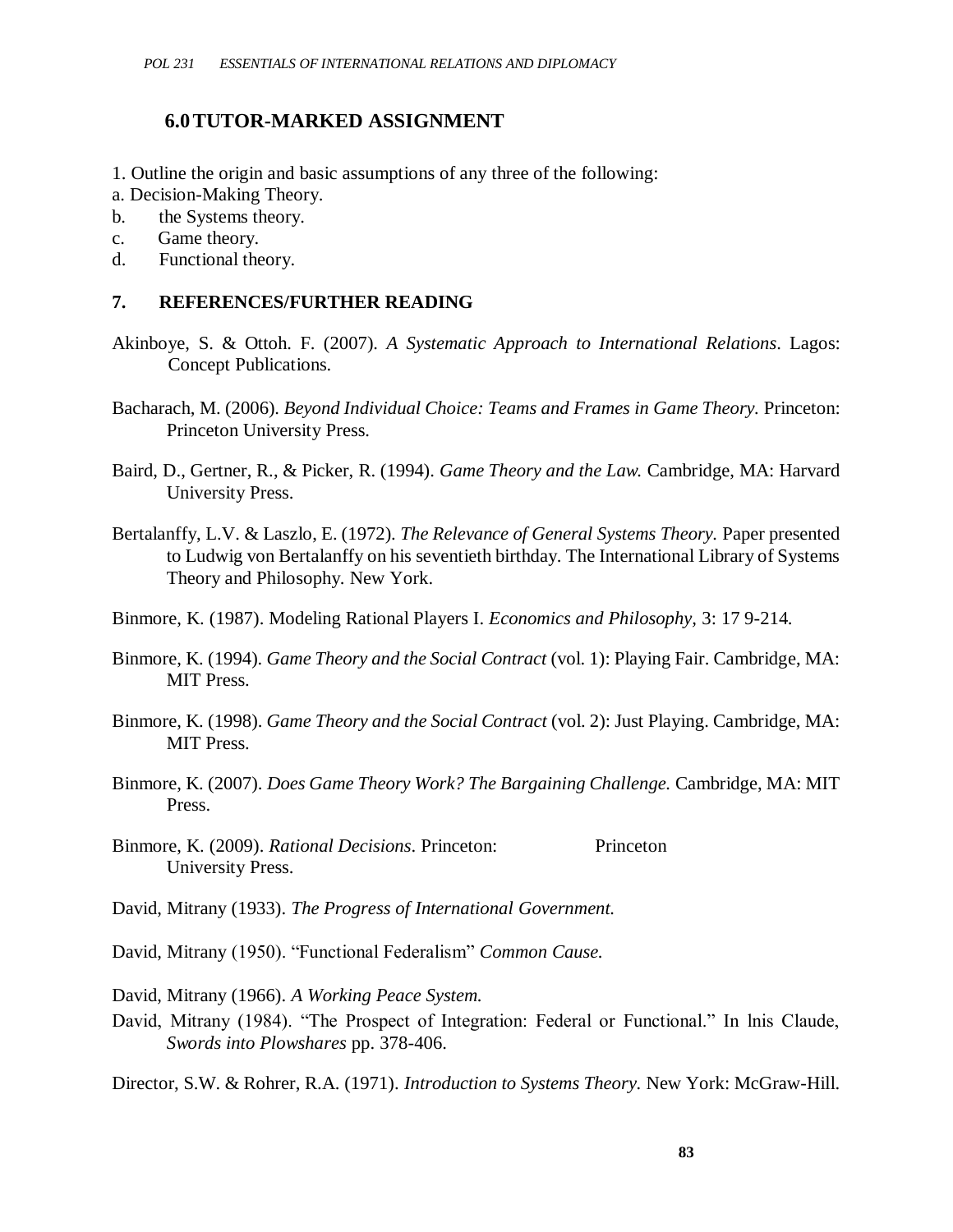Ernst, B. Haas (1964). *Beyond the Nation-State. New York: Alfred A. Knopf.*

- Groom, A.J.R. & Paul Taylor (1975). *Functionalism: Theory and Practice in International Relations.*
- Johari, J. C. (2014). *International Relations and Politics: Theoretical Perspectives in the*  Post-Cold War Era (4<sup>th</sup> Ed.). New Delhi: Sterling.

James P. Sewell (1966). *Functionalism and World Politics.*

.

Martens, H R. & Allen, D.R. (1969). *Introduction to Systems Theory.* Columbus.

Richard, Snyder, Henry, Bruck, & Burton, Sapin (1954). Decision Making as an Approach to the Study of International Politics.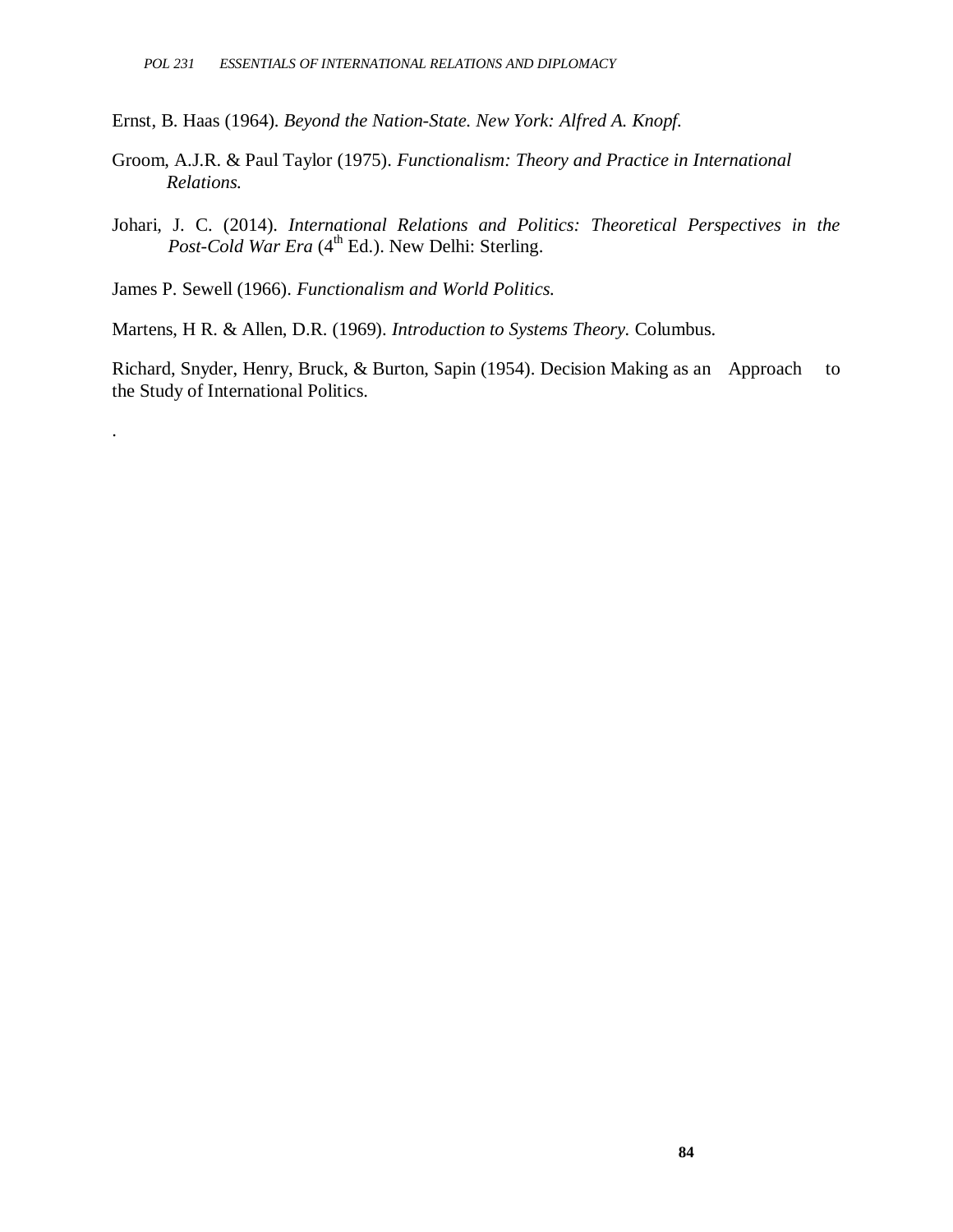### **MODULE 5BASIC CONCEPTS IN INTERNATIONAL RELATIONS**

Students of International Relations and Diplomacy are most of the times confronted with issues and questions regarding the happenings in the international arena. They face discussions on issues relating to North Korea, China, Iran, the Palestinians and the State of Israel as well as United States' relations with these countries. Included in the discussions are issues regarding terrorist organizations and global health like covid-19 (Coronavirus) pandemic. To be able to provide answers to the questions and engaged in professional discussion on these events and happenings that came up from time-to-time, as student of IR and Diplomacy you need the mastery of some key and basic concepts that are indispensable in the study or the discourse of IR. Therefore, this module will provide explanation about the meaning, nature, features and implications of the key concepts relevant to the study of IR. Thus, the Module is divided into the following units:

- Unit 1 Foreign Policy
- Unit 2 National Interest
- Unit 3 Power
- Unit 4 Balance of Power
- Unit 5 Non-Alignment

### **UNIT 1 FOREIGN POLICY**

### **CONTENTS**

- 1.0 Introduction
- 2.0 Objectives
- 3.0 Main Content
	- 3.1 Definition and Nature of Foreign Policy
	- 3.2 Foreign Policy Objectives
- 4.0 Conclusion
- 5.0 Summary
- 6.0 Tutor-Marked Assignment<br>7.0 References/Further Reading
- References/Further Reading

### **1.0 INTRODUCTION**

This unit introduces you to the meaning and nature foreign policy. It traces the objectives and influences to the formulation and implementation of foreign policy.

#### **2.0 OBJECTIVES**

At the end of this unit, you should be able to:

- define foreign policy
- analyse the nature of foreign policy
- describe and distinguish between foreign policy inputs and outputs
- identify the sources foreign policy of objectives
- explain and distinguish among core objectives, middle range objectives and long range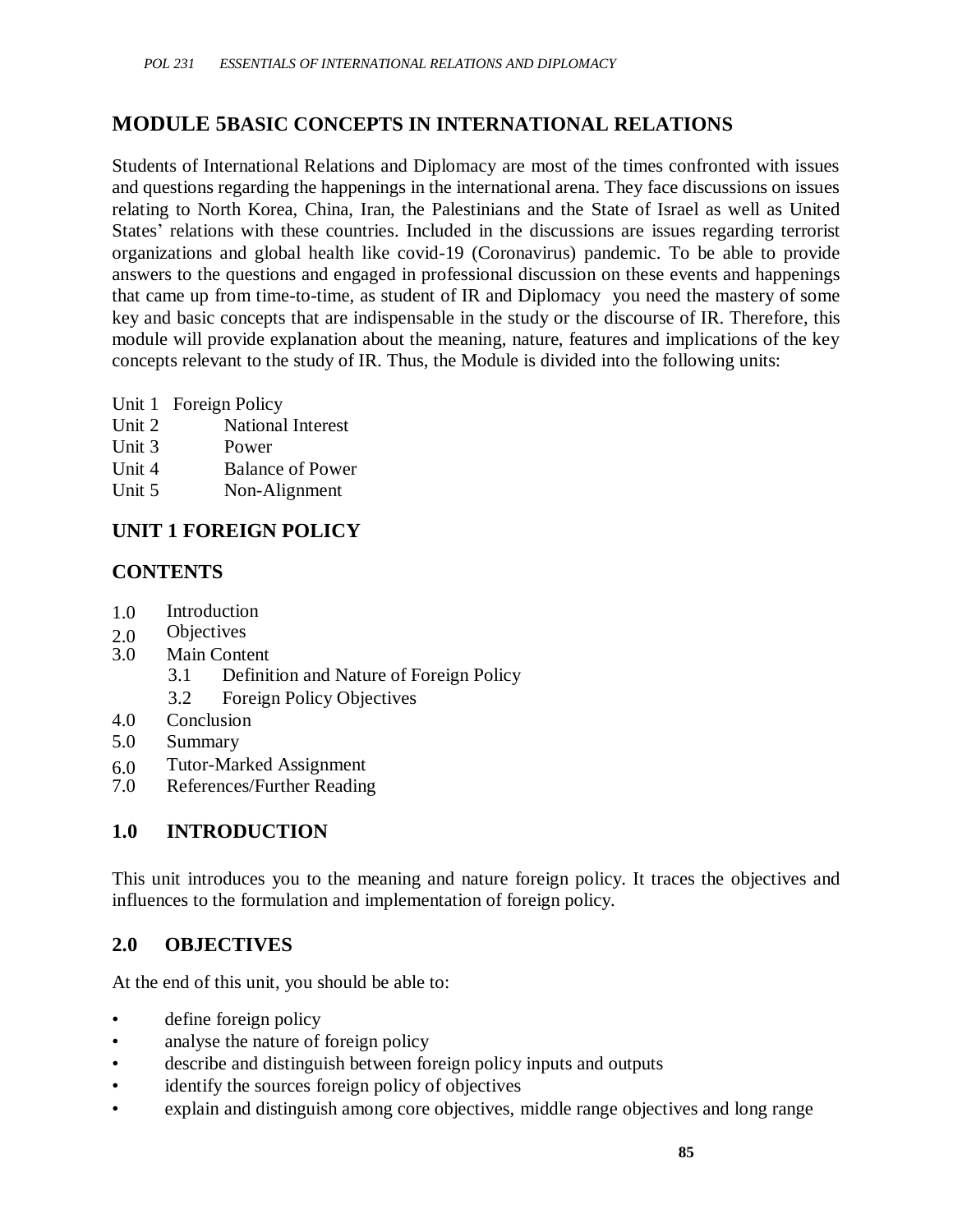objectives.

## **3.0 MAIN CONTENT**

### **3.1 Meaning and Nature of Foreign Policy**

George Modelski defines foreign policy as "the system of activities evolved by communities for changing the behaviour of other states and for adjusting their own activities to the international environment." Foreign policy also refers to the goals that the state officials seek to obtain abroad, the values that give rise to those objectives, and the means or instruments through which they are pursued.The foreign policies of governments are reflected in the external behaviour of nation-states. In general, the objectives and actions of others set an agenda of foreign policy problems between two or more governments. The type of response will largely be similar to the stimulus, hence the notion that foreign policy actions are often reciprocal.The advent of an interdependent world has had a tremendous impact on the nature of foreign policy in two major ways:

- It has raised economic issuesto the level of high politics. This is particularly so because of the nuclear stalemate and the emergence of the Third World with its stringent demand for a greater share of the world's wealth. The issues of political economy now occupy a central place in the global agenda.
- It has blurred the distinction between domestic **and** foreign issues**,** between the socio-political and economic processes within the country and those that transpire abroad.

Foreign policy studies cannot ignore the extent to which the international political economy shapes the domestic economy and politics. For instance, domestic interest rates, inflation, employment, foreign exchange, to mention only a few, are no longer exclusive issues of domestic policy. They respond to influences from the external environment and can be subjected to tremendous pressures by the international political economy. The same can be said of such issues as labour, immigration, foreign investment trade flows, capital flows, prices of commodities and a host of other economic indices. Interdependence has greatly obfuscated, and possibly even erased in some respects, the distinction between domestic and foreign issues.

In spite of the effect of interdependence, however, foreign issues still has an identifiable nature and focus. It is concerned with the plans, policies, and actions of national governments oriented towards the external world. Foreign policy analysis conceives of all foreign policy behaviour as having a common structure. Irrespective of their content and purposes, behaviour is seen to consist of a discrete action initiated by one state and directed towards one or more targets in the world arena.

### **3.2 Foreign Policy Objectives**

Foreign policy objectives can be defined as an "image" of future state of affairs and future set of conditions that governments through individual policy makers aspire to bring about by wielding influence abroad and by changing or sustaining the behaviour of other states. The future state of affairs may refer to, for instance: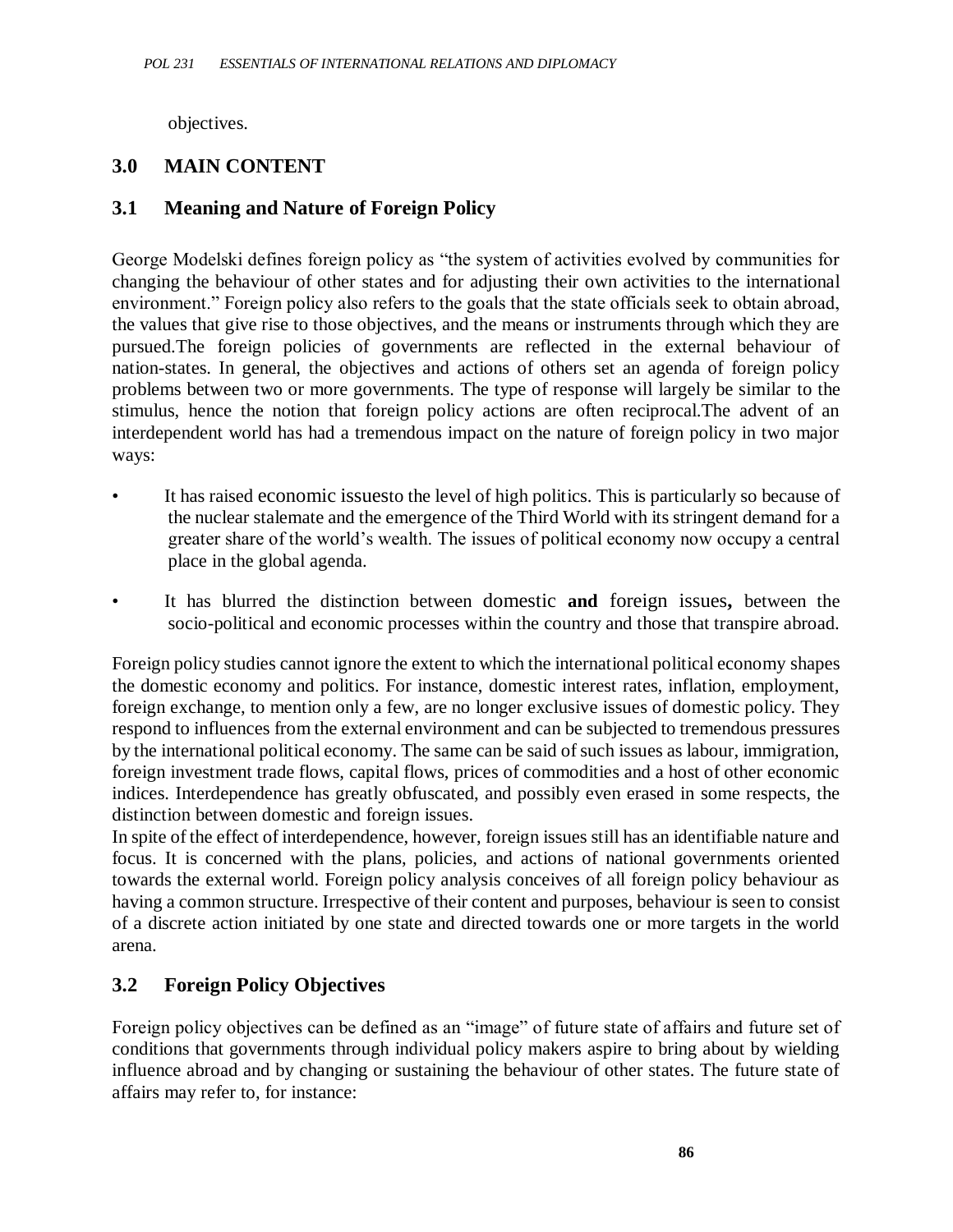- Concrete conditions such as passing a UN resolution or annexing territory.
- Values, such as the promotion of democracy abroad, achievement of prestige, popularity.
- A combination of the two.

Some objectives remain constant over centuries and directly involve the life and welfare of all citizens. Other objectives are transient and change regularly. They concern only a handful of government officials and citizens. Such a transient objective could be protecting a small industry from foreign competition.Generally, the objectives of states fall into three distinct categories:

**Core Objectives**: These are the values and interests to which nations and governments commit their very existence. Core values must be preserved or extended at all times. They are the kind of goals for which most people are willing to make the ultimate sacrifice. They are usually stated in the form of basic principles of foreign policy and become articles of faith that societies accept uncritically. Core values relate to the self-preservation of a political unit. They are short-range objectives because other goals cannot be achieved unless the political unit maintains its existence. The following issues are usually treated as core values by all nation states:ensuring sovereignty and independence of the home territoryand perpetuating a particular political, social, economic system in that territory; **c**ontrolling and defending neighbouring or contiguous territories that could serve as channels of invasion or threat to the homeland; and ensuringethnic unity.

**Middle-Range Objectives:**There are numerous varieties of middle-range foreign policy objectives. In fact, virtually all policy thrusts in pursuit of social and economic development fall within this category. These objectives cannot be achieved by dependence on internal sources only. These sources are in any case limited. Consequently, states formulate foreign policies on trade, foreign aid, access to foreign markets as a means to promoting social and economic development.

**Long-Range Goals:**Long-range goals deal with plans, visions, and dreams concerning the ultimate political or ideological organisation of the international system or subsystem. States make universal demands in order to realise their long-range goals. For instance, under Lenin the Soviet Union pursued world communism. The United States and its western allies pursue a long-range objective aimed at making the world safe for democracy.

Foreign policy objectives are derived from both internal and externalsources. Some of the most fundamental internal sources of foreign policy objectives include: the universally shared desire to insure the survival and territorial integrity of the community or state; universal need for the preservation of the state's economy. These are usually purely defensive goals but under extraneous circumstances; the political needs of a state and its leaders. If for instance, the political system is unstable or lacks legitimacy, decision makers are likely to emphasise foreign policy objectives preventing foreign intervention on the side of the dissident group; and the cultural, psychological, and ideological needs of the state for prestige and status in the world. This foreign policy objective may be aimed at projecting a particular identity or world view, fulfilling religious or sacred ideological imperatives, pursue moral principles or fulfill obligations such as coming to the aid of victims of aggression.Another important source is the capability requirement of the state. Although most capability needs are met in domestic policy, other capability requirements can only be met through foreign policy decisions and actions. For instance, diplomacy is required to create alliances, acquire foreign air, naval and other installations, strategic assets, strategic minerals, and sophisticated military weapons. In fact, realist like Morgenthau have argued that capability considerations (or what he calls power) are the most important sources of foreign policy and that states above all seek to increase their capabilities (power). On the other hand, the External Sources to the formulation of foreign policy objectives, is that states cannot ignore the realities of the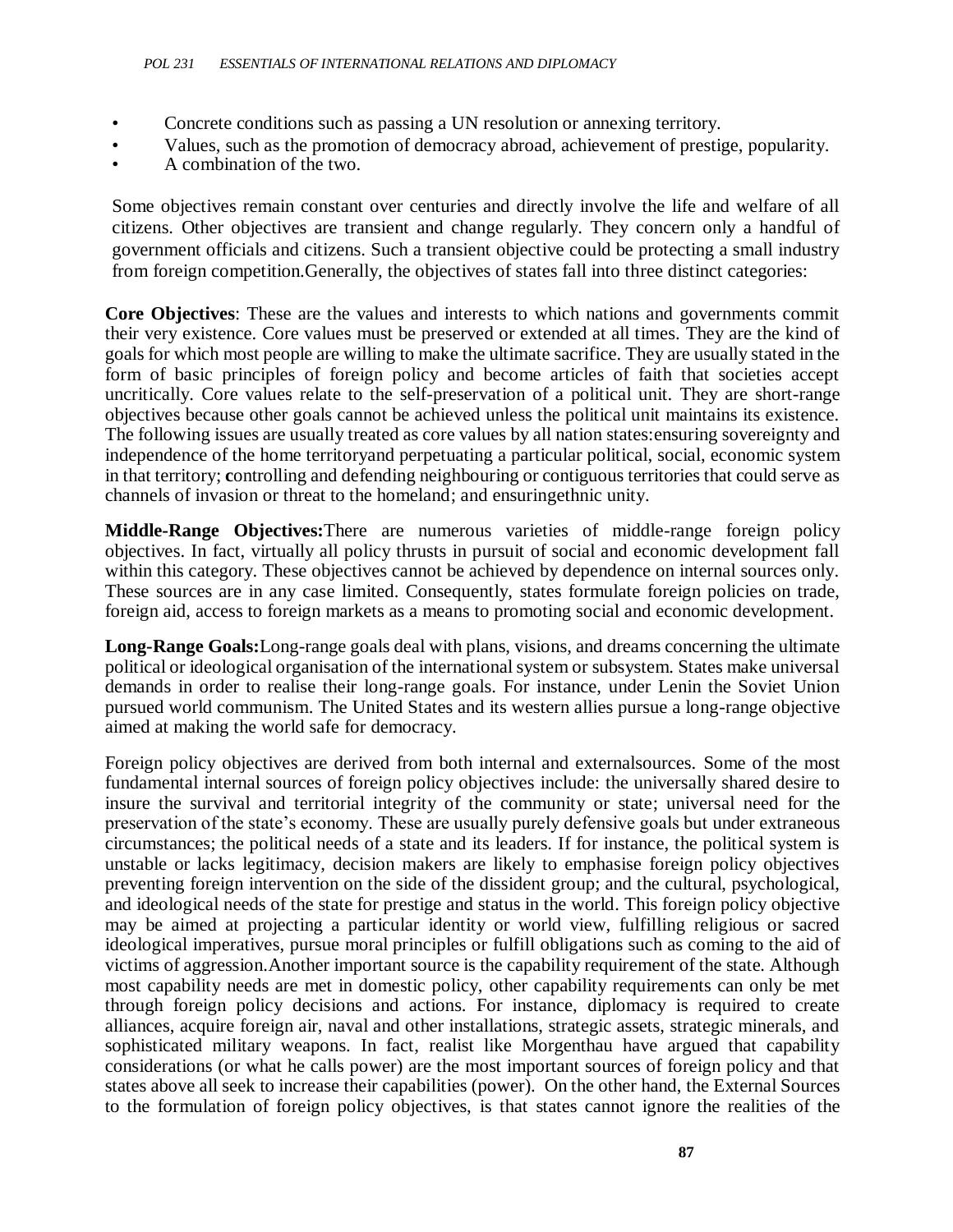external environment, which include: external threats of military intervention and economic ruin; opportunities created by events outside one's state may provide sources of foreign policy objectives;for instance, two neighbouring states at war with one another; the disintegration of a neighbouring empire; and the discovery of new mineral resources.

#### **SELF-ASSESSMENT EXERCISE**

i. Identify and explain types and sources of foreign policy objectives.

#### . **4.0 CONCLUSION**

In an anarchic international system with finite resources, state actors have to interact with each other in order to advance their national interests. This interactive process compels actors to formulate foreign policies. In doing this, decision-makers have to take various domestic, external and international factors into consideration to determine the inputs and outputs of their foreign policies. To maximise the attainment of their foreign policy goals, state actors have to categorise their objectives into core, middle-range and long-range and measure their resources accordingly. Finally, even when actors have measured their means to their foreign policy ends, unforeseen circumstances, misperceptions and miscalculations can affect the outcome of their foreign policies, which may lead them into war with other actors.

#### **5.0 SUMMARY**

Foreign policy refers to the goals that the state officials seek to obtain abroad, the values that give rise to those objectives, and the means or instruments through which they are pursued. Foreign policy is formulated to attain or solve a particular problem. Objectives, decisions and actions in foreign policy are often determined by a plethora of factors, which are domestic, external or international in scope. In general, foreign policy objectives are in three categories, namely, core objectives, middle-range objectives and long-range objectives. The amount or resources, which a state brings to bear in the pursuit of a particular objective is determined by its position in this category and sources of the formulation of foreign policy objectives.

#### **6.0 TUTOR-MARKED ASSIGNMENT**

―Unitary actors are rational actors.‖ Discuss this aphorism within the context of International Relations.

1. Discuss the categories and sources of foreign policy objectives?

### **7.0 REFERENCES/FURTHER READING**

Charles, F. H., Charles, W. K. Jr., & Rosenau, J.N. (Eds). (1987). *New Directions in the Study of Foreign Policy.* Boston: Unwin Hyman.

Christopher, Thorne (1973). *The Limits of Foreign Policy.* New York: G. P. Putman's Sons.

Holsti, K. J. (1983). *International Politics: A Framework for Analysis.* Englewood Cliffs, N.J.: Prentice Hall Inc.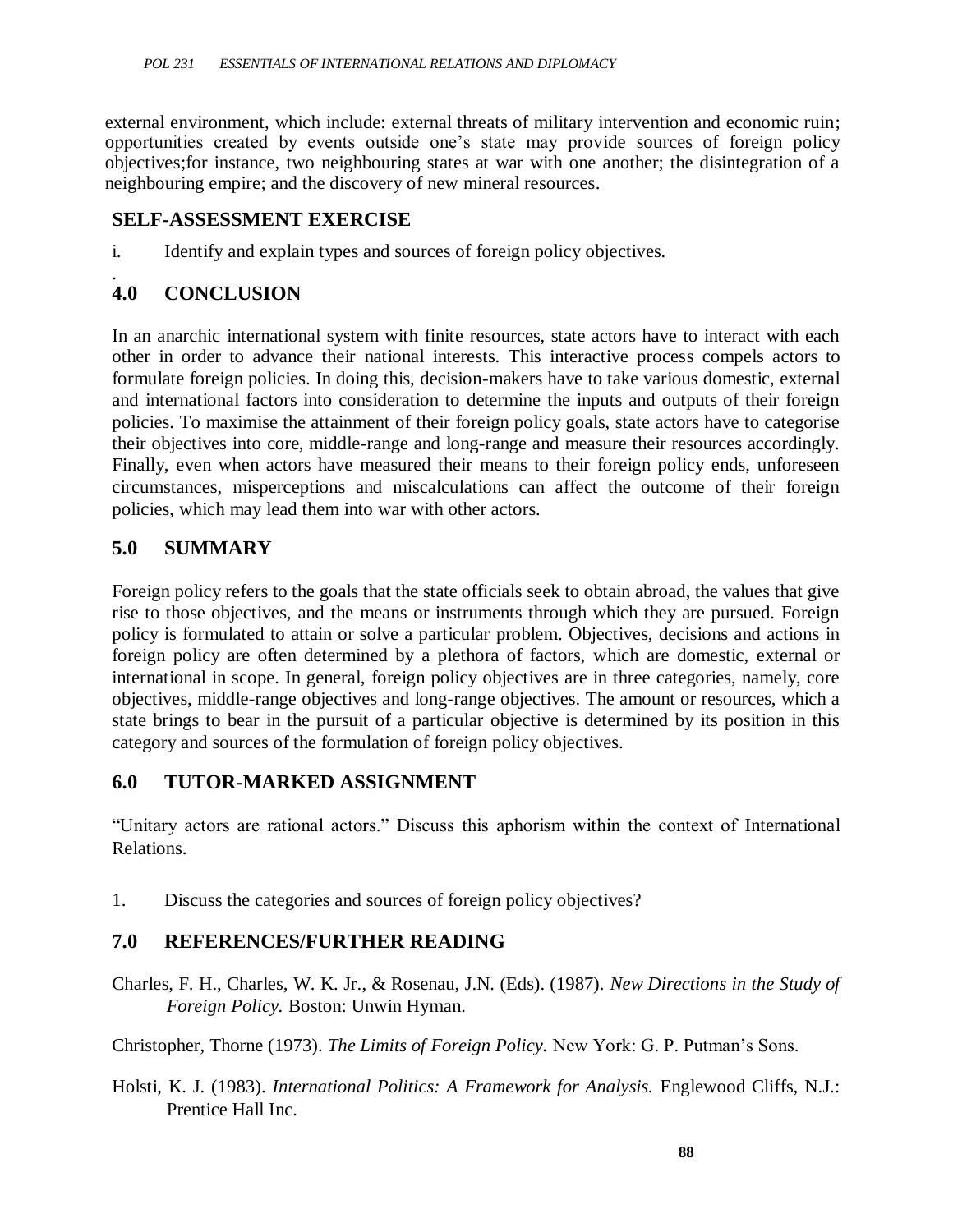- Richard, Snyder, Henry, Bruck, & Burton, Sapin (1954). *Decision Making as an Approach to the Study of International Politics.*
- Rosenau, J.N. (1966). "Pre-theories and Theories of Foreign Policy." In: R. B. Farrell. (Ed.). *Approaches in Comparative and International Politics.*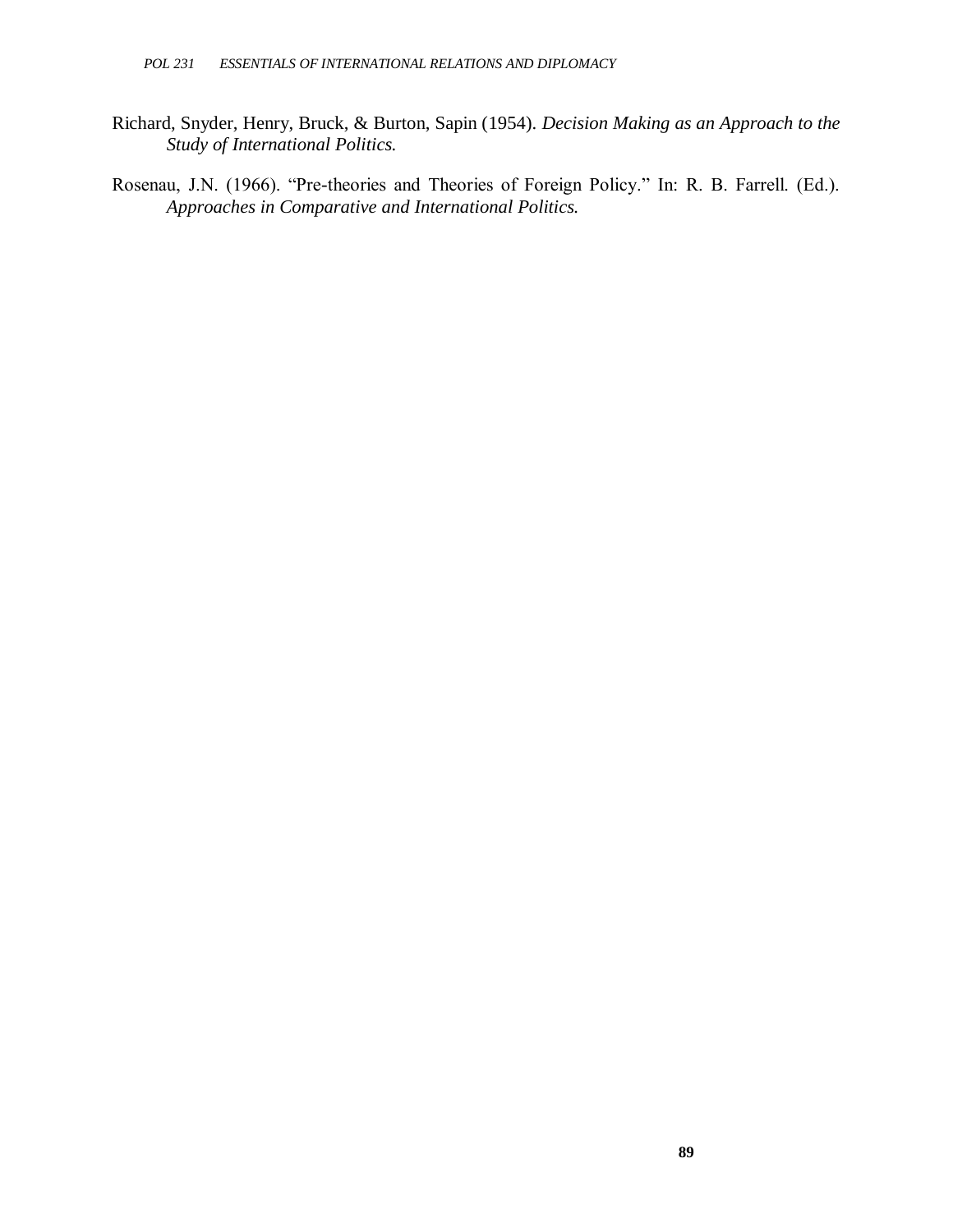### **UNIT 2 NATIONAL INTEREST**

### **CONTENTS**

- 1.0 Introduction
- 2.0 Objectives
- 3.0 Main Content
	- 3.1 National Interest
	- 3.2 Types of National Interest
- 4.0 Conclusion
- 5.0 Summary
- 6.0 Tutor-Marked Assignment
- 7.0 References/Further Reading

## **1.0 INTRODUCTION**

The foreign policy of every country is designed to promote national interest. Many contradictory perspectives surround the concept of national interest in international relations. For instance, the use of terms like common interest and conflicting interest, primary and secondary interest, inchoate interest, community of interests, identical and complementary interests, vital interests, material interests, etc. by Morgenthau in his writings further adds to the confusion.

### **2.0 OBJECTIVES**

At the end of this unit, you should be able to:

- state the meaning of national interest
- explain the differences between the concept of national interest and other related concepts
- list and explain the kinds of national interest.

## **3.0 MAIN CONTENT**

### **3.1 National Interest**

The concept of national interest is very vague and carries a meaning according to the context in which it is used. As a result, it is not possible to give any universally acceptable interpretation of this concept. Hans Morgenthau who has dealt with the concept in his various writings also used the term ‗national interest' in different ways and assigned variety of meanings. The use of terms like common interest and conflicting interest, primary and secondary interest, inchoate interest, community of interests, identical and complementary interests, vital interests, material interests, etc. by Morgenthau in his writings further adds to the confusion. The problem of defining the concept is also complicated by the fact that researchers have tended to give the definitions of national interest according to the particular approach adopted by them. Frankel divides the various approaches adopted to define the concept of national interests into two broad categories—objectivist and subjectivist.

In the first category, he includes all those approaches that view national interest as a concept that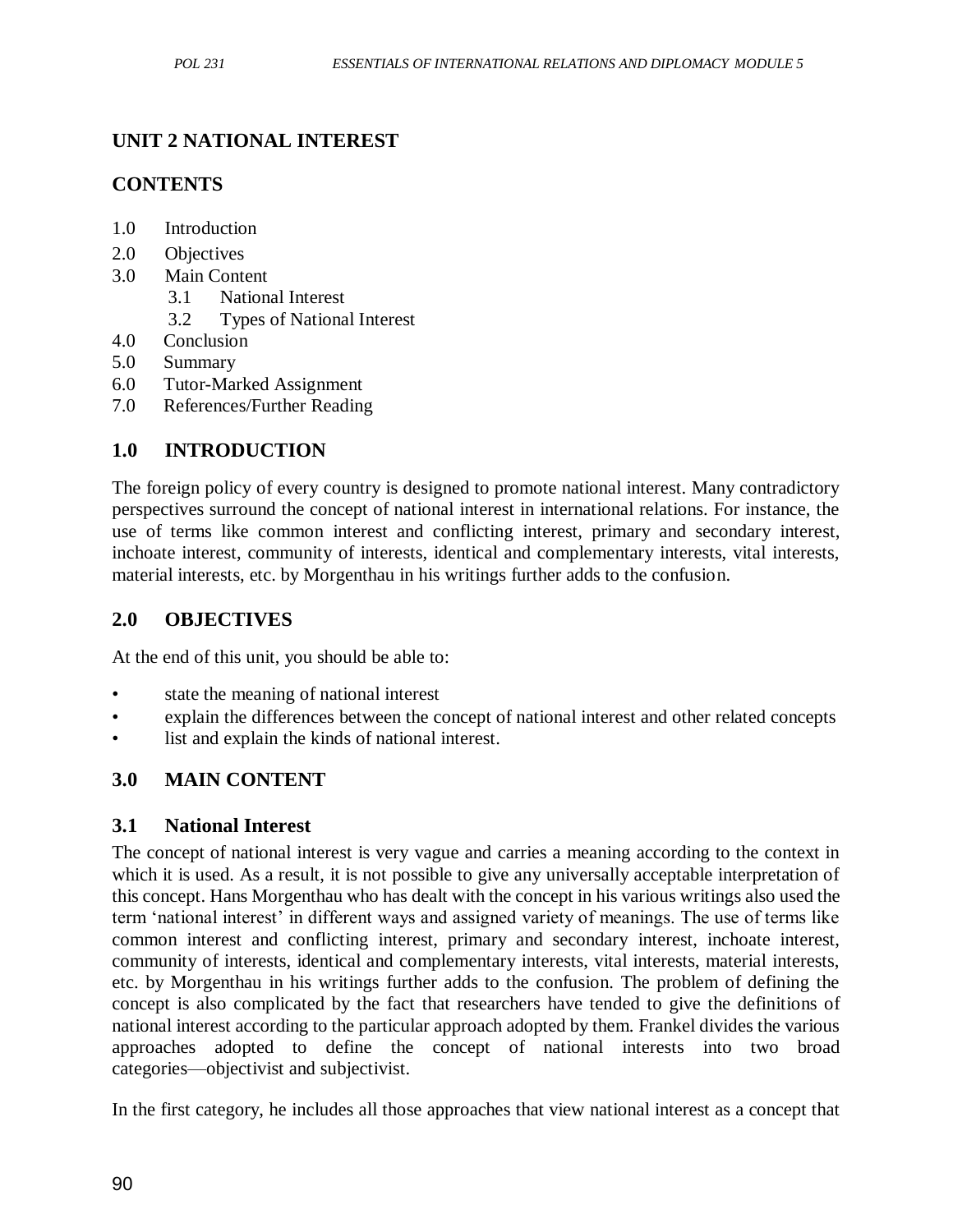can be defined or examined with the help of some definable criteria. In the second one, he includes those definitions, which seek to interpret national interest as a "constantly changing pluralistic set of subjective references.

However, the most important reason that has added to the confusion regarding the meaning of the concept of national interest is the disagreement between those who view it in broad sense and those who conceive it in terms of a number of concrete single interests. Generally, the decisions at the operational level are conceived in a narrow context and only few dimensions are taken into account. At this level, the process of reasoning is inductive while at other levels it becomes more deductive.

Again, the people with theoretical inclination take greater interest in the aggregate, while those with scientific bias lay more emphasis on the single dimension of the concept. Because of all these difficulties, various meanings have been assigned to it. In view of the vagueness of the concept, some scholars like Raymond Aron have gone to the extent of suggesting that it is a meaningless or a pseudo-theory. However, some of the definitions given below will help in clarifying the concept of national interest. Brooking's Institute defined national interest as "the general and continuing ends for which a nation acts." Charles Lerche and Abul Said defined it as "the general long-term and continuing purpose which the state, the nation, and the government all see themselves as serving.Dyke describes national interest as an interest that the states seek to protect or achieve in relation to each other. Analysing the above definitions will highlight the differences of approach. While the first two definitions interpret national interest in terms of permanent guide to the action of the state, the definition of Dyke refers to national interest as an action. Obviously, the first two definitions seem to be more logical.

The concept of national interest is comparatively a new concept. In the ancient and the medieval times, the states pursued certain substantial interests based on their relations. In the early middle ages, the laws of Christianity formed the basis of these relations and the states were expected to ensure that their laws conformed to these principles. However, with the emergence of the secular state, the Church began to be looked upon as the enemy of national interest and the national interests were equated with the interests of the prince of the ruling dynasty. At that time, the national interest meant the interest of a particular monarch in holding fast to the territories he already possessed, in extending his domains and in aggrandisement of his house. Nevertheless, in the course of time, the popular bodies challenged the authority of the monarchs and asserted themselves. This resulted in the growth of democracy and the ‗honour of the Prince was replaced by the honour of the nation'. Thus, the concept passed from the feudal and monarchical system to the republic and democratic system and soon gained a common usage in the political and diplomatic literature. In short, the term 'national interest' gained currency only with the emergence of the national state system, increase in popular political control and the great expansion of economic relations.

## **3.2 Types of National Interest**

An examination of the various kinds of national interests will further help in clarifying the concept itself. According to Thomas W. Robinson, national interest can be broadly classified into six categories, viz., primary interest, secondary interest, permanent interest, variable interest, general interest, and specific interest. Let us examine the various kinds of interests in some details.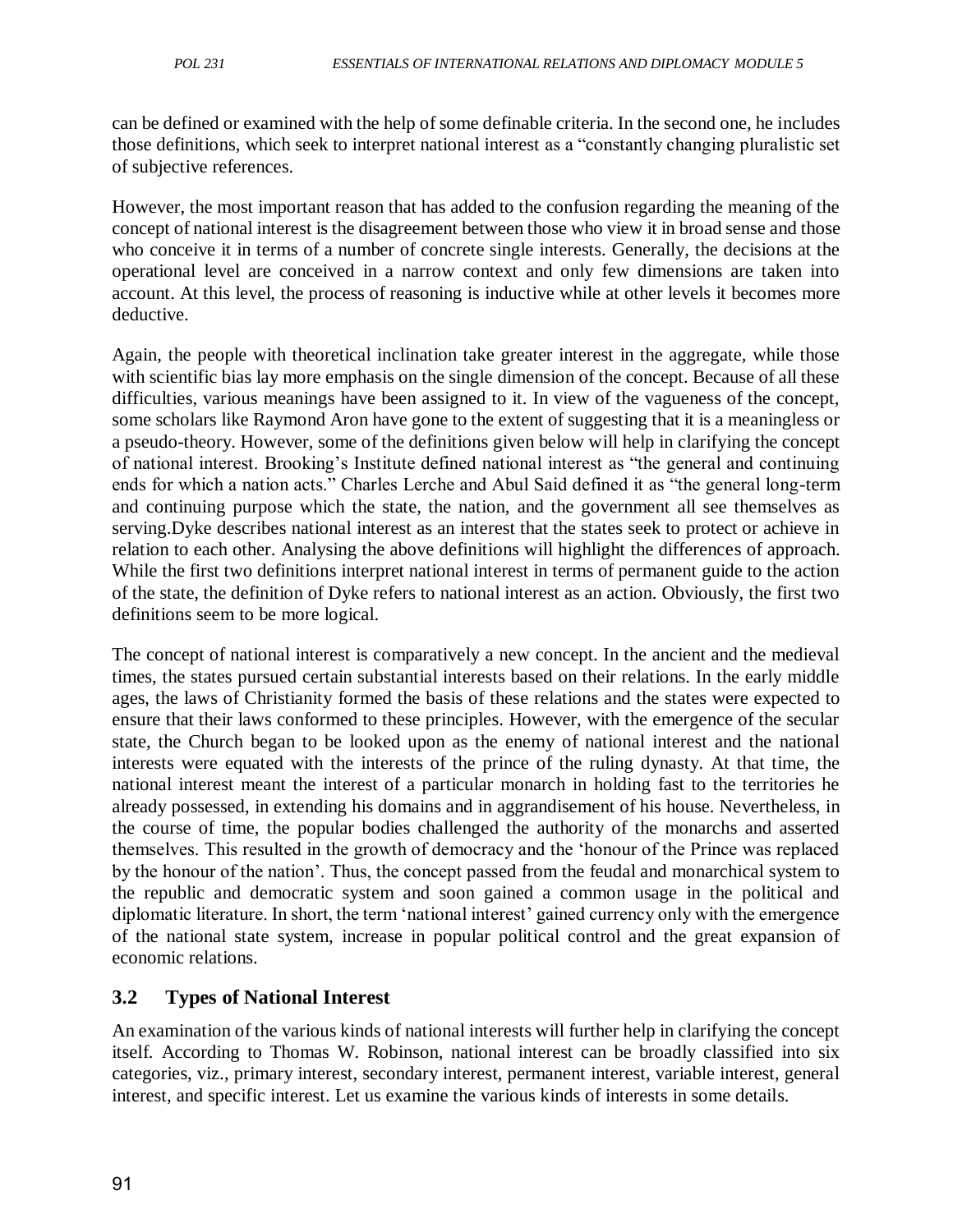*The Primary interests* of a nation include the preservation of physical, political, and cultural identity of the state against possible encroachments from outside powers. These interests are permanent and the state must defend them at all costs. No compromise of these interests is possible.

*The Secondary interests* though less important than the first one are quite vital to the existence of the state. These include the protection of the citizens abroad and ensuring of diplomatic immunities for the diplomatic staff.

Thirdly, *Permanent interests* refer to the relatively constant and longterm interests of the state. The change in the permanent interests, if any, is rather slow. An example of this type of national interest is provided by the determination of Britain to maintain freedom of navigation during the colonial era for the protection of her overseas colonies and growing trade.

Fourthly, *the Variable interests* refer to those interests of a nation, which a nation considers vital for national good in a given set of circumstances. In this sense, the variable interests of a state are largely determined by the cross currents of personalities, public opinion, sectional interests, partisan politics, and political and moral folkways. Fifthly, *the General interests* of a nation refer to those positive conditions, which apply to a large number of nations in several specified fields such as economics, trade, diplomatic intercourse etc. For example, it was the general national interest of Britain to maintain balance of power on the European continent.

Finally, *Specific interests* through the logical outgrowth of the general interests are defined in terms of time or space. For example, Britain has considered it a specific national interest to maintain the independence of the Low Countries for the sake of preservation of balance of power in Europe.

In addition to the above six types of national interests, Prof. Robinson refers to three other interests which he describes as "internationals interests." These include the identical interests, complementary interests and conflicting interests. The identical interests refer to interests that are held in common by a number of states. For example, both the U.S.A. and Britain have been interested that Europe should not be dominated by any single power. The complementary interests of the nations refer to those interests, which though not identical, can form the basis of agreement on some specific issues. For instance, Britain was interested in the independence of Portugal against Spain because she wanted to control the reign of the Atlantic Ocean.

Similarly, Portugal was interested in the British maritime hegemony because this was a safe means of defence against Spain. The interests other than the identical and the complementary interests fall in the category of conflicting interests. Conflicting interests are therefore not fixed; and can undergo a change due to the force of events and diplomacy. Thus, the present time conflicting interests may become complementary interests. Likewise, the complementary and identical interests can also be transformed into conflicting interests.

# **SELF-ASSESSMENT EXERCISE**

i. What is national interest?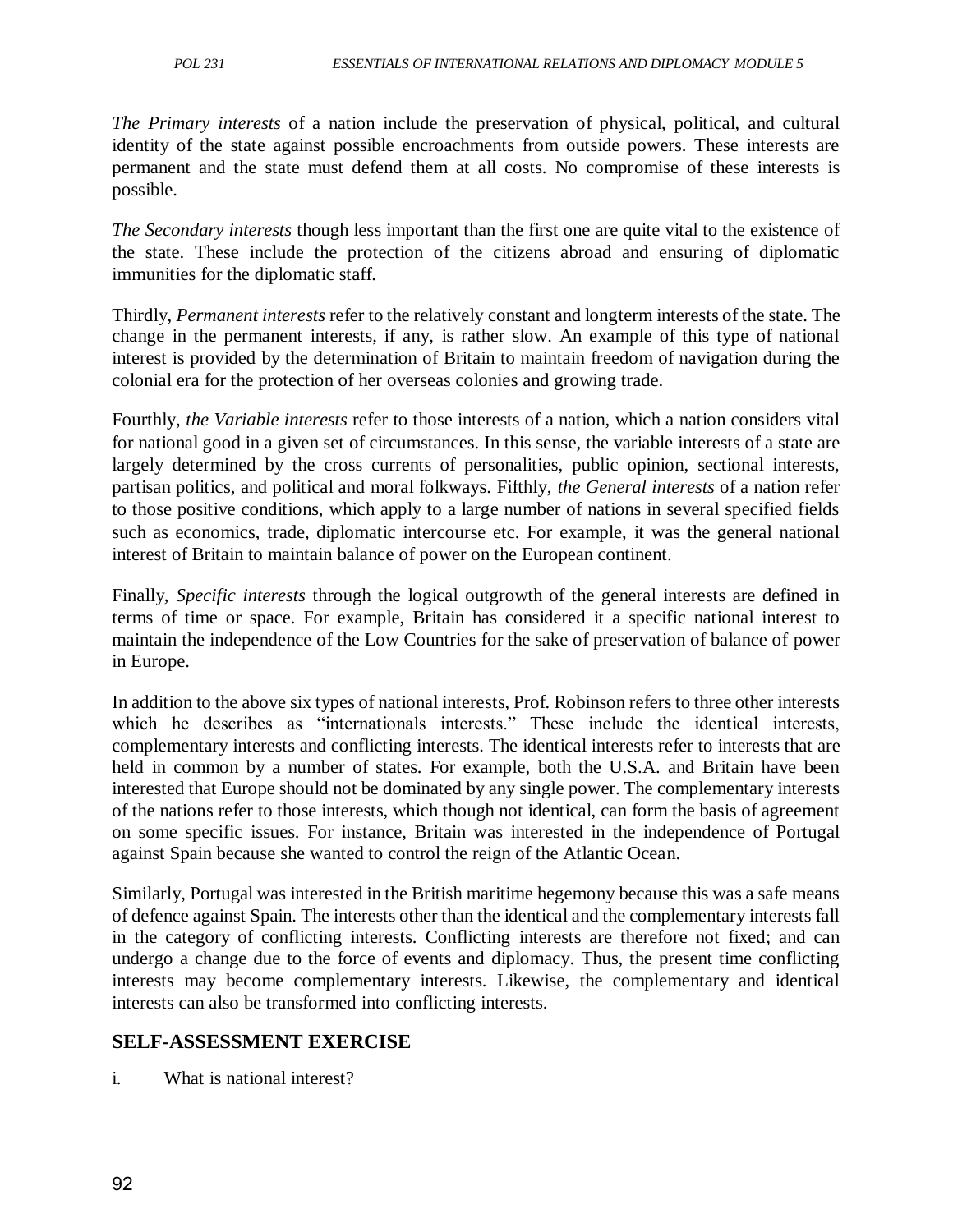## **4.0 CONCLUSION**

This unit discussed the concept of National interest. The concept of national interest is very vague and carries a meaning according to the context in which it is used. As a result, it is not possible to give any universally acceptable interpretation of this concept. Brooking's Institute defined national interest as "the general and continuing ends for which a nation acts.

### **5.0 SUMMARY**

The concept of national interest is somewhat confusing. In the unit, explanations of categories like common interest and conflicting interest, primary and secondary interest, inchoate interest, community of interests, identical and complementary interests, vital interests, material interests, has been in clearing the confusion. It was also learnt that, ata time, the term national interest signifies the interest of a particular monarch in holding fast to the territories he already possessed, in extending his domains and in aggrandisement of his house..

### **6.0 TUTOR-MARKED ASSIGNMENT**

1. Critically evaluate the nature and scope of national interest?

# **7.0 REFERENCES/FURTHER READING**

- Goldstein, J.S. & Pevehouse, J. C. (2011). *International Relations.* (9th ed.). San Francisco: Longman, Pearson Education.
- Morgenthau, H. J.(1948). *Politics among Nations: The Struggle for Power and Peace.* New York: Knopt.
- Palmer, N.D. & Perkins, H. C. (2004). *International Relations: The World Community in Transition.* (3rd ed.). Krishan Nagar, Delhi: A.I.T.B.S.
- Raymond, Aron (1966). *Peace and War: A Theory of International Relations.* Garden City, N.Y: Doubleday & Company.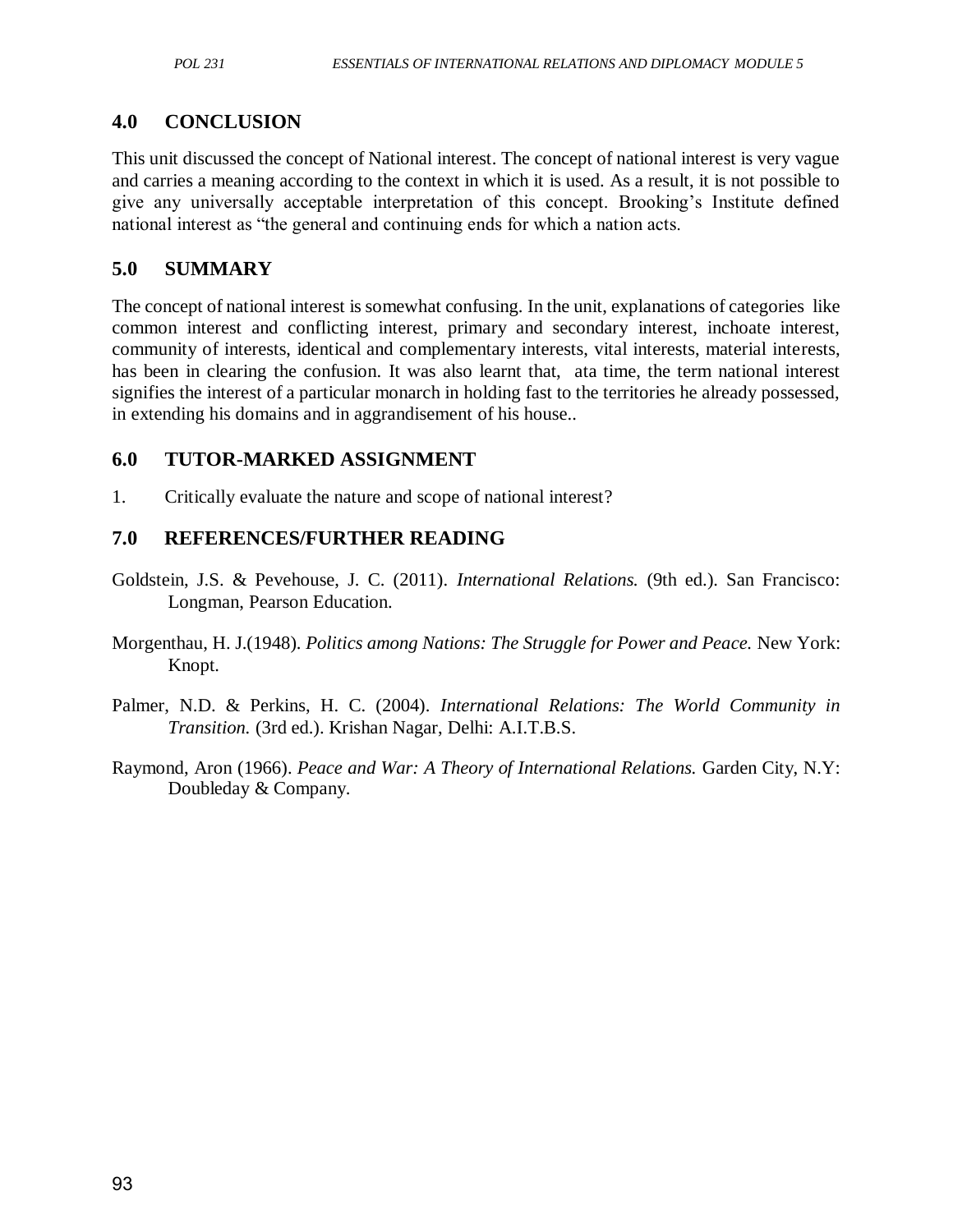### **UNIT 3 POWER**

### **CONTENTS**

- 1.0 Introduction
- 2.0 Objectives
- 3.0 Main Content
	- 3.1 Power
	- 3.2 Indices of Power
	- 3.3 Types Power
- 4.0 Conclusion
- 5.0 Summary
- 6.0 Tutor-Marked Assignment
- 7.0 References/Further Reading

# **1.0 INTRODUCTION**

The unit discusses power as a key concept in the study of InternationalRelations and Diplomacy. Power is to international relations just as money is to economics and commerce. Power is the central ingredient of international politics. Power determines the relative influence of state actors in the international system, just as it shapes the structure of the system itself. International relations is therefore in essence power relations.

### **2.0 OBJECTIVES**

At the end of this unit, you should be able to:

- define power in its various forms
- explain why power is important in the study of International Relations and Diplomacy
- explain the indices of power
- define and explain the differences between soft power, hard power and smart power.

## **3.0 MAIN CONTENT**

#### **3.1 Power**

Hans Morgenthau, the archetypal realist, asserts in his book *Politics among Nations:* "International politics, like all politics, is a struggle for power." Power is without doubt the most crucial of all concepts in the study of International Politics. Power is like the weather. Everyone depends on it and talks about it, but few understand it. Just as farmers and meteorologists try to forecast the weather, political leaders and analysts try to describe and predict changes in power relationships. Power is also like love, easier to experience than to define or measure, but no less real for that. The dictionary tells us that power is the capacity to do things. At this most general level, power means, the ability to get the outcomes one wants. The dictionary also tells us that power means having the capabilities to affect the behaviour of others to make those things happen. So more specifically, power is the ability to influence the behaviour of others to get the outcomes one wants. However, there are several ways to affect the behaviour of others. You can coerce them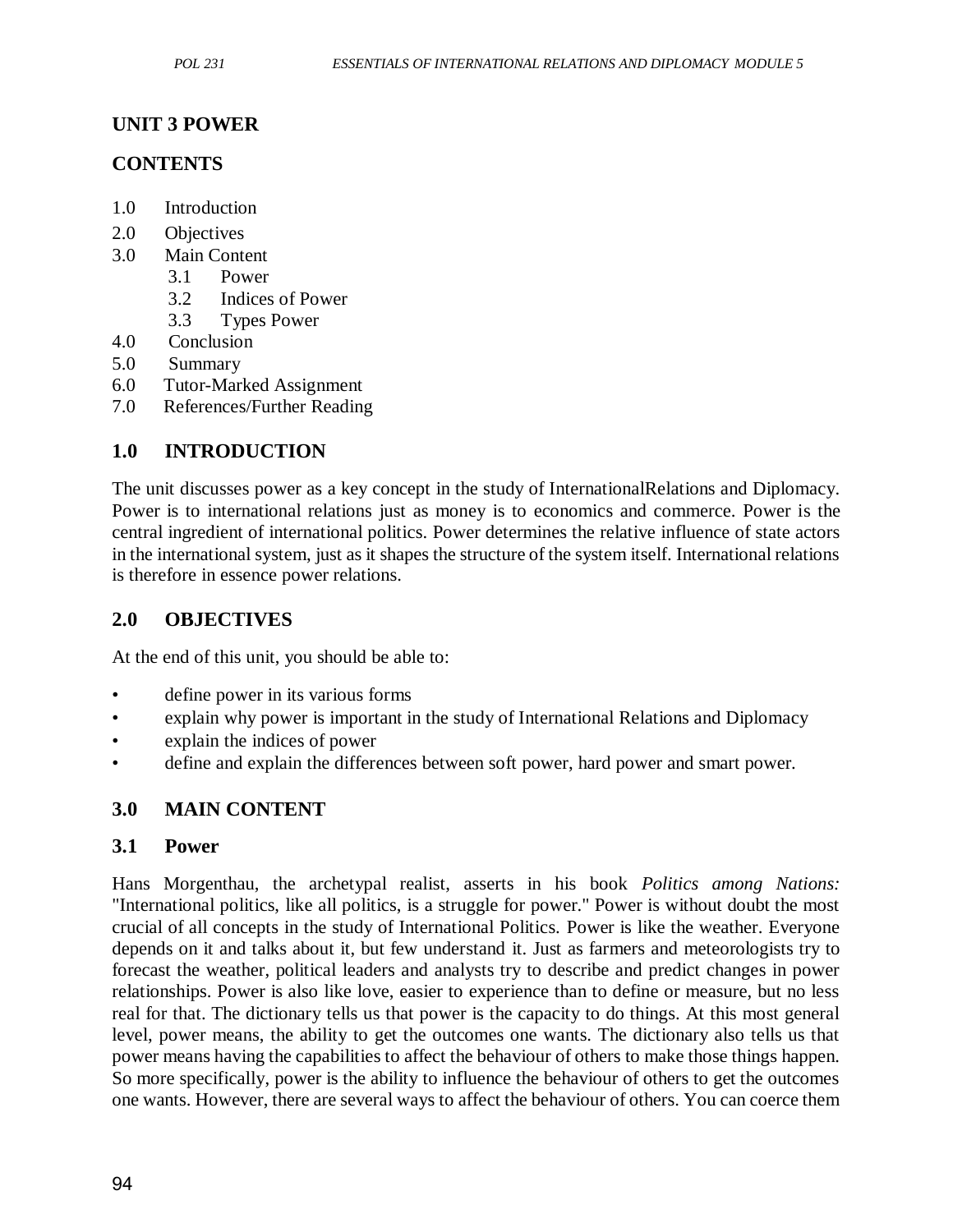with threats; you can induce them with payments; or you can attract and co-opt them to want what you want.Power here, has been defined in relational, material and psychologicalterms.

The **relational** definition formulated by Robert Dahl sees power as "An ability to get B to do something it would not otherwise do." The **relational** nature of power is hence, demonstrated with this example. Take for instance two states (the United States and the Soviet Union) which have balanced capabilities. As long as this condition existed, the power of either nation vis-a-vis the other was almost zero, even though with their capabilities, they could mutually annihilate each other. In a stalemate where capabilities are equal, power tends to disappear completely. However, a small increase in the capabilities of one of the two nations could translate into a major advantage in terms of its power. With the demise of the Soviet Union, the power balance between its successor state, Russia and the United States, is no longer zero. The United States is clearly now more powerful than Russia, and can in consequence exercise power over Russia.

The **material** definition sees power as capabilities or resources, mainly military with which states can influence one another. Power in material terms equates capabilities. Using the materialist paradigm, John Stoessinger defines power as "the capacity of a nation to use its tangible and intangible resources in such a way as to affect the behaviour of other nations." It is often suggested that a nation's power is the sum total of its capabilities. Yet power is not limited to capabilities; there are other dimensions to it. Whereas capabilities are measurable, there are certain qualities to power that are more psychological and relational.The **psychological** aspect of power is crucial. Since a nation's power may depend in considerable measure on what other nations think it is or even on what it thinks other nations think it is. This relates to **perception**. State A might perceive state B as being more powerful although in reality this may not be so. However, as long as this perception persists, A dares not go to war with B, yet this is the only way its perception can be proved wrong. Similarly, state A might consider itself more powerful than state B and might wage war against B only, to suffer defeat and humiliation. This was the situation, which made Hitler suffered, when he launched Operation Babarossa against the Soviet Union in June 1941.

### **3.2 Indices of Power**

The following are the indices of power:

**Geography**: According to Morgenthau, the most stable factor upon which the power of a nation depends is geography. As an indication of the strategic importance of a state's geographic location to its aggregate power, he gives the example of the continental United States that is separated from other continents by 3000 miles of the Atlantic Ocean to the east and over 6000 miles of the Pacific to the west.

**Natural Resources:** Possession of natural resources is a major factor in a nation's international power. This factor is significant although not decisive. It is not the mere possession of raw materials that determines a nation's power, it is the ability to use the resources that counts. For instance, even though the Arab states have grown very rich from their oil resources, none of them can be described as a powerful nation. A state's ability to use its resources is dependent on the level of its economic and industrial development. Japan has little raw materials yet its technology has transformed it into an economic giant and thus a powerful nation.

**Population**: A nation's population is a major element of its power. Its significance is however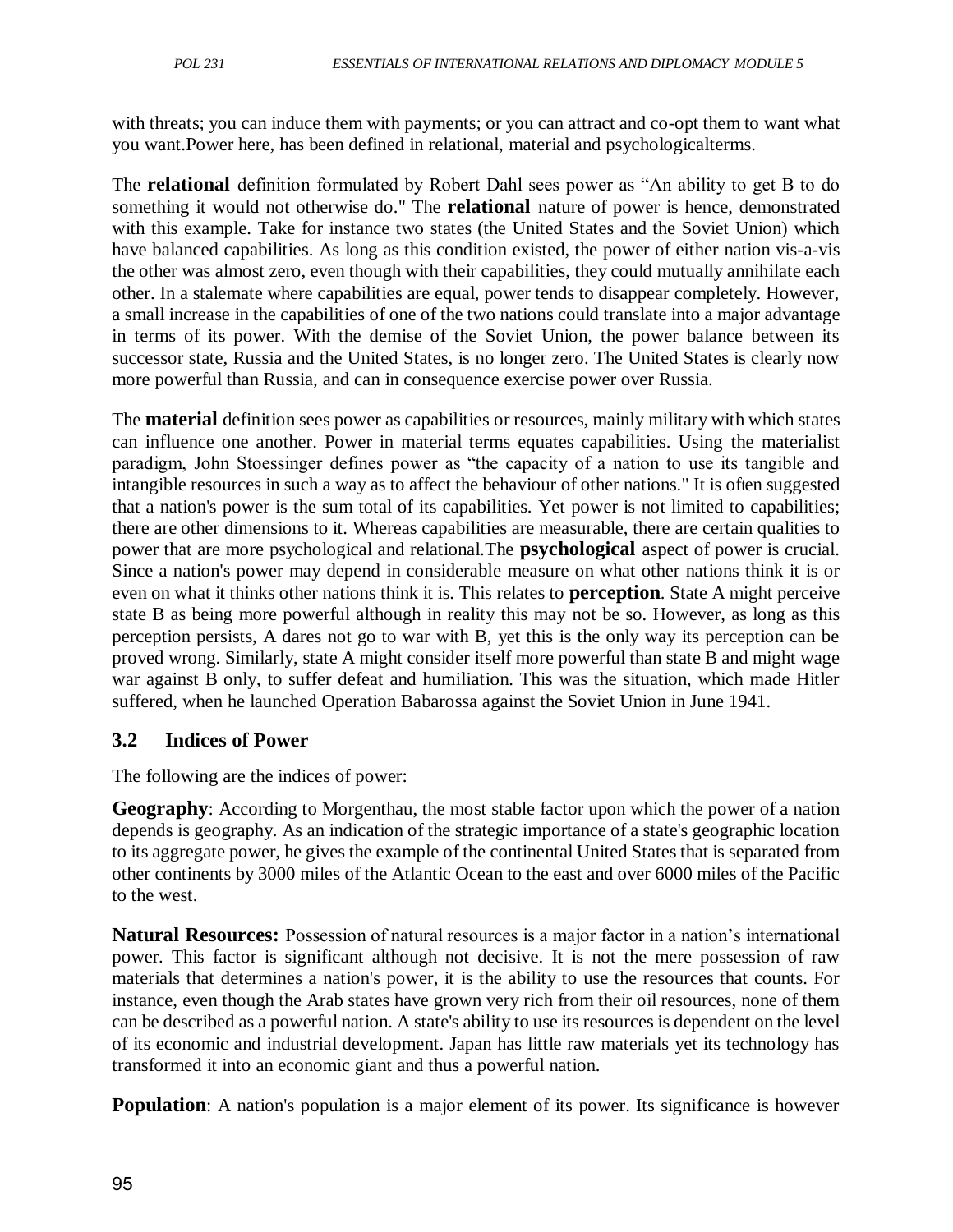dependent on other considerations as well. In the 1950s, neither China nor India, both populous nations was considered a powerful nation. Population is in fact potential power. Hence, nations with large populations could be weak although it is impossible for nations without large populations to be powerful. China, whose population endowed it with potential power, was granted great power status in the UN Security Council in the late forties for that very reason even though it was at the time not a powerful state. What makes population a significant and decisive index of power is again industrialisation. Industrialisation leads to an increase in population, which in turn may generate further industrialisation. Thus, a highly industrialised China has the potential with its huge population to become one of the most powerful nations on earth.

**Governmental System**: The extent to which a nation's government contributes to it power is difficult to assess. To say that democracy provides greater national strength than dictatorship is not historically valid. In general, therefore a nation's power depends on the use that the government makes of such physical factors as geography, population, natural resources, etc. Both democratic and dictatorial governments can and have effectively harnessed these resources to increase their power.

**National Character and Morale**: National character is an elusive concept very difficult to define. Its relevance to the power equation is based on the persistence of stereotypes that one nation imputes or holds about another. For instance, in the late 1930s, the Japanese viewed the West and the United States in particular as a decadent, corrupt and spineless society, which would disintegrate in the face of a sustained military attack. This stereotype was of course a distorted and unrealistic perception of America and its power.

**Ideology**: Ideology's peculiar function is to justify power and transform it into authority. Ideology reduces the amount of power that a government needs to deploy to achieve compliance from and control over its citizens. As a source of power, ideology is largely a phenomenon of totalitarian states. Whereas democracy accommodates disagreements on substantive national goals and is therefore devoid of ideology, a totalitarian state like communist China promotes one ideology with all its associated fanaticism and uniformity to compel compliance among its citizens.

**Quality of Leadership**: This is an important source of power. A defective leadership will squander all other sources of power. The leadership harnesses and uses all the other resources with maximum effect to build national power. This has led to the axiom: the tangible or physical resources are the body of power; the national character its soul; and leadership its brains. For instance, Nigerian leaders have demonstrated the relevance of this factor by deploying the country's resources for peacekeeping in Liberia and Sierra Leone. National leadership is therefore a decisive index of a nation's international power.

# **3.3 Types of Power**

Basically, power is categorized based on the analysis of Joseph Nye andErnest J. Wilson, III into three types; namely,Hard Power, Soft Power and Smart Power. According to Professor Nye,Soft power is the ability to get what you want through attraction rather than coercion or payments. It arises from the attractiveness of a country's culture, political ideals, and policies. When our policies are seen as legitimate in the eyes of others, our soft power is enhanced. America has long had a great deal of soft power. Think of the impact of Franklin Roosevelt's Four Freedoms in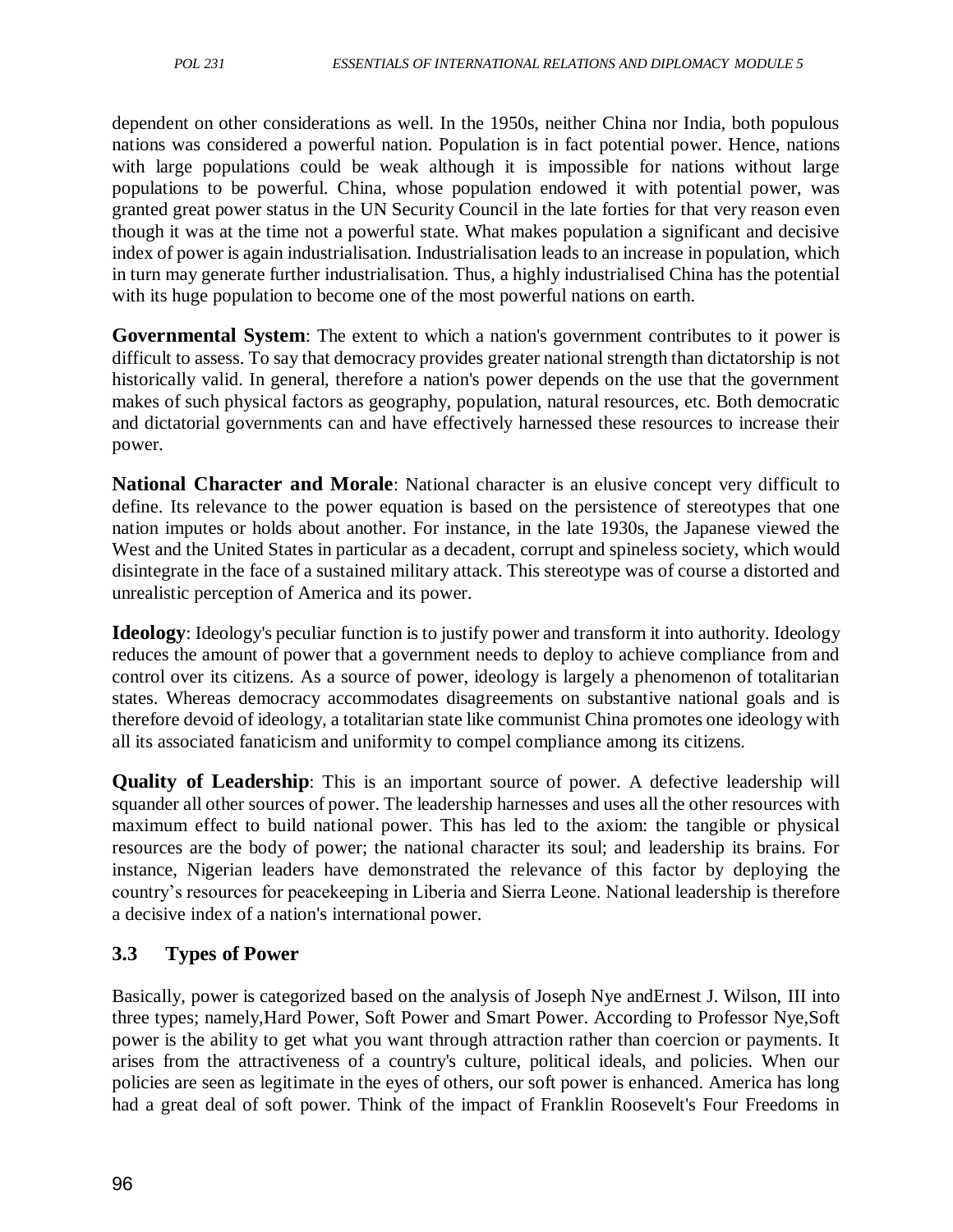Europe at the end of World War II; of young people behind the Iron Curtain listening to American music and news on Radio Free Europe; of Chinese students symbolising their protests in Tiananmen Square by creating a replica of the Statue of Liberty; of newly liberated Afghans in 2001 asking for a copy of the Bill of Rights; of young Iranians today surreptitiously watching banned American videos and satellite television broadcasts in the privacy of their homes. These are all examples of America's soft power.

Hard power is about military and economic might, which often get others change their positions. Hard power can rest on inducements ("carrots") or threats ("sticks"). Nevertheless, you can get the outcomes you want without tangible threats or payoffs. The indirect way to get what you want is sometimes, called "the second face of power." One way to think about the difference between hard and soft power is to consider the variety of ways you can obtain the outcomes you want. You can command me to change my preferences and do what you want by threatening me with force or economic sanctions. You can induce me to do what you want by using your economic power to pay me. You can restrict my preferences by setting the agenda in such a way that my more extravagant wishes seem too un-realistic to pursue. You can appeal to a sense of attraction, love, or duty in our relationship and appeal to our shared values about the justness of contributing to those shared values and purposes. When you are convinced to go along with your purposes without any explicit threat or exchange, or if your behaviour is determined by an observable but intangible attraction-soft power is at work. Soft power uses a different type of currency (not force, not money) to engender cooperation-an attraction to shared values and the justness and duty of contributing to the achievement of those values. Adam Smith observed that people led by an invisible hand when making decisions in a free market, often have their ideas shaped by soft power- an intangible attraction that persuades us to go along with others' purposes without any explicit threat or exchange taking place.Hard and soft powers are related because they are both aspects of the ability to achieve one's purpose by affecting the behaviour of others. The distinction between them is one of degree, both in the nature of the behaviour and in the tangibility of the resources.

Ernest J. Wilson, III defines smart power as "the capacity of an actor to combine elements of hard power and soft power in ways that are mutually reinforcing such that the actor's purposes are advanced effectively and efficiently... Smart power requires the wielder to know what his or her country or community seeks, as well as its will and capacity to achieve its goals; the broader regional and global context within which the action will be conducted; the tools to be employed, as well as how and when to deploy them individually and in combination. Genuinely sophisticated smart power approach comes with the awareness that hard and soft power constitute not simply neutral "instruments" to be wielded neutrally by an enlightened, all-knowing, and independent philosopher king; they themselves constitute separate and distinct institutions and institutional cultures that exert their own normative influences over their members, each with its own attitudes, incentives, and anticipated career paths." In the same article, he analyses smart power as follows: The growing interest in smart power reflects two contemporary trends, one structural and long-term, the other short-term and conjunctural, driven mainly by the policies of the current administration. The most obvious reason to reflect seriously on smart power is the widely perceived shortcomings of the policies of the U.S. administration over the past seven years. There is widespread belief in America and around the world that the Bush administration's national security and foreign policies have not been smart, even on their own terms, and, as a result, that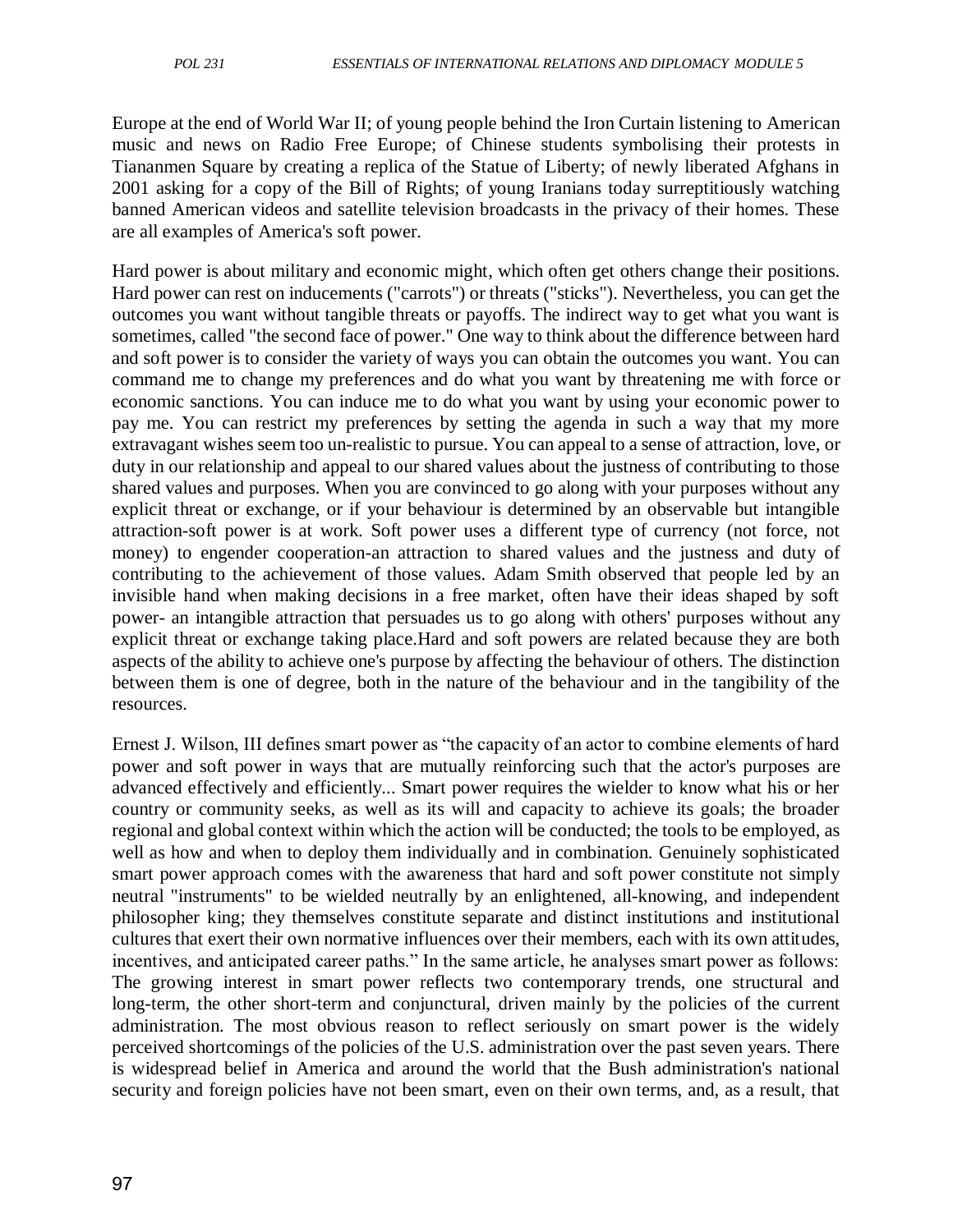they have compromised the diplomatic and security interests of the United States, provoked unprecedented resentment around the world, and greatly diminished America's position in the world.

#### **SELF-ASSESSMENT EXERCISE**

i. What is power?

### **4.0 CONCLUSION**

Since power is the currency of international politics, it is the most important issue that dominates the interest of state actors. Actors pursue their interests to enhance their power while the extent of their influence in the international system is also determined by their aggregate power. However, with technological development, power can be segregated into three categories: hard power, soft power and smart power. The success of states in the pursuit of their foreign policy goals is contingent upon the use of a combination of any element of these three or in combination.

### **5.0 SUMMARY**

We have studied in the unit the various definitions, categories, indices, and characteristics of power in its variegated forms. A state that seeks to deploy power successfully should measure its means to its ends and should know which of these categories of power or in combination to deploy to each situation.

## **6.0 TUTOR-MARKED ASSIGNMENT**

**1.** Define power and identify its various characteristics and categories?

#### . **7.0 REFERENCES/FURTHER READING**

- Ernest, J. & Wilson, III (2008). "Hard Power, Soft Power, Smart Power," Annals of the American *Academy of Political and Social Science,* Vol. 616, Public Diplomacy in a Changing World (Mar.), pp. 110-124.
- Joseph, S. & Nye, J. S.(2004). Soft Power: The Means to Success in World Politics New York: Public Affairs.

Morgenthau, H. J.(1966). *Politics among Nations.* (4th ed.). New York: Alfred Knopf.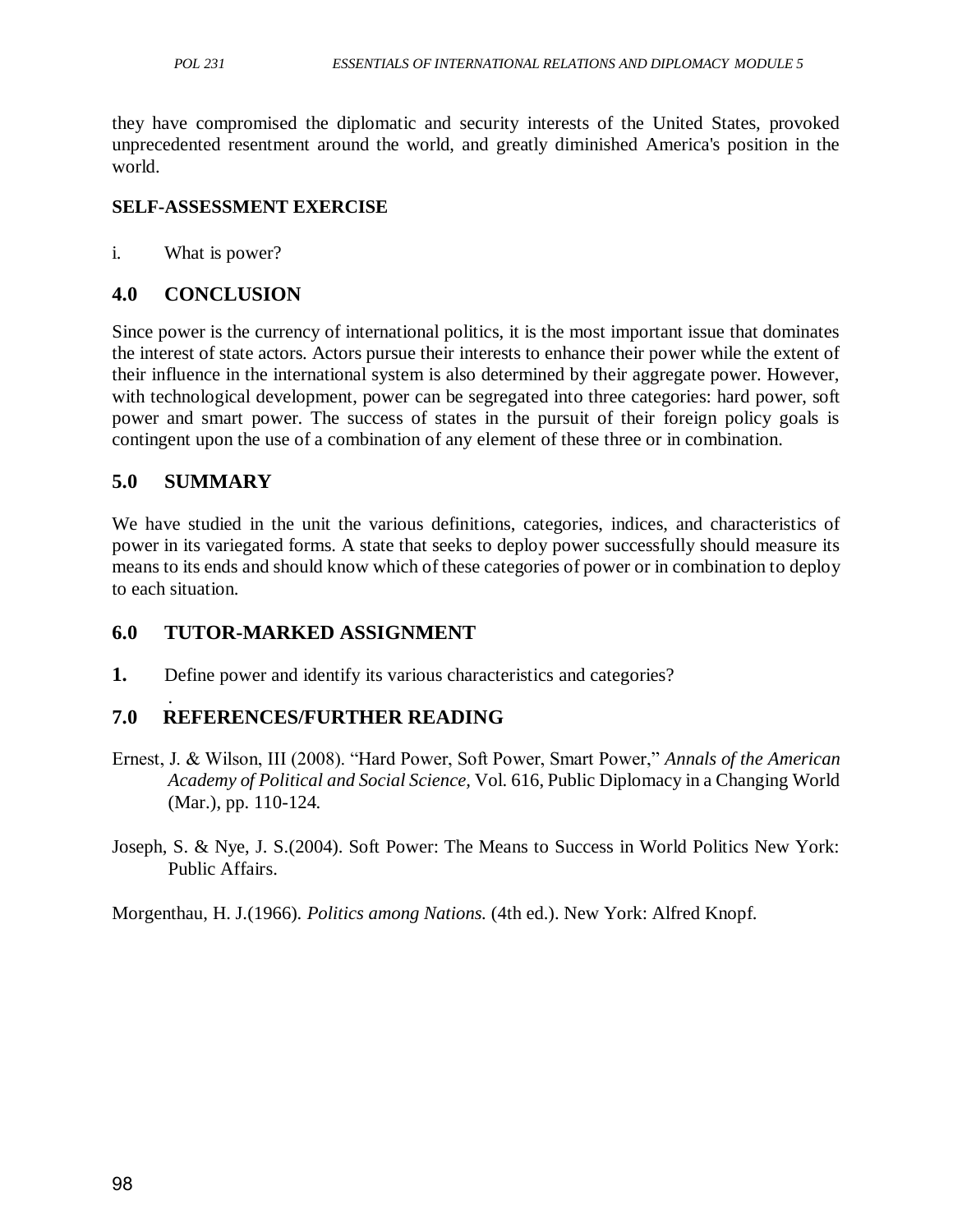### **UNIT 4 BALANCE OF POWER**

### **CONTENTS**

- 1.0 Introduction
- 2.0 Objectives
- 3.0 Main Content
	- 3.1 Meaning and Nature of Balance of Power
	- 3.2 Alternative Models of Balance of Power
- 4.0 Conclusion
- 5.0 Summary
- 6.0 Tutor-Marked Assignment
- 7.0 References/Further Reading

### **1.0 INTRODUCTION**

The balance of power (BOP) is very crucial to the maintenance of peace and stability in international relations. BOP is as old as human society, and according to David Hume, the notion prevailed even in ancient Greece. Kissinger's discussion of the origin of the balance of power concept has traced it to the city-states of ancient Greece, renaissance Italy and European state system, which arose out of the peace treaty of Westphalia in 1648. Dougherty and Pfaltzgraff also argue that the concept was implicitly in ancient India and in ancient Greece even though it was not formalised. This unit will discuss the meaning and nature of balance of power as well as the alternative models of balance of power.

### **2.0 OBJECTIVES**

At the end of this unit, you should be able to:

- state the meaning of balance of power
- explain the relevance of balance of power to the international system
- identify and explain the alternative models of balance of power.

### **3.0 MAIN CONTENT**

#### **3.1 Balance of Power**

In spite of the old nature of the concept of balance, the concept does not enjoy universally acceptable definition, as there are as many definitions as there are many scholars in the field. Hans Morgenthau, a well-known exponent of this theory refers to balance of power as the state of affairs in which power is distributed among several nations with approximate equality, (Dougherty and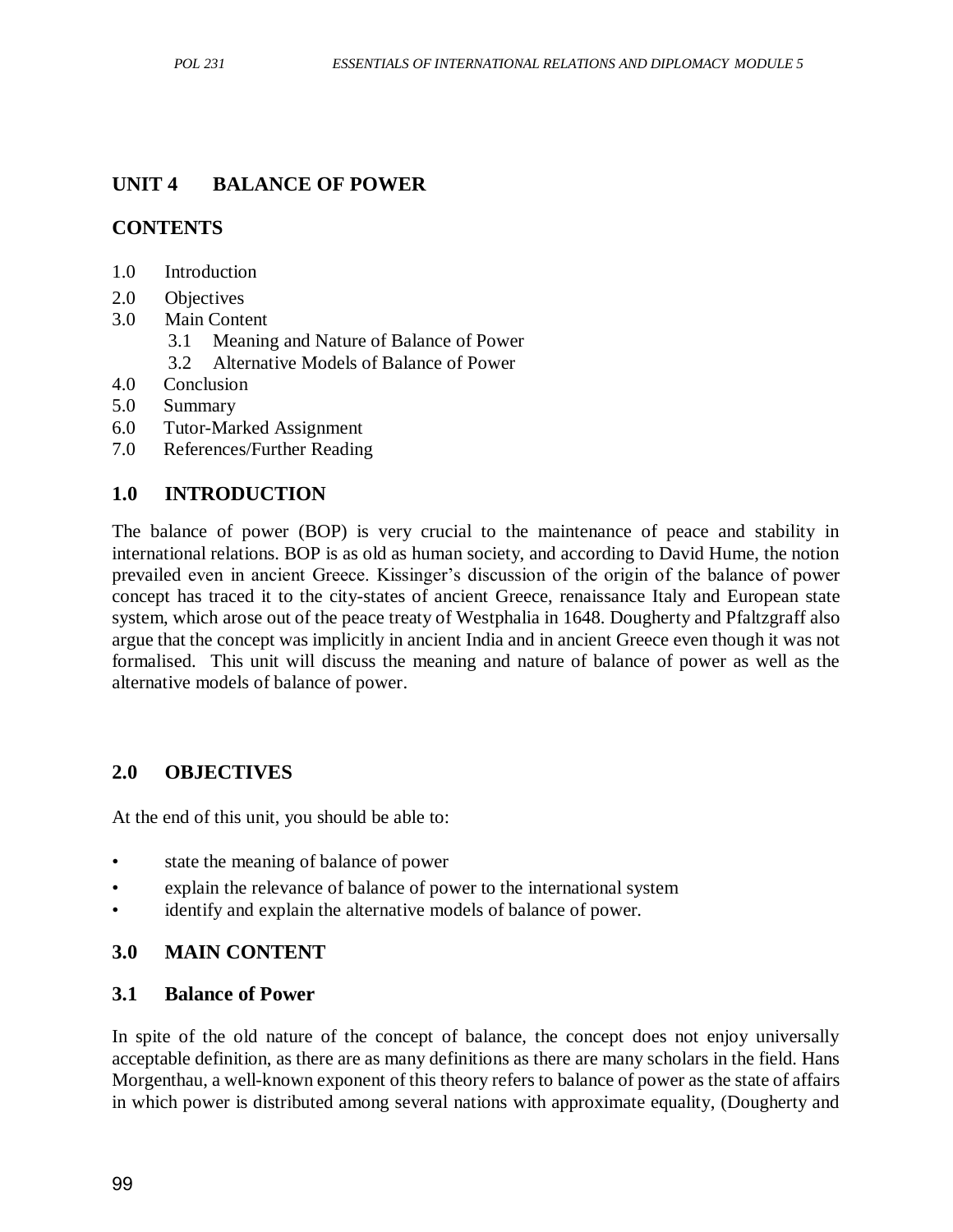Pfaltzgraff, 1990). In the words of Quincy Wright, "It is a system designed to maintain a continuous conviction in any state that if it attempts aggression, it would encounter an invincible combination of others". In other words, it implies such a distribution of power in a multi-state system that no single state would be able, with impunity, to overrun the other states. Essentially, the balance of power is the maintenance of such a just equilibrium between the members of the family of nations as shall prevent anyone of them becoming sufficiently strong to impose its will upon the rest. Simply put, the concept can be seen as a power calculation mechanism in the international system. As a theory in international relations, balance of power tries to promote equality of power among members of the international community by discouraging a single power from dominating the system. For this reason, (Chandra,2004), sees balance of power as a policy sought by states because of fear that if one nation gains predominant power, such a nation may impose its will upon other states, either by the threat or actual use of violence. Chandra defines balance of power from a technical way to refer to a balance of power system in which any shift away from equilibrium in the state system leads to counter-shifts through mobilisation of counter-railing power.

Furthermore, balance of power is seen as equilibrium of forces between the great powers of the international system to discourage unilateral aggression on the part of any of them.Ernst B. Haas who had done an extensive study of international relations theories has attributed about eight meaning to the concept of balance of power. According to him, balance of power could mean:

- i. Any distribution of power
- ii. Equilibrium or balancing process
- iii. Hegemony or the search for hegemony
- iv. Stability and peace in a concert of power
- v. Power politics in general
- vi. Instability and war
- vii. A system and guide to policy-maker and
- viii. A universal law of history.

Similarly, Dougherty and Pfaltgraff have put Haas' definitions in the following perspective. According to them, balance of power should be seen as situation or condition, as a universal tendency or law of state behaviour, as a guide for diplomacy, and as a mode of system-maintenance, characteristic of certain types of international systems. They also provided an explanation for their conceptualisation of the concept of balance of power. They believe that as a situation or condition, balance of power implies an objective arrangement in which there is relatively widespread satisfaction with the distribution of power. As a universal tendency or law, the concept describes a probability and enables nations to predict the system. As a policy guide, the concept prescribes to statesmen when to net against the disruptor of equilibrium. Lastly, as a system, it refers to a multinational society. Moreover, the concept of balance of power is used in holistic stage; it covers military economic and political suspects of interstates relations. Therefore, balance of power cannot be dissociated from an elitist desire by great power to perpetuate any given international order or status quo that favours their interest so that such an order will remain undisturbed.

We should also stress that under the balance of power arrangement, there is normally a power balancer called the hegemonic, which holds that balance on behalf of the other powers. Britain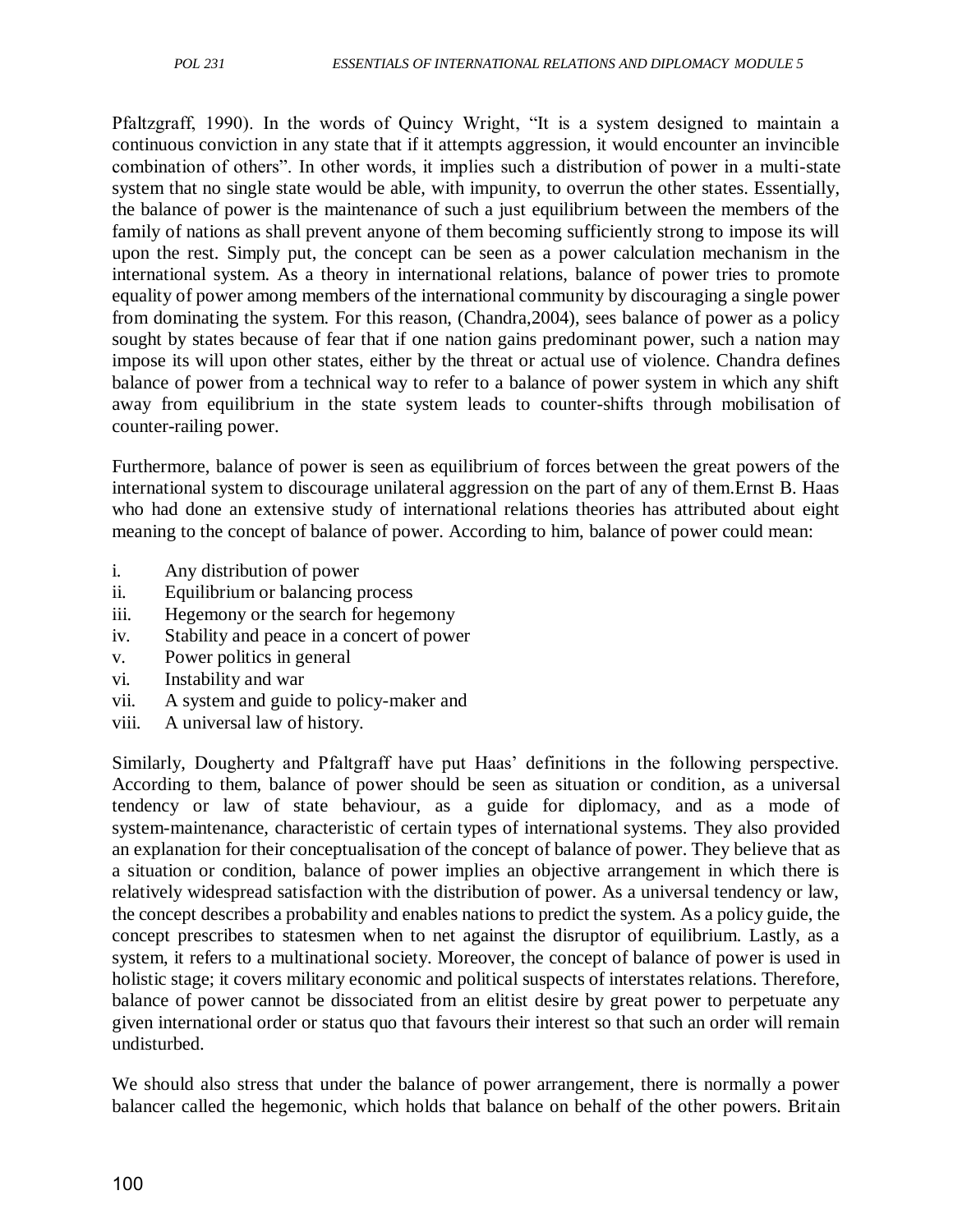played this role in European international politics for a very long time following its emergence as the leading naval power in Europe.Another important thing to note about balance of power is the way nations have tried to ensure they achieve power equilibrium. Thus, nations have adopted the following methods or techniques to balance of power: formation of alliances, the policy of divide and rule, territorial compensation after war, diplomatic bargaining, legal or peaceful settlement of disputes, creation of a buffer states, sphere of influence and war.

Hedley Bull, (1995) classified balance of power into what he called simple balance of power, complex balance of power, general balance of power, level balance of power, objective balance of power, subjective balance of power, fortuitous balance of power and contrived balance of power. By simple balance of power, he meant balance between two powers such as the dish of France and Hapsburg, Spain and Austria in the 16th and 17th centuries. While by complex balance, he meant balance between these or more power, such as the balance between France, Austria, Russia, and England. General balance refers to the preponderant power in the international system as a whole, while level balance implies absence of preponderance of power to mention but a few. In the inter-war years, the Soviet-German pact of 1939 was a classic example of territorial compensation in maintaining the balance. Indeed, the concept of balance of power has played important role in relations of states and nation states in the international system. The practical application has been demonstrated in Europe, since the Treaty of Westphalia in 1648 to the conclusion of the second war with its significance success.

Territorial compensation theorists of balance of power have argued that states within a region or system can redistribute territories and re-adjust boundaries to ensure that a measure of equilibrium is achieved within the system. States would also require territories from elsewhere to share up their power and compete favourably with their neighbours. This redistribution of territories and reorganisation of boundaries at the end of the Napoleonic wars in the post French revolution of 1789 was a prominent example of attaining balance of power through territorial compensation. In a related development, during the last quarter of the 18th century, this strategy was employed to maintain the classical balance of power system in Europe.At the end of World War II in 1945, balance of power quickly returned as a way of checking aggression among states. Although not consciously designed, the arms racing, alliance seeking and assertive interventionism of the rival camps during the Cold War that emergence after World War II between the U.S.A and the defunct U S S R, coupled with their allies ensured that balance of power became prominent from the late 1940s and 1989.

Indeed, during this period, balance of power became balance of terror in an international atmosphere of mutual assured destruction (MAD). The development of Thermo nuclear weapons and the intercontinental Ballistic missile in the late 1940s and during the 1950s with capacity to annihilate humanity, ensure that balance of power occupy the centre stage of global politics from the end of the Cold War to the 21st century. However, balance of power as a concept has the problem of maintaining equilibrium among countries in the international system as one of its greatest challenges. Nevertheless, the theory has developed its own techniques and devices of maintaining the balance used in the past. Some of these are; the international compensation arms racing, the alliance formation, creation of buffer states and divide and rule.

## **3.2 Alternative Models of Balance of Power**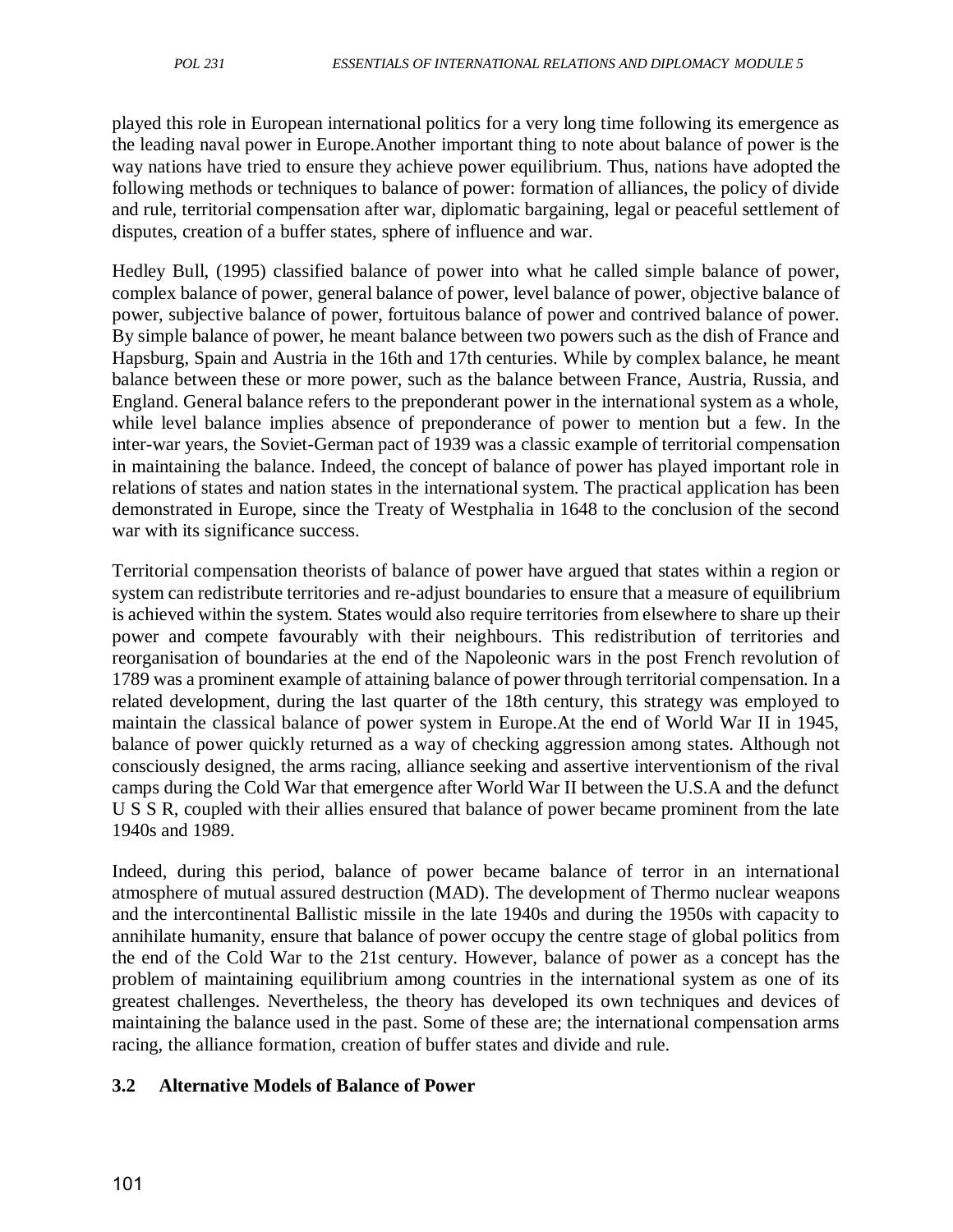The idea of balance of power has been in use since the ancient times and it has witnessed resuscitation in different forms in the post-war period of bipolar (and probably multipolar). Keeping this inview some scholars have offered their models of balance of power. Johari (2014) identified nine (9) models of balance of power as follows:

- 1. Classical Model: It covers the period from 1815 1914 when it operated in the best possible way on account of the role of the then five major powers (Britain, France, Russia, Germany and Austria-Hungary) without the supervision of any international or regional organization. In this model, we find that wars were of limited nature, for no major power allowed a minor one to escalate; and alliances were made with major powers on the basis of pragmatic considerations. This model prevailed in the European world where the major powers tried to settle every international issue in the light of their own national interest. This model cannot operate in the present times when major powers have developed nuclear capabilities and the role of international organization like the United Nations (UN) and many regional organizations like North Atlantic Treaty Organization (NATO) is so obvious.
- 2. Loose Bipolar Model: It is also called the "Cold War Model" covering the period from 1947 to 1971. It operated when there were only two superpowers (the US and the USSR), each acting as an ally, protector, evena controller of a number of weaker and smaller nation-states by including them in their military blocs. The peculiarity of this model lay in the situation of 'balance of terror.' That is to say, neither of the two super powers desired to take risk of hot confrontation as it would be mutually destructive.
- 3. Tight Bipolar Model: This is a version of Loose Bipolar Model with no place for the non-aligned nation-states. It contemplates the absorption of all non-aligned nation-states with American or Russian bloc, each superpower agreeing to play down its ideological differences and instead cooperate in the management of its respective spheres so as to protect and promote its interest in the maintenance of the international system.
- 4. Unit-Veto Model: it may be called post-nuclear-proliferation model. It envisages an international system in which most of the nation-states of the world possess relative strength, enough to discourage other states from pursuing unfriendly policies towards them. This is a figment of contemplation having no history counterpart; however, it is based on fear psychosis, that is to say, each state has the veto power in its own hands by which it may threaten, even cause collective suicide.
- 5. Collective Security Model: this has its historical counterparts in many activities of the League of Nations and the UN. Here it is enjoined that there are no alliances, whether short-term or long-term and aggression by one state over another is punished by military and economic sanctions imposed collectively by a good number of peace-loving states.
- 6. Multi-Bloc Model: it envisages division of the world into some well-defined spheres of influence under some major powers of the world, without the interference of one into the domain of another. It also urges a successful economic and political integration of the world into some well-defined regions.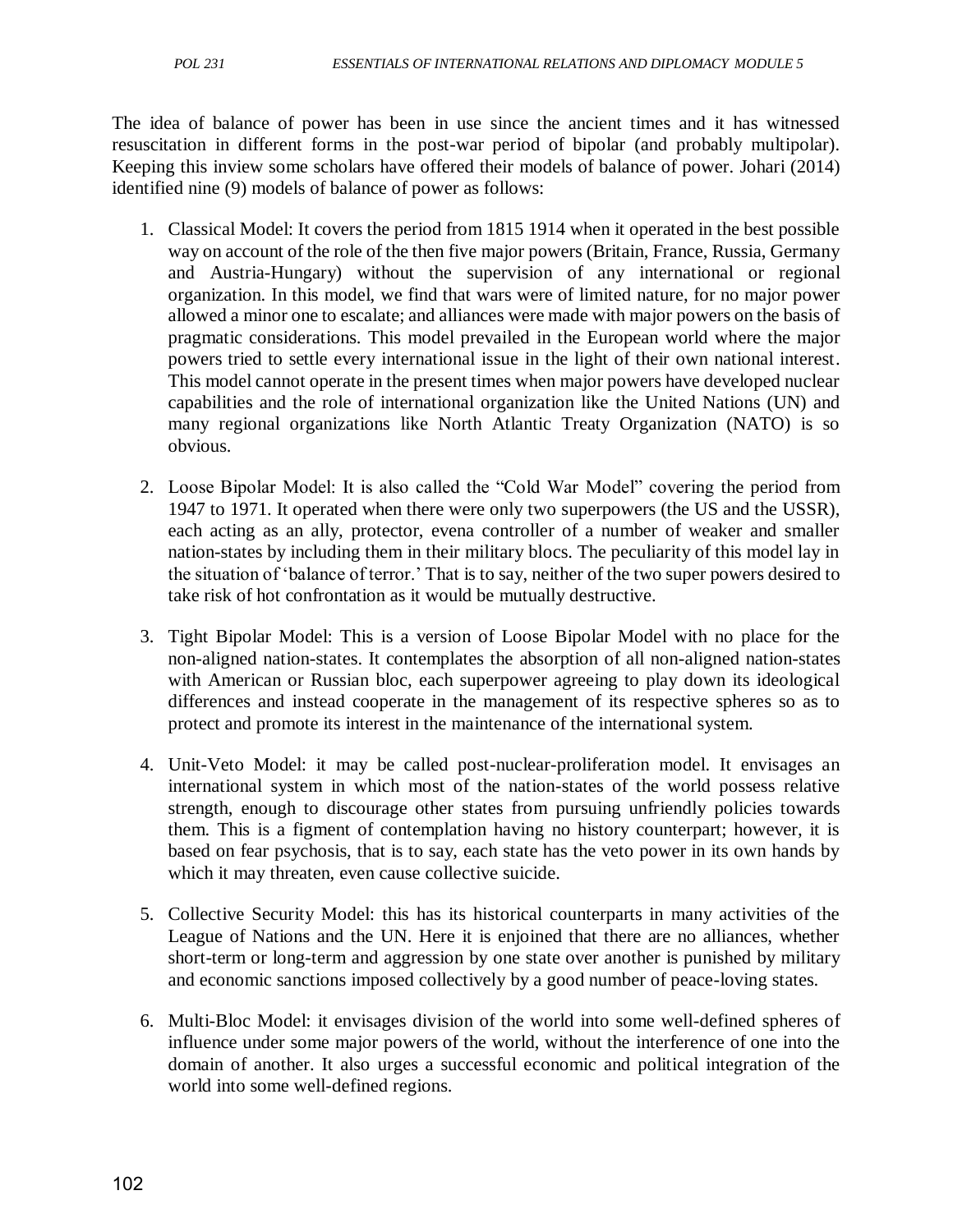- 7. Nation-Fragmentation Model: Ethnic, tribal, racial and economic separatist movements offer serious challenges to the political cohesiveness of poly-ethnic, multilingual, multi-religious, multiracial, or unevenly developed states. It maybe substantiated with such movements going on in many countries of the world like Cyprus, Spain, Nigeria, Congo, Pakistan, Sri Lanka, etc. Therefore, it would be possible that a process of global political and economic integration would first undergo a phase of fragmentation of the existing nation-states, especially those with a disproportionately large amount of power and wealth.
- 8. Post-Nuclear War Model: It may be given the name of damage-control model. It is based on the fear psychosis. It is contemplated here that if another world war breaks out, it would entail an unprecedented loss of human life. After this war, a new horrible situation would prevail in which the most tyrannical regimes would be able to maintain enough order for the fair distribution of food, shelter and medical treatment.
- 9. Hierarchical Model: it envisages a pyramidal system of international regulation that could best be achieved through a world government on federal lines. This ideal set-up would stand on democratic principles and may evolve from the rudimentary institutions of the United Nations. It may also come up if any superpower of today manages to prevail upon the remaining super and great power.

## **SELF-ASSESSMENT EXERCISE**

- i. What is Balance of Power?
- ii. Identify and briefly explain five (5) models of Balance of Power you know?

## **4.0 CONCLUSION**

The concept of BOP in human relations is as old as humanity itself. As a theory in international relations, balance of power tries to promote equality of power among members of the international community by discouraging a single power from dominating the system. Indeed, balance of power is a policy sought by states because of fear that if one nation gains predominant power, such a nation may impose its will upon other states, either by the threat or actual use of violence. The concept of balance of power has played important role in relations of states and nation states in the international system. The practical application has also been demonstrated in Europe, since the Treaty of Westphalia in 1648 to the conclusion of the second war with its significance success. During the Cold War, balance of power became balance of terror in an international atmosphere where neither of the two super powers desired to take risk of hot confrontation as it would be mutually destructive.

## **5.0 SUMMARY**

The concept of balance of power is very crucial to the maintenance of peace and stability in the international system. It enjoys a wide-ranging definition from scholars in the field. BOP is a regulator that creates equilibrium. Its operation requires great skill and finesse and possibly a ruthless disregard of moral concepts and human welfare. The idea of balance of power has been in use since the ancient times and it has witnessed resuscitation in different forms in the post-war period of bipolar (and probably multipolar). Keeping this in view, scholars have offered different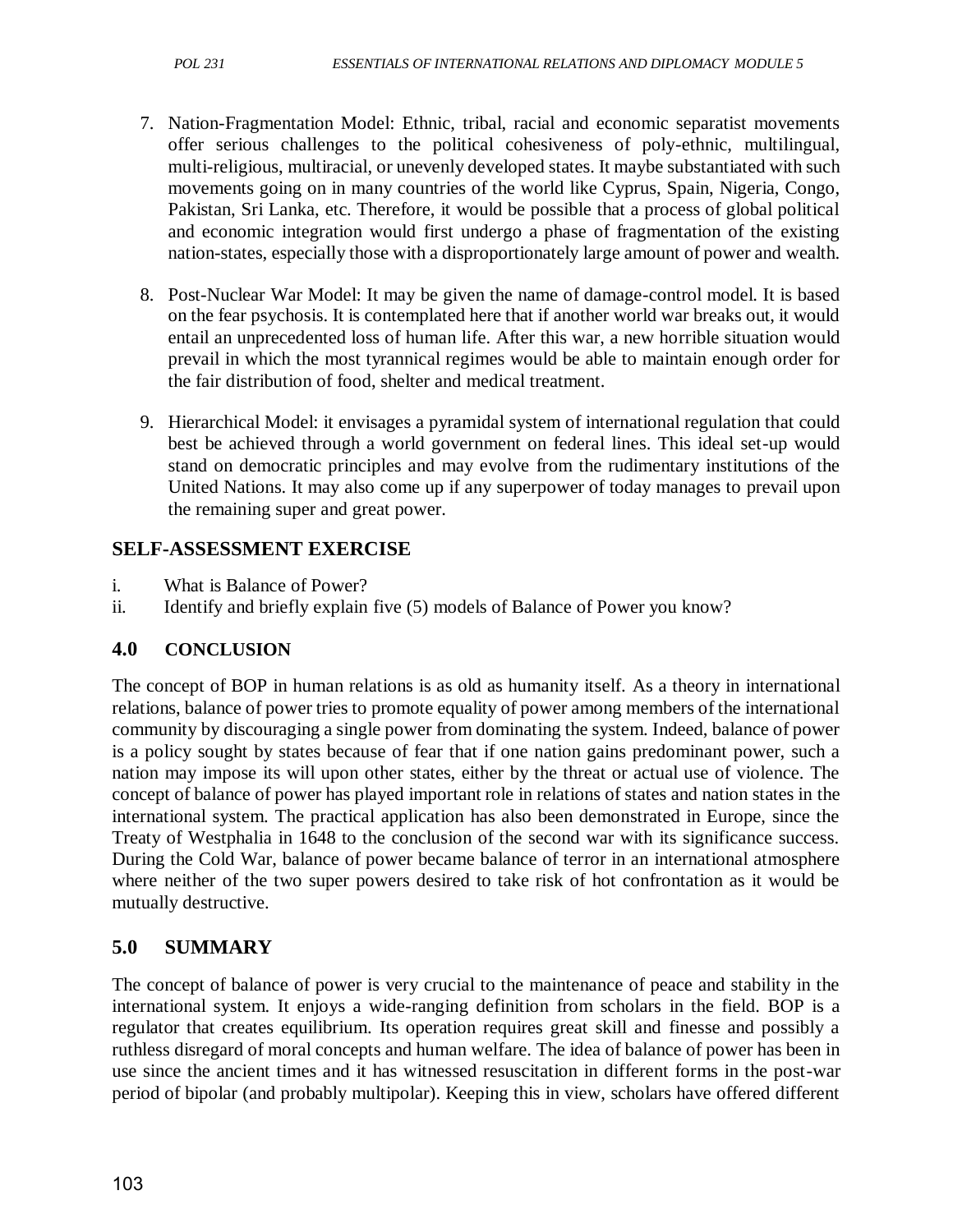models of balance of power such as the classical, loose bipolar, tight bipolar, unit-veto, collective security, multi-bloc models and etc.

#### **6.0 TUTOR-MARKED ASSIGNMENT**

1. Discuss the nature and Models of balance of power?

#### **7.0 REFERENCES/FURTHER READING**

- Bull, H. (1995). *The Anarchical Society: A Study of Order in World Politics.* (3rd ed.). New York: Palgrave Books.
- Chandra, P. (2004).*Theories of International Relations.* Delhi: Vikas publishing house.
- Ernst, B. Haas (1953). "The Balance of Power: Prescription, Concept or Propaganda?" *World Politics,* 5:4, July, pp. 442-477.
- Gordon, Craig & Alexander, George (1995). *Force and Statecraft: Diplomatic Problems of our Times*. New York: Oxford University Press.
- Henry Kissinger (1994). *Diplomacy.* New York: Simon and Schuster.
- James E. Dougherty & Robert L Pfaltzgraff Jr. (1990). *Contending Theories of International Relations.* (3rd ed.). New York: Harper Collins Publishers.
- Johari, J. C. *(2014). International Relations and Politics: Theoretical Perspectives in the Post-Cold War Era (4th Ed.). New Delhi: Sterling.*
- Morgenthau, H. J.(1948). *Politics among Nations: The Struggle for Power and Peace,* New York: Alfred Knopf.
- Palmer N. D. & Perkins H. C. (2004). *International Relations: The World Community in Transition,* (3rd ed.). Krishan Nagar, Delhi: A.I.T.B.S.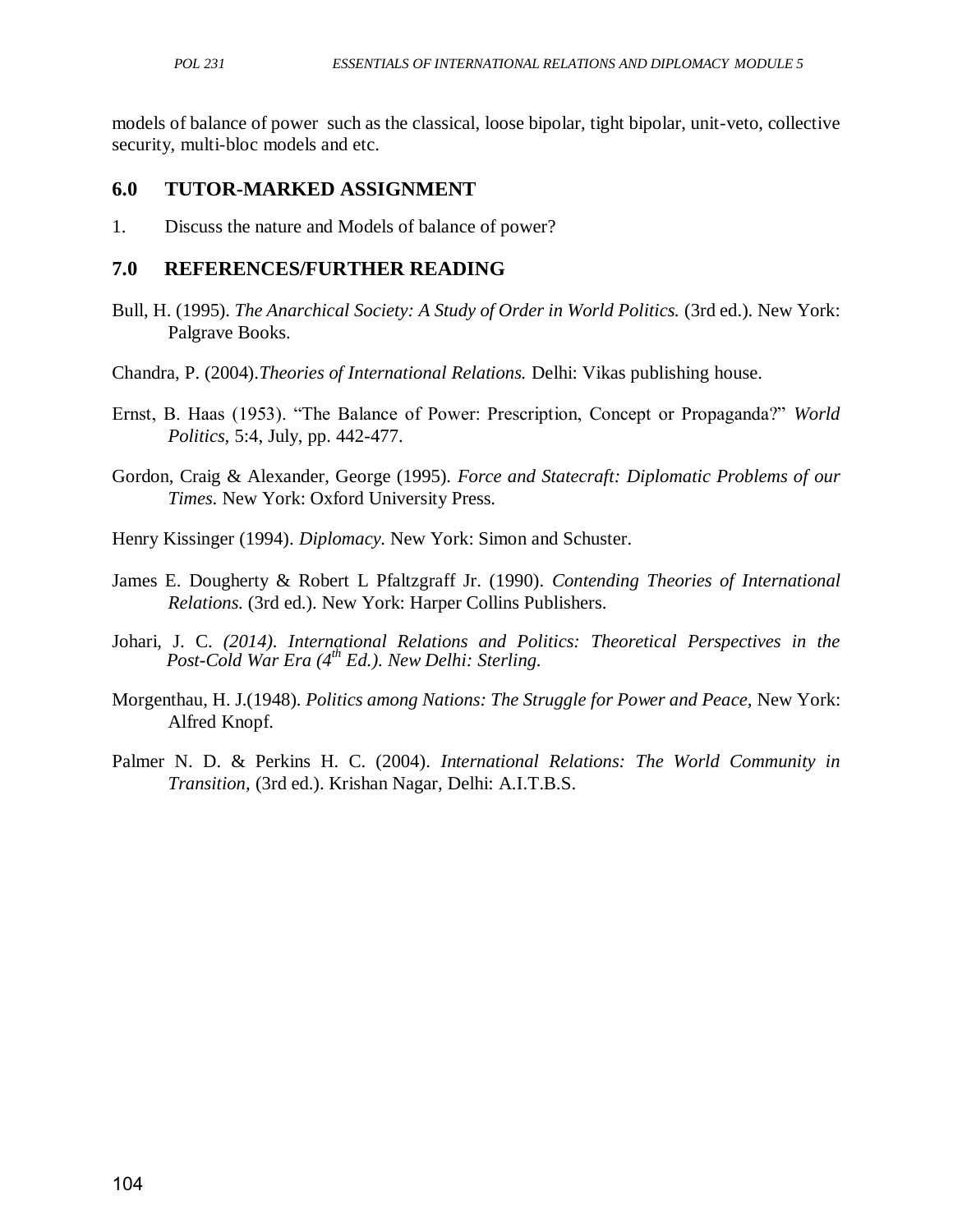#### **UNIT 5 NON-ALIGNMENT**

#### **CONTENTS**

- 1.0 Introduction
- 2.0 Objectives
- 3.0 Main Content
	- 3.1 Non-alignment
- 4.0 Conclusion
- 5.0 Summary
- 6.0 Tutor-Marked Assignment
- 7.0 References/Further Reading

### **1.0 INTRODUCTION**

Non-alignment is a policy of keeping out of alliances in general and military pacts in particular. The term is very close to neutralism, since the basic objective of the two is non-involvement in the Cold War in particular and war in general. In fact, some scholars have used the two terms interchangeably. However, non-alignment has broader meanings. It means that a nation following such a policy needs not be neutral under all circumstances. A non-aligned state can participate actively in world affairs under certain circumstances.

### **2.0 OBJECTIVES**

At the end of this unit, you should be able to:

- explain the origins and nature of the non-alignment.
- explain the criteria for joining non-alignment.
- discuss the contributions of the non-aligned countries

#### **3.0 MAIN CONTENT**

#### **3.1 Non-Alignment**

Generally, the non-aligned movement traces its origins to the Bandung Conference of April 1955. This conference, which had in attendance 29 African and Asian countries, was to devise a means for combating colonialism. Jawaharlal Nehru, one of the moving spirits of the conference remarked that the coming together of the leaders of Asian and African states signifies the birth of a new era.Indeed, the policy of non-alignment remains Indian's contribution to international relations. Soon after taking office in 1947 as interim Prime Minister, Jawaharlal Nehru announced a policy that eventually metamorphosed into non-alignment. As a policy, non-alignment is a direct response to the Cold War that commenced as soon as the World War II ended in 1945. Cold War describes the acute tension that developed between two erstwhile allies, the United States of America and the Soviet Union.

During the World War II, 1939-1945, the allies-United States, Britain, France, the Soviet Union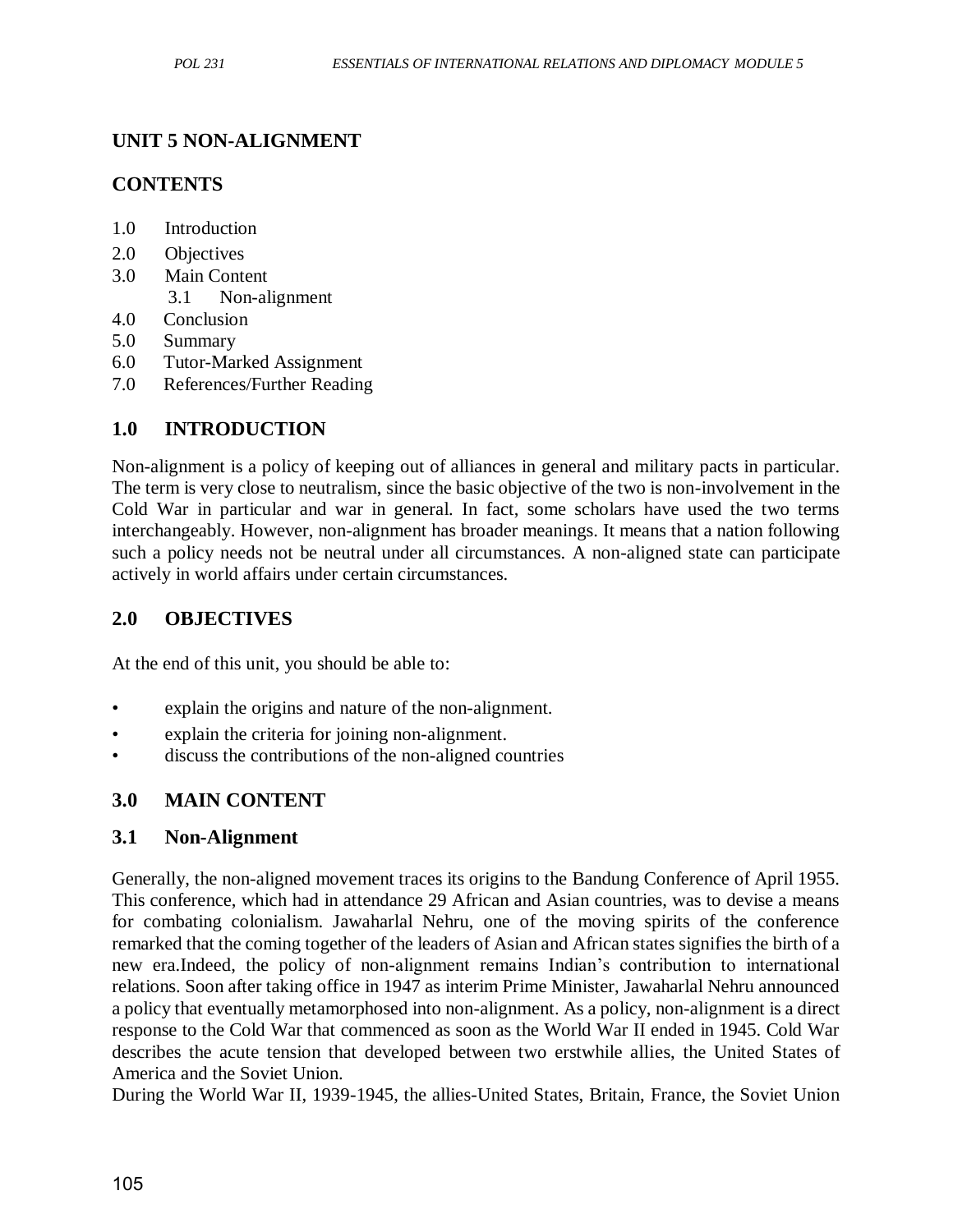and others won a decisive war against Germany, Italy and Japan. Despite this victory, the victors could not permanently forget their ideological differences; this led to the Cold War. It was a strange war, a war fought without weapons and armed forces, a war of nerves, diplomatically fought between two hostile camps. The two blocs that emerged: (i) The Capitalist or Western or Democratic bloc, led by the United States; and (ii) The Socialist or Eastern or Soviet bloc, led by the Soviet Union.

Against this background, the policy of non-alignment emerged to keep states away from bloc politics, maintain friendship with both, but military alliance with none and evolve an independent foreign policy. Undoubtedly, non-alignment as an international group emerged at the Belgrade Conference of September 1961. India was largely responsible for launching the Non-Align Movement (NAM) in 1961. In this Conference, 26 Afro-Asian nations and a European nation participated. Besides, three Latin American countries participated with observer status. Jawaharlal Nehru (India), Broz Tito (Yugoslavia) and Abdul Nasser (Egypt) initiated the Conference. Tito presided over the Conference. These triumvirate leaders sent out invitations to prospective participants after carefully scrutinising their foreign policy orientation.

The five criteria for joining NAM were:

- A country following independent foreign policy based on nonalignment and peaceful co-existence
- A country opposed to imperialism and colonialism
- A country that has no Cold War military pact with any bloc
- A country that has no bilateral treaty with any of the power bloc
- A country that has no foreign military base on its territory

The Conference adopted a 27-point Declaration. Some of the crucial features of this declaration were that it made an appeal to the world powers to preserve and protect international peace and condemned all manifestations of colonialism and imperialism. It demanded freedom for all colonial people and condemned the policy of racialism in any part of the world. It praised the freedom struggle by Algeria, Tunisia, Angola, Congo, etc., and called for the withdrawal of foreign forces from Africa. It called for just terms of trade for developing countries and laid emphasis on the economic, social and cultural progress of these countries. The Conference also appealed for complete disarmament. These principles strongly appealed to the newly independent countries of Africa and Asia and they joined the Movement.

Ever since its establishment, NAM has grown both quantitatively and qualitatively. This is evident in the ever-increasing membership from the original 27 states that participated in the Belgrade Conference of 1961 to 118 states, which participated in the Havana, Cuba Conference of 2006. Indeed, the non- alignment has consistently grown in popularity. Despite minor differences among members of non-aligned movement, it has played important role in favour of world peace, disarmament, development and decolonisation. In fact, the non-aligned countries have played an active role at the United Nations and have refused to deviate from their chosen path despite all pressures. The main contributions of the non-aligned countries are:

**1.** The enormous growth in the number of the non-aligned countries greatly contributed to the easing of Cold War and encouraged the newly independent countries to keep away from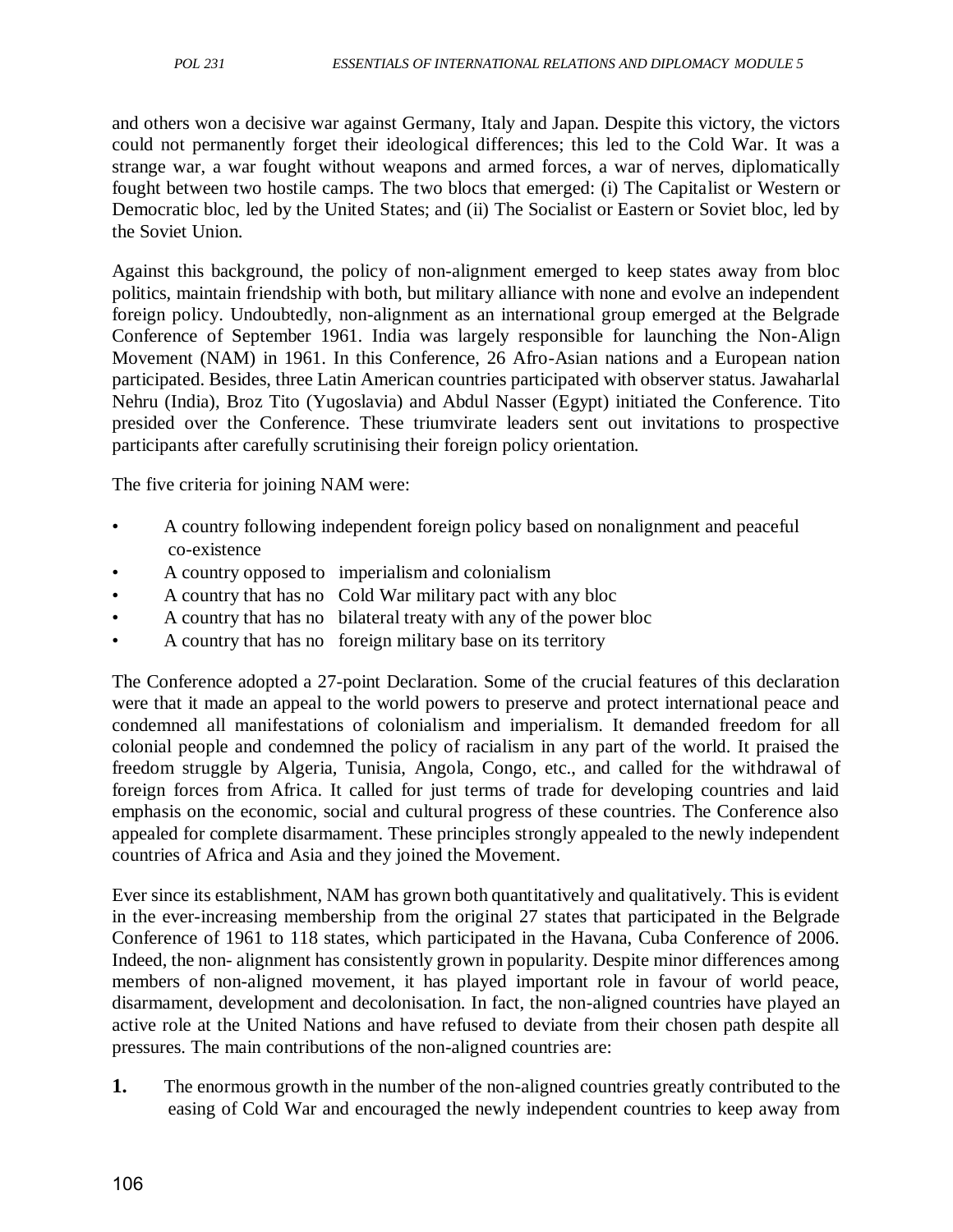power blocs. No wonder, this helped in resolving several problems posed by the power politics.

- **2.** It greatly transformed the nature of the United Nations and acted as a check on the arbitrary powers of the permanent members of the Security Council because by virtue of their overwhelming strength in the General Assembly, the non- aligned countries were able to impose some moral check on the big powers.
- **3.** Non-aligned countries promoted the ideology of coexistence or "live and let live" by keeping themselves away from the two blocs into which the world was divided in the Cold War era.
- **4.** Non-aligned nations paid great attention to the problem of economic development and played a vital role in the formation of the UNCTAD. They were also instrumental in the formation of the Group of 77.
- **5.** Finally, non-aligned movement contributed to the end of game of power politics by keeping aloof from power blocks. In fact, nonalignment represents a true blend of idealism and realism and had great relevance during the period of Cold War.

Indeed, many countries joined the NAM during the Cold War, international system to afford them a position of standing apart from the US-Soviet rivalry. At the end of the Cold War, this movement led by India and Yugoslavia agreed to still remain as a group in 1992 though most of its members now prefer to cooperate on security matters through regionally based institutions. Indeed, non-alignment remains a valid instrument for economic development and social change even in the 21st century.

## **SELF-ASSESSMENT EXERCISE**

i. What is non-alignment?

### **4.0 CONCLUSION**

This unit focused on non-alignment, which is different from neutrality. The non-aligned movement that emerged from the Belgrade Conference of 1961 afforded its members the opportunity of pursuing independent foreign policy in a world divided into East/West blocs. Indeed, the policy of non-alignment remains Indian's contribution to international relations. Soon after taking office in 1947 as interim Prime Minister, Jawaharlal Nehru announced a policy that eventually metamorphosed into non-alignment. As a policy, non-alignment is a direct response to the Cold War that commenced as soon as the World War II ended in 1945.

## **5.0 SUMMARY**

Non-alignment remains the focus of this unit. We discovered that nonalignment is different from neutrality. It emerged as a direct response to the US-Soviet rivalry in the Cold War international system. Indeed, the policy of non-alignment emerged to keep states away from bloc politics, maintain friendship with both, but military alliance with none and evolve an independent foreign policy. Since then it has grown in popularity and membership.Despite minor differences among members of NAM, it has played important role in favour of world peace, disarmament, development and decolonisation. In fact, the non-aligned countries have played an active role at the United Nations and have refused to deviate from their chosen path despite all pressures. At the